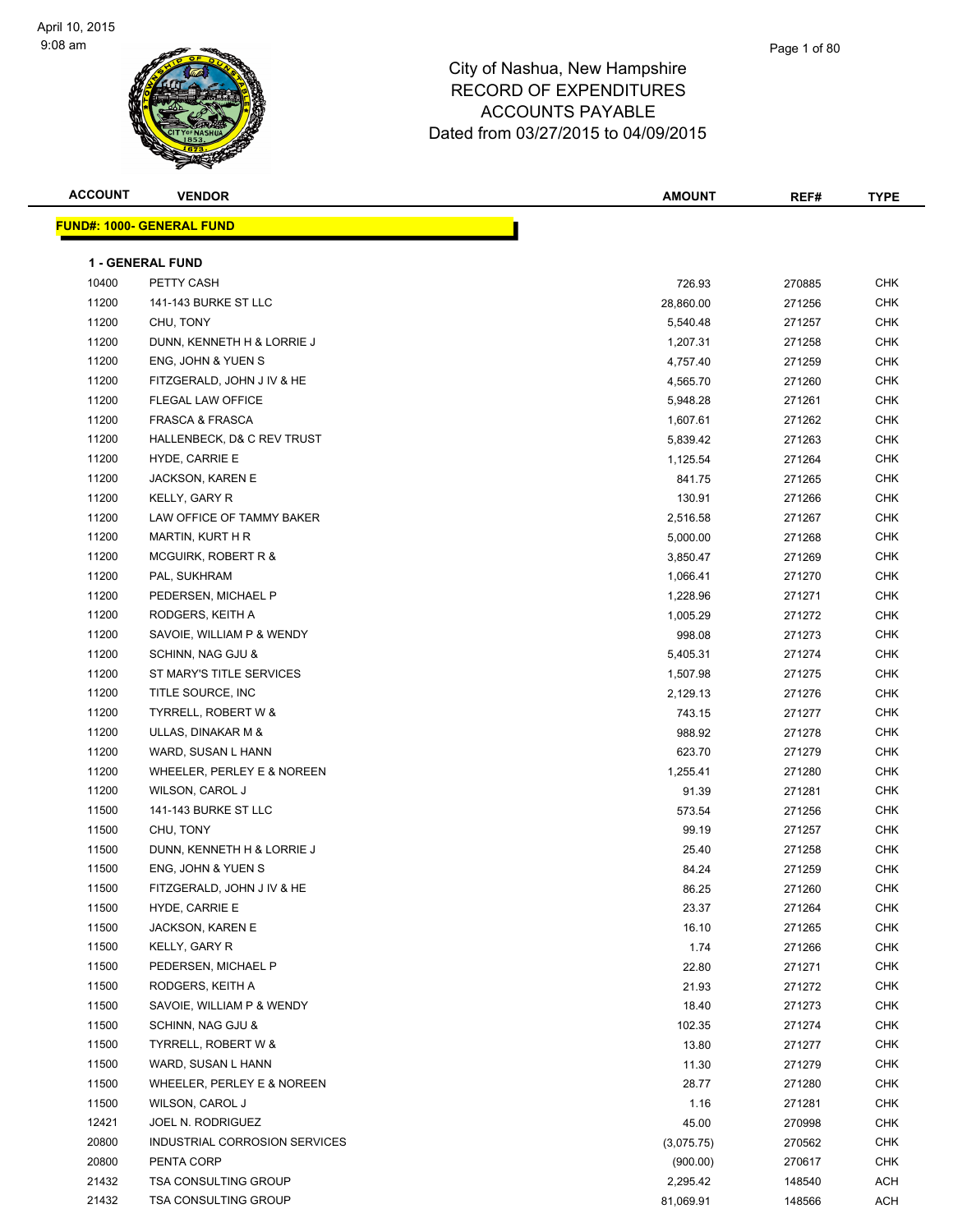

| <b>ACCOUNT</b> | <b>VENDOR</b>                    | <b>AMOUNT</b> | REF#   | <b>TYPE</b> |
|----------------|----------------------------------|---------------|--------|-------------|
|                | <b>FUND#: 1000- GENERAL FUND</b> |               |        |             |
|                |                                  |               |        |             |
|                | <b>1 - GENERAL FUND</b>          |               |        |             |
| 21440          | HARTFORD LIFE IPD GROUP ANNUIT   | 28,255.43     | 148527 | ACH         |
| 21440          | HARTFORD LIFE IPD GROUP ANNUIT   | 38,859.96     | 148553 | ACH         |
| 21460          | <b>BENEFIT STRATEGIES (FLEX)</b> | 1,355.87      | 148523 | <b>ACH</b>  |
| 21460          | <b>BENEFIT STRATEGIES (FLEX)</b> | 3,705.50      | 148548 | <b>ACH</b>  |
| 21475          | <b>CITIZENS BANK</b>             | 2,260.41      | 270434 | <b>CHK</b>  |
| 21475          | <b>CITIZENS BANK</b>             | 3,049.77      | 270851 | <b>CHK</b>  |
| 21485          | AFSCME COUNCIL 93/LOCAL 365      | 2,094.62      | 148522 | ACH         |
| 21485          | FIREFIGHTERS LOCAL 789           | 4,206.41      | 148526 | ACH         |
| 21485          | IAFF LOCAL 789                   | 236.00        | 148528 | ACH         |
| 21485          | NASHUA POLICE COMM UNION         | 198.00        | 148531 | ACH         |
| 21485          | NASHUA POLICE PATROLMANS ASSOC   | 944.00        | 148532 | ACH         |
| 21485          | NASHUA POLICE RELIEF ASSOC       | 783.00        | 148533 | ACH         |
| 21485          | NASHUA POLICE SUPERVISORS ASSO   | 403.00        | 148534 | ACH         |
| 21485          | NPLE-LOCAL #4831                 | 233.20        | 148536 | ACH         |
| 21485          | TEAMSTERS UNION LOCAL #633       | 277.53        | 148538 | ACH         |
| 21485          | TREAS NASHUA TEACHERS UNION      | 4,714.70      | 148539 | ACH         |
| 21485          | UAW LOCAL 2232                   | 771.90        | 148541 | ACH         |
| 21485          | AFSCME COUNCIL 93/LOCAL 365      | 2,058.62      | 148547 | ACH         |
| 21485          | FIREFIGHTERS LOCAL 789           | 4,206.41      | 148552 | ACH         |
| 21485          | IAFF LOCAL 789                   | 236.00        | 148554 | ACH         |
| 21485          | NASHUA POLICE COMM UNION         | 198.00        | 148557 | ACH         |
| 21485          | NASHUA POLICE PATROLMANS ASSOC   | 960.00        | 148558 | ACH         |
| 21485          | NASHUA POLICE RELIEF ASSOC       | 783.00        | 148559 | ACH         |
| 21485          | NASHUA POLICE SUPERVISORS ASSO   | 403.00        | 148560 | <b>ACH</b>  |
| 21485          | NPLE-LOCAL #4831                 | 233.20        | 148562 | <b>ACH</b>  |
| 21485          | TEAMSTERS UNION LOCAL #633       | 277.53        | 148564 | ACH         |
| 21485          | TREAS NASHUA TEACHERS UNION      | 29,660.81     | 148565 | ACH         |
| 21485          | UAW LOCAL 2232                   | 771.90        | 148567 | ACH         |
| 21485          | AMERICAN FEDERATION OF TEACHER   | 14.00         | 270435 | <b>CHK</b>  |
| 21485          | AMERICAN FEDERATION OF TEACHER   | 200.00        | 270852 | <b>CHK</b>  |
| 21490          | UNITED WAY OF GREATER NASHUA     | 222.76        | 270447 | CHK         |
| 21490          | UNITED WAY OF GREATER NASHUA     | 613.76        | 270865 | CHK         |
| 21495          | <b>WAGE ASSIGNMENT</b>           | 275.00        | 148524 | <b>ACH</b>  |
| 21495          | <b>WAGE ASSIGNMENT</b>           | 175.00        | 148525 | <b>ACH</b>  |
| 21495          | <b>WAGE ASSIGNMENT</b>           | 300.00        | 148529 | <b>ACH</b>  |
| 21495          | <b>WAGE ASSIGNMENT</b>           | 318.00        | 148530 | <b>ACH</b>  |
| 21495          | <b>WAGE ASSIGNMENT</b>           | 259.00        | 148537 | ACH         |
| 21495          | <b>WAGE ASSIGNMENT</b>           | 275.00        | 148549 | ACH         |
| 21495          | <b>WAGE ASSIGNMENT</b>           | 594.00        | 148550 | ACH         |
| 21495          | <b>WAGE ASSIGNMENT</b>           | 175.00        | 148551 | <b>ACH</b>  |
| 21495          | <b>WAGE ASSIGNMENT</b>           | 300.00        | 148555 | ACH         |
| 21495          | <b>WAGE ASSIGNMENT</b>           | 318.00        | 148556 | ACH         |
| 21495          | <b>WAGE ASSIGNMENT</b>           | 259.00        | 148563 | <b>ACH</b>  |
| 21495          | <b>WAGE ASSIGNMENT</b>           | 1,329.25      | 270436 | <b>CHK</b>  |
| 21495          | <b>WAGE ASSIGNMENT</b>           | 1.15          | 270437 | <b>CHK</b>  |
| 21495          | <b>WAGE ASSIGNMENT</b>           | 56.25         | 270438 | CHK         |
| 21495          | <b>WAGE ASSIGNMENT</b>           | 56.79         | 270439 | CHK         |
| 21495          | <b>WAGE ASSIGNMENT</b>           | 85.93         | 270440 | CHK         |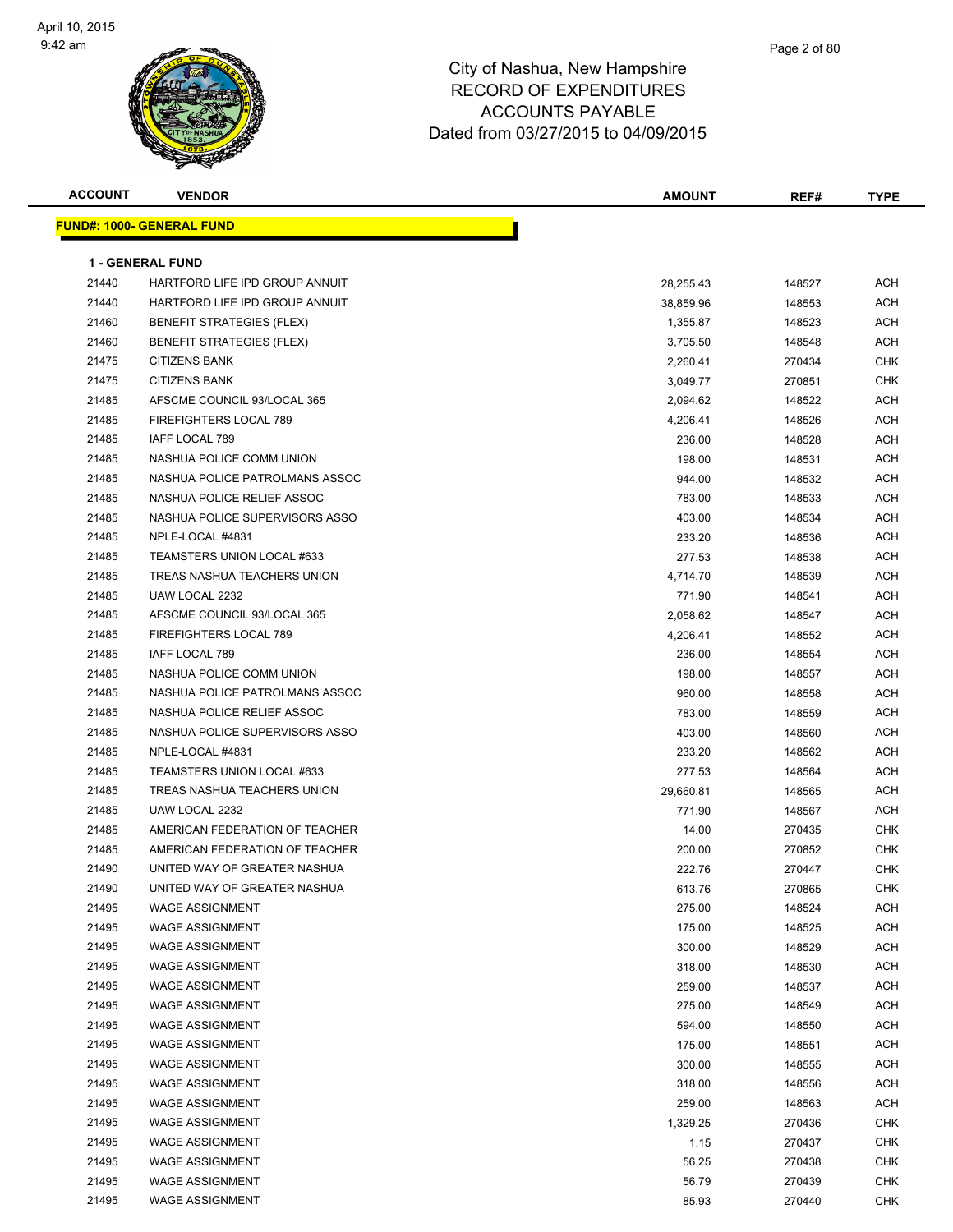

#### Page 3 of 80

### City of Nashua, New Hampshire RECORD OF EXPENDITURES ACCOUNTS PAYABLE Dated from 03/27/2015 to 04/09/2015

| <b>ACCOUNT</b> | <b>VENDOR</b>                     | <b>AMOUNT</b> | REF#   | <b>TYPE</b> |
|----------------|-----------------------------------|---------------|--------|-------------|
|                | <u> FUND#: 1000- GENERAL FUND</u> |               |        |             |
|                | <b>1 - GENERAL FUND</b>           |               |        |             |
| 21495          | <b>WAGE ASSIGNMENT</b>            | 104.00        | 270441 | <b>CHK</b>  |
| 21495          | <b>WAGE ASSIGNMENT</b>            | 1,488.05      | 270442 | <b>CHK</b>  |
| 21495          | <b>WAGE ASSIGNMENT</b>            | 11.54         | 270443 | <b>CHK</b>  |
| 21495          | <b>WAGE ASSIGNMENT</b>            | 11.54         | 270444 | <b>CHK</b>  |
| 21495          | <b>WAGE ASSIGNMENT</b>            | 237.00        | 270445 | <b>CHK</b>  |
| 21495          | <b>WAGE ASSIGNMENT</b>            | 25.00         | 270446 | <b>CHK</b>  |
| 21495          | <b>WAGE ASSIGNMENT</b>            | 1,429.25      | 270853 | <b>CHK</b>  |
| 21495          | <b>WAGE ASSIGNMENT</b>            | 1.15          | 270854 | <b>CHK</b>  |
| 21495          | <b>WAGE ASSIGNMENT</b>            | 56.25         | 270855 | <b>CHK</b>  |
| 21495          | <b>WAGE ASSIGNMENT</b>            | 55.96         | 270856 | <b>CHK</b>  |
| 21495          | <b>WAGE ASSIGNMENT</b>            | 85.93         | 270857 | <b>CHK</b>  |
| 21495          | <b>WAGE ASSIGNMENT</b>            | 104.00        | 270858 | <b>CHK</b>  |
| 21495          | <b>WAGE ASSIGNMENT</b>            | 1,488.05      | 270859 | <b>CHK</b>  |
| 21495          | <b>WAGE ASSIGNMENT</b>            | 11.54         | 270860 | <b>CHK</b>  |
| 21495          | <b>WAGE ASSIGNMENT</b>            | 11.54         | 270861 | <b>CHK</b>  |
| 21495          | <b>WAGE ASSIGNMENT</b>            | 205.18        | 270862 | <b>CHK</b>  |
| 21495          | <b>WAGE ASSIGNMENT</b>            | 237.00        | 270863 | <b>CHK</b>  |
| 21495          | <b>WAGE ASSIGNMENT</b>            | 50.00         | 270864 | <b>CHK</b>  |
| 21495          | <b>WAGE ASSIGNMENT</b>            | 429.91        | 270866 | <b>CHK</b>  |
| 21495          | <b>WAGE ASSIGNMENT</b>            | 173.80        | 270867 | <b>CHK</b>  |
| 21538          | NASHUA TEACHERS UNION             | 100.32        | 148535 | <b>ACH</b>  |
| 21538          | NASHUA TEACHERS UNION             | 4,225.83      | 148561 | <b>ACH</b>  |
| 21921          | STATE OF NH-MV                    | 22,186.26     | 148517 | <b>ACH</b>  |
| 21921          | STATE OF NH-MV                    | 20,512.66     | 148518 | <b>ACH</b>  |
| 21921          | STATE OF NH -MV                   | 18,617.72     | 148521 | <b>ACH</b>  |
| 21921          | STATE OF NH-MV                    | 30,901.39     | 148542 | <b>ACH</b>  |
| 21921          | STATE OF NH-MV                    | 13,405.48     | 148543 | <b>ACH</b>  |
| 21921          | STATE OF NH-MV                    | 18,158.54     | 148544 | <b>ACH</b>  |
| 21921          | STATE OF NH-MV                    | 14,228.21     | 148545 | <b>ACH</b>  |
| 21921          | STATE OF NH-MV                    | 17,415.03     | 148546 | <b>ACH</b>  |
| 21921          | STATE OF NH-MV                    | 18,296.38     | 148568 | <b>ACH</b>  |
| 21921          | STATE OF NH-MV                    | 7,573.32      | 148569 | <b>ACH</b>  |
| 21922          | STATE OF NH DEPT OF SAFETY        | 14.75         | 270483 | <b>CHK</b>  |
| 21980          | PAN AM RAILWAYS                   | 1,973.31      | 270883 | <b>CHK</b>  |
|                | <b>TOTAL 1 - GENERAL FUND</b>     | \$501,918.58  |        |             |
|                |                                   |               |        |             |

#### **101 - MAYOR**

|       | <b>TOTAL 101 - MAYOR</b>       |                           | \$10,657.11 |         |            |
|-------|--------------------------------|---------------------------|-------------|---------|------------|
| 68300 | GREATER NASHUA CHAMBER OF COMM |                           | 30.00       | 270979  | CHK        |
| 61299 | CITIZENS BANK CREDIT CARD      | House of Antique Hardware | 48.21       | 9201513 | <b>ACH</b> |
| 61100 | WB MASON CO INC                |                           | 78.90       | 270648  | CHK        |
| 53460 | DAVID J ALUKONIS               |                           | 10.500.00   | 270933  | снк        |

**102 - BOARD OF ALDERMEN**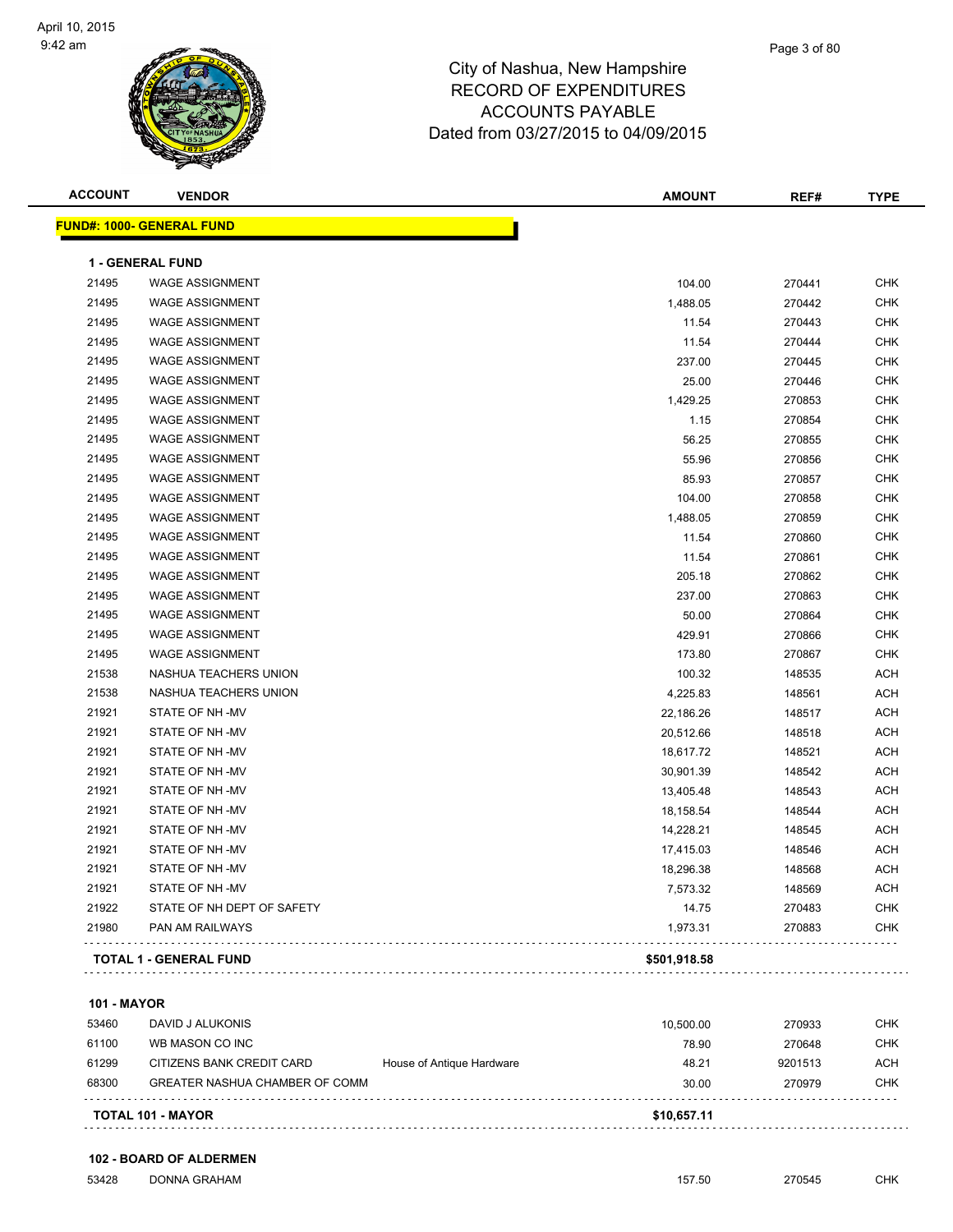

#### Page 4 of 80

# City of Nashua, New Hampshire RECORD OF EXPENDITURES ACCOUNTS PAYABLE Dated from 03/27/2015 to 04/09/2015

|                                                                                                                            |                                                                                   |                               | <b>AMOUNT</b>            | REF#    | <b>TYPE</b>                                                                                                                                                                        |
|----------------------------------------------------------------------------------------------------------------------------|-----------------------------------------------------------------------------------|-------------------------------|--------------------------|---------|------------------------------------------------------------------------------------------------------------------------------------------------------------------------------------|
|                                                                                                                            | FUND#: 1000- GENERAL FUND                                                         |                               |                          |         |                                                                                                                                                                                    |
|                                                                                                                            | TOTAL 102 - BOARD OF ALDERMEN                                                     |                               | \$157.50                 |         |                                                                                                                                                                                    |
| <b>103 - LEGAL</b>                                                                                                         |                                                                                   |                               |                          |         |                                                                                                                                                                                    |
| 53128                                                                                                                      | <b>BENCHMARK TITLE SERVICES</b>                                                   |                               | 350.00                   | 270941  | <b>CHK</b>                                                                                                                                                                         |
| 55495                                                                                                                      | CITIZENS BANK CREDIT CARD                                                         | AVTranz (Court transcription) | 743.75                   | 9201513 | <b>ACH</b>                                                                                                                                                                         |
| 55495                                                                                                                      | CITIZENS BANK CREDIT CARD                                                         | AVTranz (Court transcription) | (357.00)                 | 9201513 | <b>ACH</b>                                                                                                                                                                         |
| 55614                                                                                                                      | HILLSBOROUGH COUNTY REGISTRY                                                      |                               | 50.69                    | 270985  | <b>CHK</b>                                                                                                                                                                         |
| 61807                                                                                                                      | CITIZENS BANK CREDIT CARD                                                         | Appraisal Institute           | 138.50                   | 9201513 | <b>ACH</b>                                                                                                                                                                         |
|                                                                                                                            | TOTAL 103 - LEGAL                                                                 |                               | \$925.94                 |         |                                                                                                                                                                                    |
|                                                                                                                            | <b>107 - CITY CLERK</b>                                                           |                               |                          |         |                                                                                                                                                                                    |
| 42508                                                                                                                      | TREASURER STATE OF NH                                                             |                               | 1,026.00                 | 270919  | <b>CHK</b>                                                                                                                                                                         |
| 44149                                                                                                                      | TREASURER STATE OF NH                                                             |                               | 8,267.00                 | 270919  | <b>CHK</b>                                                                                                                                                                         |
| 55200                                                                                                                      | <b>NAGARA</b>                                                                     |                               | 200.00                   | 270911  | <b>CHK</b>                                                                                                                                                                         |
| 55600                                                                                                                      | <b>GENERAL CODE</b>                                                               |                               | 6,096.81                 | 270970  | <b>CHK</b>                                                                                                                                                                         |
| 61650                                                                                                                      | CONWAY OFFICE SOLUTIONS                                                           |                               | 120.02                   | 270950  | <b>CHK</b>                                                                                                                                                                         |
|                                                                                                                            | <b>TOTAL 107 - CITY CLERK</b>                                                     |                               | \$15,709.83              |         |                                                                                                                                                                                    |
|                                                                                                                            | <b>109 - CIVIC &amp; COMMUNITY ACTIVITIES</b>                                     |                               |                          |         |                                                                                                                                                                                    |
|                                                                                                                            | HUMANE SOCIETY FOR GREATER<br><b>TOTAL 109 - CIVIC &amp; COMMUNITY ACTIVITIES</b> |                               | 16,513.50<br>\$16,513.50 | 270989  |                                                                                                                                                                                    |
|                                                                                                                            |                                                                                   |                               |                          |         |                                                                                                                                                                                    |
|                                                                                                                            | <b>111 - HUMAN RESOURCES</b><br>DANIEL GOY                                        |                               | 40.00                    | 270544  |                                                                                                                                                                                    |
|                                                                                                                            | <b>JORDAN LEFAVOR</b>                                                             |                               | 40.00                    | 270575  |                                                                                                                                                                                    |
|                                                                                                                            | <b>STEVEN MAFFEE</b>                                                              |                               | 40.00                    | 270582  |                                                                                                                                                                                    |
|                                                                                                                            | <b>KERRY MORRISSEY</b>                                                            |                               | 40.00                    | 270596  |                                                                                                                                                                                    |
|                                                                                                                            | <b>PATRICK NESBITT</b>                                                            |                               | 40.00                    | 270603  |                                                                                                                                                                                    |
|                                                                                                                            | <b>CBCINNOVIS INC</b>                                                             |                               | 343.35                   | 270896  |                                                                                                                                                                                    |
|                                                                                                                            | WB MASON CO INC                                                                   |                               | 45.09                    | 271066  |                                                                                                                                                                                    |
|                                                                                                                            | <b>TOTAL 111 - HUMAN RESOURCES</b>                                                |                               | \$588.44                 |         |                                                                                                                                                                                    |
|                                                                                                                            | <b>120 - TELECOMMUNICATIONS</b>                                                   |                               |                          |         |                                                                                                                                                                                    |
|                                                                                                                            | <b>SUSAN LOVERING</b>                                                             |                               | 33.00                    | 270458  |                                                                                                                                                                                    |
|                                                                                                                            | <b>FAIRPOINT COMMUNICATIONS</b>                                                   |                               | 1,864.99                 | 270474  |                                                                                                                                                                                    |
|                                                                                                                            | AMERICAN TELECOM SERVICES LLC                                                     |                               | 5,607.48                 | 270501  |                                                                                                                                                                                    |
|                                                                                                                            | <b>FAIRPOINT COMMUNICATIONS</b>                                                   |                               | 369.70                   | 270901  |                                                                                                                                                                                    |
|                                                                                                                            | PACIFIC TELEMANAGEMENT SERVICE                                                    |                               | 75.00                    | 271028  |                                                                                                                                                                                    |
| 56214<br>55425<br>55425<br>55425<br>55425<br>55425<br>55425<br>61100<br>55109<br>55109<br>55109<br>55109<br>55109<br>55118 | VERIZON WIRELESS-342053899-000                                                    |                               | 673.11                   | 270925  | <b>CHK</b><br><b>CHK</b><br><b>CHK</b><br><b>CHK</b><br><b>CHK</b><br><b>CHK</b><br><b>CHK</b><br>CHK<br>CHK<br><b>CHK</b><br><b>CHK</b><br><b>CHK</b><br><b>CHK</b><br><b>CHK</b> |

#### **122 - INFORMATION TECHNOLOGY**

| 54407 | CITIZENS BANK CREDIT CARD |  |
|-------|---------------------------|--|
|-------|---------------------------|--|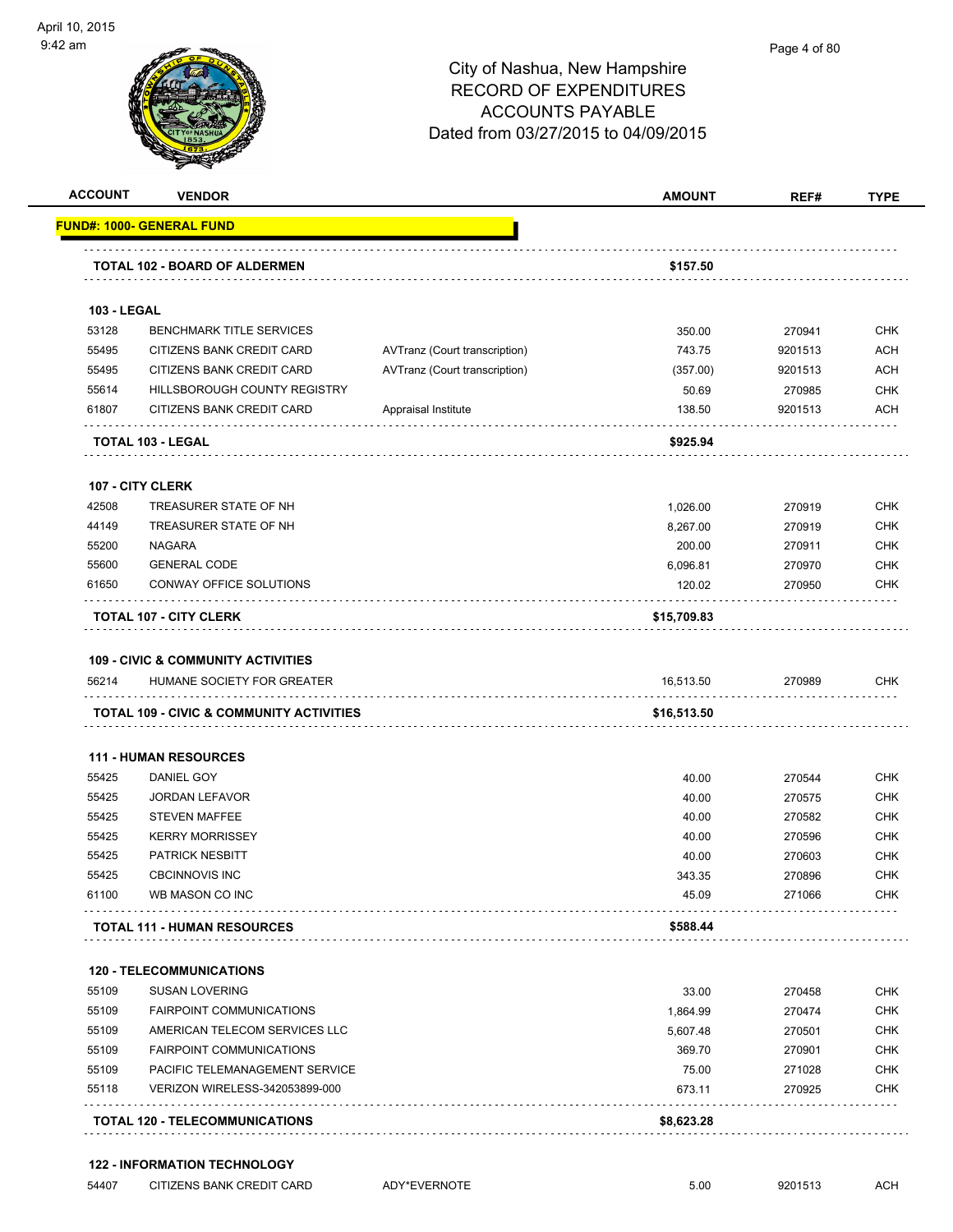| <b>ACCOUNT</b> | <b>VENDOR</b>                             |                                | <b>AMOUNT</b> | REF#    | <b>TYPE</b> |
|----------------|-------------------------------------------|--------------------------------|---------------|---------|-------------|
|                | <u> FUND#: 1000- GENERAL FUND</u>         |                                |               |         |             |
|                | <b>122 - INFORMATION TECHNOLOGY</b>       |                                |               |         |             |
| 54407          | <b>CITIZENS BANK CREDIT CARD</b>          | DNH*GODADDY.COM                | 209.97        | 9201513 | <b>ACH</b>  |
| 54407          | CITIZENS BANK CREDIT CARD                 | <b>EXPERTS EXCHANGE LLC</b>    | 149.95        | 9201513 | <b>ACH</b>  |
| 54407          | CITIZENS BANK CREDIT CARD                 | NLI*SHAREFILE                  | 69.95         | 9201513 | <b>ACH</b>  |
| 54407          | CITIZENS BANK CREDIT CARD                 | CTO*CITRIXONLINE.COM           | 55.00         | 9201513 | <b>ACH</b>  |
| 54407          | <b>CITIZENS BANK CREDIT CARD</b>          | NEOVATION.COM                  | 20.00         | 9201513 | ACH         |
| 54407          | <b>CITIZENS BANK CREDIT CARD</b>          | NEOVATION.COM FOREIGN EXCHANGE | 1.50          | 9201513 | ACH         |
| 55118          | VERIZON WIRELESS-985557535                |                                | 40.01         | 270923  | <b>CHK</b>  |
| 55421          | LYNDA.COM INC                             |                                | 1,750.00      | 270579  | <b>CHK</b>  |
| 71221          | AMAZON                                    |                                | 861.35        | 270470  | <b>CHK</b>  |
| 71221          | <b>ITSAVVY LLC</b>                        |                                | 1,183.80      | 270994  | <b>CHK</b>  |
| 71221          | CITIZENS BANK CREDIT CARD                 | PAYPAL *IXSOFTLLCCR            | 23.50         | 9201513 | <b>ACH</b>  |
| 71221          | CITIZENS BANK CREDIT CARD                 | CLAMCASE, LLC                  | 149.00        | 9201513 | <b>ACH</b>  |
| 71221          | CITIZENS BANK CREDIT CARD                 | <b>GUM DROP CASES, LLC</b>     | 73.95         | 9201513 | ACH         |
| 71228          | CITIZENS BANK CREDIT CARD                 | PRIVACY DATA SYSTEMS           | 499.50        | 9201513 | <b>ACH</b>  |
| 71228          | CITIZENS BANK CREDIT CARD                 | <b>TELERIK INC</b>             | 482.42        | 9201513 | ACH         |
|                |                                           |                                |               |         |             |
|                | <b>TOTAL 122 - INFORMATION TECHNOLOGY</b> |                                | \$5,574.90    |         |             |
|                | <b>126 - FINANCIAL SERVICES</b>           |                                |               |         |             |
| 42200          | <b>STEPHEN MWANGI</b>                     |                                | 361.00        | 270848  | <b>CHK</b>  |
| 55307          | <b>JANET GRAZIANO</b>                     |                                | 21.53         | 270876  | <b>CHK</b>  |
| 61100          | WB MASON CO INC                           |                                | 289.87        | 271066  | <b>CHK</b>  |
|                | <b>TOTAL 126 - FINANCIAL SERVICES</b>     |                                | \$672.40      |         |             |
|                |                                           |                                |               |         |             |
|                | <b>129 - CITY BUILDINGS</b>               |                                |               |         |             |
| 54100          | <b>EVERSOURCE</b>                         |                                | 320.76        | 270473  | CHK         |
| 54100          | <b>EVERSOURCE</b>                         |                                | 2,640.57      | 270900  | CHK         |
| 54141          | PENNICHUCK WATER WORKS INC                |                                | 1,073.93      | 270481  | CHK         |
| 54243          | HEATING SPECIALTIES OF NH INC             |                                | 23.74         | 270555  | <b>CHK</b>  |
| 54280          | M & M ELECTRICAL SUPPLY CO INC            |                                | 77.50         | 270580  | <b>CHK</b>  |
| 54280          | PROTECTION ONE ALARM MONTORING            |                                | 90.96         | 270621  | <b>CHK</b>  |
| 54280          | <b>GRAINGER</b>                           |                                | 274.50        | 270974  | <b>CHK</b>  |
| 54280          | STANLEY ELEVATOR CO INC                   |                                | 1.400.00      | 271045  | <b>CHK</b>  |
| 71999          | HILLYARD/MANCHESTER                       |                                | 561.81        | 270986  | <b>CHK</b>  |
|                | <b>TOTAL 129 - CITY BUILDINGS</b>         |                                | \$6,463.77    |         |             |
|                | <b>130 - PURCHASING</b>                   |                                |               |         |             |
| 55500          | MASSACHUSETTS MUNICIPAL ASSOC             |                                | 325.00        | 271007  | CHK         |
| FFRO           | $\left  \right $                          |                                |               |         | $\sim$      |

|       | <b>TOTAL 130 - PURCHASING</b> | \$879.60 |        |            |
|-------|-------------------------------|----------|--------|------------|
| 61295 | US POSTAL SERVICES            | 34.00    | 270433 | <b>CHK</b> |
| 61295 | US POSTAL SERVICES            | 34.00    | 270432 | <b>CHK</b> |
| 55500 | UNION LEADER CORP --19828     | 486.60   | 271061 | CHK        |

54487 ALI PLUMBING SERVICES CORP 225.00 270930 CHK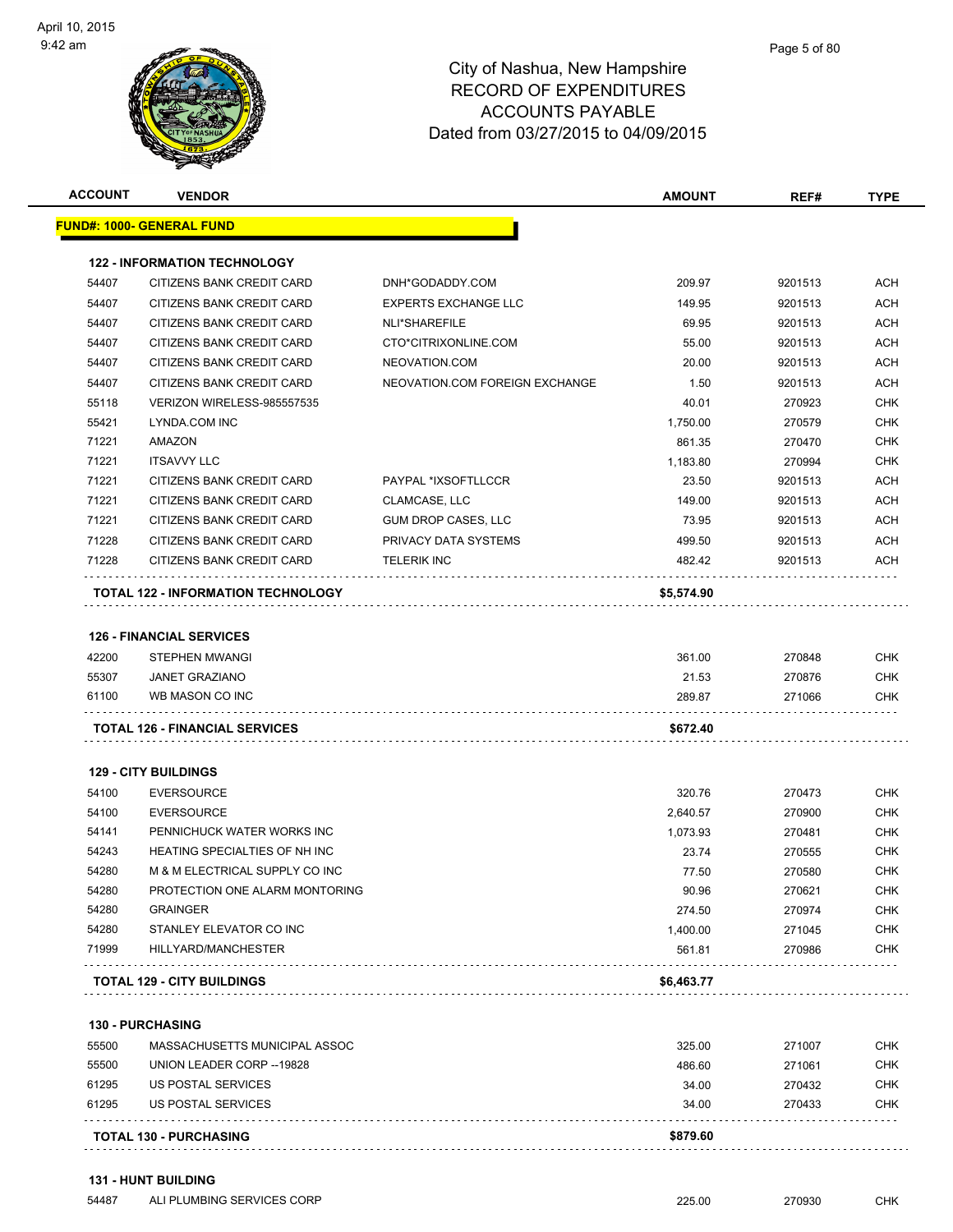|                |                                                                        | <b>AMOUNT</b>     | REF#             |                                                                                                                                                                                           |
|----------------|------------------------------------------------------------------------|-------------------|------------------|-------------------------------------------------------------------------------------------------------------------------------------------------------------------------------------------|
|                | <u> FUND#: 1000- GENERAL FUND</u>                                      |                   |                  |                                                                                                                                                                                           |
|                | <b>131 - HUNT BUILDING</b>                                             |                   |                  |                                                                                                                                                                                           |
| 54487          | J LAWRENCE HALL INC                                                    | 180.50            | 270995           | CHK                                                                                                                                                                                       |
|                | TOTAL 131 - HUNT BUILDING                                              | \$405.50          |                  |                                                                                                                                                                                           |
|                | 132 - ASSESSING                                                        |                   |                  |                                                                                                                                                                                           |
| 55307          | <b>ANDREW G LEMAY</b>                                                  | 56.35             | 270457           | <b>CHK</b>                                                                                                                                                                                |
| 55307          | ANGELO MARINO                                                          | 108.90            | 270461           | <b>CHK</b>                                                                                                                                                                                |
| 55307          | <b>LOUISE BROWN</b>                                                    | 29.15             | 270577           | <b>CHK</b>                                                                                                                                                                                |
| 55307          | <b>DOUGLAS DAME</b>                                                    | 16.10             | 270871           | <b>CHK</b>                                                                                                                                                                                |
| 55307          | <b>GREG TURGISS</b>                                                    | 85.10             | 270893           | <b>CHK</b>                                                                                                                                                                                |
| 55307          | <b>GARY TURGISS</b>                                                    | 91.43             |                  | <b>CHK</b>                                                                                                                                                                                |
|                |                                                                        |                   | 271057           | <b>CHK</b>                                                                                                                                                                                |
| 55421          | ANGELO MARINO                                                          | 726.00            | 270460           |                                                                                                                                                                                           |
| 55421<br>61650 | NRAAO CONFERENCE 2015<br>WB MASON CO INC                               | 380.00            | 270479           | <b>CHK</b><br><b>CHK</b>                                                                                                                                                                  |
|                |                                                                        | 181.93            | 271066           |                                                                                                                                                                                           |
|                | <b>TOTAL 132 - ASSESSING</b>                                           | \$1,674.96        |                  |                                                                                                                                                                                           |
|                | <b>142 - WOODLAWN CEMETERY</b>                                         |                   |                  |                                                                                                                                                                                           |
| 54100          | <b>EVERSOURCE</b>                                                      | 271.81            | 270900           | <b>CHK</b>                                                                                                                                                                                |
|                | MCLAUGHLIN OIL CO                                                      |                   | 271011           | <b>CHK</b>                                                                                                                                                                                |
| 54107          |                                                                        | 398.29            |                  |                                                                                                                                                                                           |
| 61428          | HOME DEPOT CREDIT SERVICE 3065<br><b>TOTAL 142 - WOODLAWN CEMETERY</b> | 18.35<br>\$688.45 | 270557           | CHK                                                                                                                                                                                       |
|                | <b>144 - EDGEWOOD CEMETERY</b>                                         |                   |                  |                                                                                                                                                                                           |
| 54100          | <b>EVERSOURCE</b>                                                      | 123.71            | 270900           |                                                                                                                                                                                           |
| 54600          | MAFFEES GARAGE INC                                                     | 45.90             | 270583           |                                                                                                                                                                                           |
| 54600          | MAFFEES GARAGE INC                                                     | 45.90             | 271006           |                                                                                                                                                                                           |
| 61307          | SHATTUCK MALONE OIL CO                                                 | 187.71            | 270482           |                                                                                                                                                                                           |
|                | <b>TOTAL 144 - EDGEWOOD CEMETERY</b>                                   | \$403.22          |                  |                                                                                                                                                                                           |
| 150 - POLICE   |                                                                        |                   |                  |                                                                                                                                                                                           |
| 52809          | MICHAEL BOULAY                                                         | 200.00            | 270868           |                                                                                                                                                                                           |
|                |                                                                        |                   |                  |                                                                                                                                                                                           |
| 52809          | <b>CHRISTOPHER LEWIS</b>                                               | 200.00            | 270880           |                                                                                                                                                                                           |
| 52809          | MICHAEL SULLIVAN                                                       | 200.00            | 270892           |                                                                                                                                                                                           |
| 53135          | WARREN D FITZGERALD PHD                                                | 450.00            | 270647           |                                                                                                                                                                                           |
| 54100          | <b>EVERSOURCE</b>                                                      | 10,070.03         | 270473           |                                                                                                                                                                                           |
| 54100          | <b>EVERSOURCE</b>                                                      | 634.30            | 270900           |                                                                                                                                                                                           |
| 54107          | SHATTUCK MALONE OIL CO                                                 | 495.60            | 270482           |                                                                                                                                                                                           |
| 54114          | DIRECT ENERGY BUSINESS                                                 | 247.83            | 270530           |                                                                                                                                                                                           |
| 54114          | <b>DIRECT ENERGY BUSINESS</b>                                          | 5,909.53          | 270531           |                                                                                                                                                                                           |
| 54141          | PENNICHUCK WATER WORKS INC                                             | 525.96            | 270914           |                                                                                                                                                                                           |
| 54243          | J LAWRENCE HALL INC                                                    | 1,772.90          | 270567           |                                                                                                                                                                                           |
| 54280          | <b>BARLO SIGNS</b>                                                     | 1,366.00          | 270506           | CHK<br>CHK<br><b>CHK</b><br>CHK<br>CHK<br><b>CHK</b><br><b>CHK</b><br><b>CHK</b><br><b>CHK</b><br><b>CHK</b><br><b>CHK</b><br>CHK<br><b>CHK</b><br><b>CHK</b><br><b>CHK</b><br><b>CHK</b> |
| 54280<br>54407 | METRO GROUP INC<br>HUNTER SYSTEMS GROUP INC                            | 402.00<br>299.00  | 270592<br>270990 | <b>CHK</b><br><b>CHK</b>                                                                                                                                                                  |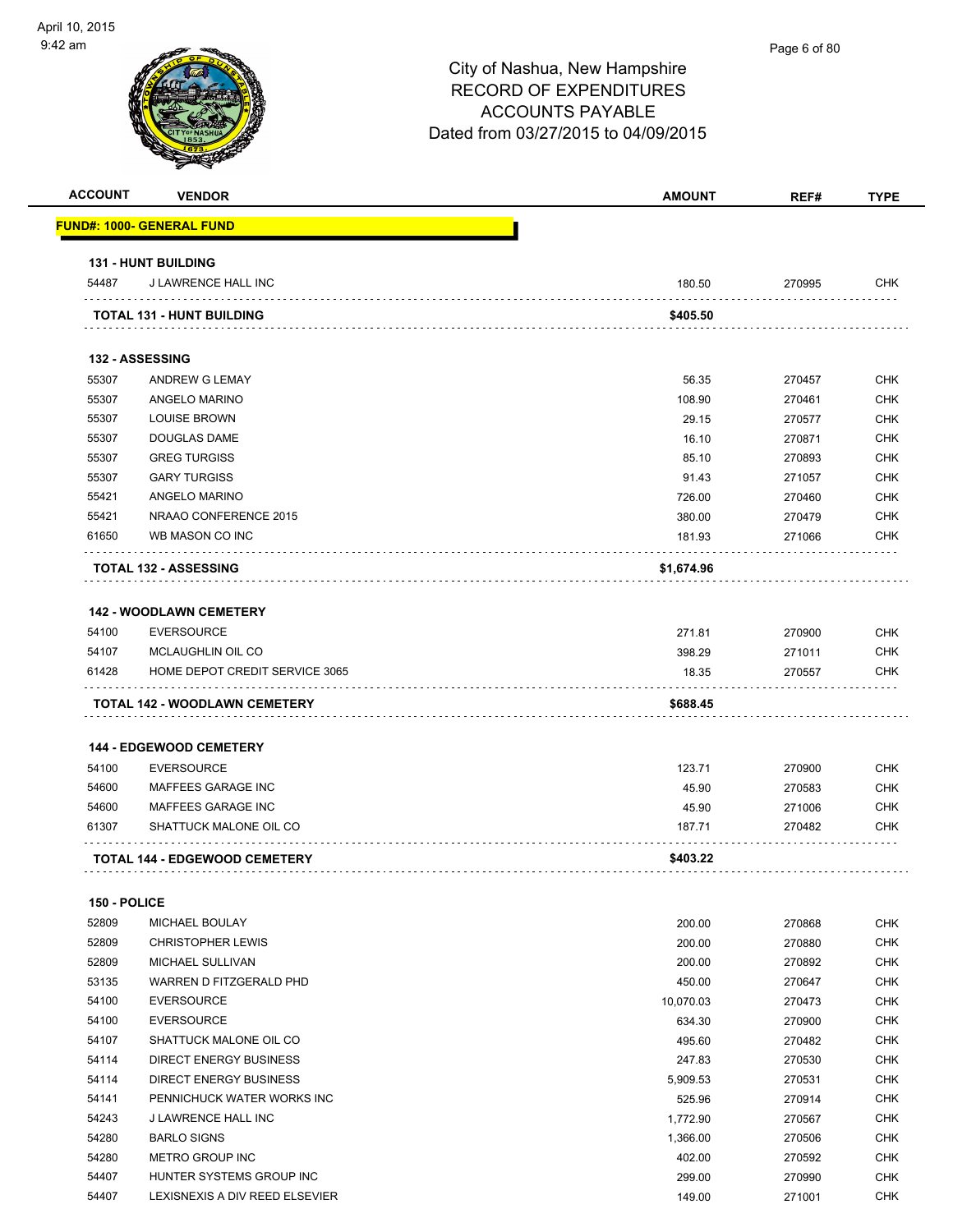

| <b>ACCOUNT</b> | <b>VENDOR</b>                    |                           | <b>AMOUNT</b> | REF#    | <b>TYPE</b> |
|----------------|----------------------------------|---------------------------|---------------|---------|-------------|
|                | <b>FUND#: 1000- GENERAL FUND</b> |                           |               |         |             |
|                |                                  |                           |               |         |             |
| 150 - POLICE   |                                  |                           |               |         |             |
| 54600          | STATEWIDE COLLISION LLC          |                           | 486.50        | 270634  | CHK         |
| 54600          | SULLIVAN TIRE INC                |                           | 42.00         | 271048  | <b>CHK</b>  |
| 54849          | COMCAST CABLE COMMUNICATIONS I   |                           | 237.85        | 270898  | CHK         |
| 54849          | <b>FAIRPOINT COMMUNICATIONS</b>  |                           | 34.96         | 270901  | <b>CHK</b>  |
| 54849          | VERIZON WIRELESS-286546928       |                           | 1,254.09      | 270924  | <b>CHK</b>  |
| 55200          | <b>IAFCI</b>                     |                           | 115.00        | 270455  | <b>CHK</b>  |
| 55200          | TREASURER STATE OF NH            |                           | 150.00        | 270485  | <b>CHK</b>  |
| 55307          | ALEXANDER GANGI                  |                           | 46.00         | 270453  | <b>CHK</b>  |
| 55307          | <b>JOHN HANNIGAN</b>             |                           | 46.00         | 270454  | <b>CHK</b>  |
| 55307          | MICHAEL ZUPKOSKY                 |                           | 46.00         | 270469  | <b>CHK</b>  |
| 55307          | PETTY CASH                       |                           | 2.25          | 270884  | CHK         |
| 55307          | <b>ANDREW ROY</b>                |                           | 46.00         | 270889  | <b>CHK</b>  |
| 55400          | NH NEW HAMPSHIRE LLC             |                           | 472.00        | 270448  | CHK         |
| 55400          | <b>CHARLES C HEMP</b>            |                           | 1,000.00      | 270877  | <b>CHK</b>  |
| 55400          | STEVEN C VARNELL                 |                           | 540.00        | 271063  | <b>CHK</b>  |
| 55400          | CITIZENS BANK CREDIT CARD        | <b>Bristol Harbor Inn</b> | 418.10        | 9201513 | ACH         |
| 55400          | CITIZENS BANK CREDIT CARD        | <b>Bristol Harbor Inn</b> | 418.10        | 9201513 | ACH         |
| 55400          | CITIZENS BANK CREDIT CARD        | LA Clear                  | 19.00         | 9201513 | ACH         |
| 55400          | CITIZENS BANK CREDIT CARD        | LA Clear                  | 19.00         | 9201513 | ACH         |
| 55400          | CITIZENS BANK CREDIT CARD        | LA Clear                  | 19.00         | 9201513 | ACH         |
| 55400          | CITIZENS BANK CREDIT CARD        | LA Clear                  | 19.00         | 9201513 | ACH         |
| 55400          | CITIZENS BANK CREDIT CARD        | LA Clear                  | 19.00         | 9201513 | ACH         |
| 55400          | CITIZENS BANK CREDIT CARD        | <b>Bristol Harbor Inn</b> | 334.48        | 9201513 | ACH         |
| 55400          | CITIZENS BANK CREDIT CARD        | Bristol Harbor Inn        | 334.48        | 9201513 | ACH         |
| 55421          | <b>CARLOS CAMACHO</b>            |                           | 348.90        | 270450  | <b>CHK</b>  |
| 55421          | <b>WILLIAM PEASE</b>             |                           | 50.00         | 270464  | <b>CHK</b>  |
| 55607          | USPS-CMRS-PB #14658595           |                           | 1,000.00      | 148571  | ACH         |
| 55699          | <b>VERIZON WIRELESS-LERT B</b>   |                           | 200.00        | 270491  | <b>CHK</b>  |
| 55699          | <b>CANAL ART &amp; FRAMING</b>   |                           | 137.00        | 270514  | <b>CHK</b>  |
| 55699          | NASHUA MILLYARD ASSOC INC        |                           | 703.46        | 271020  | <b>CHK</b>  |
| 61100          | STAR PACKER BADGES               |                           | 461.75        | 270633  | CHK         |
| 61100          | WB MASON CO INC                  |                           | 1,619.35      | 270648  | CHK         |
| 61100          | WB MASON CO INC                  |                           | 1,168.08      | 271066  | <b>CHK</b>  |
| 61107          | ALECS SHOE STORE INC             |                           | 3.50          | 270497  | <b>CHK</b>  |
| 61107          | <b>BEN'S UNIFORMS</b>            |                           | 1,264.66      | 270940  | CHK         |
| 61185          | ULINE                            |                           | 184.36        | 271059  | CHK         |
| 61299          | <b>ALIMED INC</b>                |                           | 103.70        | 270498  | CHK         |
| 61428          | THE DURKIN CO INC                |                           | 447.19        | 270532  | <b>CHK</b>  |
| 61607          | GOVCONNECTION INC                |                           | 197.00        | 270543  | <b>CHK</b>  |
| 61607          | <b>TESSCO INC</b>                |                           | 65.81         | 271049  | <b>CHK</b>  |
| 61650          | WB MASON CO INC                  |                           | 349.16        | 270648  | CHK         |
| 61650          | WB MASON CO INC                  |                           | 243.29        | 271066  | <b>CHK</b>  |
| 61799          | <b>BEST FORD</b>                 |                           | 25.00         | 270509  | CHK         |
| 61799          | NORTHERN FOREIGN CAR PARTS INC   |                           | 346.18        | 270612  | CHK         |
| 61799          | <b>QUIRK GM PARTS DEPOT</b>      |                           | 238.16        | 270622  | CHK         |
| 61799          | <b>TOWERS MOTOR PARTS CORP</b>   |                           | 19.23         | 270637  | CHK         |
| 61799          | CARPARTS OF NASHUA               |                           | 2.82          | 270946  | CHK         |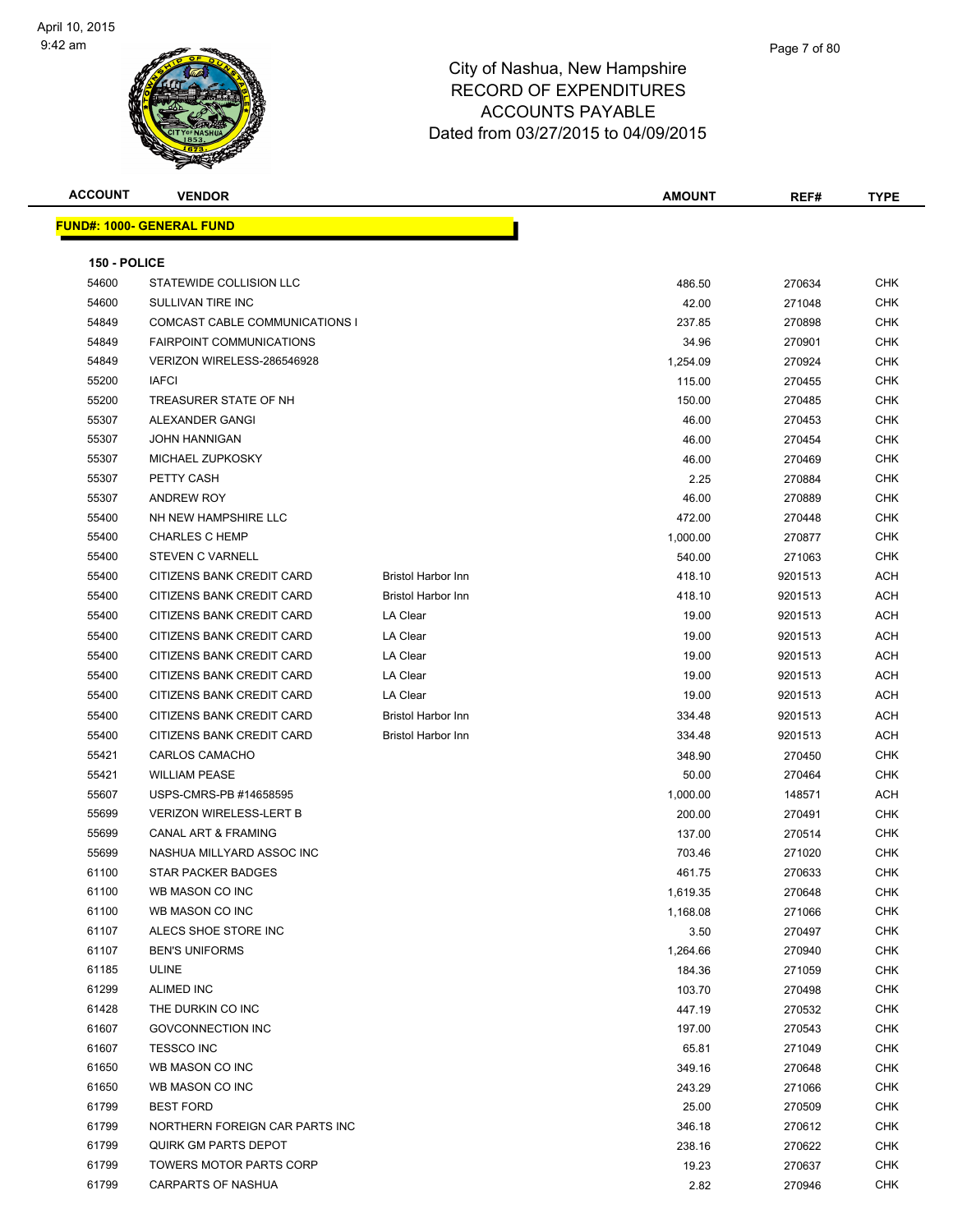**ACCOUNT VENDOR AMOUNT REF# TYPE**

|                   | <u> FUND#: 1000- GENERAL FUND</u> |                              |             |         |            |
|-------------------|-----------------------------------|------------------------------|-------------|---------|------------|
| 150 - POLICE      |                                   |                              |             |         |            |
| 61799             | MACMULKIN CHEVROLET INC           |                              | 51.46       | 271005  | <b>CHK</b> |
| 61799             | <b>MIKE'S EQUIPMENT REPAIR</b>    |                              | 256.00      | 271015  | <b>CHK</b> |
| 61799             | NEW ENGLAND PARTS WAREHOUSE       |                              | 214.32      | 271022  | CHK        |
| 61799             | NORTHERN FOREIGN CAR PARTS INC    |                              | 715.60      | 271026  | CHK        |
| 61907             | <b>BOB'S PIZZA</b>                |                              | 4.74        | 270510  | CHK        |
| 71025             | SNAP ON TOOLS                     |                              | 90.40       | 270631  | CHK        |
| 71228             | SHI INTERNATIONAL CORP            |                              | 2,021.00    | 271041  | CHK        |
| 71400             | HOME DEPOT CREDIT SERVICE 3073    |                              | 62.93       | 270558  | CHK        |
|                   | <b>TOTAL 150 - POLICE</b>         |                              | \$41,636.01 |         |            |
| <b>152 - FIRE</b> |                                   |                              |             |         |            |
| 52800             | <b>JAMES W KIRK</b>               |                              | 739.00      | 270572  | CHK        |
| 52800             | <b>WILLIAM ATKINSON</b>           |                              | 1,215.00    | 270934  | CHK        |
| 52800             | <b>BRIAN RHODES</b>               |                              | 911.25      | 271033  | CHK        |
| 54100             | <b>EVERSOURCE</b>                 |                              | 6,276.31    | 270900  | CHK        |
| 54114             | <b>DIRECT ENERGY BUSINESS</b>     |                              | 1,840.27    | 270531  | CHK        |
| 54114             | LIBERTY UTILITIES - NH            |                              | 307.28      | 270902  | CHK        |
| 54114             | <b>LIBERTY UTILITIES - NH</b>     |                              | 749.05      | 270906  | CHK        |
| 54114             | <b>LIBERTY UTILITIES - NH</b>     |                              | 391.82      | 270908  | CHK        |
| 54114             | <b>DIRECT ENERGY BUSINESS</b>     |                              | 3,542.94    | 270954  | CHK        |
| 54141             | PENNICHUCK WATER WORKS INC        |                              | 1,326.69    | 270481  |            |
| 54141             | PENNICHUCK WATER WORKS INC        |                              | 274.81      | 270914  |            |
| 54228             | <b>JP PEST SERVICES</b>           |                              | 158.00      | 270568  | CHK        |
| 54280             | <b>BELLETETES INC</b>             |                              | 13.72       | 270508  | CHK        |
| 54280             | HOME DEPOT CREDIT SERVICE 3065    |                              | 102.77      | 270557  | CHK        |
| 54280             | PETTY CASH                        |                              | 23.04       | 270846  | CHK        |
| 54280             | AE MECHANICAL INC                 |                              | 3,188.20    | 270928  | CHK        |
| 54280             | <b>B &amp; S LOCKSMITHS INC</b>   |                              | 9.00        | 270936  | CHK        |
| 54280             | <b>FIMBEL GARAGE DOORS</b>        |                              | 2,619.34    | 270965  | CHK        |
| 54280             | <b>HAJOCA CORPORATION</b>         |                              | 54.57       | 270981  | CHK        |
| 54280             | HARRY W WELLS & SON INC           |                              | 367.60      | 270984  | CHK        |
| 54280             | HOME DEPOT CREDIT SERVICE 3065    |                              | 92.44       | 270988  | <b>CHK</b> |
| 54280             | SCHROEDER CONSTRUCTION MGMT IN    |                              | 2,948.50    | 271040  | <b>CHK</b> |
| 54600             | CHELMSFORD AUTO ELECTRIC          |                              | 283.95      | 270518  | <b>CHK</b> |
| 54600             | LIBERTY INTNL TRUCKS OF NH LLC    |                              | 667.06      | 270576  | <b>CHK</b> |
| 54600             | SANEL AUTO PARTS CO               |                              | 146.31      | 270627  | CHK        |
| 54600             | SANEL AUTO PARTS CO               |                              | 244.99      | 271036  | <b>CHK</b> |
| 54828             | US BANK EQUIPMENT FINANCE         |                              | 223.26      | 270922  | <b>CHK</b> |
| 55400             | PETTY CASH                        |                              | 10.00       | 270846  | <b>CHK</b> |
| 55607             | PETTY CASH                        |                              | 6.49        | 270846  | <b>CHK</b> |
| 55699             | TRUE BLUE CLEANERS                |                              | 62.24       | 270639  | <b>CHK</b> |
| 55699             | TRUE BLUE CLEANERS                |                              | 188.50      | 270640  | <b>CHK</b> |
| 55699             | TRUE BLUE CLEANERS                |                              | 45.24       | 271054  | <b>CHK</b> |
| 55699             | TRUE BLUE CLEANERS                |                              | 30.16       | 271055  | CHK        |
| 55699             | CITIZENS BANK CREDIT CARD         | Holiday Inn - Nashua         | 100.28      | 9201513 | ACH        |
| 61100             | CONWAY OFFICE SOLUTIONS           |                              | 26.96       | 270950  | CHK        |
| 61135             | CITIZENS BANK CREDIT CARD         | <b>Phil Ackland Seminars</b> | (8.26)      | 9201513 | ACH        |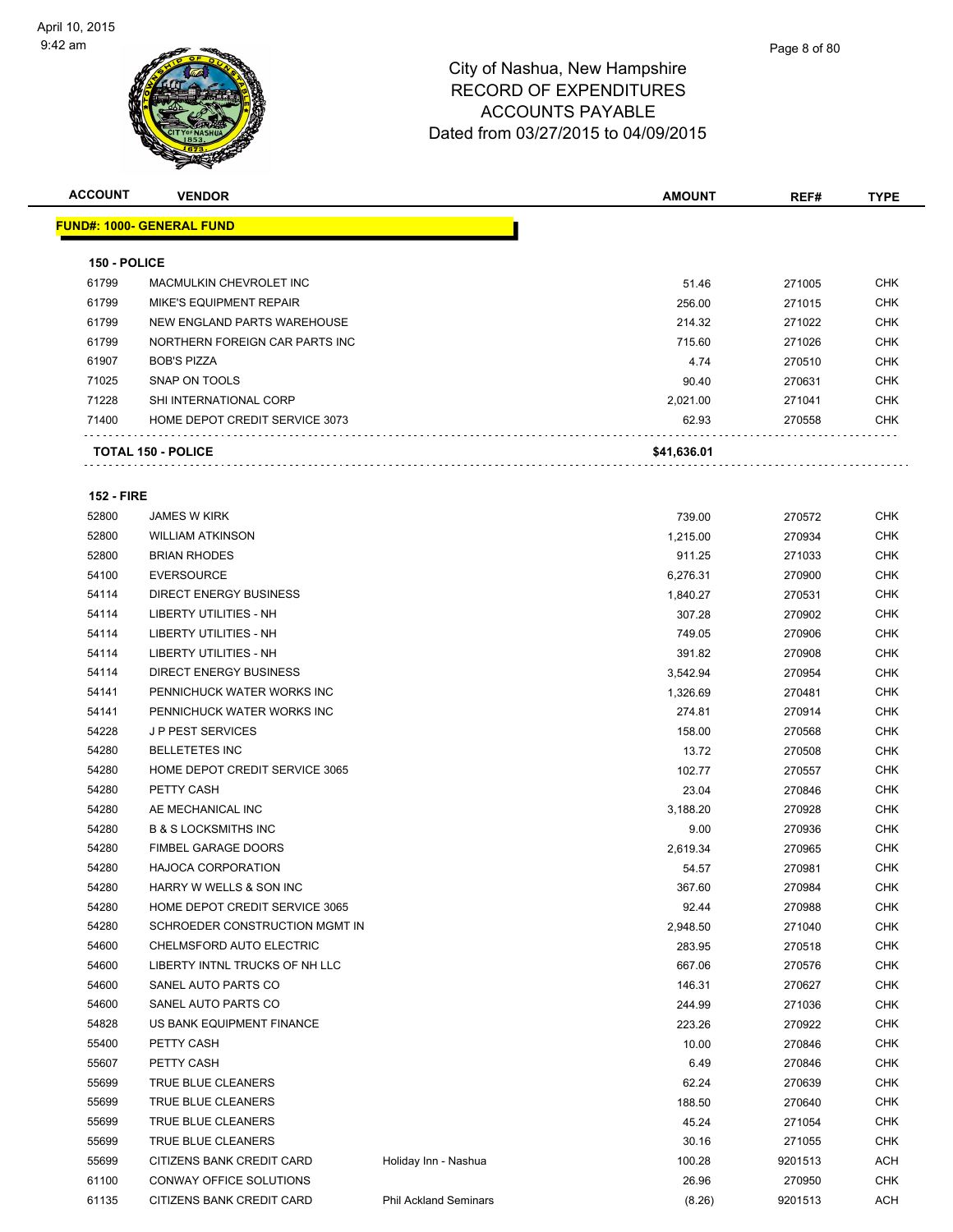|                                           | <b>VENDOR</b>                                                                               |                                |                                     |                                      |                                                                                                                                                 |
|-------------------------------------------|---------------------------------------------------------------------------------------------|--------------------------------|-------------------------------------|--------------------------------------|-------------------------------------------------------------------------------------------------------------------------------------------------|
|                                           | <u> FUND#: 1000- GENERAL FUND</u>                                                           |                                |                                     |                                      |                                                                                                                                                 |
| <b>152 - FIRE</b>                         |                                                                                             |                                |                                     |                                      |                                                                                                                                                 |
| 61135                                     | CITIZENS BANK CREDIT CARD                                                                   | <b>Phil Ackland Seminars</b>   | (1.50)                              | 9201513                              | <b>ACH</b>                                                                                                                                      |
| 61299                                     | <b>GRANITE CITY ELECTRIC SUPPLY</b>                                                         |                                | 19.00                               | 270547                               | <b>CHK</b>                                                                                                                                      |
| 61299                                     | <b>GRANITE CITY ELECTRIC SUPPLY</b>                                                         |                                | 120.07                              | 270975                               | <b>CHK</b>                                                                                                                                      |
| 61299                                     | SANEL AUTO PARTS CO                                                                         |                                | 28.54                               | 271036                               | <b>CHK</b>                                                                                                                                      |
| 61307                                     | YANKEE TRUCK LLC                                                                            |                                | 75.18                               | 271067                               | <b>CHK</b>                                                                                                                                      |
| 61428                                     | NEW ENGLAND PAPER & SUPPLY                                                                  |                                | 498.63                              | 271021                               | <b>CHK</b>                                                                                                                                      |
| 61435                                     | TRI STATE FIRE PROTECTION LLC                                                               |                                | 150.00                              | 270638                               | <b>CHK</b>                                                                                                                                      |
| 61435                                     | TRI STATE HOOD & DUCT LLC                                                                   |                                | 775.00                              | 271053                               | <b>CHK</b>                                                                                                                                      |
| 61699                                     | <b>FASTENAL CO</b>                                                                          |                                | 1.01                                | 270538                               | <b>CHK</b>                                                                                                                                      |
| 61699                                     | PETTY CASH                                                                                  |                                | 49.99                               | 270846                               | <b>CHK</b>                                                                                                                                      |
| 61699                                     | SNAP ON TOOLS                                                                               |                                | 394.90                              | 271042                               | <b>CHK</b>                                                                                                                                      |
| 61799                                     | MINUTEMAN TRUCKS INC                                                                        |                                | 2,875.32                            | 270595                               | <b>CHK</b>                                                                                                                                      |
| 61799                                     | YANKEE TRUCK LLC                                                                            |                                | 19.70                               | 270652                               | <b>CHK</b>                                                                                                                                      |
| 61799                                     | FLEETPRIDE INC                                                                              |                                | 906.68                              | 270967                               | <b>CHK</b>                                                                                                                                      |
| 61799                                     | YANKEE TRUCK LLC                                                                            |                                | 313.21                              | 271067                               | <b>CHK</b>                                                                                                                                      |
| 61830                                     | <b>NHAFC DUES</b>                                                                           |                                | 85.00                               | 271024                               | <b>CHK</b>                                                                                                                                      |
| 71025                                     | SNAP ON TOOLS                                                                               |                                | 109.95                              | 271042                               | <b>CHK</b>                                                                                                                                      |
| 71400                                     | INDUSTRIAL PROTECTION SERVICES                                                              |                                | 23,966.00                           | 270563                               | <b>CHK</b>                                                                                                                                      |
|                                           | <b>TOTAL 152 - FIRE</b><br><b>153 - BUILDING INSPECTION</b><br><b>GUY OUELLETTE</b>         |                                | \$59,565.46<br>16.50                | 270615                               |                                                                                                                                                 |
| 42314<br>55307<br>55307<br>55307<br>55307 | <b>MARK COLLINS</b><br><b>WILLIAM CONDRA</b><br><b>TIMOTHY DUPONT</b><br><b>RUSS MARCUM</b> |                                | 49.45<br>290.37<br>321.93<br>329.05 | 270869<br>270870<br>270875<br>270881 |                                                                                                                                                 |
|                                           | <b>DAWN MICHAUD</b>                                                                         |                                | 41.40                               | 270882                               |                                                                                                                                                 |
|                                           | <b>JEFFREY RICHARD</b>                                                                      |                                | 308.78                              | 270888                               |                                                                                                                                                 |
| 55307<br>55307                            | <b>TOTAL 153 - BUILDING INSPECTION</b>                                                      |                                | \$1,357.48                          |                                      |                                                                                                                                                 |
|                                           | <b>155 - CODE ENFORCEMENT</b>                                                               |                                |                                     |                                      |                                                                                                                                                 |
| 55307                                     | <b>KYLE METCALF</b>                                                                         |                                | 426.08                              | 270462                               |                                                                                                                                                 |
|                                           | ROBERT SOUSA                                                                                |                                | 300.15                              | 270467                               |                                                                                                                                                 |
| 55307<br>55421                            | CITIZENS BANK CREDIT CARD                                                                   | Orleans Hotel & Casino - Las V | (107.52)                            | 9201513                              |                                                                                                                                                 |
| 55421                                     | CITIZENS BANK CREDIT CARD                                                                   | Orleans Hotel & Casino - Las V | (204.72)                            | 9201513                              |                                                                                                                                                 |
|                                           | MIDDLESEX CNTY SHERIFFS OFFICE                                                              |                                | 75.00                               | 270849                               |                                                                                                                                                 |
| 55610                                     | <b>TOTAL 155 - CODE ENFORCEMENT</b>                                                         |                                | \$488.99                            |                                      |                                                                                                                                                 |
|                                           | <b>156 - EMERGENCY MANAGEMENT</b>                                                           |                                |                                     |                                      |                                                                                                                                                 |
| 55307                                     | <b>JUSTIN KATES</b>                                                                         |                                | 134.55                              | 270456                               | CHK<br><b>CHK</b><br><b>CHK</b><br><b>CHK</b><br><b>CHK</b><br><b>CHK</b><br><b>CHK</b><br><b>CHK</b><br>CHK<br>ACH<br>ACH<br><b>CHK</b><br>CHK |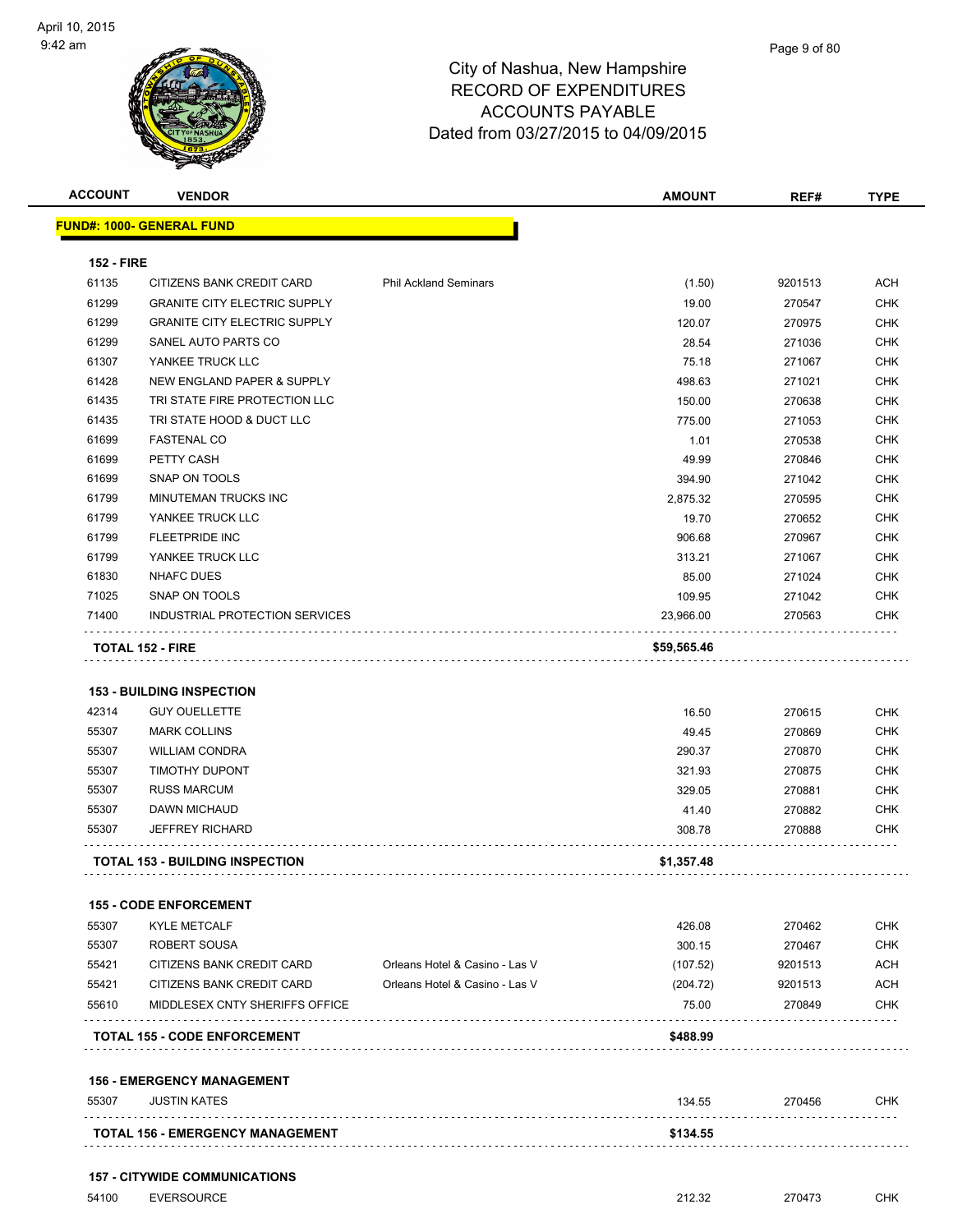#### Page 10 of 80

| <b>ACCOUNT</b> | <b>VENDOR</b>                               | <b>AMOUNT</b> | REF#   | <b>TYPE</b> |
|----------------|---------------------------------------------|---------------|--------|-------------|
|                | <u> FUND#: 1000- GENERAL FUND</u>           |               |        |             |
|                |                                             |               |        |             |
|                | <b>157 - CITYWIDE COMMUNICATIONS</b>        |               |        |             |
| 54435          | MOTOROLA SOLUTIONS INC                      | 979.80        | 270477 | <b>CHK</b>  |
| 55421          | <b>WILLIAM R MANSFIELD</b>                  | 871.68        | 270459 | <b>CHK</b>  |
| 61799          | <b>CARPARTS OF NASHUA</b>                   | 23.33         | 270516 | <b>CHK</b>  |
|                | TOTAL 157 - CITYWIDE COMMUNICATIONS         | \$2,087.13    |        |             |
|                | <b>159 - OTHER PUBLIC SAFETY</b>            |               |        |             |
| 54835          | PENNICHUCK WATER WORKS INC                  | 216,525.29    | 270914 | <b>CHK</b>  |
|                | TOTAL 159 - OTHER PUBLIC SAFETY             | \$216,525.29  |        |             |
|                |                                             |               |        |             |
|                | <b>160 - PUBLIC WORKS-ADMIN/ENGINEERING</b> |               |        |             |
| 54100          | <b>EVERSOURCE</b>                           | 948.55        | 270900 | <b>CHK</b>  |
| 54114          | <b>DIRECT ENERGY BUSINESS</b>               | 293.23        | 270530 | <b>CHK</b>  |
| 54141          | PENNICHUCK WATER WORKS INC                  | 97.65         | 270914 | <b>CHK</b>  |
| 55307          | <b>WILLIAM TOOMEY</b>                       | 70.15         | 270468 | <b>CHK</b>  |
| 61299          | NEW ENGLAND PAPER & SUPPLY                  | 140.99        | 270604 | <b>CHK</b>  |
|                | TOTAL 160 - PUBLIC WORKS-ADMIN/ENGINEERING  | \$1,550.57    |        |             |
| 161 - STREETS  |                                             |               |        |             |
| 54100          | <b>EVERSOURCE</b>                           | 4,657.59      | 270473 | <b>CHK</b>  |
| 54100          | <b>EVERSOURCE</b>                           | 1,064.89      | 270900 | <b>CHK</b>  |
| 54114          | <b>DIRECT ENERGY BUSINESS</b>               | 8,404.71      | 270531 | <b>CHK</b>  |
| 54141          | PENNICHUCK WATER WORKS INC                  | 558.48        | 270914 | <b>CHK</b>  |
| 54200          | JAN PRO CLEANING SYSTEMS NE                 | 855.00        | 270996 | <b>CHK</b>  |
| 54280          | ALI PLUMBING SERVICES CORP                  | 325.00        | 270930 | <b>CHK</b>  |
| 54280          | M & M ELECTRICAL SUPPLY CO INC              | 88.58         | 271004 | <b>CHK</b>  |
| 54600          | BEARINGS SPECIALTY CO INC                   | 355.00        | 270507 | <b>CHK</b>  |
| 54600          | <b>BEST FORD</b>                            | 106.02        | 270509 | <b>CHK</b>  |
| 54600          | <b>CARPARTS OF NASHUA</b>                   | 373.33        | 270516 | <b>CHK</b>  |
| 54600          | F W WEBB CO                                 | 72.15         | 270537 | CHK         |
| 54600          | HOWARD P FAIRFIELD LLC                      | 893.68        | 270560 | <b>CHK</b>  |
| 54600          | LIBERTY INTNL TRUCKS OF NH LLC              | 930.54        | 270576 | <b>CHK</b>  |
| 54600          | MACMULKIN CHEVROLET INC                     | 160.56        | 270581 | <b>CHK</b>  |
| 54600          | <b>MB TRACTOR &amp; EQUIPMENT</b>           | 915.09        | 270587 | <b>CHK</b>  |
| 54600          | NAPA AUTO PARTS                             | 191.56        | 270598 | <b>CHK</b>  |
| 54600          | WILLARDS AUTO RADIATOR SHOP                 | 350.00        | 270650 | <b>CHK</b>  |
| 54600          | AUTO ELECTRIC WAREHOUSE INC                 | 45.00         | 270935 | <b>CHK</b>  |
| 54600          | <b>BEST FORD</b>                            | 111.90        | 270942 | <b>CHK</b>  |
| 54600          | <b>CARPARTS OF NASHUA</b>                   | 161.78        | 270946 | <b>CHK</b>  |
| 54600          | D & R TOWING INC                            | 205.00        | 270952 | <b>CHK</b>  |
| 54600          | FREIGHTLINER OF NH INC                      | 159.95        | 270968 | <b>CHK</b>  |
| 54600          | <b>GMS HYDRAULICS INC</b>                   | 341.65        | 270973 | CHK         |
| 54600          | <b>GRANITE STATE GLASS</b>                  | 110.00        | 270976 | <b>CHK</b>  |
| 54600          | LIBERTY INTNL TRUCKS OF NH LLC              | 417.11        | 271002 | CHK         |
| 54600          | MACMULKIN CHEVROLET INC                     | 98.45         | 271005 | <b>CHK</b>  |
| 54600          | NAPA AUTO PARTS                             | 116.02        | 271017 | <b>CHK</b>  |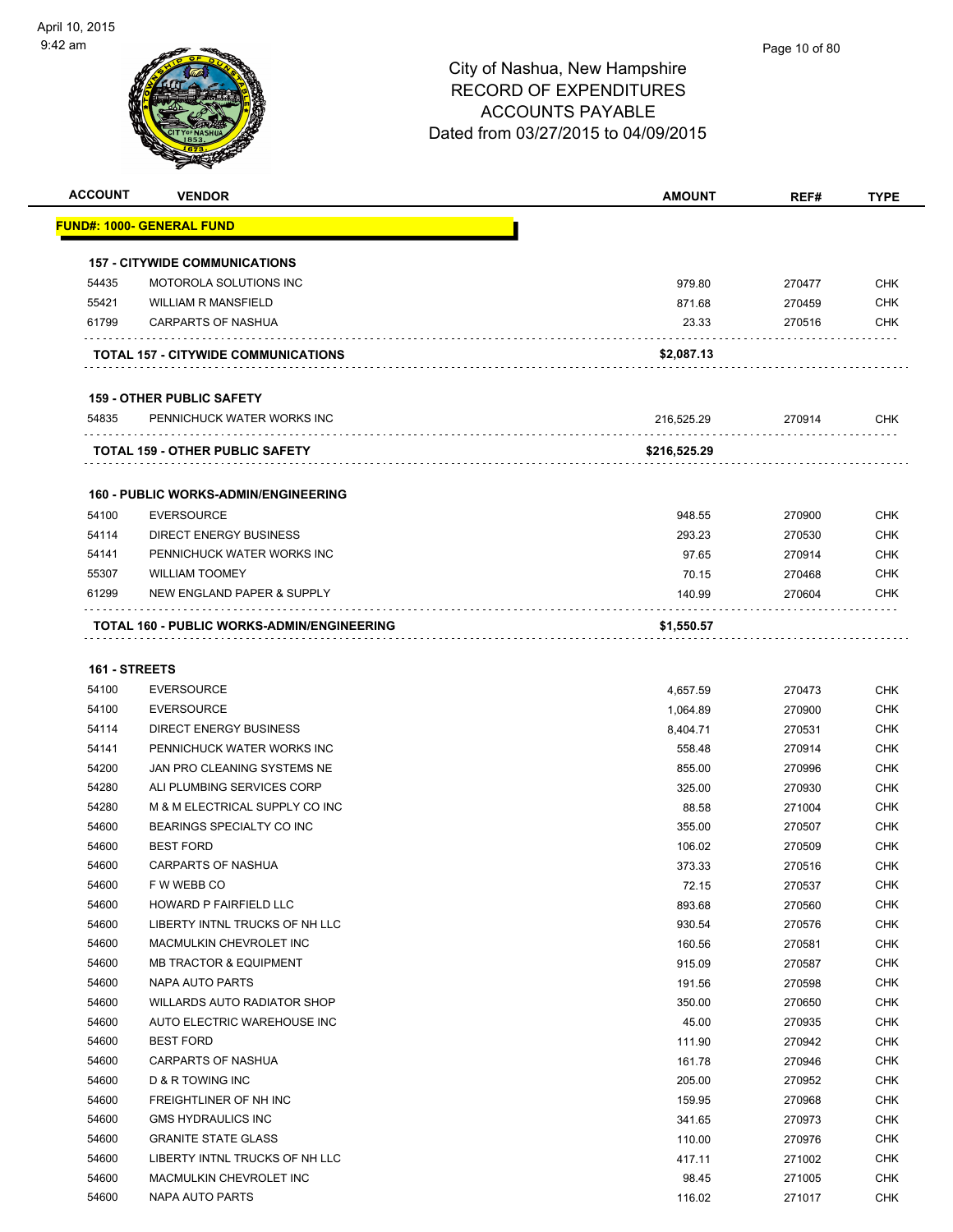| <b>ACCOUNT</b> | <b>VENDOR</b>                     | <b>AMOUNT</b> | REF#   | <b>TYPE</b> |
|----------------|-----------------------------------|---------------|--------|-------------|
|                | <u> FUND#: 1000- GENERAL FUND</u> |               |        |             |
|                |                                   |               |        |             |
| 161 - STREETS  |                                   |               |        |             |
| 54600          | SANEL AUTO PARTS CO               | 139.45        | 271039 | <b>CHK</b>  |
| 54600          | TST HYDRAULICS INC                | 31.08         | 271056 | <b>CHK</b>  |
| 54821          | <b>IMMOBILIARE INC</b>            | 3,300.00      | 270992 | <b>CHK</b>  |
| 55118          | CRITICAL ALERT SYSTEMS, LLC       | 338.40        | 270899 | <b>CHK</b>  |
| 55307          | <b>ERIC RYDER</b>                 | 161.43        | 270960 | CHK         |
| 55699          | <b>WILDCO-PES</b>                 | 381.75        | 270649 | CHK         |
| 61107          | UNIFIRST CORPORATION              | 569.10        | 270642 | <b>CHK</b>  |
| 61107          | UNIFIRST CORPORATION              | 291.18        | 271060 | <b>CHK</b>  |
| 61166          | <b>BOT L GAS INC</b>              | 254.00        | 270512 | <b>CHK</b>  |
| 61166          | <b>BOT L GAS INC</b>              | 254.00        | 270944 | <b>CHK</b>  |
| 61166          | NAPA AUTO PARTS                   | 72.02         | 271017 | CHK         |
| 61299          | <b>BELLETETES INC</b>             | 24.79         | 270508 | <b>CHK</b>  |
| 61299          | FUTURE SUPPLY CO                  | 1,508.79      | 270969 | <b>CHK</b>  |
| 61300          | DENNIS K BURKE INC                | 10,481.48     | 270528 | CHK         |
| 61307          | SHATTUCK MALONE OIL CO            | 15,812.57     | 270482 | <b>CHK</b>  |
| 61507          | <b>BROX INDUSTRIES INC</b>        | 286.72        | 270945 | CHK         |
| 61514          | <b>EASTERN MINERALS INC</b>       | 16,576.68     | 270534 | CHK         |
| 61514          | <b>GRANITE STATE MINERAL INC</b>  | 14,277.11     | 270548 | <b>CHK</b>  |
| 61514          | <b>EASTERN MINERALS INC</b>       | 25,178.29     | 270958 | <b>CHK</b>  |
| 61514          | <b>GRANITE STATE MINERAL INC</b>  | 6,460.60      | 270977 | <b>CHK</b>  |
| 61521          | F L MERRILL CONSTRUCTION, INC     | 922.35        | 270539 | <b>CHK</b>  |
| 61521          | F L MERRILL CONSTRUCTION, INC     | 205.73        | 270966 | <b>CHK</b>  |
| 61542          | PERMA LINE CORP OF NEW ENGLAND    | 322.90        | 271029 | <b>CHK</b>  |
| 61556          | <b>FASTENAL CO</b>                | 184.29        | 270538 | <b>CHK</b>  |
| 61556          | <b>FASTENAL CO</b>                | 28.75         | 270964 | CHK         |
| 61556          | HOME DEPOT CREDIT SERVICE 3065    | 252.83        | 270988 | CHK         |
| 61556          | M & M ELECTRICAL SUPPLY CO INC    | 81.75         | 271004 | CHK         |
| 61560          | <b>BELLETETES INC</b>             | 177.11        | 270508 | CHK         |
| 61560          | CORRIVEAU ROUTHIER INC            | 54.00         | 270525 | <b>CHK</b>  |
| 61560          | HOME DEPOT CREDIT SERVICE 3065    | 66.94         | 270988 | <b>CHK</b>  |
| 61705          | <b>MAYNARD &amp; LESIEUR INC</b>  | 419.60        | 271009 | <b>CHK</b>  |
| 61709          | NAPA AUTO PARTS                   | 47.88         | 271017 | <b>CHK</b>  |
| 61799          | BEARINGS SPECIALTY CO INC         | 21.80         | 270507 | CHK         |
| 61799          | <b>BELLETETES INC</b>             | 24.29         | 270508 | <b>CHK</b>  |
| 61799          | <b>CARPARTS OF NASHUA</b>         | 65.85         | 270516 | <b>CHK</b>  |
| 61799          | <b>FASTENAL CO</b>                | 57.88         | 270538 | CHK         |
| 61799          | NAPA AUTO PARTS                   | 6.90          | 270598 | <b>CHK</b>  |
| 61799          | PINE MOTOR PARTS                  |               |        | CHK         |
|                |                                   | 10.57         | 270619 |             |
| 61799          | SANEL AUTO PARTS CO               | 46.49         | 270628 | CHK         |
| 61799          | <b>B-B CHAIN INC</b>              | 240.00        | 270937 | <b>CHK</b>  |
| 61799          | <b>CARPARTS OF NASHUA</b>         | 53.36         | 270946 | CHK         |
| 61799          | <b>FASTENAL CO</b>                | 30.89         | 270964 | <b>CHK</b>  |
| 61799          | <b>GMS HYDRAULICS INC</b>         | 92.00         | 270972 | <b>CHK</b>  |
| 61799          | HOME DEPOT CREDIT SERVICE 3065    | 44.99         | 270988 | CHK         |
| 61799          | <b>JOE GRAFIX LLC</b>             | 155.00        | 270997 | <b>CHK</b>  |
| 61799          | LIBERTY INTNL TRUCKS OF NH LLC    | 16.95         | 271002 | <b>CHK</b>  |
| 61799          | MACMULKIN CHEVROLET INC           | 15.81         | 271005 | CHK         |
| 61799          | NAPA AUTO PARTS                   | 62.49         | 271017 | <b>CHK</b>  |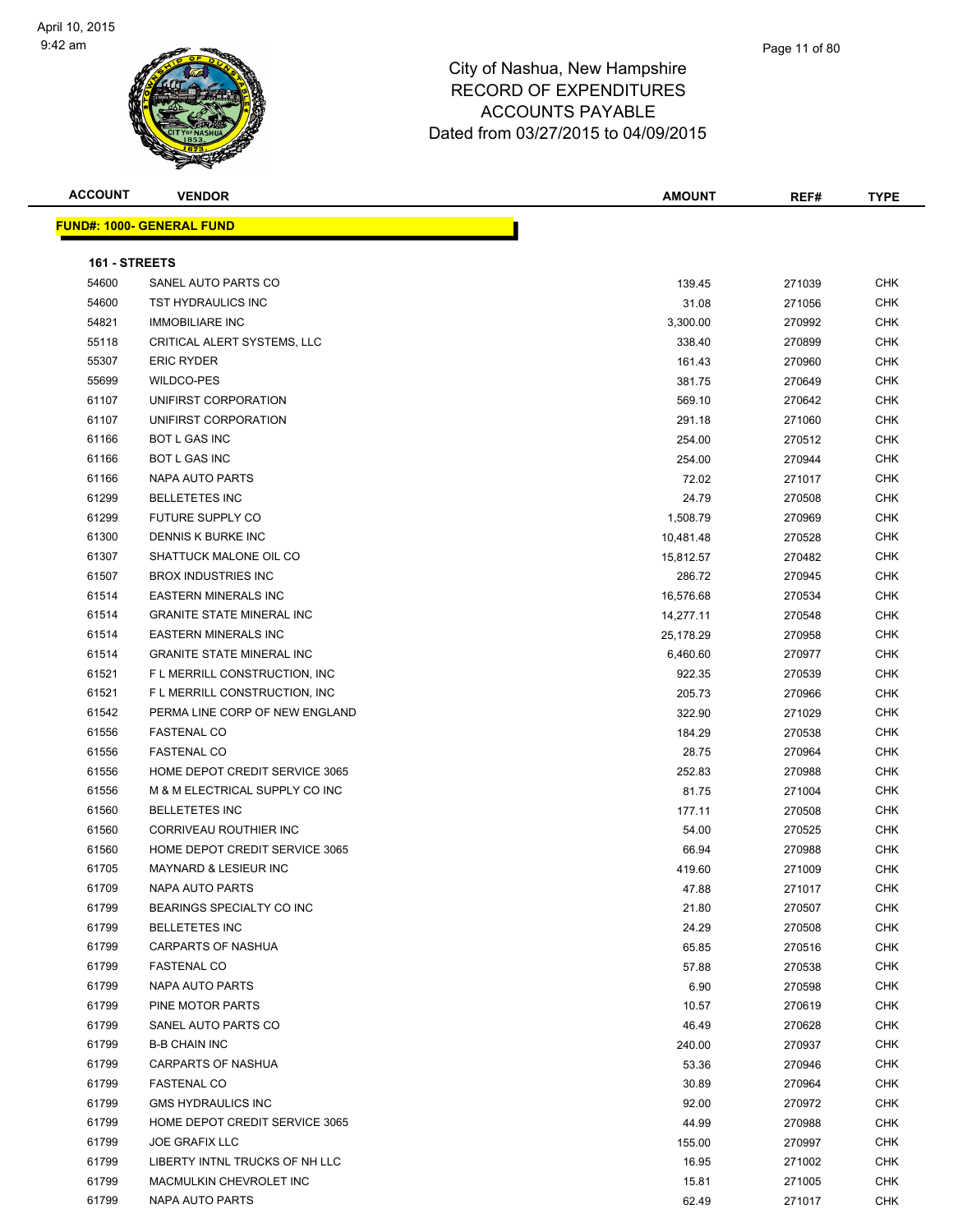| <b>ACCOUNT</b> | <b>VENDOR</b>                         | <b>AMOUNT</b>         | REF#    | <b>TYPE</b> |
|----------------|---------------------------------------|-----------------------|---------|-------------|
|                | <b>FUND#: 1000- GENERAL FUND</b>      |                       |         |             |
| 161 - STREETS  |                                       |                       |         |             |
| 61799          | SANEL AUTO PARTS CO                   | 32.16                 | 271039  | <b>CHK</b>  |
| 71025          | HOME DEPOT CREDIT SERVICE 3065        | 458.00                | 270988  | <b>CHK</b>  |
| 71025          | <b>MATCO TOOLS</b>                    | 139.60                | 271008  | <b>CHK</b>  |
|                | <b>TOTAL 161 - STREETS</b>            | \$122,807.64          |         |             |
|                | <b>162 - STREET LIGHTING</b>          |                       |         |             |
| 54100          | <b>EVERSOURCE</b>                     | 62,352.71             | 270900  | CHK         |
|                | <b>TOTAL 162 - STREET LIGHTING</b>    | \$62,352.71           |         |             |
|                | <b>166 - PARKING LOTS</b>             |                       |         |             |
| 54141          | PENNICHUCK WATER WORKS INC            | 131.92                | 270481  | <b>CHK</b>  |
| 54280          | <b>DRAIN MEDIC</b>                    | 475.00                | 270956  | <b>CHK</b>  |
| 54487          | NAPA AUTO PARTS                       | 315.55                | 271019  | <b>CHK</b>  |
| 54600          | NAPA AUTO PARTS                       | 167.67                | 270602  | CHK         |
| 55307          | <b>JILL STANSFIELD</b>                | 30.37                 | 270891  | <b>CHK</b>  |
| 55421          | CITIZENS BANK CREDIT CARD             | <b>NEPC</b><br>400.00 | 9201513 | <b>ACH</b>  |
| 61299          | HOME DEPOT CREDIT SERVICE 3065        | 29.86                 | 270557  | <b>CHK</b>  |
|                | <b>171 - COMMUNITY SERVICES</b>       |                       |         |             |
| 54107          | SHATTUCK MALONE OIL CO                | 1,918.50              | 270482  | <b>CHK</b>  |
| 54107          | SHATTUCK MALONE OIL CO                | 848.17                | 270916  | <b>CHK</b>  |
| 54141          | PENNICHUCK WATER WORKS INC            | 384.79                | 270481  | <b>CHK</b>  |
| 61100          | WB MASON CO INC                       | 263.33                | 271066  | <b>CHK</b>  |
| 61250          | NEW HAMPSHIRE UNION LEADER            | 472.50                | 270605  | CHK         |
| 61250          | WB MASON CO INC                       | 49.98                 | 271066  | CHK         |
| 68318          | SAM'S CLUB DIRECT-0860                | 131.37                | 270625  | <b>CHK</b>  |
| 68318          | <b>ALPHAGRAPHICS</b>                  | 986.52                | 270932  | <b>CHK</b>  |
|                | <b>TOTAL 171 - COMMUNITY SERVICES</b> | \$5,055.16            |         |             |
|                | <b>172 - COMMUNITY HEALTH</b>         |                       |         |             |
| 55307          | <b>LUIS PORRES</b>                    | 59.22                 | 270886  | <b>CHK</b>  |
| 55307          | <b>SHANNON CASEY</b>                  | 79.60                 | 270890  | <b>CHK</b>  |
| 55307          | <b>BETTY WENDT</b>                    | 79.45                 | 270894  | <b>CHK</b>  |
| 55307          | <b>APHN</b>                           | 850.00                | 270895  | <b>CHK</b>  |
| 55400          | RUTGERS GLOBAL TUBERCULOSIS           | 125.00                | 270915  | <b>CHK</b>  |
|                | TOTAL 172 - COMMUNITY HEALTH          | \$1,193.27            |         |             |
|                | <b>173 - ENVIRONMENTAL HEALTH</b>     |                       |         |             |
| 54600          | MAYNARD & LESIEUR INC                 | 222.20                | 270585  | <b>CHK</b>  |
| 55307          | <b>RENE BEAUDOIN</b>                  | 129.95                | 270939  | <b>CHK</b>  |
| 61149          | EMD MILLIPORE CORPORATION             | 2,879.45              | 270959  | CHK         |

61149 VWR INTERNATIONAL 95.80 271065 CHK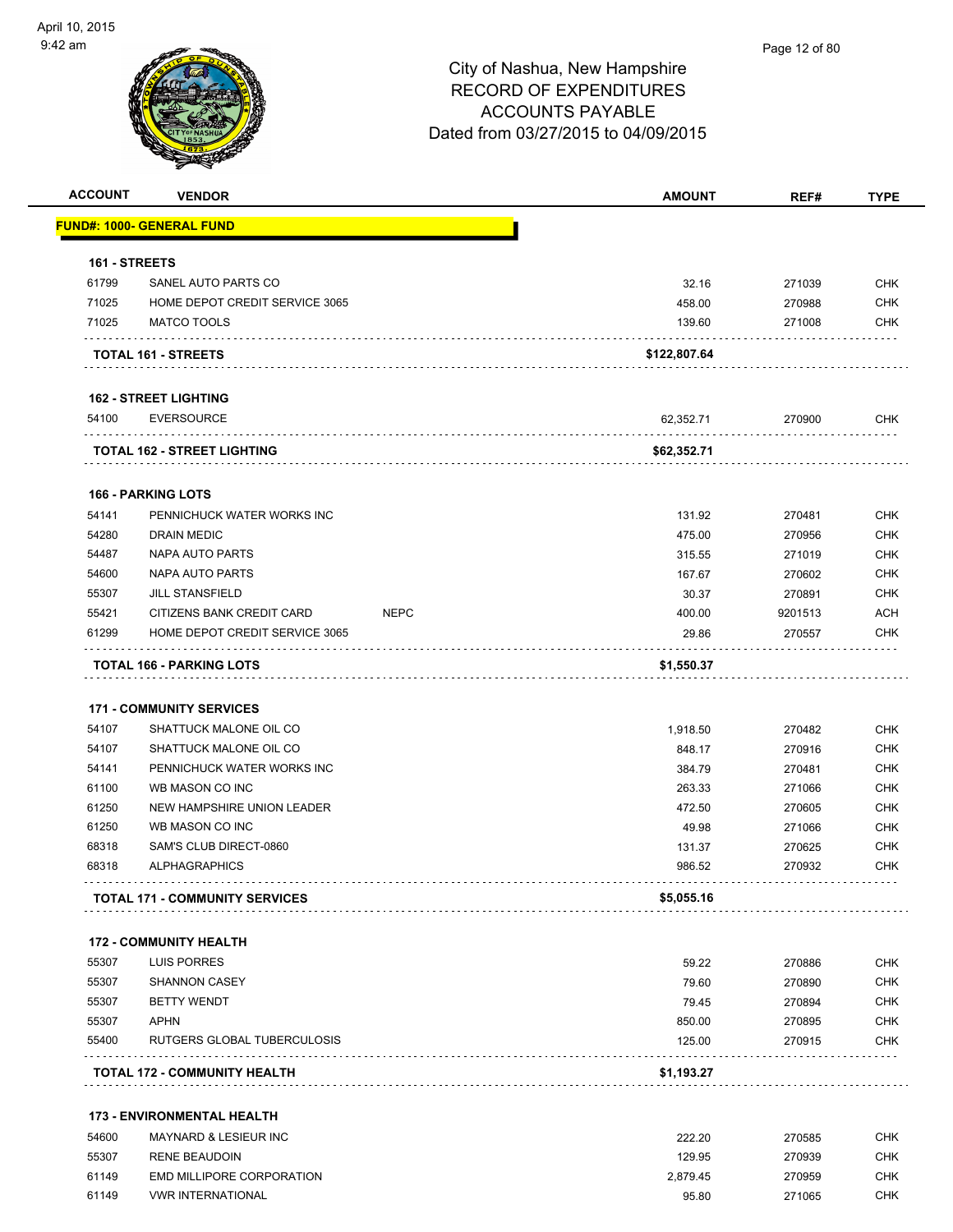| <b>ACCOUNT</b> | <b>VENDOR</b>                         | <b>AMOUNT</b> | REF#   | <b>TYPE</b> |
|----------------|---------------------------------------|---------------|--------|-------------|
|                | <u> FUND#: 1000- GENERAL FUND</u>     |               |        |             |
|                | <b>173 - ENVIRONMENTAL HEALTH</b>     |               |        |             |
| 61299          | AMAZON                                | 72.64         | 270470 | <b>CHK</b>  |
| 61299          | <b>TICKED OFF INC</b>                 | 522.24        | 270636 | <b>CHK</b>  |
|                | TOTAL 173 - ENVIRONMENTAL HEALTH      | \$3,922.28    |        |             |
|                | <b>174 - WELFARE ADMINISTRATION</b>   |               |        |             |
| 55400          | NHLWAA                                | 15.00         | 270478 | <b>CHK</b>  |
|                | TOTAL 174 - WELFARE ADMINISTRATION    | \$15.00       |        |             |
|                | <b>175 - WELFARE ASSISTANCE</b>       |               |        |             |
| 55810          | 13-19 DONNA ST LLC                    | 766.64        | 270819 | <b>CHK</b>  |
| 55810          | 23-25 TEMPLE ST REALTY LLC            | 375.00        | 270820 | <b>CHK</b>  |
| 55810          | <b>COUNTRY BARN MOTEL</b>             | 295.41        | 270821 | <b>CHK</b>  |
| 55810          | <b>GP NASHUA LTD PARTNERSHIP</b>      | 612.36        | 270822 | <b>CHK</b>  |
| 55810          | KATHLEEN M KARAWSKI                   | 680.00        | 270823 | <b>CHK</b>  |
| 55810          | <b>JOSE LERMA</b>                     | 675.04        | 270824 | <b>CHK</b>  |
| 55810          | <b>MILTON A WARD</b>                  | 1,150.00      | 270826 | <b>CHK</b>  |
| 55810          | 23-25 TEMPLE ST REALTY LLC            | 500.00        | 271283 | <b>CHK</b>  |
| 55810          | BISHOP REAL ESTATE MGMT INC           | 1,179.21      | 271284 | <b>CHK</b>  |
| 55810          | <b>BOULDER PARK APARTMENTS</b>        | 553.08        | 271285 | <b>CHK</b>  |
| 55810          | <b>BROOK VILLAGE NORTH ASSOCIATES</b> | 1,088.00      | 271286 | <b>CHK</b>  |
| 55810          | <b>COUNTRY BARN MOTEL</b>             | 603.67        | 271287 | <b>CHK</b>  |
| 55810          | DOWNTOWNER NELSON                     | 725.00        | 271288 | <b>CHK</b>  |
| 55810          | NASHUA HOUSING AUTHORITY              | 139.40        | 271289 | <b>CHK</b>  |
| 55810          | OTD REALTY LLC                        | 680.00        | 271290 | <b>CHK</b>  |
| 55810          | <b>EDWARD PAQUIN</b>                  | 700.00        | 271291 | <b>CHK</b>  |
| 55810          | SAMUEL K MWANIKI                      | 900.00        | 271293 | <b>CHK</b>  |
| 55810          | SNHS MANAGEMENT INC                   | 100.00        | 271294 | <b>CHK</b>  |
| 55810          | THE FRONT DOOR AGENCY INC             | 360.00        | 271295 | <b>CHK</b>  |
| 55812          | RITE AID ACCT#1009804                 | 1,013.72      | 270825 | <b>CHK</b>  |
| 55812          | RITE AID ACCT#1009804                 | 4,141.71      | 271292 | <b>CHK</b>  |
| 55814          | <b>EVERSOURCE</b>                     | 472.49        | 270818 | <b>CHK</b>  |
| 55814          | <b>EVERSOURCE</b>                     | 170.11        | 271282 | <b>CHK</b>  |
|                | TOTAL 175 - WELFARE ASSISTANCE        | \$17,880.84   |        |             |
|                | <b>177 - PARKS &amp; RECREATION</b>   |               |        |             |
| 54100          | <b>EVERSOURCE</b>                     | 5,899.75      | 270473 | <b>CHK</b>  |
| 54100          | <b>EVERSOURCE</b>                     | 5,489.29      | 270900 | <b>CHK</b>  |
| 54114          | DIRECT ENERGY BUSINESS                | 1,087.64      | 270531 | <b>CHK</b>  |
| 54114          | <b>LIBERTY UTILITIES - NH</b>         | 49.82         | 270905 | <b>CHK</b>  |
| 54114          | LIBERTY UTILITIES - NH                | 538.71        | 270907 | <b>CHK</b>  |
| 54141          | PENNICHUCK WATER WORKS INC            | 338.55        | 270481 | <b>CHK</b>  |
| 54141          | PENNICHUCK WATER WORKS INC            | 337.50        | 270914 | <b>CHK</b>  |
| 54280          | AFFILIATED HVAC SERVICES LLC          | 88.00         | 270494 | <b>CHK</b>  |
| 54280          | CAPITOL PAINT & WALLPAPER             | 675.48        |        | <b>CHK</b>  |
|                |                                       |               | 270515 | <b>CHK</b>  |
| 54280          | <b>GUITAR CENTER</b>                  | 699.99        | 270550 |             |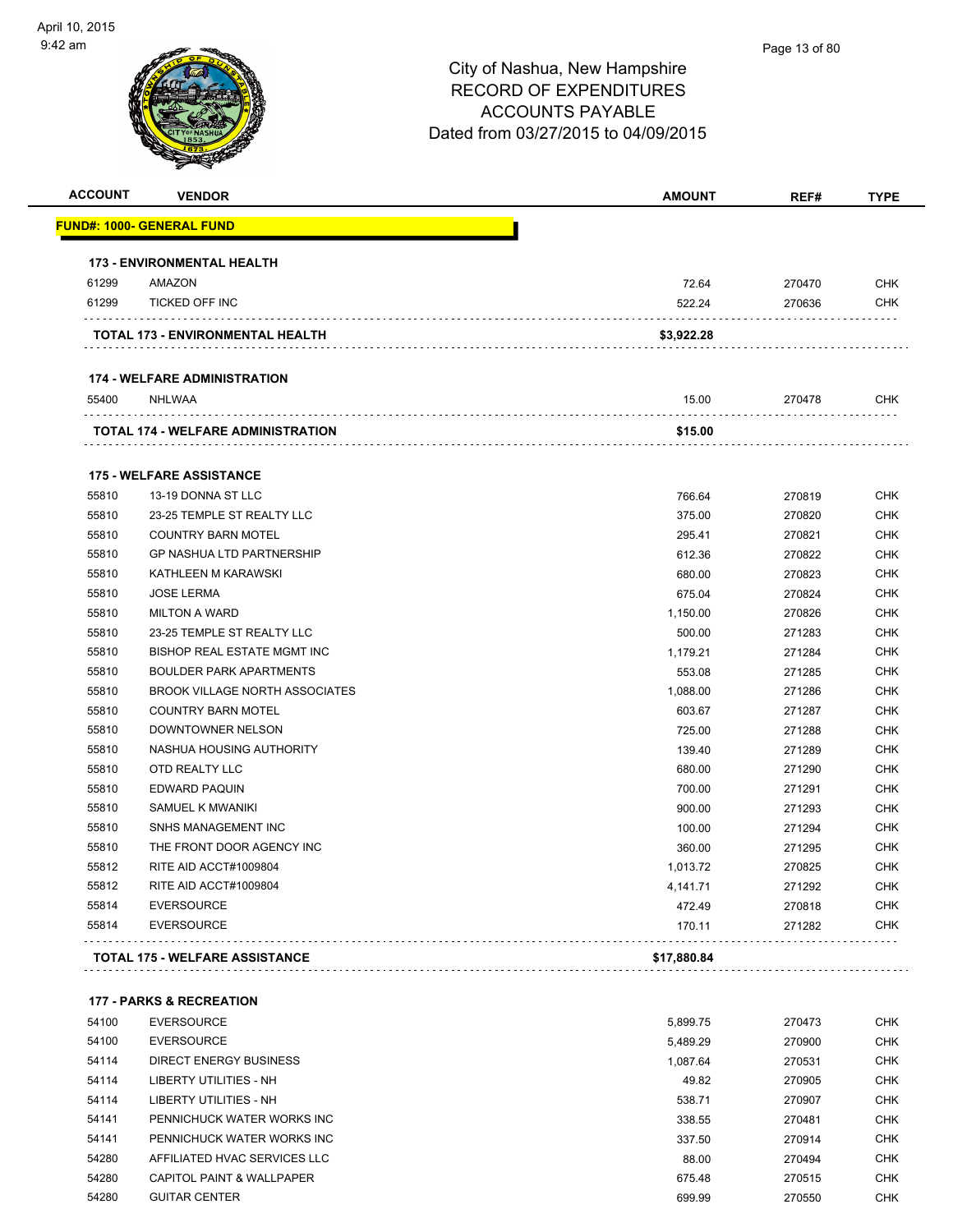

| <b>ACCOUNT</b> | <b>VENDOR</b>                             | <b>AMOUNT</b> | REF#   | <b>TYPE</b> |
|----------------|-------------------------------------------|---------------|--------|-------------|
|                | <u> FUND#: 1000- GENERAL FUND</u>         |               |        |             |
|                | <b>177 - PARKS &amp; RECREATION</b>       |               |        |             |
| 54280          | <b>HAJOCA CORPORATION</b>                 | 160.96        | 270552 | <b>CHK</b>  |
| 54280          | HOME DEPOT CREDIT SERVICE 3065            | 616.23        | 270557 | <b>CHK</b>  |
| 54280          | JAN PRO CLEANING SYSTEMS NE               | 300.00        | 270996 | <b>CHK</b>  |
| 54600          | <b>B &amp; S LOCKSMITHS INC</b>           | 36.75         | 270504 | <b>CHK</b>  |
| 54600          | <b>D &amp; R TOWING INC</b>               | 175.00        | 270526 | <b>CHK</b>  |
| 54600          | SANEL AUTO PARTS CO                       | 427.68        | 271037 | <b>CHK</b>  |
| 54821          | UNITED SITE SERVICES NORTHEAST            | 54.97         | 270643 | <b>CHK</b>  |
| 55642          | <b>STEVE BRACCI</b>                       | 50.00         | 270805 | <b>CHK</b>  |
| 55642          | <b>KEVIN COYLE</b>                        | 1,587.00      | 270806 | <b>CHK</b>  |
| 55642          | <b>WILLIAM DAPKUS</b>                     | 50.00         | 270807 | <b>CHK</b>  |
| 55642          | <b>JOYCE DROWN</b>                        | 485.00        | 270808 | <b>CHK</b>  |
| 55642          | CARL R DUDEVOIR                           | 700.00        | 270809 | CHK         |
| 55642          | KATELYN E HENMUELLER                      | 132.00        | 270810 | <b>CHK</b>  |
| 55642          | <b>TIMOTHY KLEIN</b>                      | 287.00        | 270811 | <b>CHK</b>  |
| 55642          | <b>SEAN-MICHAEL LANG</b>                  | 639.00        | 270812 | <b>CHK</b>  |
| 55642          | <b>BENJAMIN LOGAN</b>                     | 150.00        | 270813 | <b>CHK</b>  |
| 55642          | <b>DAVE MANSOR</b>                        | 316.00        | 270814 | <b>CHK</b>  |
| 55642          | <b>JONATHAN R MATTE</b>                   | 334.00        | 270815 | <b>CHK</b>  |
| 55642          | RONALD SEVIGNY                            | 735.00        | 270816 | <b>CHK</b>  |
| 55642          | <b>BRAD ZAPENAS</b>                       | 100.00        | 270817 | <b>CHK</b>  |
| 55642          | ROGER ROBICHAUD                           | 110.00        | 271253 | <b>CHK</b>  |
| 55642          | <b>FRANK SAIA</b>                         | 1,170.00      | 271254 | <b>CHK</b>  |
| 55642          | <b>JOSEPH SORAGHAN</b>                    | 150.00        | 271255 | <b>CHK</b>  |
| 61110          | ALECS SHOE STORE INC                      | 329.95        | 270929 | <b>CHK</b>  |
| 61705          | <b>NAPA AUTO PARTS</b>                    | 408.54        | 270601 | <b>CHK</b>  |
| 61705          | <b>BEST FORD</b>                          | 10.92         | 270942 | CHK         |
| 61799          | <b>CARPARTS OF NASHUA</b>                 | 3.99          | 270516 | <b>CHK</b>  |
| 61799          | <b>CARPARTS OF NASHUA</b>                 | 284.57        | 270946 | <b>CHK</b>  |
|                | <b>TOTAL 177 - PARKS &amp; RECREATION</b> | \$25,009.29   |        |             |

#### **179 - LIBRARY**

| 54100 | <b>EVERSOURCE</b>              | 4,708.13 | 270900 | <b>CHK</b> |
|-------|--------------------------------|----------|--------|------------|
| 54141 | PENNICHUCK WATER WORKS INC     | 338.71   | 270481 | <b>CHK</b> |
| 54280 | DEPENDABLE LOCK SERVICE INC    | 282.00   | 270529 | <b>CHK</b> |
| 54280 | <b>JP PEST SERVICES</b>        | 114.00   | 270568 | <b>CHK</b> |
| 54280 | NORTHEAST DOOR CORP            | 979.55   | 270611 | <b>CHK</b> |
| 54280 | STANLEY ELEVATOR CO INC        | 1,395.00 | 271045 | <b>CHK</b> |
| 55200 | NHLA                           | 30.00    | 270449 | <b>CHK</b> |
| 55200 | MCAULIFF-SHEPARD DISCOVERY CTR | 250.00   | 270909 | <b>CHK</b> |
| 55200 | <b>NHLTA</b>                   | 180.00   | 270913 | <b>CHK</b> |
| 61299 | <b>AMAZON</b>                  | 76.30    | 270470 | <b>CHK</b> |
| 61299 | <b>JENNIFER HOSKING</b>        | 25.00    | 270559 | <b>CHK</b> |
| 61299 | <b>DEMCO</b>                   | 67.62    | 270953 | <b>CHK</b> |
| 61428 | NEW ENGLAND PAPER & SUPPLY     | 403.38   | 271021 | <b>CHK</b> |
| 61807 | <b>AMAZON</b>                  | 111.14   | 270470 | <b>CHK</b> |
| 61807 | <b>INGRAM LIBRARY SERVICES</b> | 998.85   | 270565 | <b>CHK</b> |
| 61807 | <b>SIMON &amp; SCHUSTER</b>    | 26.88    | 270629 | <b>CHK</b> |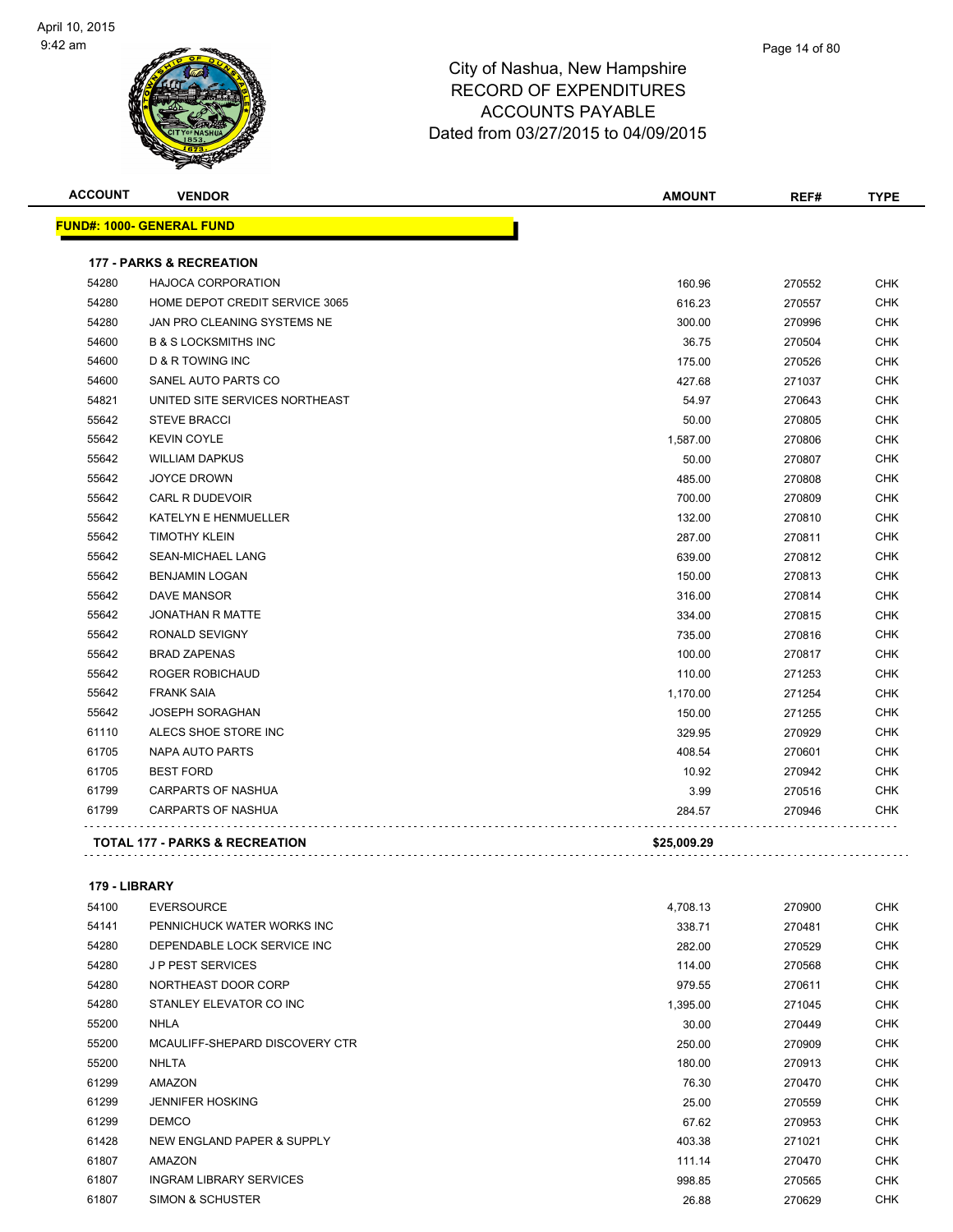| <b>ACCOUNT</b>      | <b>VENDOR</b>                            |                                | <b>AMOUNT</b> | REF#    | <b>TYPE</b> |
|---------------------|------------------------------------------|--------------------------------|---------------|---------|-------------|
|                     | <u> FUND#: 1000- GENERAL FUND</u>        |                                |               |         |             |
| 179 - LIBRARY       |                                          |                                |               |         |             |
| 61807               | <b>BAKER &amp; TAYLOR</b>                |                                | 834.59        | 270847  | <b>CHK</b>  |
| 61807               | <b>BAKER &amp; TAYLOR</b>                |                                | 3,321.68      | 270938  | <b>CHK</b>  |
| 61807               | <b>INGRAM LIBRARY SERVICES</b>           |                                | 131.39        | 270993  | <b>CHK</b>  |
| 61814               | MICRO MARKETING ASSOCIATES               |                                | 77.70         | 270593  | <b>CHK</b>  |
| 61814               | <b>MIDWEST TAPE</b>                      |                                | 105.76        | 270594  | <b>CHK</b>  |
| 61814               | MULTICULTURAL BOOKS & VIDEOS             |                                | 107.75        | 270597  | <b>CHK</b>  |
| 61814               | <b>MIDWEST TAPE</b>                      |                                | 750.22        | 271014  | <b>CHK</b>  |
| 61816               | <b>INGRAM LIBRARY SERVICES</b>           |                                | 19.25         | 270993  | <b>CHK</b>  |
| 61819               | <b>INGRAM LIBRARY SERVICES</b>           |                                | 54.98         | 270565  | <b>CHK</b>  |
| 61821               | THE TELEGRAPH                            |                                | 832.00        | 270917  | <b>CHK</b>  |
| 68322               | NH HUMANITIES COUNCIL                    |                                | 50.00         | 270608  | <b>CHK</b>  |
| 68322               | SOPHIE SMITH                             |                                | 51.97         | 270630  | <b>CHK</b>  |
| 68322               | <b>JOHN PERRAULT</b>                     |                                | 255.00        | 270878  | <b>CHK</b>  |
| 71221               | AMAZON                                   |                                | 126.30        | 270470  | <b>CHK</b>  |
| 71221               | <b>TECHSOUP GLOBAL</b>                   |                                | 116.00        | 270635  | CHK         |
|                     | TOTAL 179 - LIBRARY                      |                                | \$16,821.15   |         |             |
|                     | <b>181 - COMMUNITY DEVELOPMENT</b>       |                                |               |         |             |
| 61100               | WB MASON CO INC                          |                                | 56.48         | 270648  | <b>CHK</b>  |
| 61650               | WB MASON CO INC                          |                                | 58.06         | 270648  | <b>CHK</b>  |
| 61650               | CONWAY OFFICE SOLUTIONS                  |                                | 10.59         | 270950  | <b>CHK</b>  |
| 61650               | JOSEPH MERRITT & CO INC                  |                                | 1,004.57      | 270999  | CHK         |
|                     | TOTAL 181 - COMMUNITY DEVELOPMENT        |                                | \$1,129.70    |         |             |
|                     |                                          |                                |               |         |             |
|                     | <b>182 - PLANNING &amp; ZONING</b>       |                                |               |         |             |
| 55307               | <b>CARTER FALK</b>                       |                                | 54.62         | 270451  | <b>CHK</b>  |
| 55421               | CITIZENS BANK CREDIT CARD                | APA (American Planning Associa | 1,040.00      | 9201513 | <b>ACH</b>  |
| 55614               | HILLSBOROUGH COUNTY REGISTRY             |                                | 92.49         | 270985  | <b>CHK</b>  |
|                     | <b>TOTAL 182 - PLANNING &amp; ZONING</b> |                                | \$1,187.11    |         |             |
|                     |                                          |                                |               |         |             |
|                     | <b>183 - ECONOMIC DEVELOPMENT</b>        |                                |               |         |             |
| 55699               | CITIZENS BANK CREDIT CARD                | <b>Batch Book Software</b>     | 250.00        | 9201513 | <b>ACH</b>  |
| 61830               | CITIZENS BANK CREDIT CARD                | <b>Batch Book Software</b>     | 49.50         | 9201513 | ACH         |
|                     | TOTAL 183 - ECONOMIC DEVELOPMENT         |                                | \$299.50      |         |             |
| <b>191 - SCHOOL</b> |                                          |                                |               |         |             |
| 52800               | DARCY BLAUVELT                           |                                |               |         | <b>CHK</b>  |
|                     |                                          |                                | 1,428.64      | 270681  |             |
| 52800               | <b>SARAH BUCKEN</b>                      |                                | 427.20        | 270684  | <b>CHK</b>  |
| 52800               | <b>JENNIFER BURNETTE</b>                 |                                | 540.00        | 270685  | <b>CHK</b>  |

 SUSAN CAREY 1,190.40 270687 CHK CASSIE HAYES 540.00 270730 CHK KELLY HOLMES 540.00 270734 CHK KATE LEONAS 540.00 270743 CHK 52800 KRISTINE SMITH **1,190.40** CHK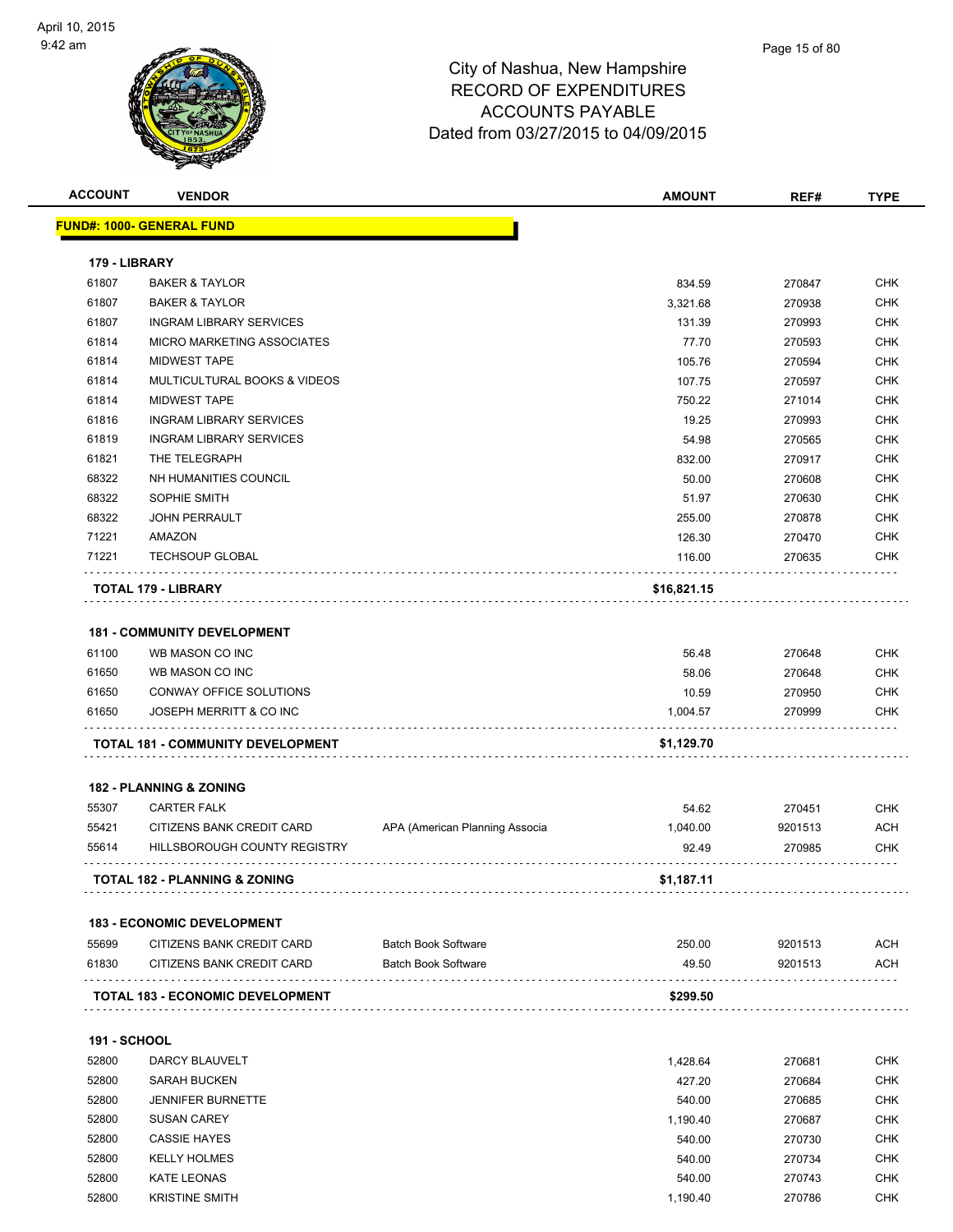

| ACCOUNT             | <b>VENDOR</b>                     | <b>AMOUNT</b> | REF#   | <b>TYPE</b> |
|---------------------|-----------------------------------|---------------|--------|-------------|
|                     | <u> JND#: 1000- GENERAL FUND</u>  |               |        |             |
| <b>191 - SCHOOL</b> |                                   |               |        |             |
| 53600               | <b>EDUCATION INC</b>              | 698.25        | 270707 | <b>CHK</b>  |
| 53600               | THE YOUTH COUNCIL                 |               |        | <b>CHK</b>  |
| 53600               | ADULT LEARNING CENTER             | 6,132.50      | 270804 |             |
|                     |                                   | 29,217.10     | 271078 | <b>CHK</b>  |
| 53600               | <b>EDUCATION INC</b>              | 418.95        | 271125 | <b>CHK</b>  |
| 53614               | <b>COMPASSIONATE STAFFING LLC</b> | 292.50        | 270697 | <b>CHK</b>  |
| 53614               | <b>CLARK ASSOC</b>                | 40,961.00     | 271103 | <b>CHK</b>  |
| 53614               | <b>COMPASSIONATE STAFFING LLC</b> | 1,316.25      | 271105 | <b>CHK</b>  |
| 53614               | AMY MCCARTNEY                     | 8,655.55      | 271198 | <b>CHK</b>  |
| 53614               | ONWARD HEALTHCARE                 | 4,271.25      | 271217 | <b>CHK</b>  |
| 53614               | READYNURSE STAFFING SERVICES      | 698.18        | 271223 | <b>CHK</b>  |
| 53614               | SPEECH THERAPY SOLUTIONS INC      | 1,920.00      | 271239 | <b>CHK</b>  |
| 53628               | APS LIGHTING SOUND A V            | 494.05        | 270669 | <b>CHK</b>  |
| 53628               | DJ JEFF HAMILTON                  | 250.00        | 270705 | <b>CHK</b>  |
| 53628               | NORTHEAST PRO-CON SOLUTIONS       | 770.00        | 270764 | <b>CHK</b>  |
| 53628               | TRI STATE FIRE PROTECTION LLC     | 60.00         | 270793 | <b>CHK</b>  |
| 53628               | <b>MARTY KELLEY</b>               | 725.00        | 271074 | <b>CHK</b>  |
| 53628               | COMPUTER HUT dba IT INSIDERS      | 407.45        | 271106 | <b>CHK</b>  |
| 53628               | <b>HEWLETT PACKARD CO</b>         | 2,011.35      | 271158 | <b>CHK</b>  |
| 53628               | RICHARD J LINDBERG                | 600.00        | 271186 | <b>CHK</b>  |
| 53628               | MULTI STATE BILLING SERVICES L    | 7,245.25      | 271203 | <b>CHK</b>  |
| 53628               | PERFORMANCE REHAB INC             | 5,424.40      | 271219 | <b>CHK</b>  |
| 53628               | TRI STATE FIRE PROTECTION LLC     | 360.00        | 271244 | <b>CHK</b>  |
| 53628               | UNIVERSAL RECYCLING TECH          | 485.25        | 271245 | <b>CHK</b>  |
| 53628               | YOUTH EDUCATIONAL EMPLOYMENT      | 3,800.00      | 271252 | <b>CHK</b>  |
| 54100               | <b>EVERSOURCE</b>                 | 5,745.36      | 270657 | <b>CHK</b>  |
| 54100               | <b>EVERSOURCE</b>                 | 20,024.62     | 271072 | <b>CHK</b>  |
| 54114               | <b>LIBERTY UTILITIES</b>          | 15,576.21     | 270654 | <b>CHK</b>  |
| 54114               | <b>DIRECT ENERGY BUSINESS</b>     | 31,725.52     | 270656 | <b>CHK</b>  |
| 54114               | <b>ENERGYNORTH PROPANE</b>        | 957.91        | 270708 | <b>CHK</b>  |
| 54114               | <b>LIBERTY UTILITIES</b>          | 34,016.97     | 271068 | <b>CHK</b>  |
| 54114               | DIRECT ENERGY BUSINESS            | 102,902.94    | 271069 | <b>CHK</b>  |
| 54141               | PENNICHUCK WATER WORKS INC        | 5,073.67      | 270655 | CHK         |
| 54141               | PENNICHUCK WATER WORKS INC        | 2,145.23      | 271075 | <b>CHK</b>  |
| 54243               | CONTROL TECHNOLOGIES INC          | 13,524.00     | 271109 | <b>CHK</b>  |
| 54280               | <b>B &amp; S LOCKSMITHS INC</b>   | 9.50          | 270670 | <b>CHK</b>  |
| 54280               | <b>BOURQUE CONSTRUCTION</b>       | 10,825.00     | 270683 | <b>CHK</b>  |
| 54280               | MARVELL PLATE GLASS INC           | 3,145.35      | 270749 | <b>CHK</b>  |
| 54280               | STANLEY ELEVATOR CO INC           | 279.00        | 270788 | <b>CHK</b>  |
| 54280               | <b>VIKING ROOFING INC</b>         | 10,285.00     | 270798 | <b>CHK</b>  |
| 54280               | <b>B &amp; S LOCKSMITHS INC</b>   | 310.33        | 271081 | <b>CHK</b>  |
| 54280               | FIMBEL GARAGE DOORS               | 120.00        | 271131 | <b>CHK</b>  |
| 54280               | MARSHALL SIGNS INC                | 30.00         | 271195 | <b>CHK</b>  |
| 54280               | MARVELL PLATE GLASS INC           |               |        | <b>CHK</b>  |
|                     |                                   | 1,237.55      | 271196 |             |
| 54280               | VIKING ROOFING INC                | 3,615.45      | 271246 | <b>CHK</b>  |
| 54487               | <b>KELLY COMEAU</b>               | 77.90         | 270696 | <b>CHK</b>  |
| 54487               | HILLYARD/MANCHESTER               | 1,110.86      | 270732 | <b>CHK</b>  |
| 54487               | CARTRIDGE WORLD NASHUA            | 4.99          | 271099 | <b>CHK</b>  |
| 54487               | D A BUCCI & SONS INC              | 54.00         | 271118 | <b>CHK</b>  |

**FUND#: 1000- GENEI**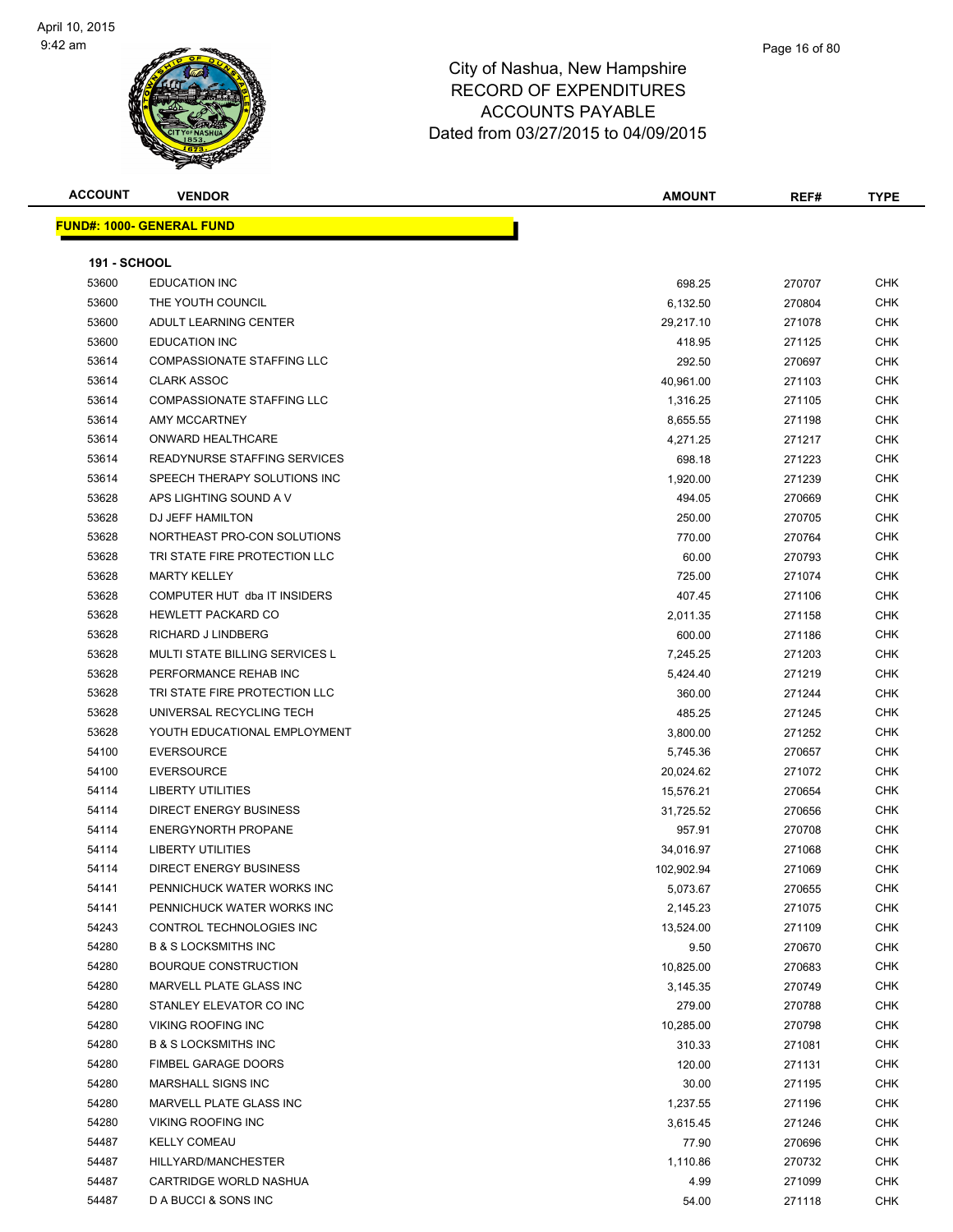| <b>ACCOUNT</b>      | <b>VENDOR</b>                                         | AMOUNT             | REF#             | <b>TYPE</b>       |
|---------------------|-------------------------------------------------------|--------------------|------------------|-------------------|
|                     | <b>FUND#: 1000- GENERAL FUND</b>                      |                    |                  |                   |
|                     |                                                       |                    |                  |                   |
| <b>191 - SCHOOL</b> |                                                       |                    |                  |                   |
| 54487               | HILLYARD/MANCHESTER                                   | 521.96             | 271159           | <b>CHK</b>        |
| 54487               | RULE BROADCAST SYSTEMS INC                            | 2,895.00           | 271228           | <b>CHK</b>        |
| 54487               | SAFETY KLEEN SYSTEMS INC<br><b>BEST FORD</b>          | 382.44             | 271230           | CHK               |
| 54600               |                                                       | 54.82              | 270679           | CHK               |
| 54600               | CHAPPELL TRACTOR SALES INC                            | 1,360.25           | 270692           | CHK               |
| 54600               | <b>DMR SERVICES</b>                                   | 4,043.63           | 270706           | CHK               |
| 54600               | HANSONS AUTOMOTIVE SERVICE                            | 330.00             | 270727           | <b>CHK</b>        |
| 54600               | <b>MAYNARD &amp; LESIEUR INC</b>                      | 1,610.16           | 270750           | CHK               |
| 54600               | NAPA AUTO PARTS                                       | 11.78              | 270754           | CHK               |
| 54600               | SANEL AUTO PARTS CO                                   | 92.47              | 270780           | <b>CHK</b>        |
| 54600               | CHAPPELL TRACTOR SALES INC                            | 1,522.34           | 271102           | CHK               |
| 54600               | <b>CUES INC</b>                                       | 27.10              | 271113           | CHK               |
| 54600               | D & R TOWING INC                                      | 929.60             | 271117           | CHK               |
| 54600               | <b>DMR SERVICES</b>                                   | 4,449.60           | 271121           | CHK               |
| 54600               | SANEL AUTO PARTS CO<br><b>TOWERS MOTOR PARTS CORP</b> | 281.03             | 271231           | CHK               |
| 54600               | <b>FAIRPOINT COMMUNICATIONS</b>                       | 0.93               | 271243           | CHK               |
| 55109<br>55109      | <b>FAIRPOINT COMMUNICATIONS</b>                       | 5,045.11           | 270659           | CHK               |
| 55109               | <b>SPRINT</b>                                         | 34.96              | 271073           | <b>CHK</b><br>CHK |
| 55200               | <b>RICHARD E NAGY</b>                                 | 13.19              | 271076           | <b>CHK</b>        |
| 55200               | <b>NHIAA</b>                                          | 200.00             | 270753           | <b>CHK</b>        |
| 55300               | DAVID VARANO                                          | 120.00             | 271213<br>270797 | CHK               |
| 55300               | <b>WATERVILLE VALLEY RESORT</b>                       | 1,610.00           | 270800           | CHK               |
| 55300               | LAURA FINOCCHIARO                                     | 1,792.46<br>285.58 | 271132           | CHK               |
| 55300               | <b>NHIAA</b>                                          | 80.00              | 271213           | CHK               |
| 55307               | <b>MARIE ALSUP</b>                                    | 85.65              | 270666           | CHK               |
| 55307               | ROBERT ANASTAS                                        | 30.04              | 271080           | CHK               |
| 55307               | <b>ESTHER BRODEUR</b>                                 | 31.05              | 271091           | CHK               |
| 55307               | <b>LYNNE BROWN</b>                                    | 31.62              | 271092           | <b>CHK</b>        |
| 55307               | <b>NICOLE BURKE</b>                                   | 27.31              | 271094           | CHK               |
| 55307               | <b>MICHAEL CONLEY</b>                                 | 89.70              | 271107           | <b>CHK</b>        |
| 55307               | <b>AMY CONNORS</b>                                    | 111.02             | 271108           | <b>CHK</b>        |
| 55307               | <b>KAREN CREBASE</b>                                  | 98.38              | 271112           | <b>CHK</b>        |
| 55307               | DANIEL DONOVAN                                        | 18.40              | 271122           | <b>CHK</b>        |
| 55307               | <b>LISA GINGRAS</b>                                   | 462.33             | 271146           | CHK               |
| 55307               | <b>JENNIFER GRANTHAM</b>                              | 256.55             | 271151           | CHK               |
| 55307               | <b>ELLEN GREENBERG</b>                                | 875.41             | 271153           | <b>CHK</b>        |
| 55307               | <b>LORRAINE HORNE</b>                                 | 33.78              | 271162           | <b>CHK</b>        |
| 55307               | LISA JANOSIK                                          | 37.95              | 271168           | <b>CHK</b>        |
| 55307               | JOANNE LAKE                                           | 16.56              | 271176           | <b>CHK</b>        |
| 55307               | <b>MARC LAQUERRE</b>                                  | 127.50             | 271177           | <b>CHK</b>        |
| 55307               | <b>STEPHEN LARGY</b>                                  | 30.47              | 271178           | <b>CHK</b>        |
| 55307               | DONNA LATINA                                          | 49.59              | 271179           | <b>CHK</b>        |
| 55307               | <b>JUDITH LOFTUS</b>                                  | 56.92              | 271187           | CHK               |
| 55307               | <b>MARK LUCAS</b>                                     | 23.57              | 271188           | CHK               |
| 55307               | NATHAN MAZEROLLE                                      | 122.12             | 271197           | CHK               |
| 55307               | MARGARET REYNOLDS                                     | 47.15              | 271226           | CHK               |
| 55307               | KATHLEEN SAAD                                         | 43.41              | 271229           | <b>CHK</b>        |
|                     |                                                       |                    |                  |                   |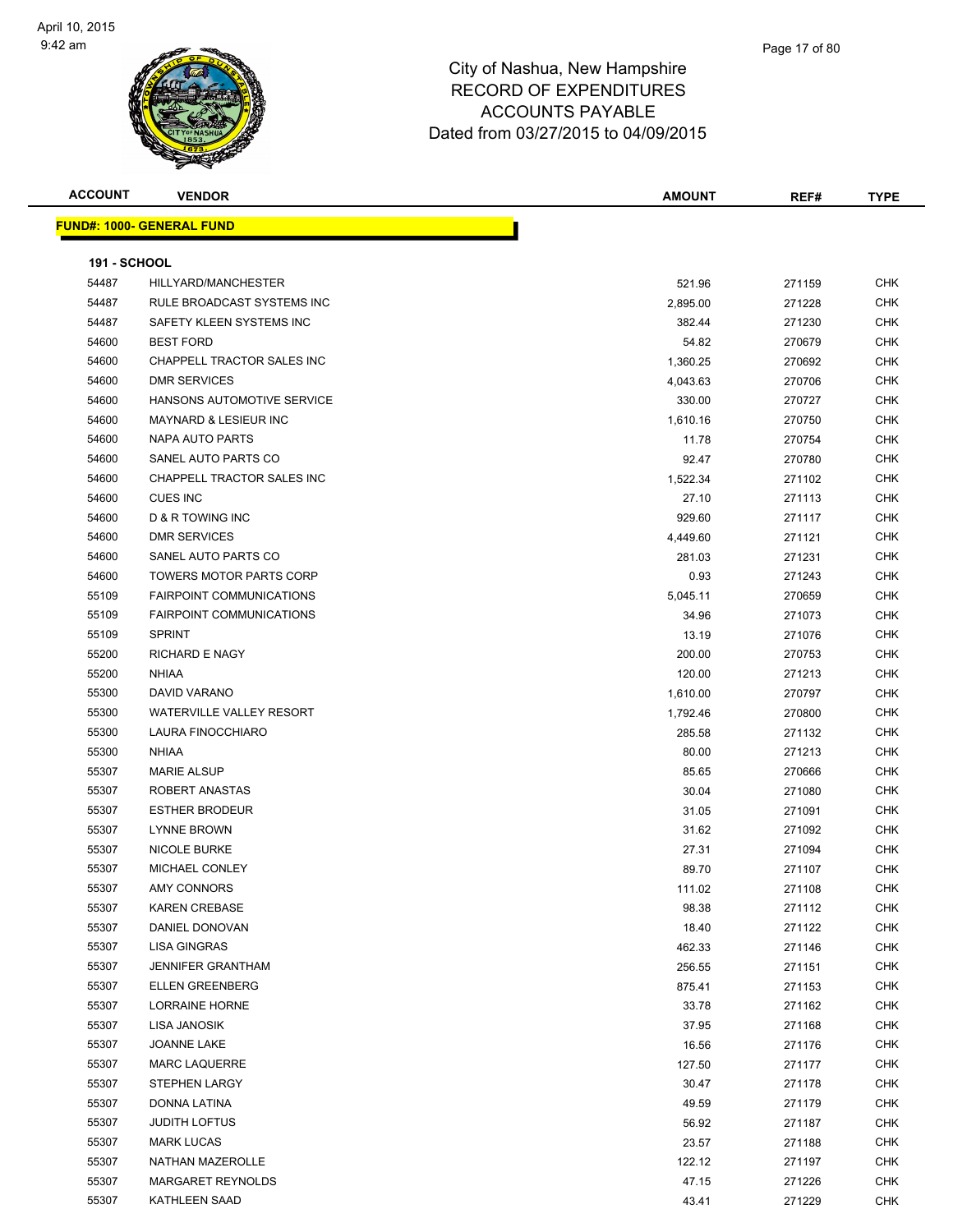

| <b>ACCOUNT</b>      | <b>VENDOR</b>                        | AMOUNT    | REF#   | <b>TYPE</b> |
|---------------------|--------------------------------------|-----------|--------|-------------|
|                     | <u> FUND#: 1000- GENERAL FUND</u>    |           |        |             |
|                     |                                      |           |        |             |
| <b>191 - SCHOOL</b> |                                      |           |        |             |
| 55307               | <b>RENEE SCHWARZ</b>                 | 49.16     | 271235 | <b>CHK</b>  |
| 55400               | <b>NHAEOP</b>                        | 630.00    | 270660 | <b>CHK</b>  |
| 55400               | <b>NELMS</b>                         | 1,615.00  | 270759 | <b>CHK</b>  |
| 55400               | <b>DEANNA LAVOIE</b>                 | 140.00    | 271180 | <b>CHK</b>  |
| 55400               | <b>MARK LUCAS</b>                    | 23.05     | 271188 | CHK         |
| 55400               | <b>NHSBA</b>                         | 135.00    | 271214 | CHK         |
| 55400               | <b>SERESC</b>                        | 704.52    | 271236 | CHK         |
| 55500               | <b>CONCORD MONITOR</b>               | 1,606.15  | 270949 | CHK         |
| 55500               | UNION LEADER CORP -- 19828           | 1,193.16  | 271061 | <b>CHK</b>  |
| 55600               | <b>JOSTENS INC</b>                   | 127.59    | 271171 | CHK         |
| 55607               | FAIRGROUNDS MIDDLE SCH PETTY C       | 18.20     | 270658 | CHK         |
| 55607               | <b>BROAD ST PETTY CASH</b>           | 24.90     | 271070 | CHK         |
| 55607               | UNITED PARCEL SERVICE                | 15.98     | 271077 | CHK         |
| 55607               | <b>POSTMASTER</b>                    | 1,314.00  | 271221 | CHK         |
| 55642               | STEVEN R PORTER                      | 84.00     | 270769 | CHK         |
| 55642               | <b>CHARLES KAJEN</b>                 | 128.00    | 271172 | CHK         |
| 55642               | <b>JOSEPH E KELLY</b>                | 64.00     | 271174 | CHK         |
| 55642               | <b>MICHAEL LAFOND</b>                | 64.00     | 271175 | CHK         |
| 55642               | SAMANTHA MURRAY                      | 128.00    | 271204 | CHK         |
| 55649               | <b>WILLIAM MAKARAWICZ</b>            | 1,040.00  | 270747 | <b>CHK</b>  |
| 55690               | <b>TONY COUROUNIS</b>                | 279.90    | 270700 | CHK         |
| 55690               | FIRST STUDENT INC                    | 5,667.00  | 270713 | <b>CHK</b>  |
| 55690               | TIM & JOHN FRIZZELL                  | 568.10    | 270716 | <b>CHK</b>  |
| 55690               | FIRST STUDENT INC                    | 1,848.42  | 271134 | CHK         |
| 55690               | <b>JASON MELLEN</b>                  | 76.24     | 271200 | CHK         |
| 55691               | <b>BRAD CANFIELD</b>                 | 1,207.50  | 270686 | CHK         |
| 55691               | <b>JIM MONAHAN</b>                   | 48.30     | 270752 | CHK         |
| 55691               | <b>SARAH WINSLOW</b>                 | 179.86    | 271251 | CHK         |
| 55694               | ADULT LEARNING CENTER                | 29,054.70 | 271078 | CHK         |
| 55694               | <b>BOOTHBY THERAPY SERVICES LLC</b>  | 268.79    | 271088 | CHK         |
| 55694               | <b>EASTER SEALS OF NEW HAMPSHIRE</b> | 1,839.56  | 271124 | <b>CHK</b>  |
| 55694               | LEARNING CENTER FOR THE DEAF         | 13,458.03 | 271181 | <b>CHK</b>  |
| 55694               | LEARNING PREP SCHOOL                 | 4,925.58  | 271182 | <b>CHK</b>  |
| 55694               | NASHOBA LEARNING GROUP               | 33,675.12 | 271206 | <b>CHK</b>  |
| 55694               | NFI NORTH INC                        | 843.20    | 271212 | <b>CHK</b>  |
| 61100               | CHRISTIAN PARTY RENTAL               | 147.15    | 270693 | <b>CHK</b>  |
| 61100               | WB MASON CO INC                      | 5,918.41  | 270801 | CHK         |
| 61100               | <b>BROAD ST PETTY CASH</b>           | 27.11     | 271070 | CHK         |
| 61100               | BUYQUEST.COM                         | 774.00    | 271096 | <b>CHK</b>  |
| 61100               | ELLISON EDUCATIONAL EQUIPMENT        | 20.95     | 271127 | <b>CHK</b>  |
| 61100               | PEAP                                 | 120.00    | 271218 | CHK         |
| 61100               | WB MASON CO INC                      | 7,759.43  | 271249 | <b>CHK</b>  |
| 61135               | FAIRGROUNDS MIDDLE SCH PETTY C       | 40.96     | 270658 | CHK         |
| 61135               | 4IMPRINT INC                         | 549.53    | 270662 | <b>CHK</b>  |
| 61135               | <b>BLICK ART MATERIALS</b>           | 191.95    | 270682 | <b>CHK</b>  |
| 61135               | CARSON-DELOSA PUBLISHING             | 18.94     | 270688 | CHK         |
| 61135               | DANIELLE CATABIA                     | 40.19     | 270689 | <b>CHK</b>  |
| 61135               | <b>CDW GOVERNMENT</b>                | 878.00    | 270690 | <b>CHK</b>  |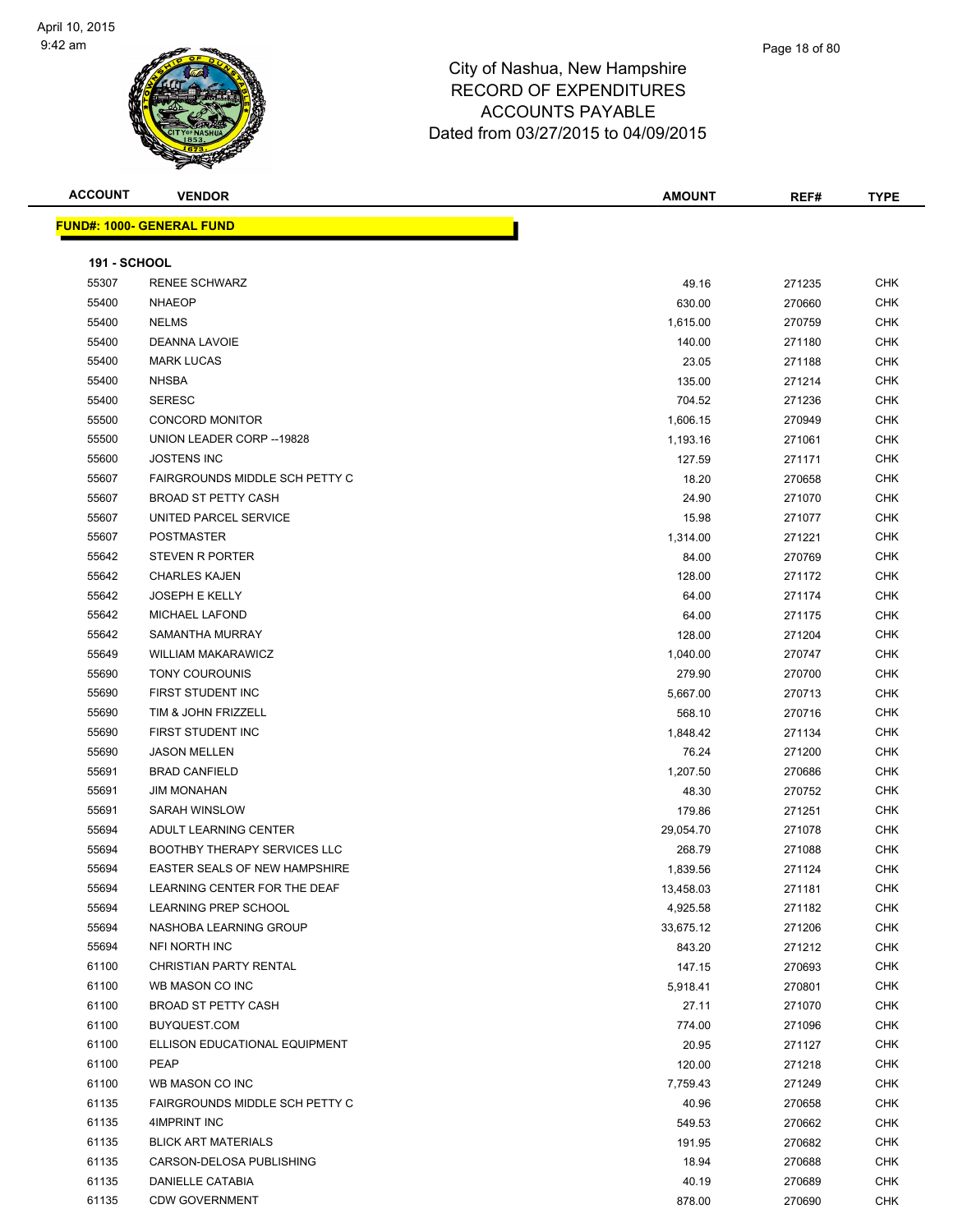| <b>ACCOUNT</b>      | <b>VENDOR</b>                      | <b>AMOUNT</b> | REF#   | <b>TYPE</b> |
|---------------------|------------------------------------|---------------|--------|-------------|
|                     | <b>FUND#: 1000- GENERAL FUND</b>   |               |        |             |
|                     |                                    |               |        |             |
| <b>191 - SCHOOL</b> |                                    |               |        |             |
| 61135               | <b>COLLINS EDUCATION ASSOC LLC</b> | 47.00         | 270695 | <b>CHK</b>  |
| 61135               | ANN MARIE CRICHTON                 | 60.94         | 270701 | <b>CHK</b>  |
| 61135               | <b>DEMCO</b>                       | 1,499.61      | 270702 | <b>CHK</b>  |
| 61135               | <b>COLLEEN DERDERIAN</b>           | 44.09         | 270703 | CHK         |
| 61135               | ERIC ARMIN INC                     | 589.51        | 270709 | CHK         |
| 61135               | <b>ESSENTRA SPECIALTY TAPES</b>    | 770.04        | 270710 | <b>CHK</b>  |
| 61135               | <b>FLAGHOUSE INC</b>               | 65.97         | 270714 | CHK         |
| 61135               | <b>JOHN C FRANZINI</b>             | 80.58         | 270715 | CHK         |
| 61135               | <b>GENERAL LINEN SERVICE INC</b>   | 94.76         | 270718 | <b>CHK</b>  |
| 61135               | <b>KAREN GREEN</b>                 | 163.44        | 270723 | CHK         |
| 61135               | <b>HANNAFORD</b>                   | 104.15        | 270726 | CHK         |
| 61135               | HOME DEPOT CREDIT SERVICES         | 86.36         | 270735 | <b>CHK</b>  |
| 61135               | J W PEPPER & SON INC               | 172.84        | 270738 | <b>CHK</b>  |
| 61135               | <b>KLOCKIT</b>                     | 200.00        | 270740 | CHK         |
| 61135               | MARKET BASKET ACCT 2589096         | 565.18        | 270748 | <b>CHK</b>  |
| 61135               | <b>NASCO</b>                       | 190.81        | 270755 | <b>CHK</b>  |
| 61135               | NORTH CENTER FOOD SERVICE          | 423.66        | 270763 | <b>CHK</b>  |
| 61135               | PITSCO INC                         | 110.16        | 270767 | <b>CHK</b>  |
| 61135               | PLASTIC SUPPLY INC OF NH           | 66.61         | 270768 | CHK         |
| 61135               | <b>DAVID PURINGTON</b>             | 167.88        | 270772 | <b>CHK</b>  |
| 61135               | READ IT ONCE AGAIN                 | 55.00         | 270775 | <b>CHK</b>  |
| 61135               | REALLY GOOD STUFF INC              | 39.66         | 270776 | <b>CHK</b>  |
| 61135               | REBOUNCES, LLC                     | 101.25        | 270777 | <b>CHK</b>  |
| 61135               | SALON CENTRIC INC                  | 237.85        | 270779 | CHK         |
| 61135               | <b>SCHOOL SPECIALTY</b>            | 131.22        | 270781 | CHK         |
| 61135               | <b>SCHOOL SPECIALTY</b>            | 176.25        | 270782 | CHK         |
| 61135               | SOCIAL STUDIES SCHOOL SERVICE      | 663.65        | 270787 | CHK         |
| 61135               | <b>TOWERS MOTOR PARTS CORP</b>     | 155.51        | 270792 | <b>CHK</b>  |
| 61135               | UNITED ART & EDUCATION             | 179.52        | 270796 | <b>CHK</b>  |
| 61135               | <b>WAL-MART</b>                    | 146.81        | 270799 | <b>CHK</b>  |
| 61135               | WB MASON CO INC                    | 513.04        | 270801 | <b>CHK</b>  |
| 61135               | <b>BAILEY POTTERY EQUIP CORP</b>   | 585.41        | 271082 | CHK         |
| 61135               | <b>BELLETETES INC</b>              | 84.58         | 271085 | <b>CHK</b>  |
| 61135               | <b>BURMAX CO INC</b>               | 2,028.64      | 271095 | <b>CHK</b>  |
| 61135               | BUYQUEST.COM                       | 129.00        | 271096 | <b>CHK</b>  |
| 61135               | KIMBERLY CALLAN                    | 44.85         | 271097 | <b>CHK</b>  |
| 61135               | CANON SOLUTIONS AMERICA INC        | 270.00        | 271098 | <b>CHK</b>  |
| 61135               | DEMCO INC                          | 31.62         | 271120 | <b>CHK</b>  |
| 61135               | <b>CYNTHIA DOW</b>                 | 18.00         | 271123 | <b>CHK</b>  |
| 61135               | ERIC ARMIN INC                     | 616.42        | 271128 | CHK         |
| 61135               | FLINN SCIENTIFIC INC               | 813.28        | 271135 | CHK         |
| 61135               | FOLLETT SCHOOL SOLUTIONS INC       | 179.87        | 271138 | CHK         |
| 61135               | FOLLETT SCHOOL SOLUTIONS INC       | 2,836.66      | 271139 | CHK         |
| 61135               | FREESTYLE PHOTOGRAPHIC SUPPLIE     | 292.19        | 271142 | CHK         |
| 61135               | <b>GENERAL LINEN SERVICE INC</b>   | 274.65        | 271144 | <b>CHK</b>  |
| 61135               | <b>HANNAFORD</b>                   | 113.34        | 271156 | CHK         |
| 61135               | HOME DEPOT CREDIT SERVICE          | 141.17        | 271160 | CHK         |
| 61135               | J W PEPPER & SONS INC              | 24.00         | 271167 | <b>CHK</b>  |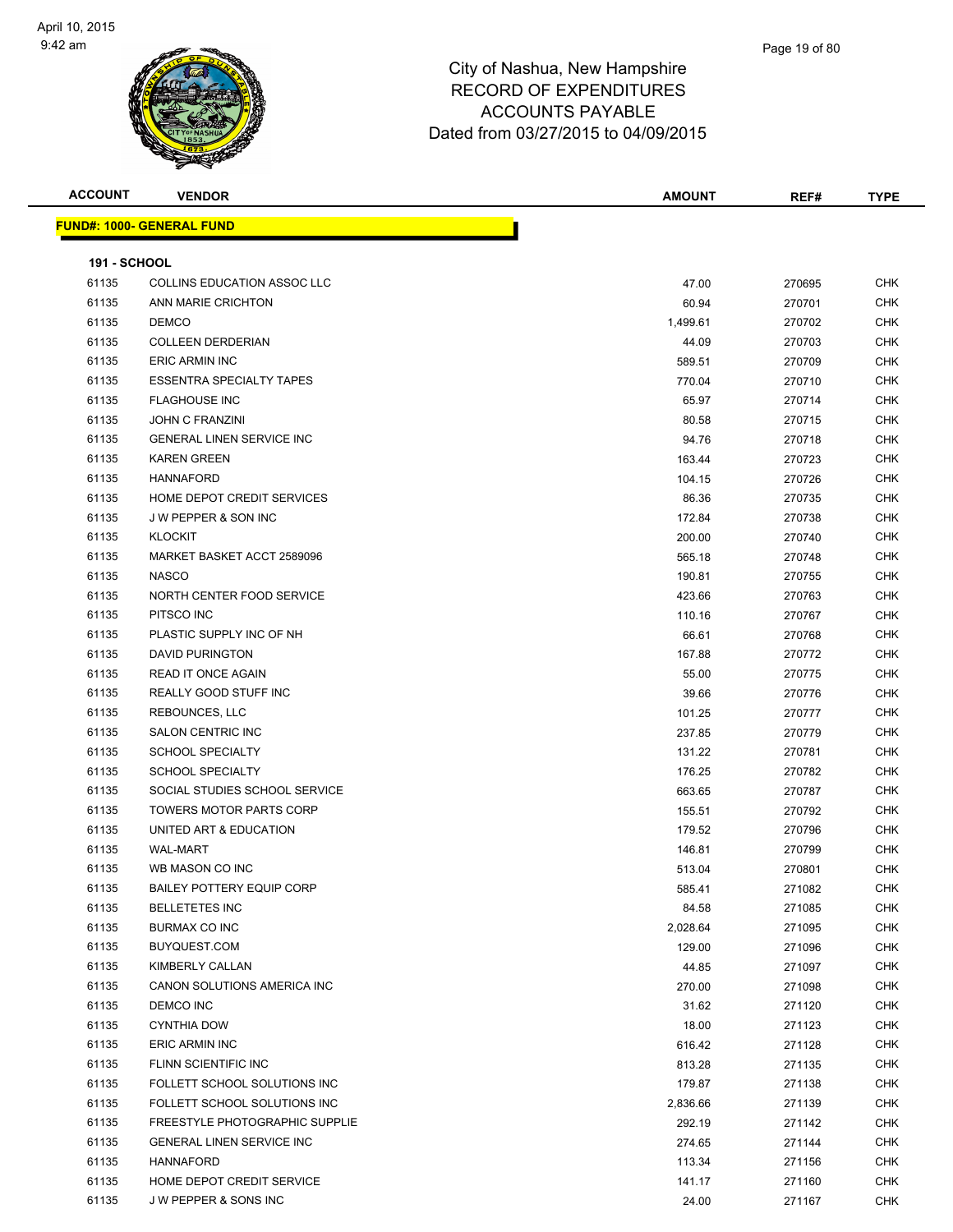

| <b>ACCOUNT</b>      | <b>VENDOR</b>                         |                       | <b>AMOUNT</b> | REF#    | <b>TYPE</b> |
|---------------------|---------------------------------------|-----------------------|---------------|---------|-------------|
|                     | <b>FUND#: 1000- GENERAL FUND</b>      |                       |               |         |             |
|                     |                                       |                       |               |         |             |
| <b>191 - SCHOOL</b> |                                       |                       |               |         |             |
| 61135               | LEARNING RESOURCES/ED INSIGHTS        |                       | 57.56         | 271183  | <b>CHK</b>  |
| 61135               | <b>LIBRARY STORE</b>                  |                       | 112.03        | 271185  | <b>CHK</b>  |
| 61135               | MARKET BASKET ACCT 2589096            |                       | 390.74        | 271194  | CHK         |
| 61135               | <b>ALYSON MILLER</b>                  |                       | 56.45         | 271202  | <b>CHK</b>  |
| 61135               | <b>NCS PEARSON</b>                    |                       | 328.17        | 271210  | CHK         |
| 61135               | REALLY GOOD STUFF INC                 |                       | 185.52        | 271224  | CHK         |
| 61135               | <b>SCHOOL SPECIALTY</b>               |                       | 4,791.29      | 271233  | <b>CHK</b>  |
| 61135               | SCHOOLHOUSE OUTFITTERS, LLC           |                       | 70.11         | 271234  | <b>CHK</b>  |
| 61135               | TOLEDO PHYSICAL EDUCATION SUPP        |                       | 876.48        | 271242  | <b>CHK</b>  |
| 61135               | <b>WAL-MART</b>                       |                       | 134.07        | 271247  | <b>CHK</b>  |
| 61135               | <b>WARD'S NATURAL SCIENCE</b>         |                       | 16.00         | 271248  | <b>CHK</b>  |
| 61135               | WB MASON CO INC                       |                       | 2,708.78      | 271249  | <b>CHK</b>  |
| 61135               | <b>WILLIAM V MACGILL &amp; CO</b>     |                       | 71.61         | 271250  | <b>CHK</b>  |
| 61135               | CITIZENS BANK CREDIT CARD             | <b>Staples Direct</b> | 65.97         | 9201513 | ACH         |
| 61142               | WILLIAM V MACGILL & CO                |                       | 149.71        | 270802  | <b>CHK</b>  |
| 61142               | AED SUPERSTORE                        |                       | 115.61        | 271079  | CHK         |
| 61142               | <b>SCHOOL SPECIALTY</b>               |                       | 18.09         | 271233  | CHK         |
| 61142               | <b>WAL-MART</b>                       |                       | 100.58        | 271247  | <b>CHK</b>  |
| 61249               | <b>WAL-MART</b>                       |                       | 45.83         | 271247  | CHK         |
| 61299               | <b>BELLETETES INC</b>                 |                       | 3.50          | 270677  | <b>CHK</b>  |
| 61299               | <b>FASTENAL CO</b>                    |                       | 73.85         | 270712  | <b>CHK</b>  |
| 61299               | HOME DEPOT CREDIT SERVICES            |                       | 59.91         | 270736  | CHK         |
| 61299               | SECURADYNE SYSTEMS                    |                       | 187.15        | 270783  | <b>CHK</b>  |
| 61299               | STARKEY LABORATORIES INC              |                       | 163.99        | 270789  | CHK         |
| 61299               | <b>BELLETETES INC</b>                 |                       | 93.02         | 271085  | CHK         |
| 61299               | <b>FASTENAL CO</b>                    |                       | 25.67         | 271130  | <b>CHK</b>  |
| 61299               | HOME DEPOT CREDIT SERVICES            |                       | 50.82         | 271161  | CHK         |
| 61407               | AMERICAN TIME & SIGNAL CO             |                       | 860.45        | 270667  | CHK         |
| 61407               | INTERSTATE BATTERY OF SOUTHERN        |                       | 156.15        | 270737  | <b>CHK</b>  |
| 61407               | M & M ELECTRICAL SUPPLY CO INC        |                       | 205.31        | 270745  | CHK         |
| 61407               | <b>INTERSTATE BATTERY OF SOUTHERN</b> |                       | 598.35        | 271166  | <b>CHK</b>  |
| 61407               | M & M ELECTRICAL SUPPLY CO INC        |                       | 453.23        | 271189  | CHK         |
| 61414               | F W WEBB CO                           |                       | 680.27        | 270711  | <b>CHK</b>  |
| 61414               | <b>HAJOCA CORPORATION</b>             |                       | 37.65         | 270725  | <b>CHK</b>  |
| 61414               | F W WEBB CO                           |                       | 301.57        | 271129  | <b>CHK</b>  |
| 61414               | <b>GRANITE GROUP</b>                  |                       | 796.30        | 271150  | <b>CHK</b>  |
| 61421               | <b>B.G.WICKBERG CO INC</b>            |                       | 375.00        | 270672  | CHK         |
| 61421               | BEARINGS SPECIALTY CO INC             |                       | 43.50         | 270676  | CHK         |
| 61421               | <b>GRAINGER</b>                       |                       | 694.20        | 270721  | CHK         |
| 61421               | BEARINGS SPECIALTY CO INC             |                       | 16.25         | 271084  | <b>CHK</b>  |
| 61421               | <b>GRAINGER</b>                       |                       | 1,502.25      | 271149  | <b>CHK</b>  |
| 61421               | HEATING SPECIALTIES OF NH INC         |                       | 492.85        | 271157  | <b>CHK</b>  |
| 61428               | CENTRAL PAPER PRODUCTS CO             |                       | 208.31        | 270691  | <b>CHK</b>  |
| 61428               | NATIONAL CHEMICAL LABS                |                       | 6,609.60      | 270757  | <b>CHK</b>  |
| 61428               | NATIONWIDE SALES & SERVICE            |                       | 359.19        | 270758  | <b>CHK</b>  |
| 61428               | CENTRAL PAPER PRODUCTS CO             |                       | 7,393.20      | 271101  | <b>CHK</b>  |
| 61428               | GOODWAY TECHNOLOGIES, INC             |                       | 371.29        | 271148  | <b>CHK</b>  |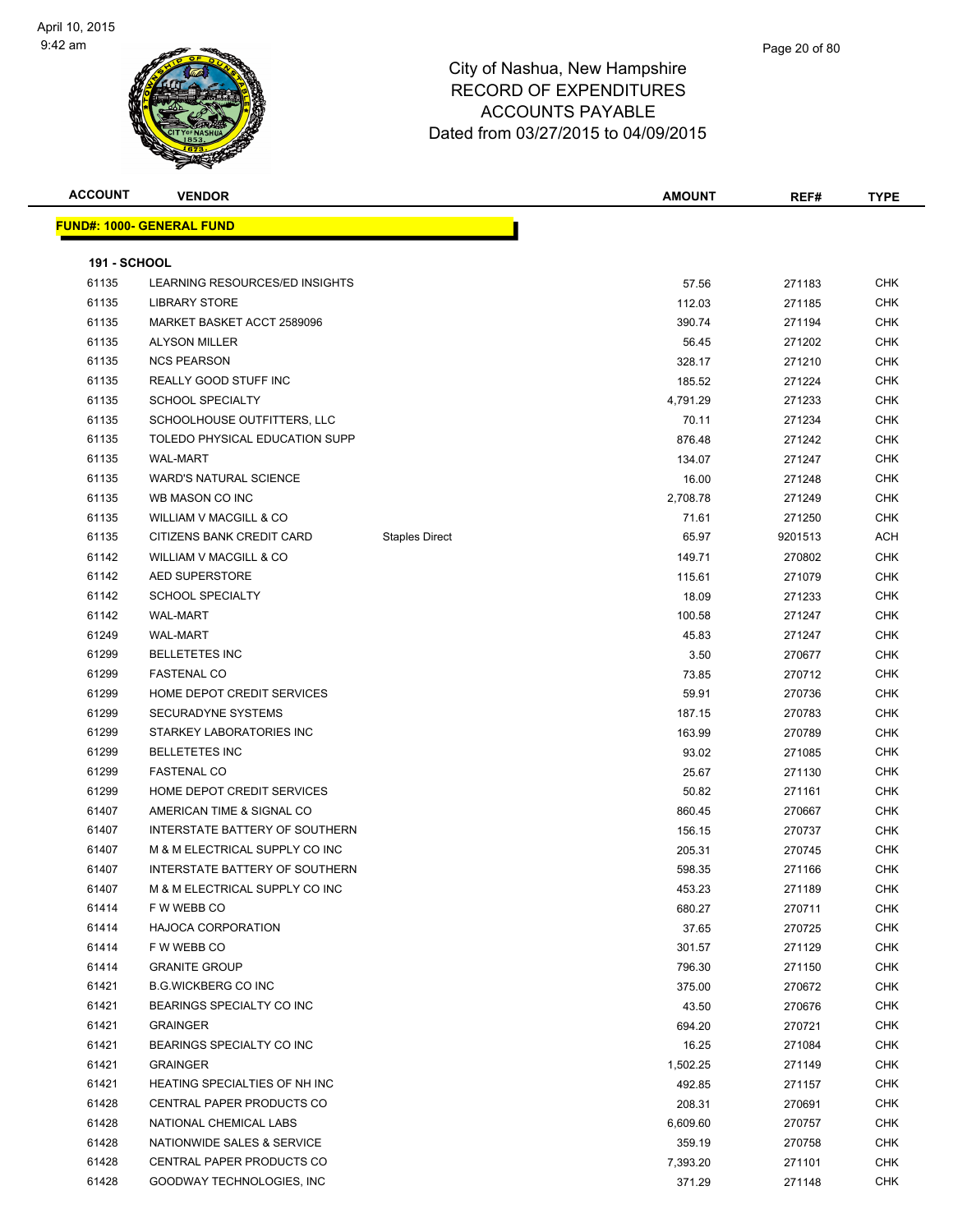

| <b>ACCOUNT</b>      | <b>VENDOR</b>                         | <b>AMOUNT</b> | REF#   | <b>TYPE</b> |
|---------------------|---------------------------------------|---------------|--------|-------------|
|                     | <b>FUND#: 1000- GENERAL FUND</b>      |               |        |             |
| <b>191 - SCHOOL</b> |                                       |               |        |             |
| 61428               | NATIONWIDE SALES & SERVICE            | 2,088.35      | 271209 | <b>CHK</b>  |
| 61599               | NASHUA OUTDOOR POWER EQUIPMENT        | 161.33        | 270756 | <b>CHK</b>  |
| 61599               | JOHN DEERE LANDSCAPES LLC             | 464.00        | 271169 | <b>CHK</b>  |
| 61599               | NASHUA OUTDOOR POWER EQUIPMENT        | 31.75         | 271208 | <b>CHK</b>  |
| 61607               | <b>NEWEGG BUSINESS INC</b>            | 98.97         | 270762 | <b>CHK</b>  |
| 61607               | <b>SCHOOL SPECIALTY</b>               | 48.36         | 270782 | <b>CHK</b>  |
| 61607               | COMPUTER HUT dba IT INSIDERS          | 749.25        | 271106 | <b>CHK</b>  |
| 61607               | SCHOOLHOUSE OUTFITTERS, LLC           | 361.91        | 271234 | <b>CHK</b>  |
| 61607               | <b>SHOWMECABLES</b>                   | 127.39        | 271237 | CHK         |
| 61650               | <b>COPYLITE PRODUCTS</b>              | 281.28        | 271110 | CHK         |
| 61814               | <b>BARNES &amp; NOBLE INC</b>         | 336.66        | 270673 | CHK         |
| 61814               | PERMA-BOUND                           | 75.58         | 270766 | <b>CHK</b>  |
| 61814               | <b>BARNES &amp; NOBLE INC</b>         | 68.77         | 271083 | <b>CHK</b>  |
| 61814               | FOLLETT SCHOOL SOLUTIONS INC          | 70.87         | 271137 | <b>CHK</b>  |
| 61814               | FOLLETT SCHOOL SOLUTIONS INC          | 100.08        | 271139 | <b>CHK</b>  |
| 61814               | PERMA-BOUND                           | 258.53        | 271220 | <b>CHK</b>  |
| 61821               | <b>CHRISTINE BARTLETT</b>             | 109.00        | 270674 | <b>CHK</b>  |
| 61875               | MCGRAW HILL SCHOOL EDUCATION          | 24.93         | 270751 | <b>CHK</b>  |
| 61875               | JAYNE WING                            | 494.95        | 270803 | <b>CHK</b>  |
| 61875               | DEERE & COMPANY                       | 82.40         | 271119 | CHK         |
| 61875               | FOLLETT SCHOOL SOLUTIONS INC          | 2,325.30      | 271136 | CHK         |
| 61875               | FOLLETT SCHOOL SOLUTIONS INC          | 725.76        | 271139 | <b>CHK</b>  |
| 61875               | <b>HOUGHTON MIFFLIN HARCOURT PUB.</b> | 667.87        | 271163 | CHK         |
| 61875               | MCGRAW HILL SCHOOL EDUCATION          | 94.97         | 271199 | <b>CHK</b>  |
| 61875               | <b>SCHOLASTIC INC</b>                 | 474.16        | 271232 | <b>CHK</b>  |
| 71221               | <b>APPLE INC</b>                      | 49.00         | 270668 | <b>CHK</b>  |
| 71221               | COMPUTER HUT dba IT INSIDERS          | 699.56        | 271106 | <b>CHK</b>  |
| 71221               | <b>CUSTOM COMPUTER SPECIALIST INC</b> | 1,760.00      | 271116 | <b>CHK</b>  |
| 71228               | ALLDATA, LLC                          | 975.00        | 270665 | <b>CHK</b>  |
| 71999               | BEST BUY BUSINESS ADVANTAGE           | 892.31        | 270678 | <b>CHK</b>  |
| 71999               | DISPLAYS2GO                           | 723.40        | 270704 | CHK         |
| 71999               | KARCHER NORTH AMERICA                 | 6,525.98      | 270739 | <b>CHK</b>  |
| 71999               | WB MASON CO INC                       | 447.90        | 270801 | <b>CHK</b>  |
| 71999               | <b>GREG JOSEPH</b>                    | 500.00        | 271170 | <b>CHK</b>  |
| 71999               | KARCHER NORTH AMERICA                 | 6,525.98      | 271173 | <b>CHK</b>  |
| 71999               | <b>MUSIC &amp; ART CENTERS</b>        | 560.50        | 271205 | <b>CHK</b>  |
|                     | TOTAL 191 - SCHOOL                    | \$615,817.31  |        |             |

 US BANK N.A. (091000022) 235,000.00 148519 ACH US BANK N.A. (091000022) 135,125.00 148519 ACH US BANK N.A. (091000022) 78,261.25 148520 ACH . . . . . . . . . . . . . . . . . . . . . . . . . . . . . . . . . . . . **TOTAL 193 - DEBT SERVICE \$448,386.25** . . . . . . . . . . . . .  $\sim$   $\sim$   $\sim$   $\sim$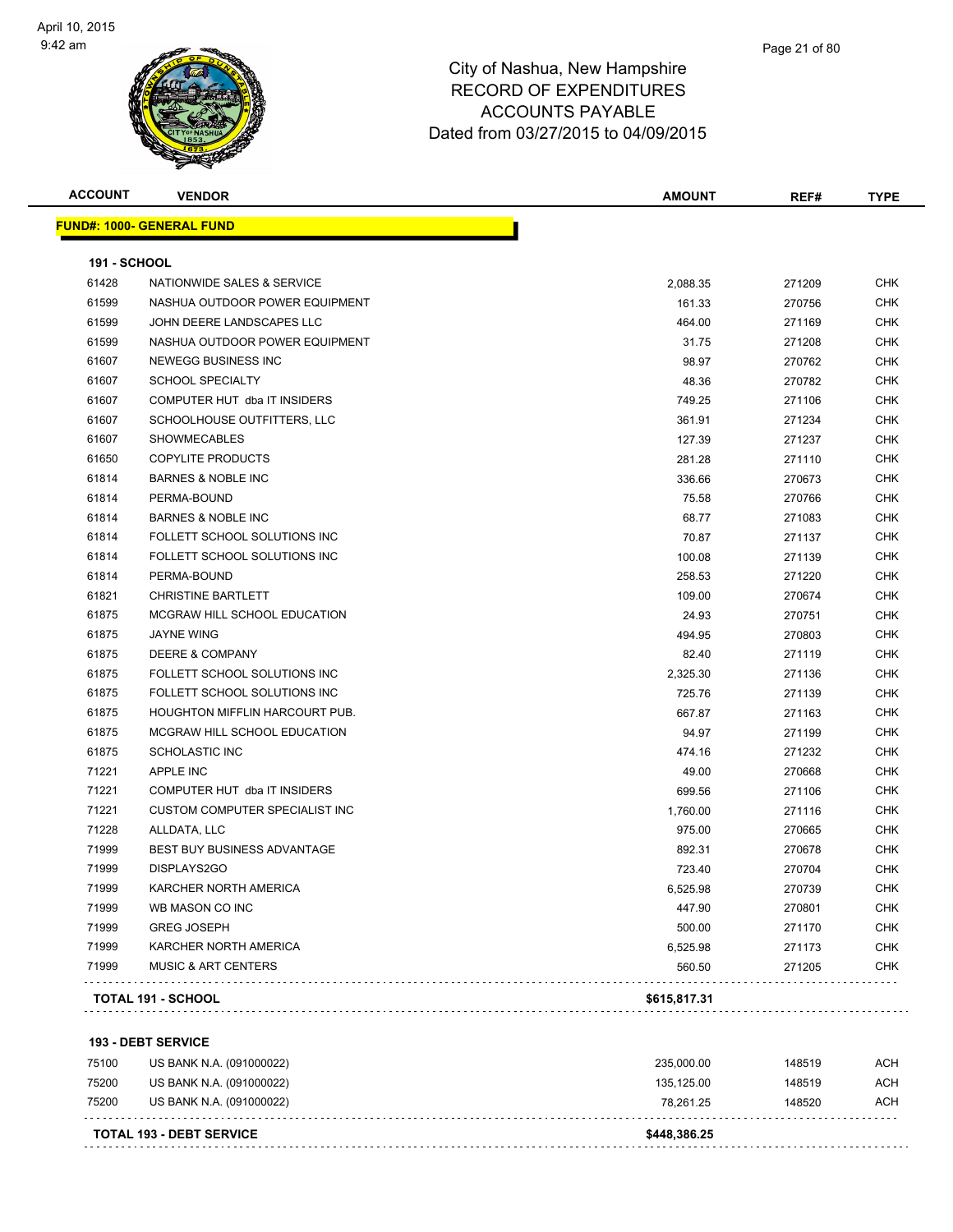| <b>ACCOUNT</b> | <b>VENDOR</b>                                                  | <b>AMOUNT</b>  | REF#   | <b>TYPE</b> |
|----------------|----------------------------------------------------------------|----------------|--------|-------------|
|                | <b>TOTAL FUND 1000 - GENERAL FUND</b>                          | \$2,218,630.04 |        |             |
|                | <b>FUND#: 1001- GF-CAPITAL IMPROVEMENTS</b>                    |                |        |             |
| 81100          | <b>161 - STREETS-CAP IMP</b><br>HOME DEPOT CREDIT SERVICE 3065 | 363.61         | 270988 | <b>CHK</b>  |
|                | <b>TOTAL 161 - STREETS-CAP IMP</b>                             | \$363.61       |        |             |
|                | <b>191 - SCHOOL</b>                                            |                |        |             |
| 81100          | <b>NOBLIN &amp; ASSOCIATES</b>                                 | 4,016.25       | 271215 | <b>CHK</b>  |
| 81100          | TRI STATE INSULATION INC                                       | 2,900.00       | 270794 | <b>CHK</b>  |
|                | TOTAL 191 - SCHOOL                                             | \$6,916.25     |        |             |
|                |                                                                |                |        |             |
|                | <b>TOTAL FUND 1001 - GF-CAPITAL IMPROVEMENTS</b>               | \$7,279.86     |        |             |
|                | <b>FUND#: 1010- GF-PRIOR YEAR ESCROWS/EXPENSES</b>             |                |        |             |
|                |                                                                |                |        |             |
|                | 102 - BOARD OF ALDERMEN-ESCROWS                                |                |        |             |
| 53428          | DONNA GRAHAM                                                   | 55.00          | 270545 | <b>CHK</b>  |
|                | TOTAL 102 - BOARD OF ALDERMEN-ESCROWS                          | \$55.00        |        |             |
|                |                                                                |                |        |             |
|                | TOTAL FUND 1010 - GF-PRIOR YEAR ESCROWS/EXPENSES               | \$55.00        |        |             |
|                | <b>FUND#: 2100- FOOD SERVICES FUND</b>                         |                |        |             |
| 54487          | AFFILIATED HVAC SERVICES LLC                                   | 207.00         | 270664 | CHK         |
| 54487          | <b>BASSETT SERVICES CORPORATION</b>                            | 90.50          | 270675 | <b>CHK</b>  |
| 54487          | <b>HOBART SERVICE</b>                                          | 491.49         | 270733 | <b>CHK</b>  |
| 55307          | PAMELA CORREA                                                  | 87.22          | 270698 | <b>CHK</b>  |
| 55307          | <b>KAREN GUSTIN</b>                                            | 134.68         | 270724 | <b>CHK</b>  |
| 55307          | <b>KARYN LAWLESS</b>                                           | 42.00          | 270741 | <b>CHK</b>  |
| 55307          | LISA BORDELEAU                                                 | 95.20          | 271089 | <b>CHK</b>  |
| 55307          | AMY CASSIDY                                                    | 56.78          | 271100 | <b>CHK</b>  |
| 55307          | PAULE RALPH                                                    | 75.60          | 271222 | <b>CHK</b>  |
| 55307          | <b>ODETTE SLOSEK</b>                                           | 98.84          | 271238 | <b>CHK</b>  |
| 55400          | PHYLLIS TANSEY                                                 | 129.00         | 271240 | <b>CHK</b>  |
| 61214          | TREASURER ST OF NH - SURPLUS D                                 | 3,330.00       | 270661 | <b>CHK</b>  |
| 61214          | <b>BIMBO FOODS BAKERIES INC</b>                                | 2,375.90       | 270680 | <b>CHK</b>  |
| 61214          | COCA COLA BOTTLING CO                                          | 1,631.05       | 270694 | <b>CHK</b>  |
| 61214          | COSTA FRUIT & PRODUCE CO INC                                   | 27,108.53      | 270699 | <b>CHK</b>  |
| 61214          | <b>GARELICK FARMS LYNN</b>                                     | 12,186.88      | 270717 | <b>CHK</b>  |
| 61214          | GILLS PIZZA CO                                                 | 1,979.00       | 270720 | <b>CHK</b>  |
| 61214          | <b>GREAT STATE BEVERAGES INC</b>                               | 752.00         | 270722 | <b>CHK</b>  |
| 61214          | M SAUNDERS INC                                                 | 5,739.45       | 270746 | <b>CHK</b>  |
| 61214          | NEW ENGLAND ICE CREAM                                          | 611.74         | 270760 | <b>CHK</b>  |
|                |                                                                |                |        |             |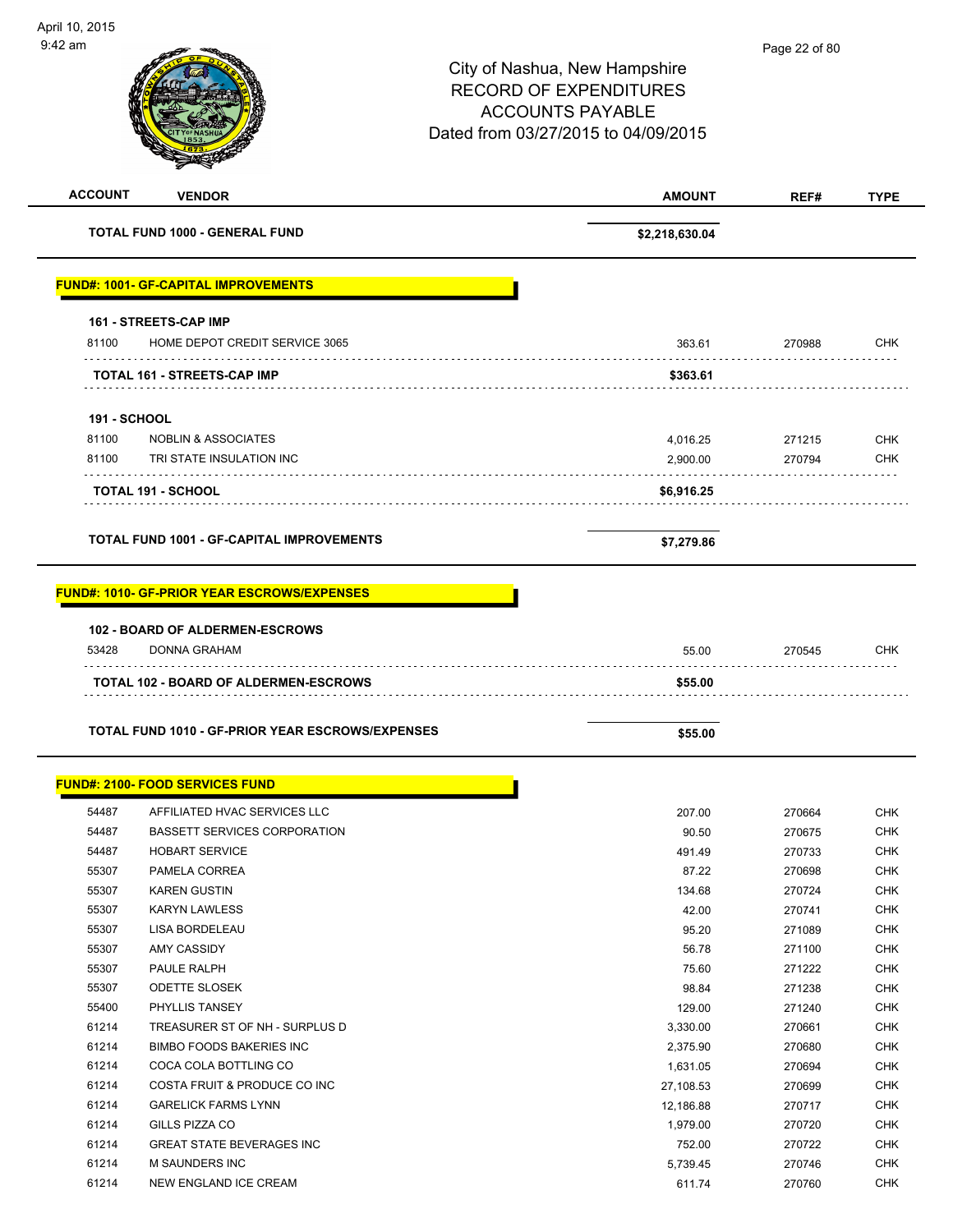

| <b>ACCOUNT</b> | <b>VENDOR</b>                                   | <b>AMOUNT</b> | REF#   | <b>TYPE</b> |
|----------------|-------------------------------------------------|---------------|--------|-------------|
|                | <b>FUND#: 2100- FOOD SERVICES FUND</b>          |               |        |             |
| 61214          | <b>BIMBO FOODS BAKERIES INC</b>                 | 2,447.90      | 271086 | <b>CHK</b>  |
| 61214          | COCA COLA BOTTLING CO                           | 1,329.10      | 271104 | <b>CHK</b>  |
| 61214          | COSTA FRUIT & PRODUCE CO INC                    | 19,760.12     | 271111 | CHK         |
| 61214          | <b>GARELICK FARMS LYNN</b>                      | 14,778.04     | 271143 | <b>CHK</b>  |
| 61214          | <b>GILLS PIZZA CO</b>                           | 510.25        | 271145 | CHK         |
| 61214          | <b>GREAT STATE BEVERAGES INC</b>                | 998.92        | 271152 | <b>CHK</b>  |
| 61214          | M SAUNDERS INC                                  | 8,086.21      | 271190 | CHK         |
| 61214          | <b>NEW ENGLAND ICE CREAM</b>                    | 2,640.41      | 271211 | CHK         |
| 61299          | CENTRAL PAPER PRODUCTS CO                       | 11,103.19     | 270691 | <b>CHK</b>  |
| 61299          | ODETTE SLOSEK                                   | 23.98         | 270785 | <b>CHK</b>  |
| 61299          | CENTRAL PAPER PRODUCTS CO                       | 317.53        | 271101 | <b>CHK</b>  |
|                | <b>TOTAL FUND 2100 - FOOD SERVICES FUND</b>     | \$119,218.51  |        |             |
|                | <b>FUND#: 2207- ADULT ED/CONTINUING ED</b>      |               |        |             |
| 61135          | <b>JOSTENS INC</b>                              | 73.88         | 271171 | <b>CHK</b>  |
|                | <b>TOTAL FUND 2207 - ADULT ED/CONTINUING ED</b> | \$73.88       |        |             |
|                |                                                 |               |        |             |
|                | <b>FUND#: 2212- ATHLETICS REVENUE FUND</b>      |               |        |             |
| 61299          | <b>WAKE STILLMAN</b>                            | 59.90         | 270790 | <b>CHK</b>  |
| 61299          | HUDSON TROPHY CO                                | 780.00        | 271164 | <b>CHK</b>  |
|                | <b>TOTAL FUND 2212 - ATHLETICS REVENUE FUND</b> | \$839.90      |        |             |
|                | <b>FUND#: 2222- AFTER SCHOOL PROGRAM</b>        |               |        |             |
| 55690          | FIRST STUDENT INC                               | 1,176.14      | 271134 | <b>CHK</b>  |
| 61299          | AC MOORE INC                                    | 124.94        | 270663 | <b>CHK</b>  |
| 61299          | <b>GARELICK FARMS LYNN</b>                      | 181.08        | 270717 | <b>CHK</b>  |
| 61299          | MARKET BASKET ACCT 2589096                      | 248.15        | 270748 | <b>CHK</b>  |
| 61299          | <b>CHUNKY'S CINEMA</b>                          | 1,895.85      | 271071 | <b>CHK</b>  |
| 61299          | <b>HEATHER BOUCHER</b>                          | 12.99         | 271090 | <b>CHK</b>  |
| 61299          | COSTA FRUIT & PRODUCE CO INC                    | 931.00        | 271111 | <b>CHK</b>  |
| 61299          | <b>GARELICK FARMS LYNN</b>                      | 274.86        | 271143 | <b>CHK</b>  |
| 61299          | <b>JIM HAGEN</b>                                | 23.64         | 271154 | <b>CHK</b>  |
| 61299          | LINDA HAMM                                      | 53.18         | 271155 | CHK         |
| 61299          | M SAUNDERS INC                                  | 82.95         | 271190 | <b>CHK</b>  |
| 61299          | WB MASON CO INC                                 | 196.57        | 271249 | <b>CHK</b>  |
|                | TOTAL FUND 2222 - AFTER SCHOOL PROGRAM          | \$5,201.35    |        |             |
|                | <b>FUND#: 2247- CULINARY ARTS</b>               |               |        |             |

| 61135 | NORTH CENTER FOOD SERVICE | 230.55 | 270763 | CHK        |
|-------|---------------------------|--------|--------|------------|
| 61135 | NORTH CENTER FOOD SERVICE | 721.23 | 271216 | <b>CHK</b> |
|       |                           |        |        |            |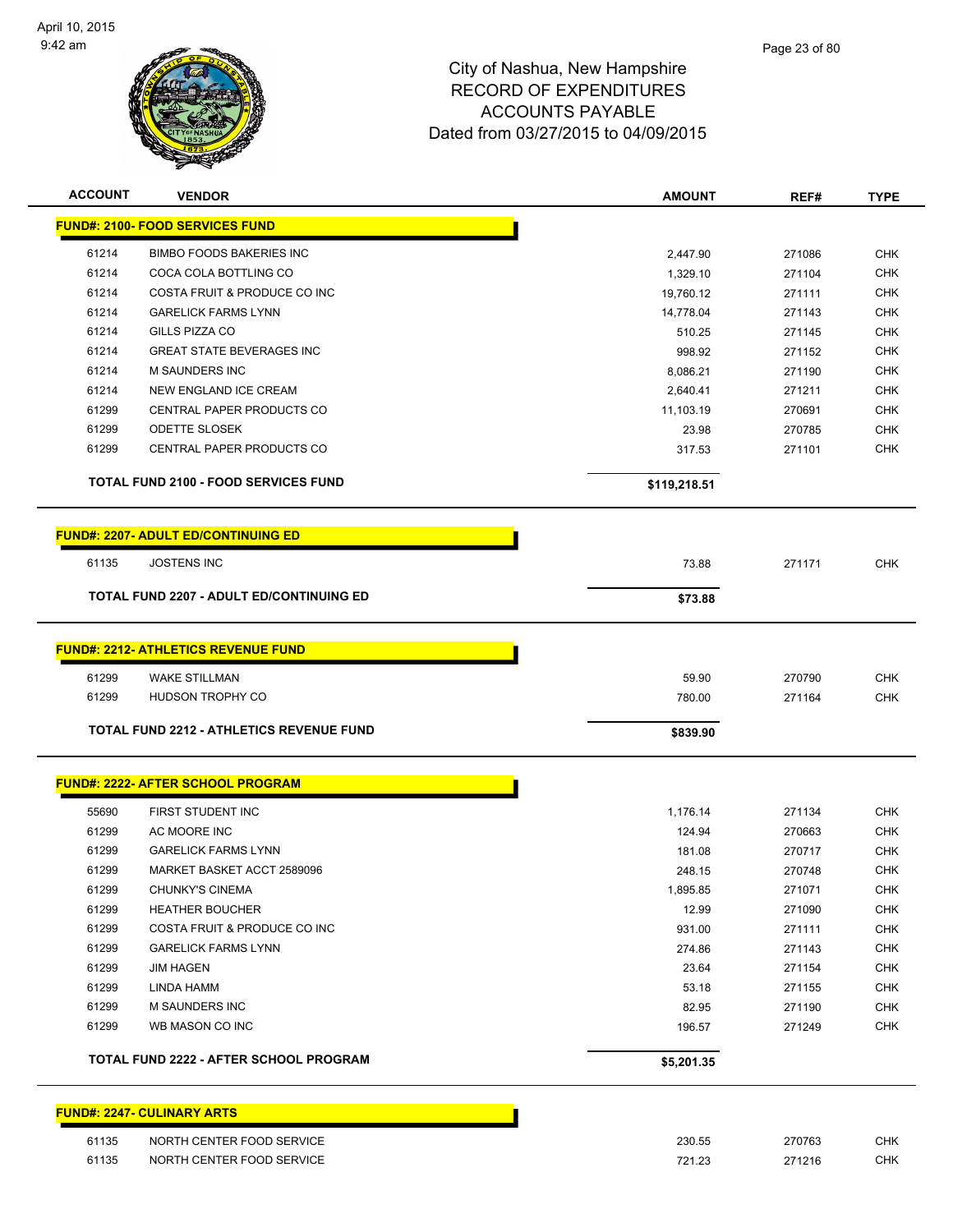| <b>ACCOUNT</b> | <b>VENDOR</b>                                               | <b>AMOUNT</b> | REF#   | <b>TYPE</b> |
|----------------|-------------------------------------------------------------|---------------|--------|-------------|
|                | <b>TOTAL FUND 2247 - CULINARY ARTS</b>                      | \$951.78      |        |             |
|                | <b>FUND#: 2502- LAW ENFORCEMENT TRAINING FUND</b>           |               |        |             |
| 53999          | <b>CHARLES C HEMP</b>                                       | 5,850.00      | 270877 | <b>CHK</b>  |
|                | <b>TOTAL FUND 2502 - LAW ENFORCEMENT TRAINING FUND</b>      | \$5,850.00    |        |             |
|                | <b>FUND#: 2505- GOVT &amp; EDUCATION CHANNELS FUND</b>      |               |        |             |
| 53470          | <b>JOHN C FRANZINI</b>                                      | 75.00         | 270452 | <b>CHK</b>  |
| 53470          | <b>JOHN COLLINS</b>                                         | 150.00        | 270522 | <b>CHK</b>  |
| 53470          | MIKE JEYNES                                                 | 275.00        | 270570 | <b>CHK</b>  |
| 53470          | <b>THOMAS KING</b>                                          | 150.00        | 270571 | <b>CHK</b>  |
| 53470          | <b>JIM MCLEAN</b>                                           | 275.00        | 270589 | <b>CHK</b>  |
| 53470          | TIM O'NEIL                                                  | 600.00        | 270613 | <b>CHK</b>  |
| 53470          | FRANK J WALLENT                                             | 325.00        | 270645 | <b>CHK</b>  |
| 54100          | <b>EVERSOURCE</b>                                           | 263.49        | 270900 | <b>CHK</b>  |
| 54114          | <b>DIRECT ENERGY BUSINESS</b>                               | 81.46         | 270530 | <b>CHK</b>  |
| 54141          | PENNICHUCK WATER WORKS INC                                  | 26.63         | 270914 | <b>CHK</b>  |
| 55300          | <b>JEFF POEHNERT</b>                                        | 227.13        | 270466 | <b>CHK</b>  |
| 55699          | COMCAST CABLE COMMUNICATIONS I                              | 10.39         | 270898 | <b>CHK</b>  |
|                | <b>TOTAL FUND 2505 - GOVT &amp; EDUCATION CHANNELS FUND</b> | \$2,459.10    |        |             |
|                | <b>FUND#: 2506- HUNT BLDG FACILITY RENTAL FUND</b>          |               |        |             |
| 54100          | <b>EVERSOURCE</b>                                           | 226.88        | 270900 | <b>CHK</b>  |
| 54114          | <b>LIBERTY UTILITIES - NH</b>                               | 453.54        | 270904 | <b>CHK</b>  |
| 54141          | PENNICHUCK WATER WORKS INC                                  | 51.12         | 270481 | <b>CHK</b>  |
| 54200          | ERICKSON CLEANING SERVICES LLC                              | 360.00        | 270961 | <b>CHK</b>  |
| 54236          | PROTECTION ONE ALARM MONTORING                              | 190.00        | 270621 | <b>CHK</b>  |
| 54487          | <b>HOBART SERVICE</b>                                       | 1,246.59      | 270987 | <b>CHK</b>  |
|                | <b>TOTAL FUND 2506 - HUNT BLDG FACILITY RENTAL FUND</b>     | \$2,528.13    |        |             |
|                | <b>FUND#: 3030- EMERGENCY MGMT GRANTS FUND</b>              |               |        |             |
| 61299          | <b>ADVERTEASERS</b>                                         | 477.50        | 270493 | <b>CHK</b>  |
|                | <b>TOTAL FUND 3030 - EMERGENCY MGMT GRANTS FUND</b>         | \$477.50      |        |             |
|                | <b>FUND#: 3050- POLICE GRANTS FUND</b>                      |               |        |             |
| 71000          | <b>ALPHAGRAPHICS</b>                                        | 91.82         | 270499 | <b>CHK</b>  |
|                | <b>TOTAL FUND 3050 - POLICE GRANTS FUND</b>                 | \$91.82       |        |             |
|                | <b>FUND#: 3060- FIRE GRANTS FUND</b>                        |               |        |             |
| 71400          | INDUSTRIAL PROTECTION SERVICES                              | 375,471.00    | 270563 | <b>CHK</b>  |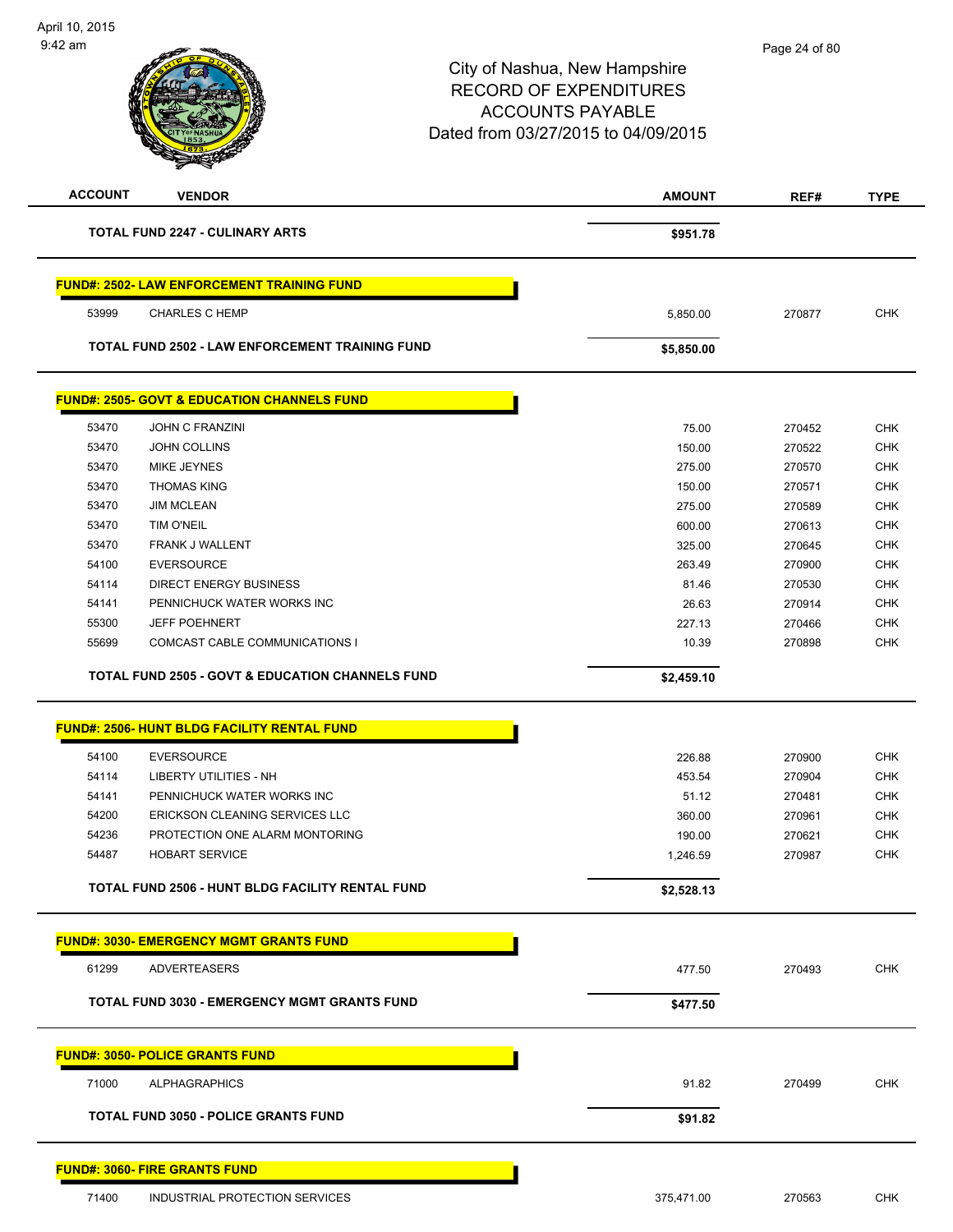

| <b>ACCOUNT</b> | <b>VENDOR</b>                                           | <b>AMOUNT</b> | REF#   | <b>TYPE</b> |
|----------------|---------------------------------------------------------|---------------|--------|-------------|
|                | <b>TOTAL FUND 3060 - FIRE GRANTS FUND</b>               | \$375,471.00  |        |             |
|                | <b>FUND#: 3068- COMMUNITY SERVICES GRANTS FUND</b>      |               |        |             |
| 53999          | <b>GREATER NASHUA MENTAL HEALTH</b>                     | 4,388.16      | 270549 | <b>CHK</b>  |
| 55421          | SODEXO                                                  | 602.00        | 270632 | <b>CHK</b>  |
| 61100          | WB MASON CO INC                                         | 246.80        | 271066 | <b>CHK</b>  |
| 61135          | PEST-END INC                                            | 970.00        | 271030 | <b>CHK</b>  |
| 61917          | SODEXO                                                  | 1,000.00      | 270632 | <b>CHK</b>  |
| 61917          | SODEXO                                                  | 306.94        | 270632 | <b>CHK</b>  |
| 61917          | SODEXO                                                  | 411.56        | 270632 | <b>CHK</b>  |
|                | <b>TOTAL FUND 3068 - COMMUNITY SERVICES GRANTS FUND</b> | \$7,925.46    |        |             |
|                | <b>FUND#: 3070- COMMUNITY HEALTH GRANTS FUND</b>        |               |        |             |
| 54221          | <b>STERICYCLE INC</b>                                   | 18.48         | 271046 | <b>CHK</b>  |
| 54221          | <b>STERICYCLE INC</b>                                   | 70.24         | 271046 | <b>CHK</b>  |
| 55300          | KAYLA O'BRIEN                                           | 1.15          | 270879 | <b>CHK</b>  |
| 55300          | THERESA CALOPE                                          | 29.40         | 271050 | <b>CHK</b>  |
| 55300          | <b>KAYLA O'BRIEN</b>                                    | 8.63          | 270879 | <b>CHK</b>  |
| 55300          | <b>LUIS PORRES</b>                                      | 172.88        | 270886 | <b>CHK</b>  |
| 55699          | ALEXANDER GRANOK MD                                     | 800.00        | 270978 | <b>CHK</b>  |
| 61142          | NH MEDICAL DENTAL SUPPLY LLC                            | 53.00         | 270609 | <b>CHK</b>  |
|                | TOTAL FUND 3070 - COMMUNITY HEALTH GRANTS FUND          | \$1,153.78    |        |             |
|                | <b>FUND#: 3090- URBAN PROGRAM GRANTS FUND</b>           |               |        |             |
| 54225          | ALCHEMY LEAD MANAGMENT                                  | 2,945.00      | 270496 | <b>CHK</b>  |
| 55307          | <b>ROBERT RICE</b>                                      | 161.00        | 270887 | <b>CHK</b>  |
| 55421          | AJ WOOD CONSTRUCTION                                    | 450.00        | 270495 | <b>CHK</b>  |
| 55421          | BONNETTE PAGE & STONE CORP                              | 150.00        | 270511 | <b>CHK</b>  |
| 55421          | <b>DANIEL L GLENECK</b>                                 | 150.00        | 270527 | <b>CHK</b>  |
| 55421          | ELM GROVE PROPERTY MANAGEMENT                           | 150.00        | 270535 | <b>CHK</b>  |
| 55421          | DAVID FLYNN                                             | 145.00        | 270540 | <b>CHK</b>  |
| 55421          | IN-LAWS CONSTRUCTION LLC                                | 300.00        | 270561 | <b>CHK</b>  |
| 55421          | KTM PROPERTIES LLC                                      | 1,350.00      | 270573 | <b>CHK</b>  |
| 55421          | <b>DANNY LALIBERTE</b>                                  | 150.00        | 270574 | <b>CHK</b>  |
| 55421          | <b>NEWELL &amp; CRATHERN LLC</b>                        | 150.00        | 270606 | <b>CHK</b>  |
| 55421          | NORMAN REALTY SOLUTIONS LLC                             | 150.00        | 270610 | <b>CHK</b>  |
| 55421          | <b>PATTY HIGGINS</b>                                    | 195.00        | 270616 | <b>CHK</b>  |
| 55614          | HILLSBOROUGH COUNTY REGISTRY                            | 5.00          | 270985 | <b>CHK</b>  |
| 55699          | TOHN ENVIRONMENTAL STRATEGIES                           | 9,000.00      | 271051 | <b>CHK</b>  |
| 69010          | SOLAR ILLUMINATIONS                                     | 835.13        | 271043 | <b>CHK</b>  |
|                | TOTAL FUND 3090 - URBAN PROGRAM GRANTS FUND             | \$16,286.13   |        |             |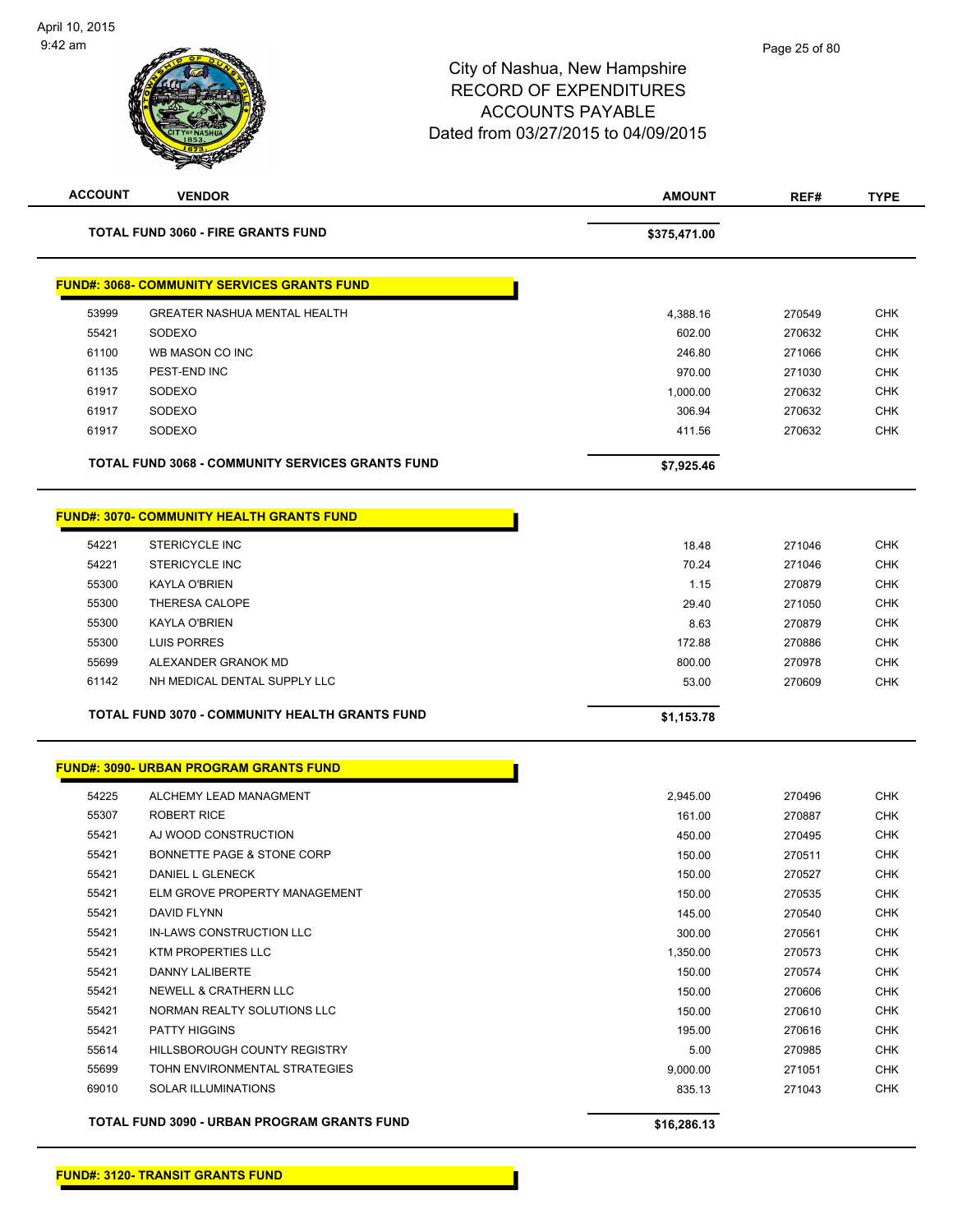

| <b>ACCOUNT</b> | <b>VENDOR</b>                                |              | <b>AMOUNT</b> | REF#    | <b>TYPE</b> |
|----------------|----------------------------------------------|--------------|---------------|---------|-------------|
|                | <b>FUND#: 3120- TRANSIT GRANTS FUND</b>      |              |               |         |             |
| 54100          | <b>EVERSOURCE</b>                            |              | 974.89        | 270900  | <b>CHK</b>  |
| 54100          | <b>EVERSOURCE</b>                            |              | 730.90        | 270900  | <b>CHK</b>  |
| 54100          | <b>EVERSOURCE</b>                            |              | 488.66        | 270900  | <b>CHK</b>  |
| 54114          | DIRECT ENERGY BUSINESS                       |              | 301.39        | 270530  | <b>CHK</b>  |
| 54114          | <b>DIRECT ENERGY BUSINESS</b>                |              | 1,181.96      | 270531  | <b>CHK</b>  |
| 54141          | PENNICHUCK WATER WORKS INC                   |              | 97.65         | 270914  | <b>CHK</b>  |
| 54141          | PENNICHUCK WATER WORKS INC                   |              | 177.67        | 270914  | <b>CHK</b>  |
| 54141          | PENNICHUCK WATER WORKS INC                   |              | 113.05        | 270481  | <b>CHK</b>  |
| 54600          | <b>TURNER GLASS LLC</b>                      |              | 250.00        | 270641  | <b>CHK</b>  |
| 55109          | <b>FAIRPOINT COMMUNICATIONS</b>              |              | 180.20        | 270474  | <b>CHK</b>  |
| 55109          | <b>FAIRPOINT COMMUNICATIONS</b>              |              | 50.00         | 270901  | <b>CHK</b>  |
| 55400          | CITIZENS BANK CREDIT CARD                    | <b>NEPTA</b> | 295.00        | 9201513 | <b>ACH</b>  |
| 55699          | VERIZON WIRELESS-342008805                   |              | 131.00        | 270488  | <b>CHK</b>  |
| 55699          | VERIZON WIRELESS-842008777                   |              | 191.04        | 270489  | <b>CHK</b>  |
| 55699          | AVENTURA TECHNOLOGIES INC                    |              | 495.00        | 270503  | <b>CHK</b>  |
| 55699          | <b>CINTAS UNIFORMS</b>                       |              | 42.96         | 270519  | <b>CHK</b>  |
| 61299          | LUMINATOR HOLDING LP                         |              | 158.49        | 271003  | <b>CHK</b>  |
| 61299          | WB MASON CO INC                              |              | 68.09         | 271066  | <b>CHK</b>  |
| 61299          | <b>AMAZON</b>                                |              | 145.87        | 270470  | <b>CHK</b>  |
| 61299          | CENTRAL PAPER PRODUCTS CO                    |              | 332.75        | 270517  | <b>CHK</b>  |
| 61299          | PERMA LINE CORP OF NEW ENGLAND               |              | 582.90        | 270618  | <b>CHK</b>  |
| 61299          | <b>CENTRAL PAPER PRODUCTS CO</b>             |              | 144.25        | 270947  | <b>CHK</b>  |
| 61299          | NORTHEAST ELECTRICAL DISTRIBUT               |              | 154.72        | 271025  | <b>CHK</b>  |
| 61705          | <b>STRATHAM TIRE</b>                         |              | 734.96        | 271047  | <b>CHK</b>  |
| 61709          | PETRO-CANADA AMERICA                         |              | 387.87        | 271031  | <b>CHK</b>  |
| 61799          | <b>GILLIG LLC</b>                            |              | 376.17        | 270542  | <b>CHK</b>  |
| 61799          | HOME DEPOT CREDIT SERVICE 3065               |              | 4.71          | 270557  | <b>CHK</b>  |
| 61799          | <b>GILLIG LLC</b>                            |              | 1,753.32      | 270971  | <b>CHK</b>  |
| 61799          | <b>CAMEROTA TRUCK PARTS</b>                  |              | 2,205.00      | 270513  | <b>CHK</b>  |
| 61799          | <b>NAPA AUTO PARTS</b>                       |              | 100.69        | 270598  | <b>CHK</b>  |
| 61799          | <b>NAPA AUTO PARTS</b>                       |              | 133.26        | 270602  | <b>CHK</b>  |
| 61799          | NAPA AUTO PARTS                              |              | 1,070.93      | 270602  | <b>CHK</b>  |
| 61799          | <b>CUMMINS NORTHEAST LLC</b>                 |              | 266.00        | 270951  | <b>CHK</b>  |
| 61799          | <b>FASTENAL CO</b>                           |              | 65.19         | 270538  | <b>CHK</b>  |
| 61799          | HOME DEPOT CREDIT SERVICE 3065               |              | 74.95         | 270557  | <b>CHK</b>  |
| 61799          | <b>NAPA AUTO PARTS</b>                       |              | 109.82        | 270602  | <b>CHK</b>  |
| 61799          | <b>NAPA AUTO PARTS</b>                       |              | 101.63        | 270602  | <b>CHK</b>  |
|                | <b>TOTAL FUND 3120 - TRANSIT GRANTS FUND</b> |              | \$14,672.94   |         |             |

#### **FUND#: 3800- SCHOOL GRANTS FUND**

| 53600 | <b>STEVE BLUNT</b>          | 200.00   | 271087 | <b>CHK</b> |
|-------|-----------------------------|----------|--------|------------|
| 53600 | EXPLORE THE OCEAN WORLD LLC | 364.00   | 271147 | <b>CHK</b> |
| 53607 | <b>SERESC</b>               | 8.350.00 | 270784 | <b>CHK</b> |
| 53607 | <b>WAYNE GEORGIANA</b>      | 122.50   | 270719 | CHK        |
| 53607 | JEFFREY LEDUC               | 122.50   | 270742 | <b>CHK</b> |
| 53607 | <b>MARK PROULX</b>          | 367.50   | 270771 | <b>CHK</b> |
| 53607 | <b>BEVERLY TUFTS</b>        | 367.50   | 270795 | CHK        |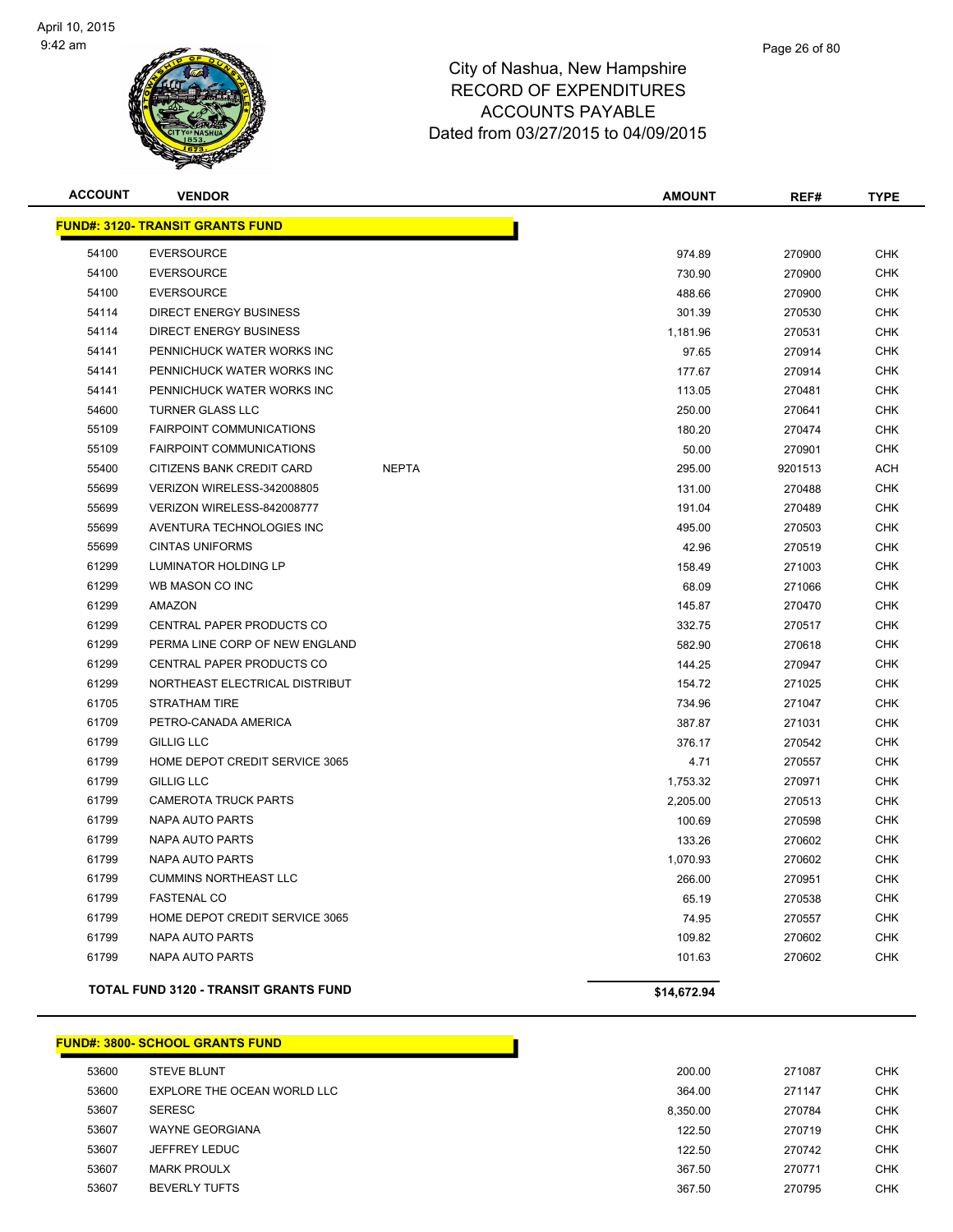

| <b>ACCOUNT</b> | <b>VENDOR</b>                           |                           | <b>AMOUNT</b> | REF#    | <b>TYPE</b> |
|----------------|-----------------------------------------|---------------------------|---------------|---------|-------------|
|                | <u> FUND#: 3800- SCHOOL GRANTS FUND</u> |                           |               |         |             |
| 53628          | <b>CURRIER MUSEUM OF ART</b>            |                           | 100.00        | 271115  | <b>CHK</b>  |
| 53628          | <b>MARIPOSA MUSEUM</b>                  |                           | 300.00        | 271192  | CHK         |
| 53628          | <b>JEROME REKART</b>                    |                           | 600.00        | 271225  | <b>CHK</b>  |
| 53628          | <b>SERESC</b>                           |                           | 19,157.54     | 270784  | <b>CHK</b>  |
| 53628          | <b>WHITNEY FREEMAN</b>                  |                           | 50.00         | 271141  | <b>CHK</b>  |
| 53628          | <b>BOOTHBY THERAPY SERVICES LLC</b>     |                           | 1,402.72      | 271088  | <b>CHK</b>  |
| 53628          | <b>INTERIM HEALTH CARE</b>              |                           | 2,411.00      | 271165  | <b>CHK</b>  |
| 53628          | <b>TERESA BOLICK PHD</b>                |                           | 3,700.00      | 271241  | <b>CHK</b>  |
| 54487          | REHABILITATION EQUIPMENT ASSOC          |                           | 302.00        | 270778  | <b>CHK</b>  |
| 54807          | <b>FIRST CHURCH</b>                     |                           | 3,746.00      | 271133  | <b>CHK</b>  |
| 55300          | <b>KEITH RICHARD</b>                    |                           | 199.35        | 271227  | CHK         |
| 55300          | CITIZENS BANK CREDIT CARD               | Hilton Hotel San Diego CA | 493.16        | 9201513 | ACH         |
| 55300          | CITIZENS BANK CREDIT CARD               | Hilton Hotel San Diego CA | 493.16        | 9201513 | ACH         |
| 55300          | CITIZENS BANK CREDIT CARD               | Hilton Hotel San Diego CA | 493.16        | 9201513 | <b>ACH</b>  |
| 55300          | CITIZENS BANK CREDIT CARD               | Hilton Hotels La Jolla CA | 159.75        | 9201513 | <b>ACH</b>  |
| 55300          | CITIZENS BANK CREDIT CARD               | Hilton Hotels La Jolla CA | 159.75        | 9201513 | ACH         |
| 55300          | CITIZENS BANK CREDIT CARD               | Hilton Hotels La Jolla CA | 185.75        | 9201513 | <b>ACH</b>  |
| 55300          | CITIZENS BANK CREDIT CARD               | Hilton Hotel San Diego CA | 493.16        | 9201513 | ACH         |
| 55300          | CITIZENS BANK CREDIT CARD               | Hilton Hotel San Diego CA | 493.16        | 9201513 | ACH         |
| 55300          | CITIZENS BANK CREDIT CARD               | Hilton Hotel San Diego CA | 493.16        | 9201513 | ACH         |
| 55300          | CITIZENS BANK CREDIT CARD               | Hilton Hotel San Diego CA | 493.16        | 9201513 | ACH         |
| 55300          | CITIZENS BANK CREDIT CARD               | Hilton Hotels La Jolla CA | 159.75        | 9201513 | ACH         |
| 55300          | CITIZENS BANK CREDIT CARD               | Hilton Hotels La Jolla CA | 159.75        | 9201513 | ACH         |
| 55300          | CITIZENS BANK CREDIT CARD               | Hilton Hotels La Jolla CA | 159.75        | 9201513 | <b>ACH</b>  |
| 55300          | CITIZENS BANK CREDIT CARD               | Hilton Hotels La Jolla CA | 185.75        | 9201513 | <b>ACH</b>  |
| 55300          | <b>NEW HAMPSHIRE DECA</b>               |                           | 2,526.30      | 270761  | CHK         |
| 55300          | <b>FOURWINDS</b>                        |                           | 769.00        | 271140  | CHK         |
| 55300          | <b>JEFFREY LEONE</b>                    |                           | 72.45         | 271184  | CHK         |
| 55400          | <b>MELISSA MERCER</b>                   |                           | 262.57        | 271201  | <b>CHK</b>  |
| 55690          | FIRST STUDENT INC                       |                           | 866.04        | 271134  | <b>CHK</b>  |
| 61135          | <b>SERESC</b>                           |                           | 1,765.50      | 270784  | <b>CHK</b>  |
| 61135          | <b>HEINEMANN</b>                        |                           | 693.00        | 270731  | <b>CHK</b>  |
| 61299          | <b>SERESC</b>                           |                           | 222.32        | 270784  | CHK         |
| 61299          | <b>WAL-MART</b>                         |                           | 283.91        | 270799  | <b>CHK</b>  |
| 61299          | NASHUA HIGH NORTH                       |                           | 65.00         | 271207  | <b>CHK</b>  |
| 61299          | KATHLEEN MACINTYRE                      |                           | 63.64         | 271191  | <b>CHK</b>  |
| 61299          | <b>LRP PUBLICATIONS</b>                 |                           | 38.95         | 270744  | <b>CHK</b>  |
| 61875          | <b>B.E. PUBLISHING</b>                  |                           | 2,311.56      | 270671  | CHK         |
| 61875          | REALLY GOOD STUFF INC                   |                           | (26.66)       | 270776  | CHK         |
| 61875          | <b>HEINEMANN</b>                        |                           | 20.93         | 270731  | CHK         |
| 61875          | <b>BARNES &amp; NOBLE INC</b>           |                           | 271.80        | 270673  | CHK         |
| 61875          | <b>HEINEMANN</b>                        |                           | 257.40        | 270731  | <b>CHK</b>  |
| 61875          | <b>CURRICULUM ASSOCIATES LLC</b>        |                           | 134.40        | 271114  | CHK         |
| 71221          | COMPUTER HUT dba IT INSIDERS            |                           | 699.56        | 271106  | <b>CHK</b>  |
| 71221          | COMPUTER HUT dba IT INSIDERS            |                           | 8,394.72      | 271106  | <b>CHK</b>  |
| 71999          | TECH ED CONCEPTS INC                    |                           | 1,897.00      | 270791  | <b>CHK</b>  |
| 71999          | EDUCATIONAL STEM SOLUTIONS              |                           | 12,672.00     | 271126  | <b>CHK</b>  |
| 71999          | MARKERTEK VIDEO SUPPLY                  |                           | 523.02        | 271193  | <b>CHK</b>  |
|                |                                         |                           |               |         |             |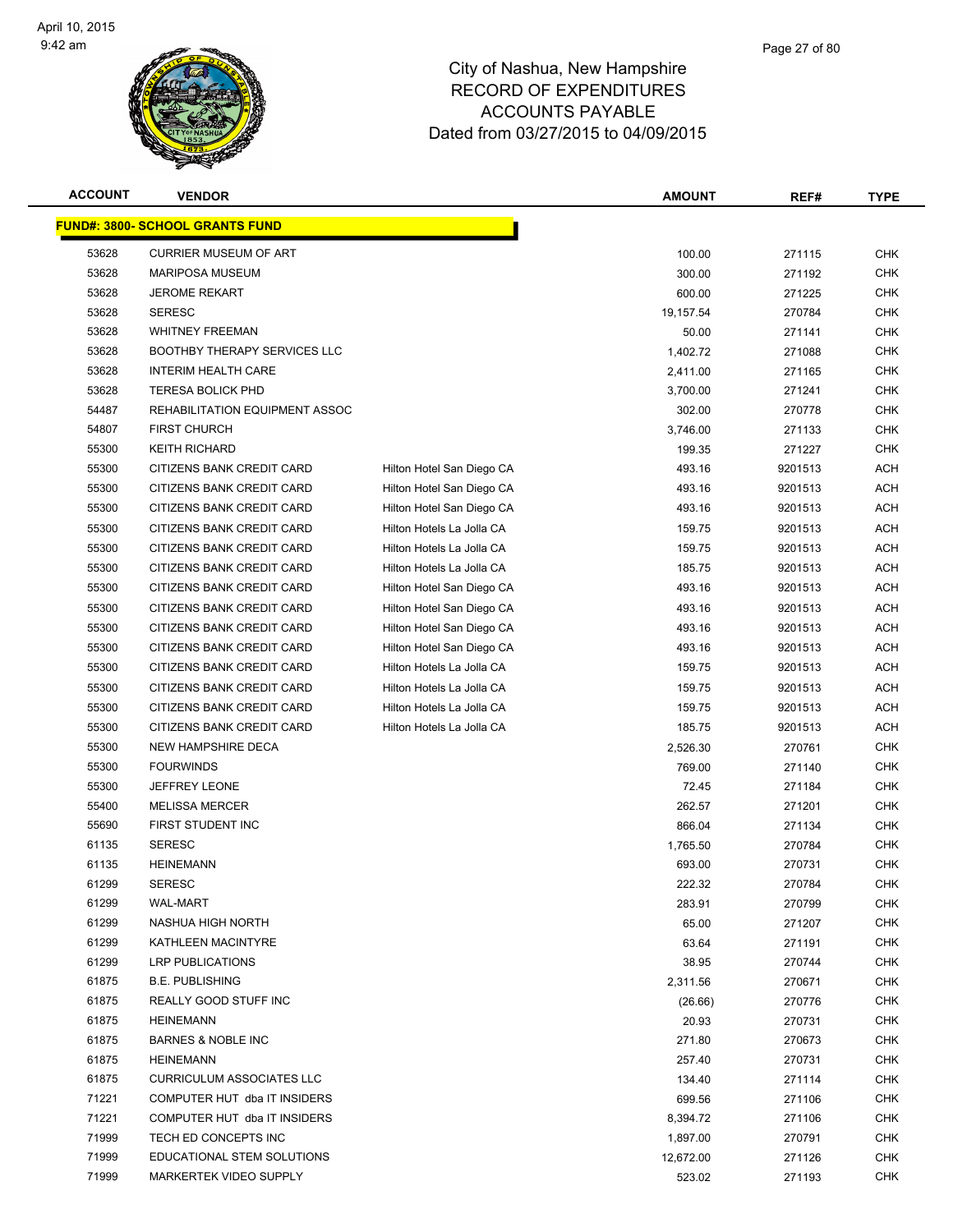| <b>ACCOUNT</b> | <b>VENDOR</b>                                         | <b>AMOUNT</b> | REF#   | <b>TYPE</b> |
|----------------|-------------------------------------------------------|---------------|--------|-------------|
|                | <b>TOTAL FUND 3800 - SCHOOL GRANTS FUND</b>           | \$81,269.39   |        |             |
|                | <b>FUND#: 3810- FOOD SERVICE GRANTS FUND</b>          |               |        |             |
| 61214          | <b>M SAUNDERS INC</b>                                 | 1,452.59      | 270746 | <b>CHK</b>  |
| 61214          | <b>M SAUNDERS INC</b>                                 | 2,938.25      | 270746 | <b>CHK</b>  |
| 61214          | <b>M SAUNDERS INC</b>                                 | 1,433.55      | 270746 | <b>CHK</b>  |
| 61214          | <b>M SAUNDERS INC</b>                                 | 2,096.50      | 270746 | <b>CHK</b>  |
| 61214          | <b>M SAUNDERS INC</b>                                 | 2,546.25      | 270746 | <b>CHK</b>  |
| 61214          | <b>M SAUNDERS INC</b>                                 | 2,165.00      | 270746 | <b>CHK</b>  |
| 61214          | <b>M SAUNDERS INC</b>                                 | 1,392.24      | 270746 | <b>CHK</b>  |
| 61214          | M SAUNDERS INC                                        | 1,966.50      | 270746 | <b>CHK</b>  |
| 61299          | CENTRAL PAPER PRODUCTS CO                             | 18.05         | 270691 | <b>CHK</b>  |
| 61299          | COSTA FRUIT & PRODUCE CO INC                          | 32.00         | 270699 | <b>CHK</b>  |
| 61299          | COSTA FRUIT & PRODUCE CO INC                          | 32.00         | 270699 | <b>CHK</b>  |
| 61299          | COSTA FRUIT & PRODUCE CO INC                          | 32.00         | 270699 | <b>CHK</b>  |
| 61299          | CENTRAL PAPER PRODUCTS CO                             | 75.37         | 270691 | <b>CHK</b>  |
| 61299          | COSTA FRUIT & PRODUCE CO INC                          | 32.00         | 270699 | <b>CHK</b>  |
|                | <b>TOTAL FUND 3810 - FOOD SERVICE GRANTS FUND</b>     | \$16,212.30   |        |             |
|                | <b>FUND#: 4005- TRAFFIC VIOLATIONS FUND</b>           |               |        |             |
| 55699          | VERIZON WIRELESS-742016226                            | 192.62        | 270490 | <b>CHK</b>  |
| 55699          | <b>1ST PRIORITY TOWING &amp; RECOVERY</b>             | 250.00        | 270926 | <b>CHK</b>  |
| 55699          | D & R TOWING INC                                      | 220.00        | 270952 | <b>CHK</b>  |
|                | <b>TOTAL FUND 4005 - TRAFFIC VIOLATIONS FUND</b>      | \$662.62      |        |             |
|                | <b>FUND#: 4010- MOTOR VEHICLE ADMIN FUND</b>          |               |        |             |
| 55699          | <b>CINTAS DOCUMENT MANAGEMENT</b>                     | 43.28         | 270948 | <b>CHK</b>  |
|                |                                                       |               |        |             |
|                | TOTAL FUND 4010 - MOTOR VEHICLE ADMIN FUND            | \$43.28       |        |             |
|                | <b>FUND#: 4020- POLICE DRUG ENFORCEMENT FUND</b>      |               |        |             |
| 55699          | <b>TRANSUNION RISK &amp; ALTERNATIVE</b>              | 110.00        | 271052 | <b>CHK</b>  |
| 71000          | DTC COMMUNICATIONS                                    | 3,024.00      | 270957 | <b>CHK</b>  |
|                |                                                       |               |        |             |
|                | <b>TOTAL FUND 4020 - POLICE DRUG ENFORCEMENT FUND</b> | \$3,134.00    |        |             |
|                | <b>FUND#: 4025- DOJ DRUG FORFEITURE FUND</b>          |               |        |             |
| 55118          | VERIZON WIRELESS-785728687                            | 661.53        | 270487 | <b>CHK</b>  |
| 55400          | NEW ENGLAND NEOA                                      | 2,275.00      | 270463 | <b>CHK</b>  |
| 55699          | COMCAST CABLE COMMUNICATIONS I                        | 235.19        | 270471 | <b>CHK</b>  |
| 56347          | THE YOUTH COUNCIL                                     | 600.00        | 270653 | <b>CHK</b>  |
| 61799          | CARPARTS OF NASHUA                                    | 56.23         | 270516 | <b>CHK</b>  |
|                |                                                       |               |        |             |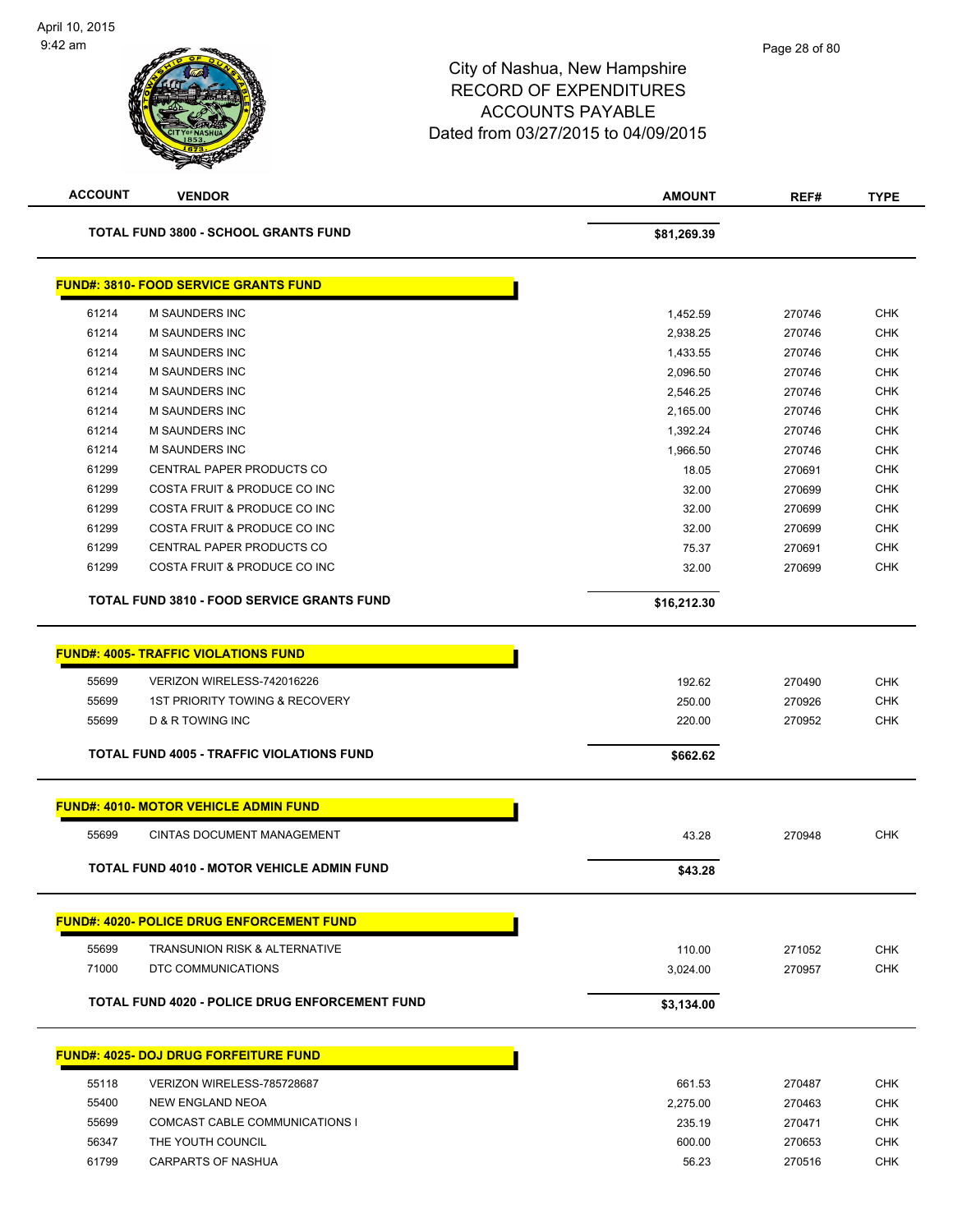| <b>ACCOUNT</b> | <b>VENDOR</b>                                        | <b>AMOUNT</b>  | REF#    | <b>TYPE</b> |
|----------------|------------------------------------------------------|----------------|---------|-------------|
|                | TOTAL FUND 4025 - DOJ DRUG FORFEITURE FUND           | \$3,827.95     |         |             |
|                | <b>FUND#: 4032- PISTOL PERMIT FEES FUND</b>          |                |         |             |
| 68240          | OGS TECHNOLOGIES INC                                 | 214.61         | 270614  | <b>CHK</b>  |
|                | <b>TOTAL FUND 4032 - PISTOL PERMIT FEES FUND</b>     | \$214.61       |         |             |
|                | <b>FUND#: 4053- FIRE REGIONAL HAZMAT FUND</b>        |                |         |             |
| 71000          | MOORE MEDICAL LLC                                    | 1,681.43       | 271016  | <b>CHK</b>  |
|                | TOTAL FUND 4053 - FIRE REGIONAL HAZMAT FUND          | \$1,681.43     |         |             |
|                | FUND#: 4090- LIB-LOST/DAMAGED BOOK FINES             |                |         |             |
| 55200          | THE CHILDREN'S MUSUEM OF NH                          | 300.00         | 270897  | <b>CHK</b>  |
| 61807          | <b>AMAZON</b>                                        | 5.63           | 270470  | <b>CHK</b>  |
| 61807          | <b>CROSSETT LIBRARY</b>                              | 22.94          | 270472  | CHK         |
| 61814          | RANDOM HOUSE LLC                                     | 10.00          | 270624  | <b>CHK</b>  |
| 61814          | <b>MIDWEST TAPE</b>                                  | 383.94         | 271014  | <b>CHK</b>  |
| 61875          | <b>INGRAM LIBRARY SERVICES</b>                       | 161.78         | 270565  | CHK         |
| 61875          | <b>BAKER &amp; TAYLOR</b>                            | 179.42         | 270938  | <b>CHK</b>  |
| 61875          | <b>INGRAM LIBRARY SERVICES</b>                       | 6.49           | 270993  | <b>CHK</b>  |
|                | <b>TOTAL FUND 4090 - LIB-LOST/DAMAGED BOOK FINES</b> | \$1,070.20     |         |             |
|                | <b>FUND#: 4600- ECON DEV-GREATER NASHUA RLF</b>      |                |         |             |
| 55421          | CITIZENS BANK CREDIT CARD<br><b>US Airways</b>       | 452.20         | 9201513 | <b>ACH</b>  |
|                | TOTAL FUND 4600 - ECON DEV-GREATER NASHUA RLF        | \$452.20       |         |             |
|                | <b>FUND#: 5010- CAP PROJECTS-INFO TECHNOLOGY</b>     |                |         |             |
| 81342          | COMPUTER HUT dba IT INSIDERS                         | 5,879.60       | 270523  | <b>CHK</b>  |
| 81342          | HYLAND SOFTWARE INC                                  | 4,795.96       | 270991  | CHK         |
| 81342          | <b>TYLER TECHNOLOGIES INC</b>                        | 9,459.94       | 271058  | <b>CHK</b>  |
|                | TOTAL FUND 5010 - CAP PROJECTS-INFO TECHNOLOGY       | \$20,135.50    |         |             |
|                | <b>FUND#: 5050- CAPITAL PROJ-COMMUNICATIONS</b>      |                |         |             |
| 53999          | 2-WAY COMMUNICATIONS SERVICE                         | 1,580.00       | 270927  | <b>CHK</b>  |
| 81300          | MOTOROLA SOLUTIONS INC                               | 1,523,346.00   | 270910  | <b>CHK</b>  |
|                | <b>TOTAL FUND 5050 - CAPITAL PROJ-COMMUNICATIONS</b> | \$1,524,926.00 |         |             |
|                | <b>FUND#: 5200- CAPITAL PROJECTS-STREETS</b>         |                |         |             |
| 81700          | CLD CONSULTING ENGINEERS INC                         | 4,230.93       | 270521  | <b>CHK</b>  |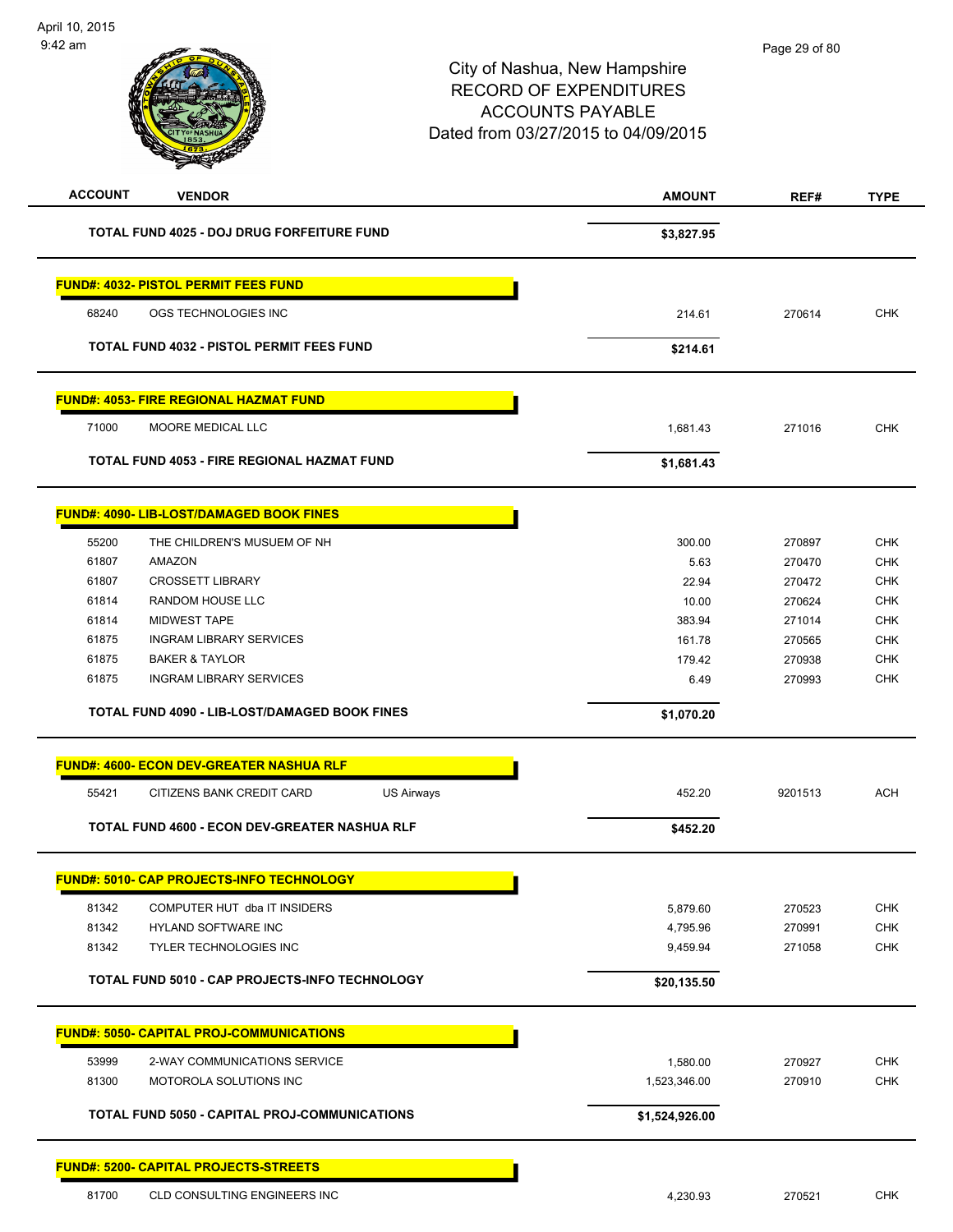| <b>ACCOUNT</b> | <b>VENDOR</b>                                    | <b>AMOUNT</b> | REF#   | <b>TYPE</b> |
|----------------|--------------------------------------------------|---------------|--------|-------------|
|                | <b>FUND#: 5200- CAPITAL PROJECTS-STREETS</b>     |               |        |             |
| 81700          | R S AUDLEY INC                                   | 142,332.40    | 270623 | <b>CHK</b>  |
|                | TOTAL FUND 5200 - CAPITAL PROJECTS-STREETS       | \$146,563.33  |        |             |
|                |                                                  |               |        |             |
|                | FUND#: 5700- CAP PROJECTS-BROAD ST PKWY          |               |        |             |
| 81700          | INTERNATIONAL CHIMNEY CORP                       | 48,700.00     | 270566 | <b>CHK</b>  |
| 81700          | E D SWETT INC                                    | 31,352.68     | 270533 | CHK         |
| 81700          | E D SWETT INC                                    | 177,764.36    | 270533 | <b>CHK</b>  |
| 81700          | <b>EVERSOURCE</b>                                | 37.35         | 270473 | <b>CHK</b>  |
| 81700          | R S AUDLEY INC                                   | 20,774.80     | 270623 | <b>CHK</b>  |
| 81700          | CONTINENTAL PAVING INC                           | 51,723.53     | 270524 | <b>CHK</b>  |
| 81700          | HAYNER SWANSON INC                               | 17,578.76     | 270553 | <b>CHK</b>  |
| 81700          | <b>HAYNER SWANSON INC</b>                        | 12,710.84     | 270553 | <b>CHK</b>  |
| 81700          | HAYNER SWANSON INC                               | 4,177.50      | 270553 | <b>CHK</b>  |
| 81700          | HAYNER SWANSON INC                               | 20,722.18     | 270553 | <b>CHK</b>  |
| 81700          | HAYNER SWANSON INC                               | 8,451.00      | 270553 | <b>CHK</b>  |
| 81700          | WARD GEOTECHNICAL CONSULTING                     | 1,731.35      | 270646 | <b>CHK</b>  |
| 81700          | NASHUA MILLYARD ASSOC INC                        | 703.46        | 271020 | <b>CHK</b>  |
|                | TOTAL FUND 5700 - CAP PROJECTS-BROAD ST PKWY     | \$396,427.81  |        |             |
|                |                                                  |               |        |             |
|                | <b>FUND#: 5800- SCHOOL CAPITAL PROJECTS FUND</b> |               |        |             |
| 81200          | <b>HARRIMAN ASSOCIATES</b>                       | 34,843.29     | 270728 | <b>CHK</b>  |
| 81200          | HARVEY CONSTRUCTION CO                           | 183,946.02    | 270729 | <b>CHK</b>  |
| 81200          | PAGE STREET LEASING LLC                          | 190.00        | 270765 | <b>CHK</b>  |
| 81200          | R W GILLESPIE & ASSOC INC                        | 7,749.58      | 270774 | <b>CHK</b>  |
|                | TOTAL FUND 5800 - SCHOOL CAPITAL PROJECTS FUND   | \$226,728.89  |        |             |
|                | <b>FUND#: 6000- SOLID WASTE FUND</b>             |               |        |             |
|                |                                                  |               |        |             |
| 53107          | SANBORN HEAD & ASSOC INC                         | 8,333.69      | 271035 | <b>CHK</b>  |
| 54114          | <b>ENERGYNORTH PROPANE</b>                       | 4,876.26      | 270536 | <b>CHK</b>  |
| 54141          | PENNICHUCK WATER WORKS INC                       | 221.20        | 270914 | <b>CHK</b>  |
| 54200          | BILLS WORLD CLASS CLEANING SER                   | 780.00        | 270943 | <b>CHK</b>  |
| 54280          | HOME DEPOT CREDIT SERVICE 3065                   | 24.89         | 270557 | <b>CHK</b>  |
| 54280          | LOWE'S - 3502                                    | 80.20         | 270578 | <b>CHK</b>  |
| 54280          | <b>GRAINGER</b>                                  | 526.50        | 270974 | CHK         |
| 54600          | <b>CARPARTS OF NASHUA</b>                        | 650.85        | 270516 | <b>CHK</b>  |
| 54600          | FREIGHTLINER OF NH INC                           | 259.56        | 270541 | <b>CHK</b>  |
| 54600          | MAYNARD & LESIEUR INC                            | 299.00        | 270584 | <b>CHK</b>  |
| 54600          | MCDEVITT TRUCKS INC                              | 124.42        | 270588 | <b>CHK</b>  |
| 54600          | MCNEILUS TRUCK & MANUFACTURING                   | 686.59        | 270591 | CHK         |
| 54600          | NAPA AUTO PARTS                                  | 28.06         | 270599 | CHK         |
| 54600          | SANEL AUTO PARTS CO                              | 81.12         | 270626 | <b>CHK</b>  |
| 54600          | DONOVAN EQUIPMENT CO INC                         | 382.85        | 270955 | <b>CHK</b>  |
| 54600          | FREIGHTLINER OF NH INC                           | 153.01        | 270968 | <b>CHK</b>  |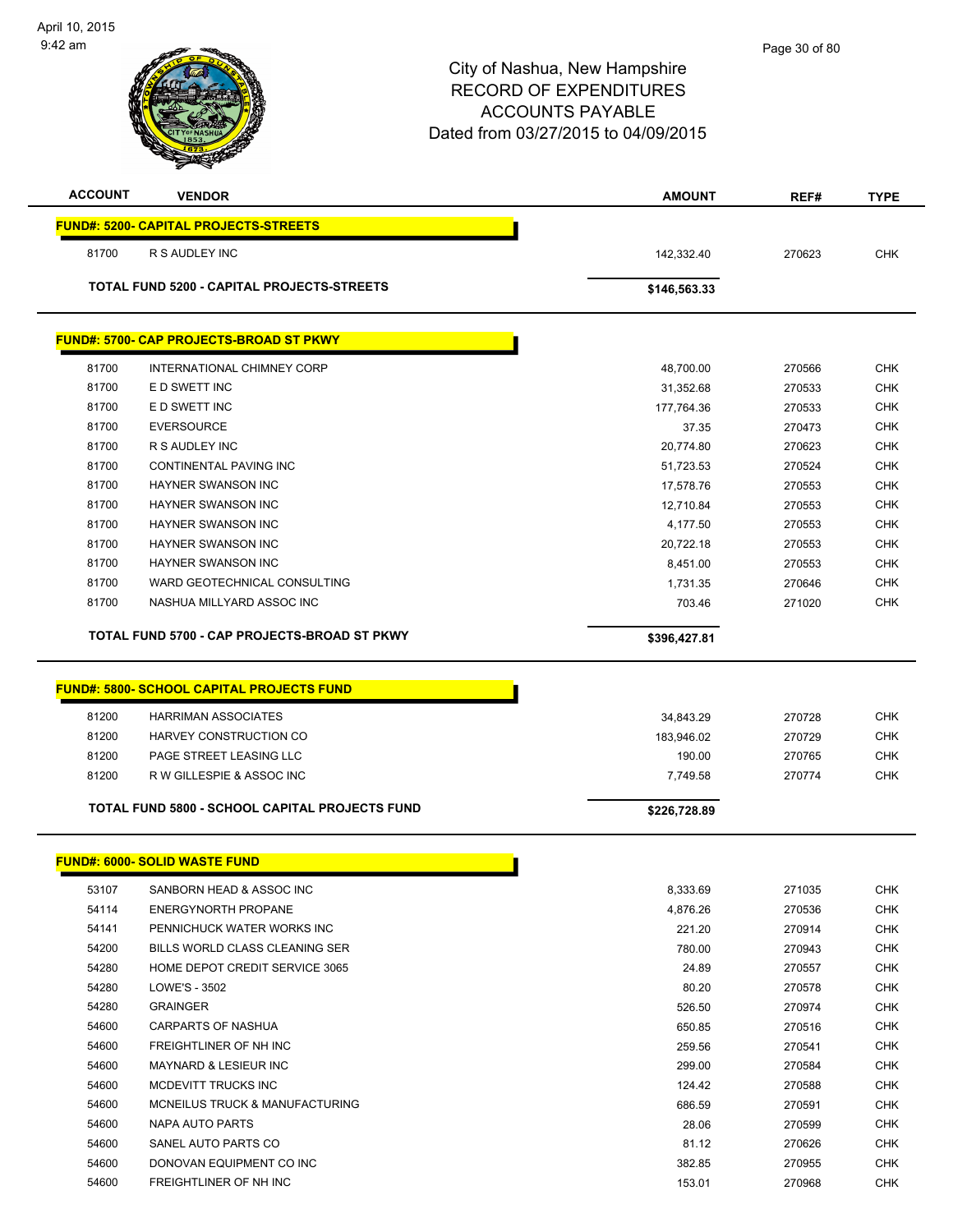

| <b>ACCOUNT</b> | <b>VENDOR</b>                             | <b>AMOUNT</b> | REF#   | <b>TYPE</b> |
|----------------|-------------------------------------------|---------------|--------|-------------|
|                | <b>FUND#: 6000- SOLID WASTE FUND</b>      |               |        |             |
| 54600          | HOME DEPOT CREDIT SERVICE 3065            | 23.16         | 270988 | <b>CHK</b>  |
| 54600          | LIBERTY INTNL TRUCKS OF NH LLC            | 933.36        | 271002 | <b>CHK</b>  |
| 54600          | MACMULKIN CHEVROLET INC                   | 81.70         | 271005 | <b>CHK</b>  |
| 54600          | MCDEVITT TRUCKS INC                       | 6,656.62      | 271010 | <b>CHK</b>  |
| 54600          | MCNEILUS TRUCK & MANUFACTURING            | 3,666.40      | 271012 | <b>CHK</b>  |
| 54600          | <b>NAPA AUTO PARTS</b>                    | 85.92         | 271018 | <b>CHK</b>  |
| 54600          | SOUTHWORTH-MILTON INC                     | 100.20        | 271044 | <b>CHK</b>  |
| 55109          | <b>COMCAST CABLE COMMUNICATIONS I</b>     | 112.68        | 270471 | <b>CHK</b>  |
| 55421          | UPPER VALLEY LAKE SUNAPEE                 | 35.00         | 270486 | <b>CHK</b>  |
| 55607          | UNITED PARCEL SERVICE                     | 141.65        | 270921 | <b>CHK</b>  |
| 55699          | SANBORN HEAD & ASSOC INC                  | 3,000.00      | 271035 | <b>CHK</b>  |
| 55699          | UNIVERSAL RECYCLING TECH                  | 2,728.42      | 271062 | <b>CHK</b>  |
| 61100          | <b>AMAZON</b>                             | 35.04         | 270470 | <b>CHK</b>  |
| 61107          | UNIFIRST CORPORATION                      | 172.71        | 270642 | <b>CHK</b>  |
| 61192          | NH BRAGG & SONS INC                       | 54.28         | 270607 | <b>CHK</b>  |
| 61192          | NH BRAGG & SONS INC                       | 821.88        | 271023 | <b>CHK</b>  |
| 61307          | SHATTUCK MALONE OIL CO                    | 645.76        | 270482 | <b>CHK</b>  |
| 61307          | SHATTUCK MALONE OIL CO                    | 1,199.87      | 270916 | <b>CHK</b>  |
| 71000          | F W WEBB CO                               | 55.39         | 270963 | <b>CHK</b>  |
| 71000          | <b>GRAINGER</b>                           | 96.72         | 270974 | <b>CHK</b>  |
| 71000          | <b>LANDTEC NORTH AMERICA</b>              | 2,847.10      | 271000 | <b>CHK</b>  |
|                | <b>TOTAL FUND 6000 - SOLID WASTE FUND</b> | \$41,002.06   |        |             |

| <b>FUND#: 6200- WASTEWATER FUND</b> |  |  |  |  |
|-------------------------------------|--|--|--|--|
|-------------------------------------|--|--|--|--|

| 53467 | PENNICHUCK WATER WORKS INC        | 9,374.40  |
|-------|-----------------------------------|-----------|
| 54100 | <b>EVERSOURCE</b>                 | 37.12     |
| 54100 | <b>EVERSOURCE</b>                 | 2,213.93  |
| 54114 | <b>LIBERTY UTILITIES - NH</b>     | 178.31    |
| 54114 | <b>DIRECT ENERGY BUSINESS</b>     | 13,080.65 |
| 54114 | <b>LIBERTY UTILITIES - NH</b>     | 46.30     |
| 54114 | DIRECT ENERGY BUSINESS            | 6.88      |
| 54141 | PENNICHUCK WATER WORKS INC        | 7,009.05  |
| 54141 | PENNICHUCK WATER WORKS INC        | 56.57     |
| 54200 | ALL GREEN COMMERCIAL JANITORS     | 693.33    |
| 54280 | ACCURATE LOCK AND KEY             | 1,429.00  |
| 54280 | <b>CLARITY WATER TECHNOLOGIES</b> | 749.16    |
| 54280 | M & M ELECTRICAL SUPPLY CO INC    | 31.50     |
| 54300 | UNDERGROUND TESTING & SERVICES    | 400.00    |
| 54487 | <b>FEDEX</b>                      | 373.48    |
| 54487 | ARCSOURCE INC                     | 69.00     |
| 54487 | <b>FASTENAL CO</b>                | 163.85    |
| 54487 | <b>GRAINGER</b>                   | 1,631.82  |
| 54487 | <b>INGERSOLL RAND CO</b>          | 300.00    |
| 54487 | M & M ELECTRICAL SUPPLY CO INC    | 1,292.05  |
| 54487 | MCMASTER-CARR                     | 1,861.74  |
| 54487 | EVOQUA WATER TECHNOLOGIES LLC     | 2,102.00  |
| 54487 | <b>HACH COMPANY</b>               | 1,774.01  |
|       |                                   |           |

'n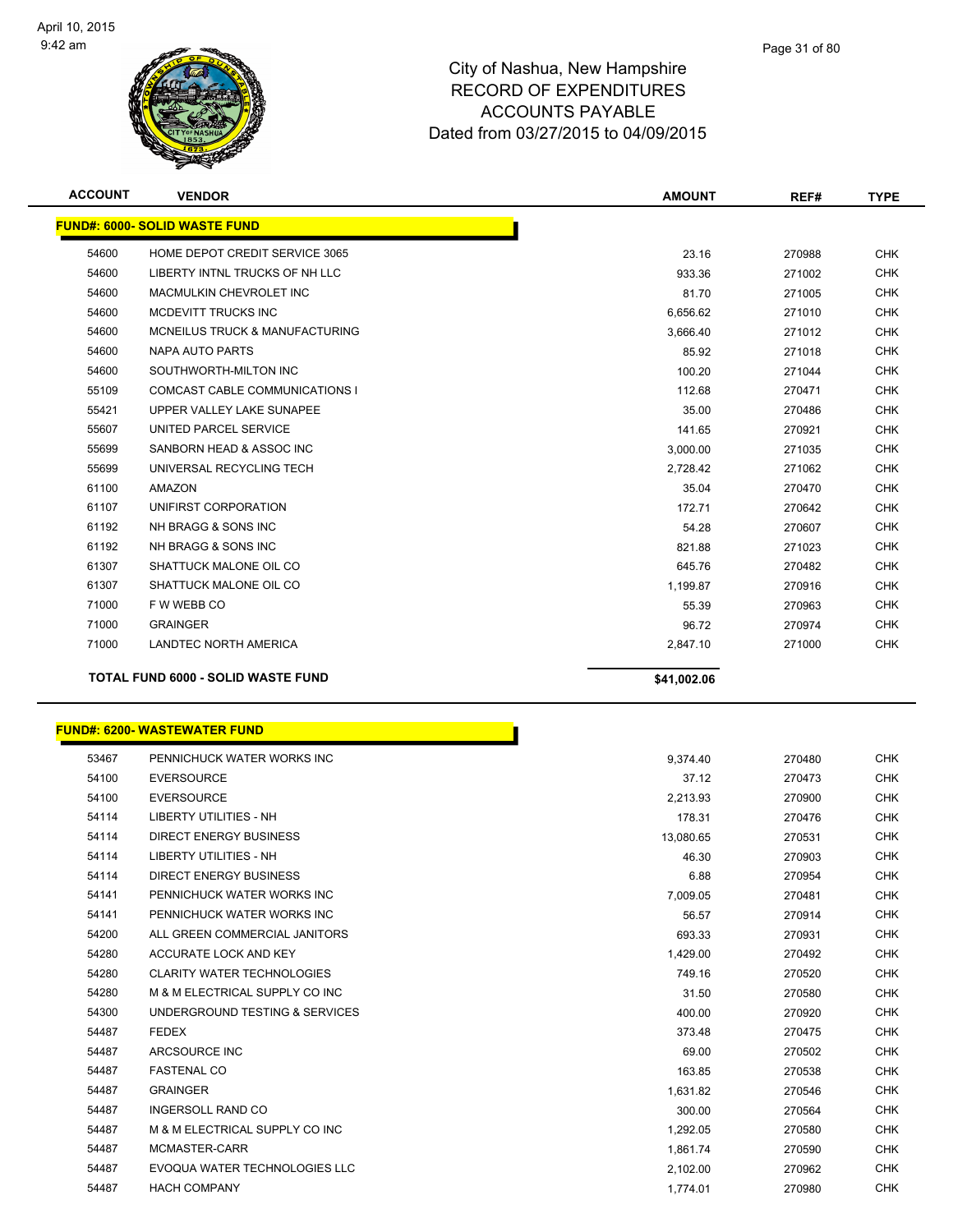

| <b>ACCOUNT</b> | <b>VENDOR</b>                            | <b>AMOUNT</b>  | REF#   | <b>TYPE</b> |
|----------------|------------------------------------------|----------------|--------|-------------|
|                | <u> FUND#: 6200- WASTEWATER FUND</u>     |                |        |             |
| 54487          | <b>HAJOCA CORPORATION</b>                | 10,143.18      | 270981 | <b>CHK</b>  |
| 54487          | HAMPSHIRE PUMP AND EQUIPMENT             | 857.61         | 270982 | <b>CHK</b>  |
| 54487          | M & M ELECTRICAL SUPPLY CO INC           | 270.20         | 271004 | CHK         |
| 54600          | <b>BEST FORD</b>                         | 627.98         | 270509 | <b>CHK</b>  |
| 54600          | LIBERTY INTNL TRUCKS OF NH LLC           | 1.06           | 270576 | <b>CHK</b>  |
| 54600          | MACMULKIN CHEVROLET INC                  | 167.94         | 270581 | <b>CHK</b>  |
| 54600          | <b>MAYNARD &amp; LESIEUR INC</b>         | 1,429.20       | 270586 | CHK         |
| 54600          | <b>NAPA AUTO PARTS</b>                   | 168.35         | 270600 | CHK         |
| 54600          | <b>CARPARTS OF NASHUA</b>                | 88.54          | 270946 | <b>CHK</b>  |
| 55421          | TREASURER STATE OF NH                    | 50.00          | 270918 | <b>CHK</b>  |
| 55514          | TREASURER STATE OF NH                    | 1,407.39       | 270484 | CHK         |
| 55514          | STANLEY ELEVATOR CO INC                  | 1,400.00       | 271045 | CHK         |
| 55699          | AMERICAN TANK MANAGEMENT INC             | 1,260.00       | 270500 | <b>CHK</b>  |
| 55699          | PROGRESSIVE ALARM SERVICES INC           | 382.50         | 270620 | <b>CHK</b>  |
| 61100          | WB MASON CO INC                          | 229.99         | 271066 | <b>CHK</b>  |
| 61107          | UNIFIRST CORPORATION                     | 483.14         | 271060 | CHK         |
| 61149          | <b>HACH COMPANY</b>                      | 518.25         | 270551 | <b>CHK</b>  |
| 61149          | <b>VWR INTERNATIONAL</b>                 | 30.25          | 270644 | CHK         |
| 61156          | JCI JONES CHEMICALS INC                  | 2,147.56       | 270569 | <b>CHK</b>  |
| 61299          | <b>FASTENAL CO</b>                       | 231.99         | 270538 | <b>CHK</b>  |
| 61299          | <b>GRAINGER</b>                          | 602.92         | 270546 | <b>CHK</b>  |
| 61299          | HOME DEPOT CREDIT SERVICE 3065           | 171.84         | 270557 | <b>CHK</b>  |
| 61299          | MCMASTER-CARR                            | 144.36         | 270590 | <b>CHK</b>  |
| 61299          | <b>FASTENAL CO</b>                       | 276.51         | 270964 | <b>CHK</b>  |
| 61299          | PINE MOTOR PARTS                         | 79.87          | 271032 | <b>CHK</b>  |
| 61299          | SANEL AUTO PARTS CO                      | 1.57           | 271038 | <b>CHK</b>  |
| 61300          | DENNIS K BURKE INC                       | 1,050.97       | 270528 | <b>CHK</b>  |
| 71000          | HOME DEPOT CREDIT SERVICE 3065           | 1,710.00       | 270557 | <b>CHK</b>  |
| 71025          | <b>FASTENAL CO</b>                       | 158.75         | 270538 | <b>CHK</b>  |
| 71025          | <b>GRAINGER</b>                          | 280.25         | 270546 | <b>CHK</b>  |
| 71025          | PINE MOTOR PARTS                         | 139.85         | 271032 | <b>CHK</b>  |
| 71228          | <b>HACH COMPANY</b>                      | 660.00         | 270980 | <b>CHK</b>  |
| 75100          | US BANK N.A. (091000022)                 | 590,000.00     | 148519 | <b>ACH</b>  |
| 75200          | US BANK N.A. (091000022)                 | 229,325.00     | 148519 | <b>ACH</b>  |
| 81200          | INDUSTRIAL CORROSION SERVICES            | 49,215.00      | 270562 | <b>CHK</b>  |
| 81200          | VELODYNE                                 | 45,855.00      | 271064 | <b>CHK</b>  |
| 81700          | PENTA CORP                               | 18,000.00      | 270617 | <b>CHK</b>  |
| 81700          | PENTA CORP                               | 101,095.07     | 270827 | <b>CHK</b>  |
| 81700          | <b>WRIGHT-PIERCE</b>                     | 10,022.03      | 270651 | <b>CHK</b>  |
| 81700          | <b>WRIGHT-PIERCE</b>                     | 32,676.68      | 270651 | <b>CHK</b>  |
| 81700          | HAZEN & SAWYER PC                        | 3,141.51       | 270554 | <b>CHK</b>  |
|                | <b>TOTAL FUND 6200 - WASTEWATER FUND</b> | \$1,151,376.46 |        |             |

# **FUND#: 6500- PROPERTY & CASUALTY FUND** STANLEY ELEVATOR CO INC 4,295.88 271045 CHK CONWAY OFFICE SOLUTIONS 351.29 270950 CHK NHAA 120.00 270912 CHK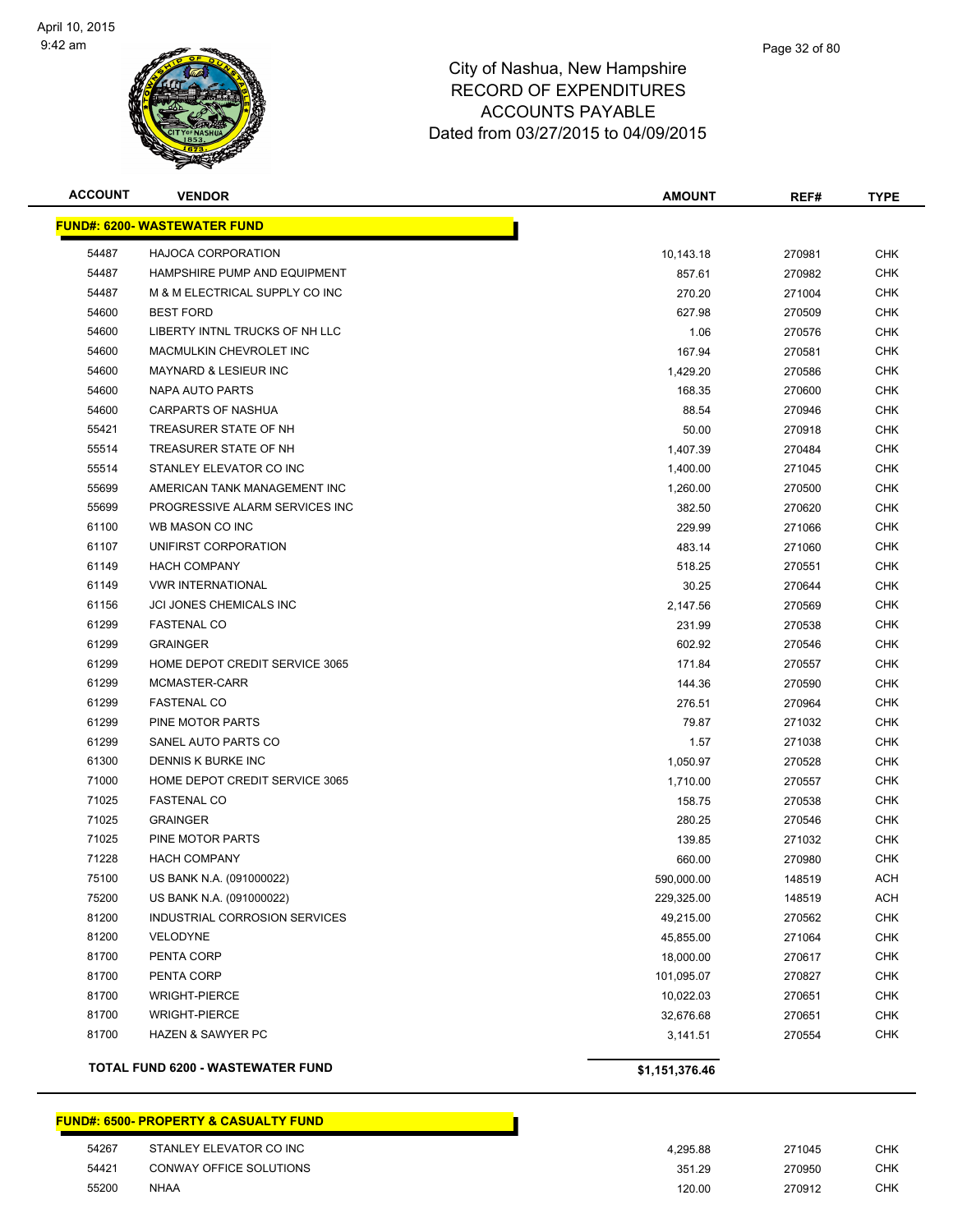

| <b>ACCOUNT</b> | <b>VENDOR</b>                                    | <b>AMOUNT</b> | REF#   | <b>TYPE</b> |
|----------------|--------------------------------------------------|---------------|--------|-------------|
|                | <b>FUND#: 6500- PROPERTY &amp; CASUALTY FUND</b> |               |        |             |
| 55307          | <b>DAWN BURTON</b>                               | 104.63        | 270872 | <b>CHK</b>  |
| 55307          | ROSS DUGAS                                       | 73.61         | 270874 | <b>CHK</b>  |
| 55421          | <b>JENNIFER DESHAIES</b>                         | 150.00        | 270873 | CHK         |
| 59148          | HUB INT'L NEW ENGLAND LLC                        | 72,968.75     | 148570 | ACH         |
| 59207          | APPLE NASHUA LLC                                 | 1,335.00      | 270828 | CHK         |
| 59207          | CATHOLIC MEDICAL CENTER                          | 1,303.00      | 270829 | <b>CHK</b>  |
| 59207          | <b>CLAIMS BUREAU USA INC</b>                     | 434.00        | 270830 | <b>CHK</b>  |
| 59207          | <b>CPTE NASHUA</b>                               | 1,296.00      | 270831 | <b>CHK</b>  |
| 59207          | DARTMOUTH HITCHCOCK BEDFORD                      | 181.00        | 270832 | <b>CHK</b>  |
| 59207          | DARTMOUTH HITCHCOCK CLINIC                       | 1,215.00      | 270833 | CHK         |
| 59207          | FAMILY PHYSICAL THERAPY SVC                      | 657.03        | 270835 | CHK         |
| 59207          | FOUR SEASONS ORTHOPEDIC CENTER                   | 360.00        | 270836 | CHK         |
| 59207          | <b>JILL GAGNE</b>                                | 62.10         | 270837 | CHK         |
| 59207          | OCCUPATIONAL HEALTH CTRS SOUTH                   | 789.55        | 270841 | CHK         |
| 59207          | PAIN SOLUTIONS PLLC                              | 2,290.00      | 270842 | <b>CHK</b>  |
| 59207          | PERFORMANCE REHAB INC                            | 500.00        | 270843 | <b>CHK</b>  |
| 59207          | SO NH REGIONAL MEDICAL CENTER                    | 1,584.88      | 270844 | <b>CHK</b>  |
| 59207          | ACCURATE TRANSCRIPTION MATTERS                   | 245.25        | 271296 | <b>CHK</b>  |
| 59207          | ASSOCIATED RADIOLOGISTS PA                       | 65.00         | 271297 | <b>CHK</b>  |
| 59207          | <b>CPTE NASHUA</b>                               | 2,364.00      | 271299 | <b>CHK</b>  |
| 59207          | DARTMOUTH HITCHCOCK CLINIC                       | 901.00        | 271300 | <b>CHK</b>  |
| 59207          | FAMILY PHYSICAL THERAPY SVC                      | 441.35        | 271302 | <b>CHK</b>  |
| 59207          | FOUR SEASONS ORTHOPEDIC CENTER                   | 608.00        | 271303 | <b>CHK</b>  |
| 59207          | NASHUA EYE ASSOC PA                              | 85.00         | 271305 | <b>CHK</b>  |
| 59207          | OCCUPATIONAL HEALTH CTRS SOUTH                   | 374.65        | 271306 | CHK         |
| 59207          | ORTHOPEDIC SURGICAL ASSOCIATES                   | 1,900.00      | 271307 | <b>CHK</b>  |
| 59207          | PERFORMANCE REHAB INC                            | 1,000.00      | 271308 | <b>CHK</b>  |
| 59207          | PINNACLE REHABILITATION                          | 300.00        | 271309 | <b>CHK</b>  |
| 59207          | <b>SJ PHYSICIAN SERVICES</b>                     | 260.00        | 271311 | CHK         |
| 59207          | SO NH REGIONAL MEDICAL CENTER                    | 557.52        | 271312 | CHK         |
| 59207          | ST JOSEPH BUSINESS & HEALTH                      | 393.00        | 271313 | CHK         |
| 59207          | ST JOSEPHS HOSPITAL                              | 3,503.50      | 271314 | CHK         |
| 59207          | STONERIVER PHARMACY SOLUTIONS                    | 1,275.60      | 271315 | <b>CHK</b>  |
| 59207          | TUFTS MEDICAL CENTER INC                         | 361.00        | 271316 | <b>CHK</b>  |
| 59225          | SO NH REGIONAL MEDICAL CENTER                    | 874.80        | 270844 | <b>CHK</b>  |
| 59225          | <b>RICHARD GALWAY</b>                            | 700.00        | 271034 | <b>CHK</b>  |
| 59225          | DEVINE MILLIMET & BRANCH PA                      | 638.80        | 271301 | <b>CHK</b>  |
| 59250          | MARVELL PLATE GLASS INC                          | 2,027.00      | 271304 | <b>CHK</b>  |
| 59275          | ENTERPRISE HOLDINGS INC                          | 481.31        | 270834 | <b>CHK</b>  |
| 59275          | <b>ILLG AUTOMOTIVE CORP</b>                      | 2,484.08      | 270838 | CHK         |
| 59275          | <b>WILLIAM R MANSFIELD</b>                       | 730.25        | 270839 | <b>CHK</b>  |
| 59275          | NIEDERMAN STANZEL & LINDSEY                      | 1,308.19      | 270840 | <b>CHK</b>  |
| 59275          | STATEWIDE COLLISION LLC                          | 1,017.90      | 270845 | <b>CHK</b>  |
| 59275          | MHQ MUNICIPAL VEHICLES                           | 21,250.00     | 271013 | <b>CHK</b>  |
| 59275          | COMCAST OF MAINE/NEW HAMPSHIRE                   | 145.43        | 271298 | <b>CHK</b>  |
| 59275          | RICK LABRIE APPRAISALS                           | 115.00        | 271310 | <b>CHK</b>  |
| 68365          | OCCUPATIONAL DRUG TESTING LLC                    | 595.00        | 271027 | <b>CHK</b>  |
|                |                                                  |               |        |             |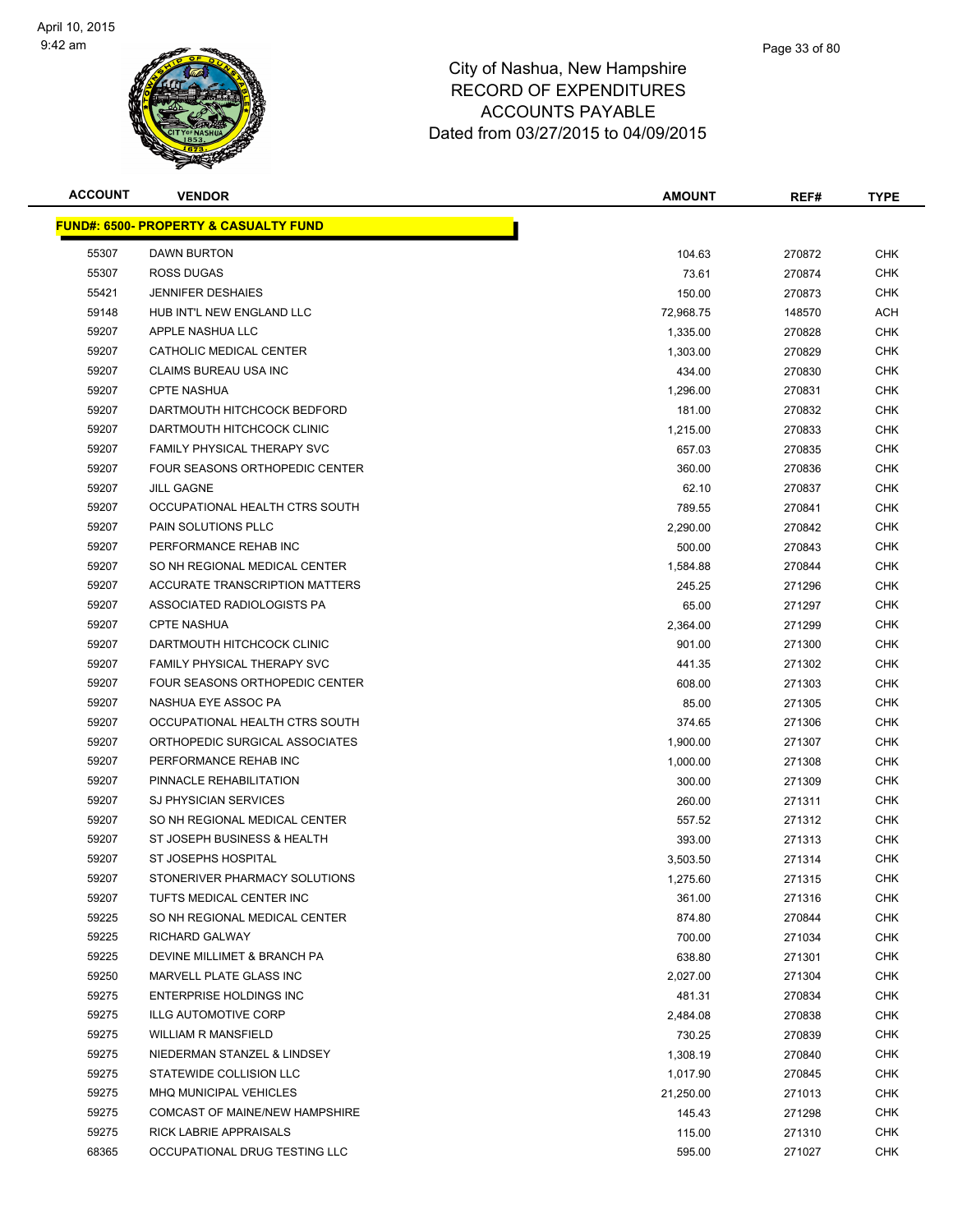| <b>ACCOUNT</b><br><b>VENDOR</b>                    | <b>AMOUNT</b> | REF#   | <b>TYPE</b> |
|----------------------------------------------------|---------------|--------|-------------|
| TOTAL FUND 6500 - PROPERTY & CASUALTY FUND         | \$137,074.35  |        |             |
| <b>FUND#: 7026- CAPITAL EQUIPMENT RESERVE FUND</b> |               |        |             |
| 81500<br>MHQ MUNICIPAL VEHICLES                    | 7,994.00      | 271013 | <b>CHK</b>  |
| TOTAL FUND 7026 - CAPITAL EQUIPMENT RESERVE FUND   | \$7,994.00    |        |             |
| <b>FUND#: 7052- MINE FALLS PARK ETF</b>            |               |        |             |
| 54280<br>HOME DEPOT CREDIT SERVICE 3065            | 134.54        | 270557 | <b>CHK</b>  |
| TOTAL FUND 7052 - MINE FALLS PARK ETF              | \$134.54      |        |             |
| <b>FUND#: 7506- ETF CONTRIB-WOODLAWN CEMETERY</b>  |               |        |             |
| 61299<br>HARDY DORIC INC                           | 585.00        | 270983 | <b>CHK</b>  |
| TOTAL FUND 7506 - ETF CONTRIB-WOODLAWN CEMETERY    | \$585.00      |        |             |
| <b>FUND#: 7563- SCHOOL ATHLETIC ETF</b>            |               |        |             |
| 71999<br><b>BSN SPORTS</b>                         | 1,933.22      | 271093 | <b>CHK</b>  |
| <b>TOTAL FUND 7563 - SCHOOL ATHLETIC ETF</b>       | \$1,933.22    |        |             |
| <b>FUND#: 7565- SCHOOL RELATED PROGRAMS-ETF</b>    |               |        |             |
| 53628<br><b>JAMES P QUINLAN III</b>                | 320.00        | 270773 | <b>CHK</b>  |
| 55690<br>FIRST STUDENT INC                         | 328.86        | 270713 | <b>CHK</b>  |
| <b>BARNES &amp; NOBLE INC</b><br>61135             | 15.99         | 271083 | <b>CHK</b>  |
| PRO SALES<br>61299                                 | 110.00        | 270770 | <b>CHK</b>  |
| TOTAL FUND 7565 - SCHOOL RELATED PROGRAMS-ETF      | \$774.85      |        |             |
| <b>FUND#: 8063- LIBRARY-HENRY STEARNS FUND</b>     |               |        |             |
| MULTICULTURAL BOOKS & VIDEOS<br>61807              | 750.00        | 270597 | <b>CHK</b>  |
| 61807<br><b>BAKER &amp; TAYLOR</b>                 | 59.90         | 270847 | <b>CHK</b>  |
| 61807<br><b>BAKER &amp; TAYLOR</b>                 | 273.94        | 270938 | <b>CHK</b>  |
|                                                    |               |        |             |
| TOTAL FUND 8063 - LIBRARY-HENRY STEARNS FUND       | \$1,083.84    |        |             |
| <b>FUND#: 8400- AGENCY-DEVELOPER ESCROWS</b>       |               |        |             |
| 21730<br>HILTZ CONSTRUCTION                        | 500.00        | 270556 | <b>CHK</b>  |
| TOTAL FUND 8400 - AGENCY-DEVELOPER ESCROWS         | \$500.00      |        |             |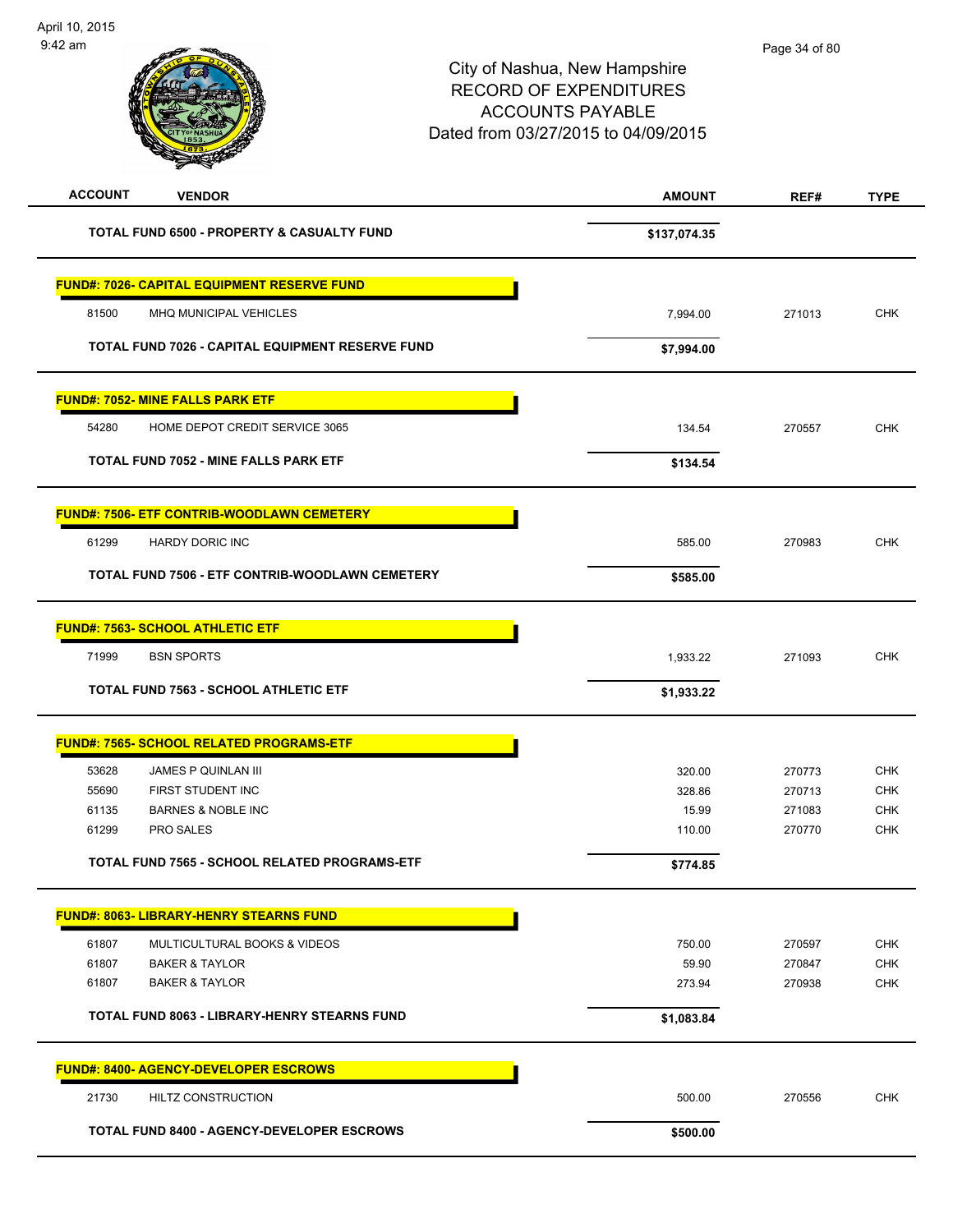| <b>ACCOUNT</b> | <b>VENDOR</b> |                     | <b>RECORD OF EXPENDITURES</b><br><b>ACCOUNTS PAYABLE</b><br>Dated from 03/27/2015 to 04/09/2015<br><b>AMOUNT</b> | REF# | <b>TYPE</b> |
|----------------|---------------|---------------------|------------------------------------------------------------------------------------------------------------------|------|-------------|
|                |               | <b>Grand Total:</b> | \$6,544,974.01                                                                                                   |      |             |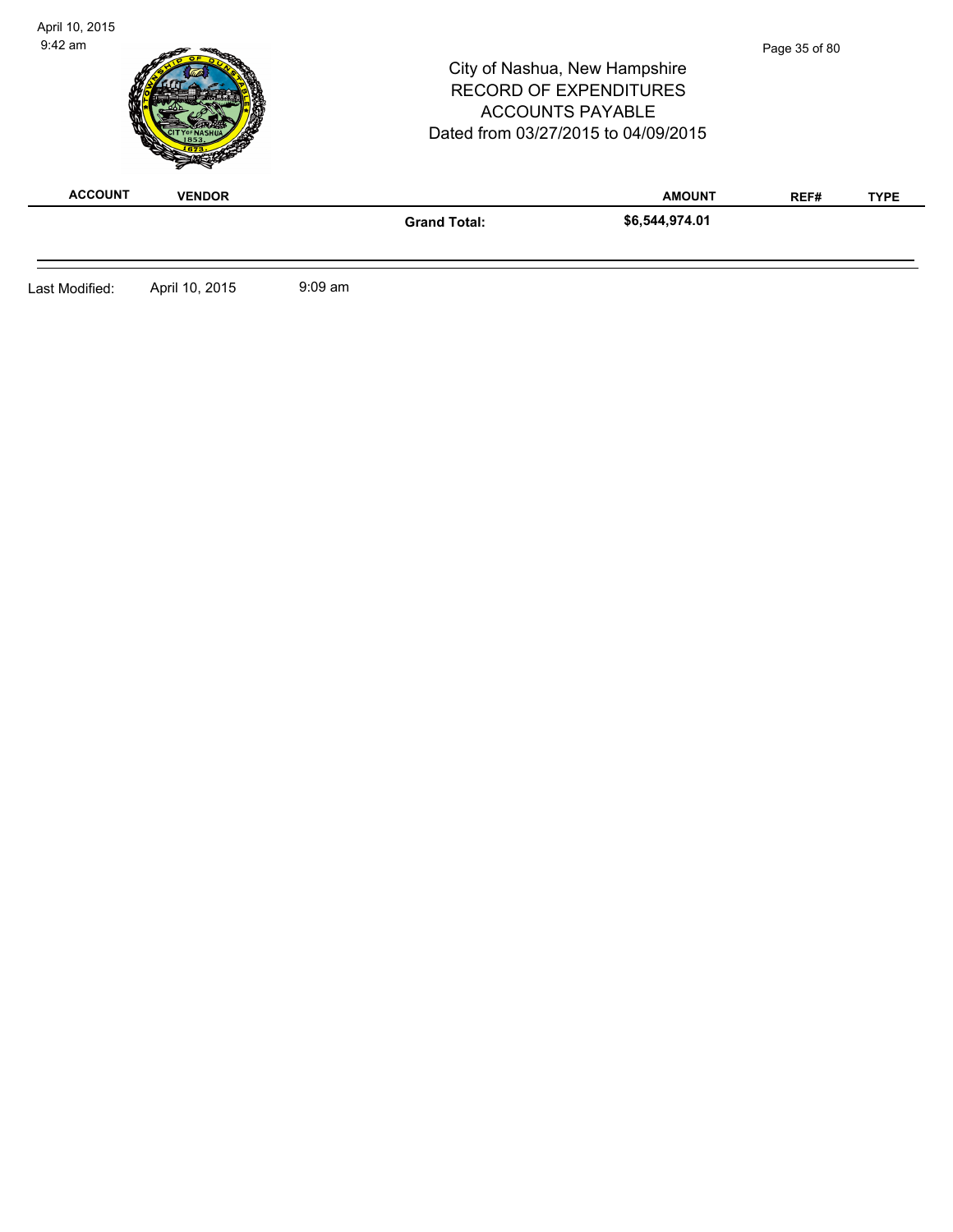#### City of Nashua, New Hampshire RECORD OF EXPENDITURES PAYROLL-GROSS WAGES Dated from 03/27/2015 to 04/09/2015

Page 36 of 80

| <b>SANGRA</b>   |                                    |                                      |                                  |                      |
|-----------------|------------------------------------|--------------------------------------|----------------------------------|----------------------|
| <b>PAY DATE</b> |                                    | <b>ACCOUNT</b>                       | <b>DESCRIPTION</b>               | <b>AMOUNT</b>        |
|                 | <b>FUND#: 1000 - GENERAL FUND</b>  |                                      |                                  |                      |
|                 | <b>MAYOR</b>                       |                                      |                                  |                      |
| 101             |                                    |                                      |                                  |                      |
|                 | 4/2/15                             | 51100                                | <b>CITIZEN SERVICES DIRECTOR</b> | 929.80               |
|                 | 4/9/15                             | 51100                                | CITIZEN SERVICES DIRECTOR        | 929.80               |
|                 | 4/2/15                             | 51100                                | <b>COMMUNICATIONS DIRECTOR</b>   | 1,677.26             |
|                 | 4/9/15                             | 51100                                | <b>COMMUNICATIONS DIRECTOR</b>   | 77.25                |
|                 | 4/2/15                             | 51100                                | EXECUTIVE SECRETARY AA           | 929.80               |
|                 | 4/9/15                             | 51100                                | EXECUTIVE SECRETARY AA           | 929.80               |
|                 | 4/2/15                             | 51100                                | SECRETARY RECEPTIONIST           | 585.00               |
|                 | 4/9/15                             | 51100                                | SECRETARY RECEPTIONIST           | 585.00               |
|                 | 4/2/15                             | 51500                                | <b>MAYOR</b>                     | 2,160.35             |
|                 | 4/9/15                             | 51500                                | <b>MAYOR</b>                     | 2,160.35             |
|                 | <b>TOTAL 101 - MAYOR</b>           |                                      |                                  | \$10,964.41          |
|                 |                                    |                                      |                                  |                      |
| 102             | <b>BOARD OF ALDERMEN</b><br>4/2/15 |                                      | ALDERMANIC LEGISLATION MANAGER   | 1,446.40             |
|                 | 4/9/15                             | 51100                                | ALDERMANIC LEGISLATION MANAGER   | 1,446.40             |
|                 |                                    | 51100                                |                                  | 407.21               |
|                 | 4/2/15                             | 51200                                | LEGISLATIVE TRANSCRIPTION SPEC   | 363.89               |
|                 | 4/9/15                             | 51200                                | LEGISLATIVE TRANSCRIPTION SPEC   | 625.00               |
|                 | 3/31/15                            | 51500                                | <b>BOARD OF ALDERMEN</b>         |                      |
|                 |                                    | <b>TOTAL 102 - BOARD OF ALDERMEN</b> |                                  | \$4,288.90           |
| 103             | <b>LEGAL</b>                       |                                      |                                  |                      |
|                 | 4/2/15                             | 51100                                | ASSISTANT CORP COUNSEL           | 1,364.20             |
|                 | 4/9/15                             | 51100                                | ASSISTANT CORP COUNSEL           | 767.36               |
|                 | 4/2/15                             | 51100                                | <b>CORPORATION COUNSEL</b>       | 2,229.60             |
|                 | 4/9/15                             | 51100                                | <b>CORPORATION COUNSEL</b>       | 2,229.60             |
|                 | 4/2/15                             | 51100                                | DEPUTY CORPORATION COUNSEL       | 2,028.40             |
|                 | 4/9/15                             | 51100                                | DEPUTY CORPORATION COUNSEL       | 2,028.40             |
|                 | 4/2/15                             | 51100                                | <b>LEGAL ASSISTANT</b>           | 1,901.06             |
|                 | 4/9/15                             | 51100                                | <b>LEGAL ASSISTANT</b>           | 1,924.47             |
|                 | TOTAL 103 - LEGAL                  |                                      |                                  | \$14,473.09          |
|                 |                                    |                                      |                                  |                      |
| 107             | <b>CITY CLERK</b>                  |                                      |                                  |                      |
|                 | 4/2/15                             | 51100                                | <b>CITY CLERK</b>                | 1,823.90<br>1,823.90 |
|                 | 4/9/15                             | 51100                                | <b>CITY CLERK</b>                |                      |
|                 | 4/2/15                             | 51100                                | CLERK VITAL RECORDS II           | 2,122.70             |
|                 | 4/9/15                             | 51100                                | <b>CLERK VITAL RECORDS II</b>    | 2,122.70             |
|                 | 4/2/15                             | 51100                                | DEPARTMENT COORDINATOR, CC       | 817.35               |
|                 | 4/9/15                             | 51100                                | DEPARTMENT COORDINATOR, CC       | 817.35               |
|                 | 4/2/15                             | 51100                                | DEPUTY CITY CLERK                | 1,411.70             |
|                 | 4/9/15                             | 51100                                | DEPUTY CITY CLERK                | 1,411.70             |
|                 | 4/9/15                             | 51300                                | OVERTIME-REGULAR                 | 30.64                |
|                 |                                    |                                      |                                  |                      |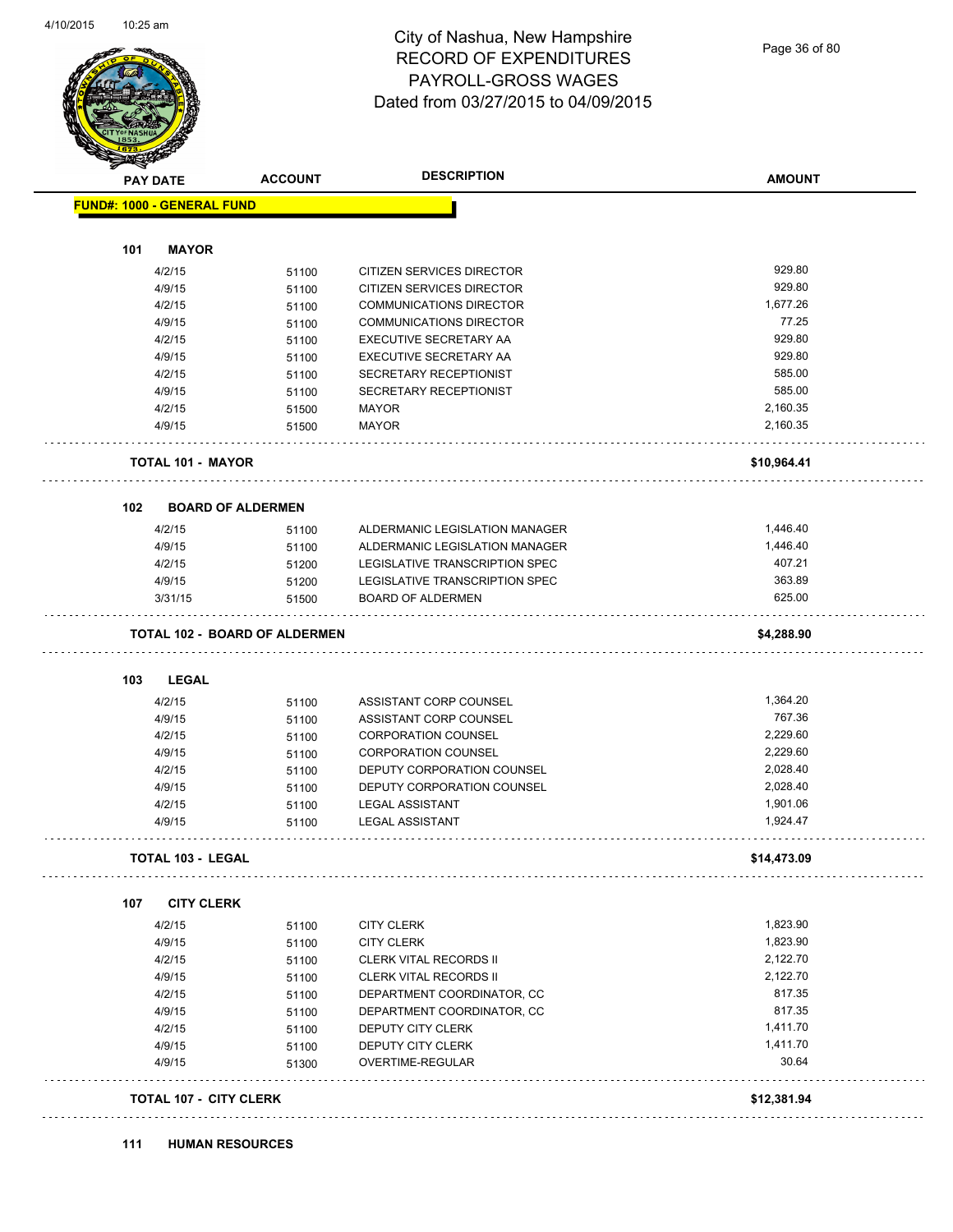Page 37 of 80

| <b>PAY DATE</b>                   | <b>ACCOUNT</b>                     | <b>DESCRIPTION</b>                     | <b>AMOUNT</b> |
|-----------------------------------|------------------------------------|----------------------------------------|---------------|
| <b>FUND#: 1000 - GENERAL FUND</b> |                                    |                                        |               |
|                                   |                                    |                                        |               |
| 111                               | <b>HUMAN RESOURCES</b>             |                                        |               |
| 4/2/15                            | 51100                              | <b>HR ANALYST</b>                      | 1,044.70      |
| 4/9/15                            | 51100                              | <b>HR ANALYST</b>                      | 1,044.70      |
| 4/2/15                            | 51100                              | <b>HR SPEC</b>                         | 833.85        |
| 4/9/15                            | 51100                              | HR SPEC                                | 833.85        |
| 4/2/15                            | 51100                              | HUMAN RESOURCES DIRECTOR               | 1,286.80      |
| 4/9/15                            | 51100                              | HUMAN RESOURCES DIRECTOR               | 1,286.80      |
| 4/2/15                            | 51200                              | ADMINISTRATIVE ASSISTANT I             | 136.70        |
| 4/2/15                            | 51300                              | OVERTIME-REGULAR                       | 23.45         |
| 4/9/15                            | 51300                              | OVERTIME-REGULAR                       | 15.64         |
| 4/2/15                            | 51750                              | <b>RETIREMENT &amp; SEPARATION PAY</b> | 500.32        |
|                                   | <b>TOTAL 111 - HUMAN RESOURCES</b> |                                        | \$7,006.81    |
|                                   |                                    |                                        |               |
| 122                               | <b>INFORMATION TECHNOLOGY</b>      |                                        | 687.40        |
| 4/2/15                            | 51100                              | ADMIN ASSISTANT II                     | 687.40        |
| 4/9/15                            | 51100                              | ADMIN ASSISTANT II                     |               |
| 4/2/15                            | 51100                              | ENTERPRISE SYS ADMINISTRATOR           | 1,364.20      |
| 4/9/15                            | 51100                              | ENTERPRISE SYS ADMINISTRATOR           | 1,364.20      |
| 4/2/15                            | 51100                              | ERP SYSTEM ADMIN DBA                   | 1,670.35      |
| 4/9/15                            | 51100                              | ERP SYSTEM ADMIN DBA                   | 1,670.35      |
| 4/2/15                            | 51100                              | INTER INTRA APPL DEV PROJ LDR          | 1,626.10      |
| 4/9/15                            | 51100                              | INTER INTRA APPL DEV PROJ LDR          | 1,626.11      |
| 4/2/15                            | 51100                              | IT APPLICATIONS ANALYST                | 1,176.05      |
| 4/9/15                            | 51100                              | IT APPLICATIONS ANALYST                | 1,176.05      |
| 4/2/15                            | 51100                              | IT DIVISION DIRECTOR                   | 2,028.40      |
| 4/9/15                            | 51100                              | IT DIVISION DIRECTOR                   | 2,028.40      |
| 4/2/15                            | 51100                              | IT INFRASTRUCTURE TEAM LEADER          | 1,823.90      |
| 4/9/15                            | 51100                              | IT INFRASTRUCTURE TEAM LEADER          | 1,823.90      |
| 4/2/15                            | 51100                              | SYSTEMS ADM DATABASE ADM               | 1,655.69      |
| 4/9/15                            | 51100                              | SYSTEMS ADM DATABASE ADM               | 1,655.69      |
| 4/2/15                            | 51100                              | <b>TECH SUPPORT TEAM LEADER</b>        | 1,537.40      |
| 4/9/15                            | 51100                              | TECH SUPPORT TEAM LEADER               | 1,537.40      |
| 4/2/15                            | 51100                              | TECHNICAL SPEC II NET SUPPORT          | 1,140.00      |
| 4/9/15                            | 51100                              | TECHNICAL SPEC II NET SUPPORT          | 1,140.00      |
| 4/2/15                            | 51100                              | <b>TECHNICAL SPECIALIST I</b>          | 709.90        |
| 4/9/15                            | 51100                              | <b>TECHNICAL SPECIALIST I</b>          | 709.90        |
| 4/2/15                            | 51100                              | <b>WEB DESIGNER</b>                    | 654.20        |
| 4/9/15                            | 51100                              | <b>WEB DESIGNER</b>                    | 654.20        |
| 4/2/15                            | 51400                              | WAGES TEMP-SEASONAL                    | 358.75        |
| 4/9/15                            | 51400                              | WAGES TEMP-SEASONAL                    | 376.25        |
|                                   |                                    |                                        |               |

| 4/2/15 | 51100 | ACCOUNTING COMPLIANCE MGR    | 1.105.45 |
|--------|-------|------------------------------|----------|
| 4/9/15 | 51100 | ACCOUNTING COMPLIANCE MGR    | 1.105.45 |
| 4/2/15 | 51100 | ACCOUNTS PAYABLE COORDINATOR | 2.260.59 |
| 4/9/15 | 51100 | ACCOUNTS PAYABLE COORDINATOR | 2.260.60 |
| 4/2/15 | 51100 | ADMINISTRATIVE ASSISTANT I   | 666.90   |
| 4/9/15 | 51100 | ADMINISTRATIVE ASSISTANT I   | 666.90   |
|        |       |                              |          |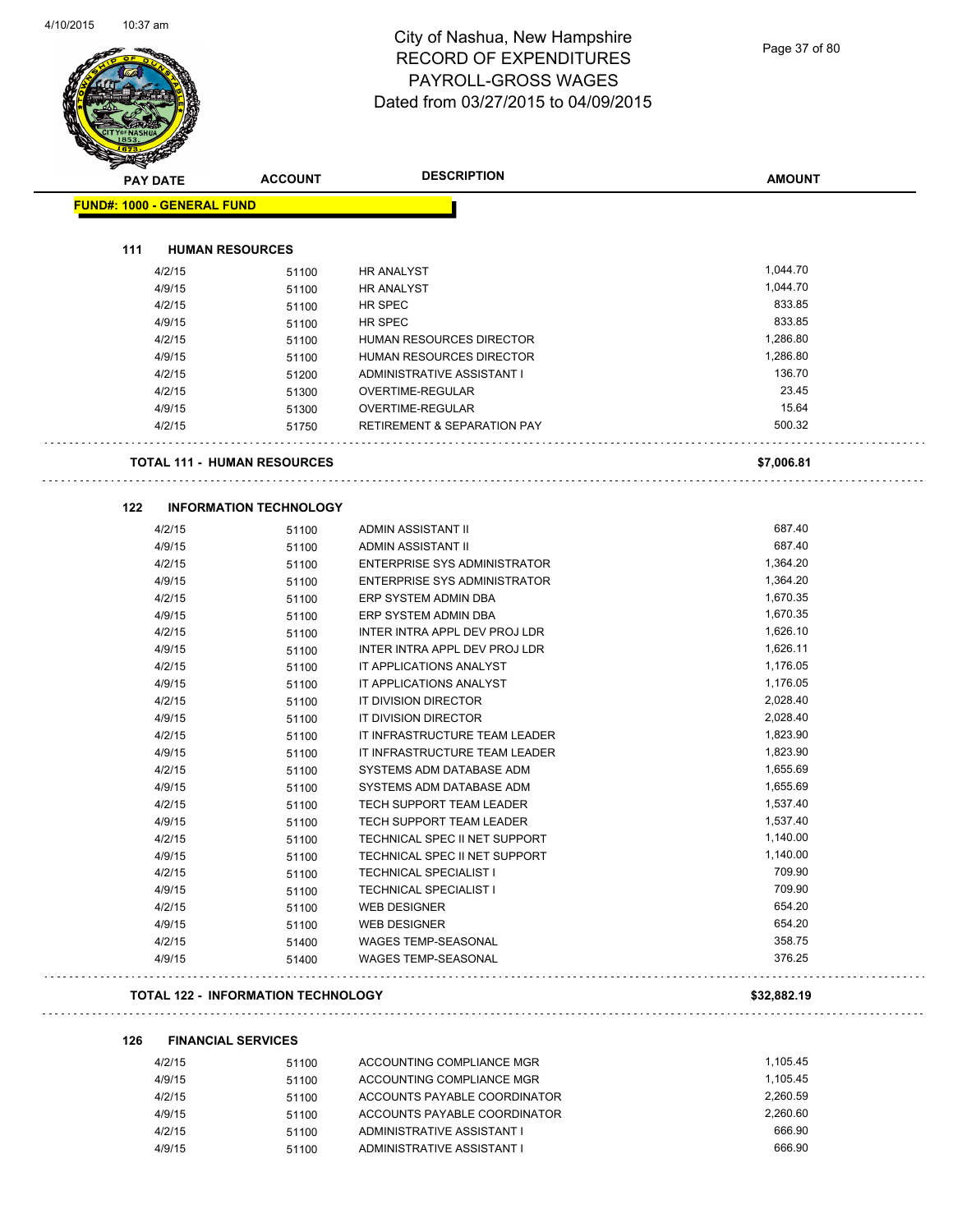

|     | <b>PAY DATE</b>                   | <b>ACCOUNT</b> | <b>DESCRIPTION</b>                | <b>AMOUNT</b> |
|-----|-----------------------------------|----------------|-----------------------------------|---------------|
|     | <b>FUND#: 1000 - GENERAL FUND</b> |                |                                   |               |
|     |                                   |                |                                   |               |
| 126 | <b>FINANCIAL SERVICES</b>         |                |                                   |               |
|     | 4/2/15                            | 51100          | <b>CFO COMPTROLLER</b>            | 2,059.25      |
|     | 4/9/15                            | 51100          | <b>CFO COMPTROLLER</b>            | 2,059.25      |
|     | 4/2/15                            | 51100          | <b>COMPENSATION MANAGER</b>       | 1,579.20      |
|     | 4/9/15                            | 51100          | <b>COMPENSATION MANAGER</b>       | 1,579.20      |
|     | 4/2/15                            | 51100          | DEP TREASURER TAX COLLECTOR       | 1,098.80      |
|     | 4/9/15                            | 51100          | DEP TREASURER TAX COLLECTOR       | 1,098.80      |
|     | 4/2/15                            | 51100          | DPW COLLECTIONS SPEC III          | 714.00        |
|     | 4/9/15                            | 51100          | DPW COLLECTIONS SPEC III          | 714.00        |
|     | 4/2/15                            | 51100          | FINANCE AND ADMIN MANAGER         | 766.80        |
|     | 4/9/15                            | 51100          | FINANCE AND ADMIN MANAGER         | 766.80        |
|     | 4/2/15                            | 51100          | FINANCIAL MANAGER GENERAL GOVT    | 1,408.20      |
|     | 4/9/15                            | 51100          | FINANCIAL MANAGER GENERAL GOVT    | 1,408.20      |
|     | 4/2/15                            | 51100          | FINANCIAL SERVICES COORDINATOR    | 964.35        |
|     | 4/9/15                            | 51100          | FINANCIAL SERVICES COORDINATOR    | 964.35        |
|     | 4/2/15                            | 51100          | <b>MOTOR VEHICLE COORDINATOR</b>  | 666.90        |
|     | 4/9/15                            | 51100          | MOTOR VEHICLE COORDINATOR         | 666.90        |
|     | 4/2/15                            | 51100          | <b>MV CLERK II REGISTRATION</b>   | 1,221.65      |
|     | 4/9/15                            | 51100          | MV CLERK II REGISTRATION          | 1,273.85      |
|     | 4/2/15                            | 51100          | <b>OPERATIONS ANALYST</b>         | 742.60        |
|     | 4/9/15                            | 51100          | <b>OPERATIONS ANALYST</b>         | 742.60        |
|     | 4/2/15                            | 51100          | PAYROLL ANALYST                   | 1,044.25      |
|     | 4/9/15                            | 51100          | PAYROLL ANALYST                   | 1,044.26      |
|     | 4/2/15                            | 51100          | <b>RESOURCE COORDINATOR</b>       | 486.35        |
|     | 4/9/15                            | 51100          | <b>RESOURCE COORDINATOR</b>       | 486.35        |
|     | 4/2/15                            | 51100          | REVENUE ACCOUNTS SPEC             | 757.75        |
|     | 4/9/15                            | 51100          | REVENUE ACCOUNTS SPEC             | 757.75        |
|     | 4/2/15                            | 51100          | REVENUE COORDINATOR               | 988.15        |
|     | 4/9/15                            | 51100          | REVENUE COORDINATOR               | 988.15        |
|     | 4/2/15                            | 51100          | SENIOR ACCOUNTANT                 | 1,042.70      |
|     | 4/9/15                            | 51100          | SENIOR ACCOUNTANT                 | 1,042.70      |
|     | 4/2/15                            | 51100          | SENIOR FINANCIAL ANALYST          | 1,131.65      |
|     | 4/9/15                            | 51100          | SENIOR FINANCIAL ANALYST          | 1,131.65      |
|     | 4/2/15                            | 51100          | SUPV VEHICLE REGISTRATION         | 1,075.60      |
|     | 4/9/15                            | 51100          | <b>SUPV VEHICLE REGISTRATION</b>  | 1,075.60      |
|     | 4/2/15                            | 51100          | <b>TREASURER TAX COLLECTOR</b>    | 1,823.90      |
|     | 4/9/15                            | 51100          | TREASURER TAX COLLECTOR           | 1,823.90      |
|     | 4/2/15                            | 51100          | <b>VEHICLE REGISTRATION CLERK</b> | 1,071.85      |
|     | 4/7/15                            | 51100          | <b>VEHICLE REGISTRATION CLERK</b> | (0.35)        |
|     | 4/2/15                            | 51200          | TRUST ACCOUNTANT PT               | 689.88        |
|     | 4/9/15                            | 51200          | TRUST ACCOUNTANT PT               | 689.88        |
|     | 4/2/15                            | 51300          | OVERTIME-REGULAR                  | 499.80        |
|     | 4/9/15                            | 51300          | OVERTIME-REGULAR                  | 337.01        |
|     |                                   |                |                                   |               |

#### **TOTAL 126 - FINANCIAL SERVICES \$50,550.37**

 $\sim$  . . . .

**129 CITY BUILDINGS**

| 4/2/15 | 51100 | <b>BUILDING MANAGER</b> | 811.80   |
|--------|-------|-------------------------|----------|
| 4/9/15 | 51100 | <b>BUILDING MANAGER</b> | 811.80   |
| 4/2/15 | 51100 | <b>CUSTODIAN I</b>      | 1.223.01 |
| 4/9/15 | 51100 | CUSTODIAN I             | 1.223.01 |
| 4/2/15 | 51100 | MAINTENANCE SPEC        | 685.70   |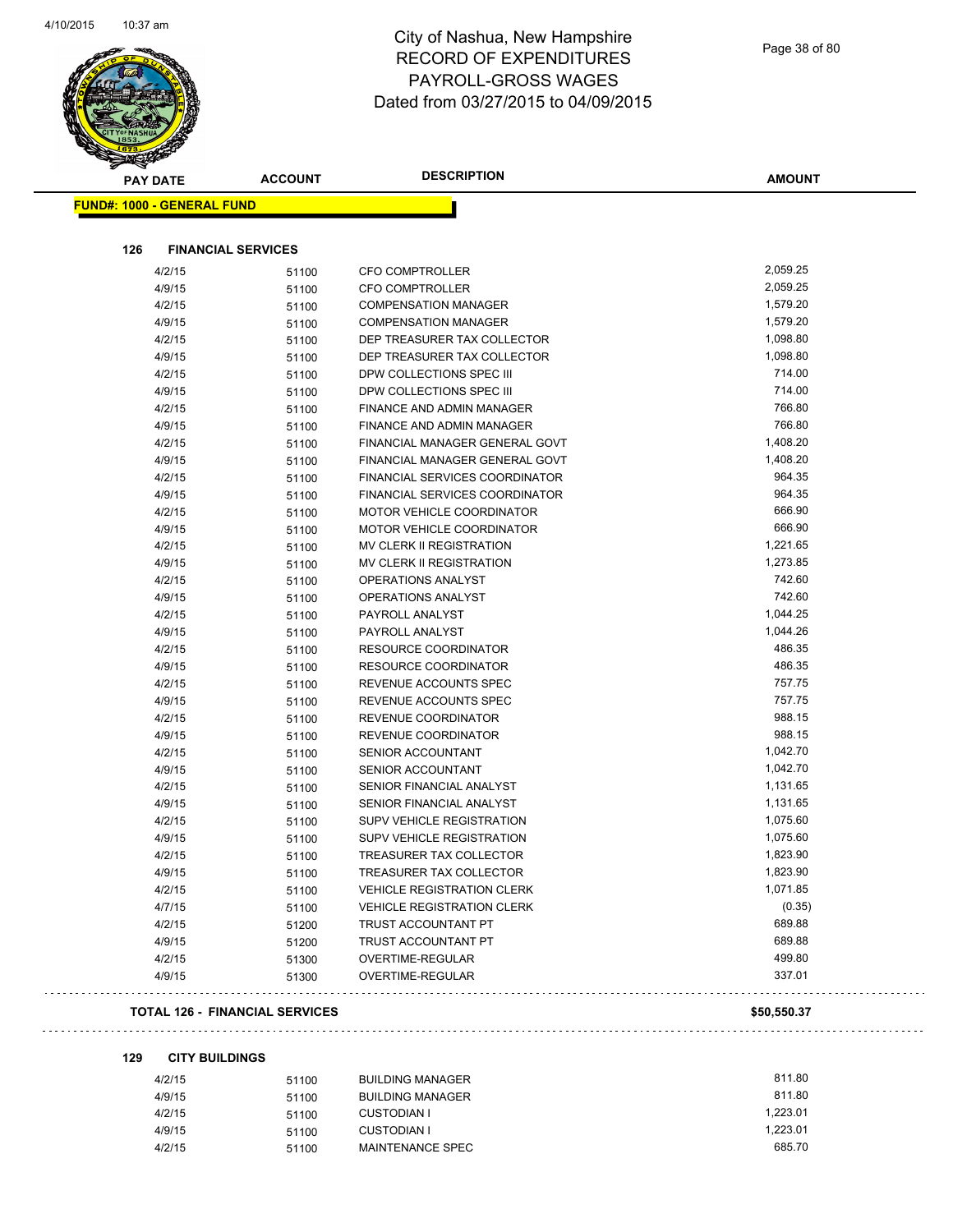Page 39 of 80

|     | <b>PAY DATE</b>                   | <b>ACCOUNT</b> | <b>DESCRIPTION</b>                            | <b>AMOUNT</b>    |
|-----|-----------------------------------|----------------|-----------------------------------------------|------------------|
|     | <b>FUND#: 1000 - GENERAL FUND</b> |                |                                               |                  |
|     |                                   |                |                                               |                  |
| 129 | <b>CITY BUILDINGS</b>             |                |                                               |                  |
|     | 4/9/15<br>4/2/15                  | 51100          | <b>MAINTENANCE SPEC</b><br><b>CUSTODIAN I</b> | 685.70<br>318.45 |
|     | 4/9/15                            | 51200<br>51200 | <b>CUSTODIAN I</b>                            | 318.45           |
|     |                                   |                |                                               |                  |
|     | <b>TOTAL 129 - CITY BUILDINGS</b> |                |                                               | \$6,077.92       |
| 130 | <b>PURCHASING</b>                 |                |                                               |                  |
|     | 4/2/15                            | 51100          | PRINTING TECH MAIL DIST                       | 999.20           |
|     | 4/9/15                            | 51100          | PRINTING TECH MAIL DIST                       | 999.20           |
|     | 4/2/15                            | 51100          | PURCHASING AGENT I                            | 682.50           |
|     | 4/9/15                            | 51100          | PURCHASING AGENT I                            | 682.50           |
|     | 4/2/15                            | 51100          | PURCHASING AGENT II                           | 1,048.70         |
|     | 4/9/15                            | 51100          | PURCHASING AGENT II                           | 1,048.70         |
|     | 4/9/15                            | 51300          | OVERTIME-REGULAR                              | 12.80            |
|     | <b>TOTAL 130 - PURCHASING</b>     |                |                                               | \$5,473.60       |
|     | 131 HUNT BUILDING                 |                |                                               |                  |
|     | 4/9/15                            | 51200          | <b>COMMUNICATIONS DIRECTOR</b>                | 1,000.00         |
|     |                                   |                |                                               |                  |
|     | <b>TOTAL 131 - HUNT BUILDING</b>  |                |                                               | \$1,000.00       |
| 132 | <b>ASSESSING</b>                  |                |                                               |                  |
|     |                                   | 51100          | APPRAISER I                                   | 877.90           |
|     | 4/2/15                            |                |                                               |                  |
|     | 4/9/15                            | 51100          | <b>APPRAISER I</b>                            | 877.90           |
|     | 4/2/15                            | 51100          | APPRAISER II                                  | 1,048.70         |
|     | 4/9/15                            | 51100          | APPRAISER II                                  | 1,048.70         |
|     | 4/2/15                            | 51100          | <b>APPRAISER III</b>                          | 1,194.59         |
|     | 4/9/15                            | 51100          | <b>APPRAISER III</b>                          | 1,194.60         |
|     | 4/2/15                            | 51100          | ASSESSING ADMIN SPEC I CSR                    | 621.10           |
|     | 4/9/15                            | 51100          | ASSESSING ADMIN SPEC I CSR                    | 621.10           |
|     | 4/2/15                            | 51100          | ASSESSING ADMIN SPEC II CSR                   | 722.29           |
|     | 4/9/15                            | 51100          | ASSESSING ADMIN SPEC II CSR                   | 722.30           |
|     | 4/2/15                            | 51100          | ASSESSING ADMIN SPEC III CSR                  | 913.36           |
|     | 4/9/15                            | 51100          | ASSESSING ADMIN SPEC III CSR                  | 913.35           |
|     | 4/2/15                            | 51100          | CHIEF ASSESSOR GIS MANAGER                    | 2,120.90         |
|     | 4/9/15                            | 51100          | CHIEF ASSESSOR GIS MANAGER                    | 2,120.90         |
|     | 4/2/15                            | 51100          | DEPARTMENT COORDINATOR                        | 867.35           |
|     | 4/9/15                            | 51100          | DEPARTMENT COORDINATOR                        | 867.35           |
|     | 4/2/15                            | 51100          | DEPUTY MANAGER APPRAISER IV                   | 1,493.05         |
|     | 4/9/15                            | 51100          | DEPUTY MANAGER APPRAISER IV                   | 1,493.05         |
|     | <b>TOTAL 132 - ASSESSING</b>      |                |                                               | \$19,718.49      |
|     |                                   |                |                                               |                  |
| 134 | <b>GIS</b><br>4/2/15              | 51100          | <b>GIS TECHNICIAN II</b>                      | 1,072.10         |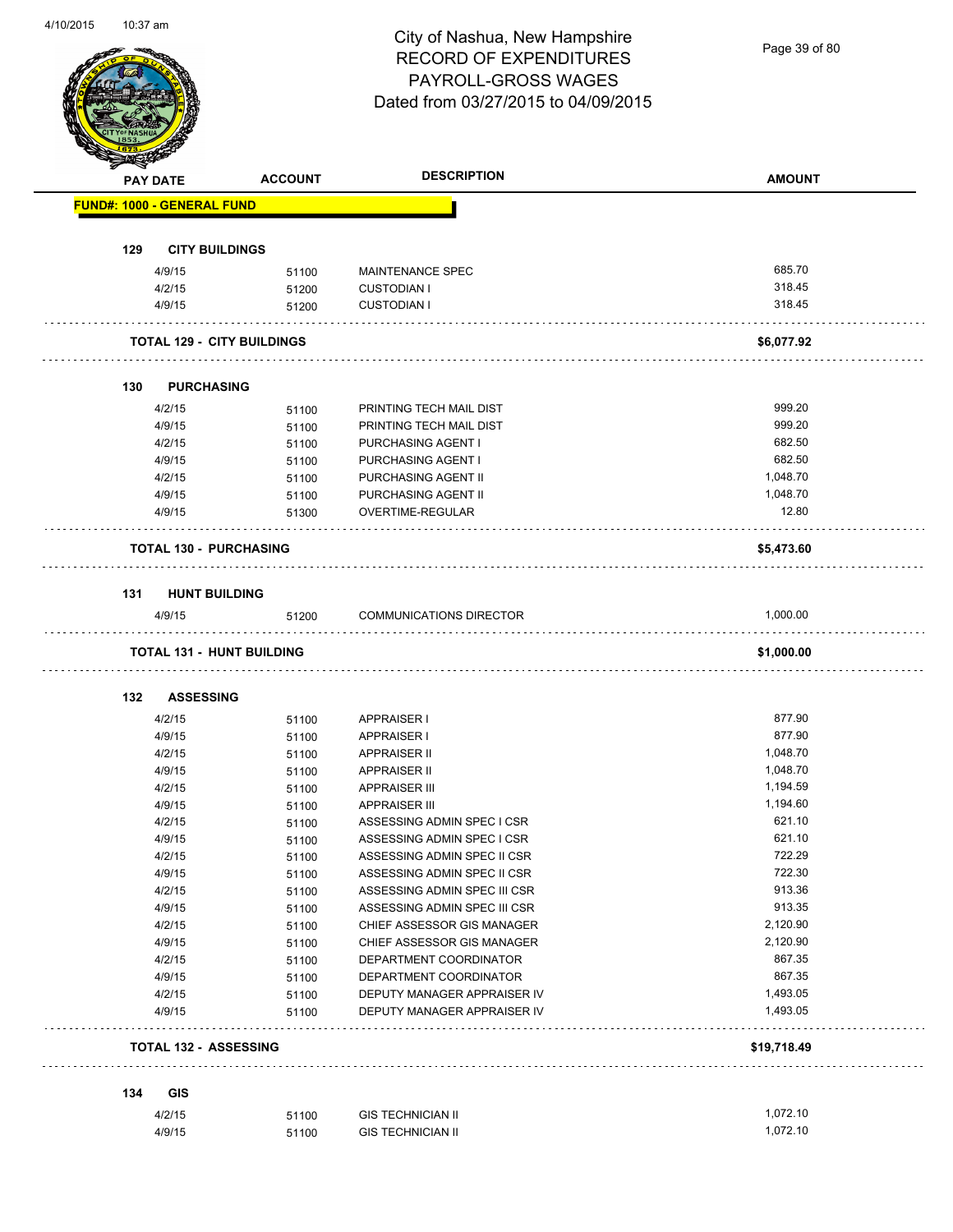

Page 40 of 80

| <b>SANGRAP</b>                    |                                      |                                  |               |
|-----------------------------------|--------------------------------------|----------------------------------|---------------|
| <b>PAY DATE</b>                   | <b>ACCOUNT</b>                       | <b>DESCRIPTION</b>               | <b>AMOUNT</b> |
| <b>FUND#: 1000 - GENERAL FUND</b> |                                      |                                  |               |
| <b>TOTAL 134 - GIS</b>            |                                      |                                  | \$2,144.20    |
|                                   |                                      |                                  |               |
| 142                               | <b>WOODLAWN CEMETERY</b>             |                                  |               |
| 4/2/15                            | 51100                                | <b>GROUNDSKEEPER CEMETERY</b>    | 1,301.50      |
| 4/9/15                            | 51100                                | <b>GROUNDSKEEPER CEMETERY</b>    | 1,301.50      |
| 4/2/15                            | 51100                                | <b>SUBFOREMAN CEMETERY</b>       | 744.15        |
| 4/9/15                            | 51100                                | SUBFOREMAN CEMETERY              | 744.15        |
| 4/2/15                            | 51100                                | SUPERINTENDENT CEMETERY I        | 1,044.70      |
| 4/9/15                            | 51100                                | SUPERINTENDENT CEMETERY I        | 1,044.70      |
| 4/2/15                            | 51300                                | OVERTIME-REGULAR                 | 414.06        |
|                                   | <b>TOTAL 142 - WOODLAWN CEMETERY</b> |                                  | \$6,594.76    |
| 144                               | <b>EDGEWOOD CEMETERY</b>             |                                  |               |
| 4/2/15                            | 51100                                | <b>GROUNDSKEEPER CEMETERY</b>    | 1,127.15      |
| 4/9/15                            | 51100                                | <b>GROUNDSKEEPER CEMETERY</b>    | 1,127.15      |
| 4/2/15                            | 51100                                | SUBFOREMAN CEMETERY              | 811.80        |
| 4/9/15                            | 51100                                | SUBFOREMAN CEMETERY              | 811.80        |
| 4/2/15                            | 51100                                | SUPERINTENDENT CEMETERY II       | 1,148.25      |
| 4/9/15                            | 51100                                | SUPERINTENDENT CEMETERY II       | 1,148.25      |
|                                   | <b>TOTAL 144 - EDGEWOOD CEMETERY</b> |                                  | \$6,174.40    |
| <b>POLICE</b><br>150              |                                      |                                  |               |
| 4/2/15                            | 51100                                | <b>1ST YEAR OFFICERS</b>         | 13,344.80     |
| 4/9/15                            | 51100                                | <b>1ST YEAR OFFICERS</b>         | 13,344.80     |
| 4/2/15                            | 51100                                | <b>ACCOUNT CLERK III</b>         | 2,143.11      |
| 4/9/15                            | 51100                                | <b>ACCOUNT CLERK III</b>         | 2,143.10      |
| 4/2/15                            | 51100                                | ADMINISTRATIVE PROJECT SPEC      | 1,248.00      |
| 4/9/15                            | 51100                                | ADMINISTRATIVE PROJECT SPEC      | 1,248.00      |
| 4/2/15                            | 51100                                | ANIMAL CONTROL OFFICER           | 927.40        |
| 4/9/15                            | 51100                                | ANIMAL CONTROL OFFICER           | 927.40        |
| 4/2/15                            | 51100                                | ASSISTANT RECORDS MANAGER        | 962.10        |
| 4/9/15                            | 51100                                | ASSISTANT RECORDS MANAGER        | 962.10        |
| 4/2/15                            | 51100                                | AUTO MECHANIC 1ST CLASS          | 1,589.35      |
| 4/9/15                            | 51100                                | AUTO MECHANIC 1ST CLASS          | 1,589.35      |
| 4/2/15                            | 51100                                | <b>BUILDING MAINTENANCE SUPV</b> | 962.00        |
| 4/9/15                            | 51100                                | <b>BUILDING MAINTENANCE SUPV</b> | 962.00        |
| 4/2/15                            | 51100                                | CAPTAIN                          | 14,341.25     |
| 4/9/15                            | 51100                                | <b>CAPTAIN</b>                   | 13,112.00     |
| 4/2/15                            | 51100                                | CHIEF OF POLICE                  | 2,524.30      |
| 4/9/15                            | 51100                                | CHIEF OF POLICE                  | 2,524.30      |
| 4/2/15                            | 51100                                | COMM TECH ALL DESIGNATIONS       | 9,221.17      |
| 4/9/15                            | 51100                                | COMM TECH ALL DESIGNATIONS       | 9,221.17      |
| 4/2/15                            | 51100                                | COMMUNITY POLICE COORD CEMD      | 1,266.80      |
| 4/9/15                            | 51100                                | COMMUNITY POLICE COORD CEMD      | 1,266.80      |
| 4/2/15                            | 51100                                | <b>CRIME ANALYST</b>             | 1,229.75      |
| 4/9/15                            | 51100                                | <b>CRIME ANALYST</b>             | 1,229.75      |
| 4/2/15                            | 51100                                | <b>CUSTODIAN II</b>              | 741.45        |
| 4/9/15                            | 51100                                | <b>CUSTODIAN II</b>              | 741.47        |
|                                   |                                      |                                  |               |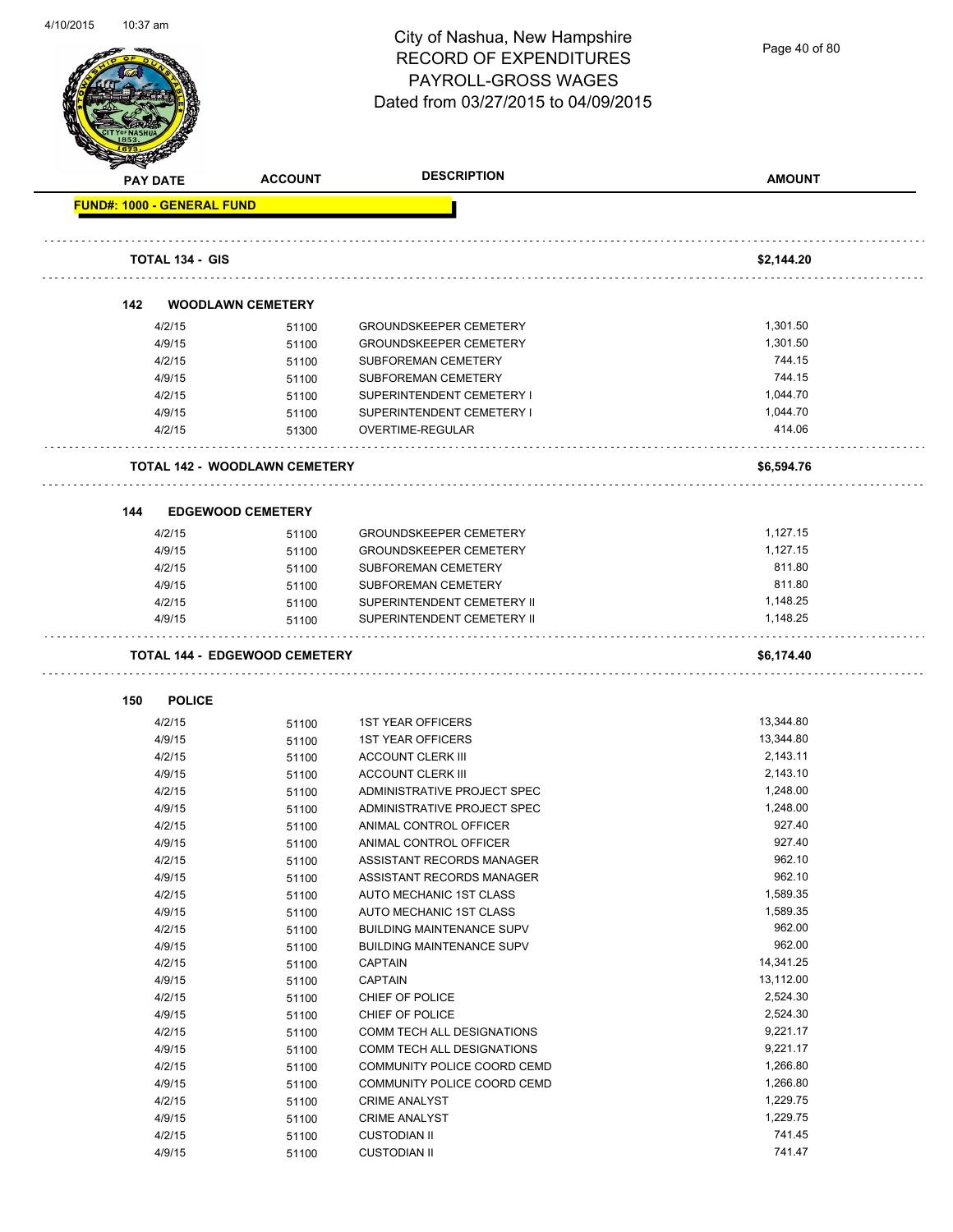

| Page 41 of 80 |  |
|---------------|--|
|---------------|--|

| <b>PAY DATE</b>                   | <b>ACCOUNT</b> | <b>DESCRIPTION</b>                                         | <b>AMOUNT</b>      |
|-----------------------------------|----------------|------------------------------------------------------------|--------------------|
| <b>FUND#: 1000 - GENERAL FUND</b> |                |                                                            |                    |
|                                   |                |                                                            |                    |
|                                   |                |                                                            |                    |
| <b>POLICE</b><br>150              |                |                                                            |                    |
| 4/2/15                            | 51100          | <b>CUSTODIAN III</b>                                       | 1,449.35           |
| 4/9/15                            | 51100          | <b>CUSTODIAN III</b>                                       | 1,449.35           |
| 4/2/15                            | 51100          | DEPUTY CHIEF OF POLICE                                     | 2,287.50           |
| 4/9/15                            | 51100          | DEPUTY CHIEF OF POLICE                                     | 2,287.50           |
| 4/2/15                            | 51100          | <b>DETENTION SPEC</b>                                      | 837.65             |
| 4/9/15                            | 51100          | DETENTION SPEC                                             | 837.65             |
| 4/2/15                            | 51100          | DISPATCHERS ALL DESIGNATIONS                               | 4,820.40           |
| 4/9/15                            | 51100          | DISPATCHERS ALL DESIGNATIONS                               | 4,820.40<br>900.80 |
| 4/2/15<br>4/9/15                  | 51100          | FLEET MAINTENANCE ASST SUPV<br>FLEET MAINTENANCE ASST SUPV | 900.80             |
| 4/2/15                            | 51100          | IT MANAGER/SOFTWARE SPECIALIST                             | 1,616.40           |
| 4/9/15                            | 51100          | IT MANAGER/SOFTWARE SPECIALIST                             | 1,616.40           |
| 4/2/15                            | 51100<br>51100 | <b>LEGAL SECRETARY</b>                                     | 678.40             |
| 4/9/15                            | 51100          | <b>LEGAL SECRETARY</b>                                     | 678.40             |
| 4/2/15                            | 51100          | LIEUTENANT                                                 | 15,632.55          |
| 4/9/15                            | 51100          | LIEUTENANT                                                 | 15,632.55          |
| 4/2/15                            | 51100          | NPD BUSINESS COORDINATOR                                   | 962.00             |
| 4/9/15                            | 51100          | NPD BUSINESS COORDINATOR                                   | 962.00             |
| 4/2/15                            | 51100          | NPD BUSINESS MANAGER                                       | 1,709.65           |
| 4/9/15                            | 51100          | <b>NPD BUSINESS MANAGER</b>                                | 1,709.65           |
| 4/2/15                            | 51100          | NPD NETWORK ADMINISTRATOR                                  | 1,288.45           |
| 4/9/15                            | 51100          | NPD NETWORK ADMINISTRATOR                                  | 1,288.45           |
| 4/2/15                            | 51100          | PARALEGAL                                                  | 948.65             |
| 4/9/15                            | 51100          | PARALEGAL                                                  | 948.65             |
| 4/2/15                            | 51100          | PATROLMAN ALL RANKS                                        | 155,791.47         |
| 4/9/15                            | 51100          | PATROLMAN ALL RANKS                                        | 156,239.48         |
| 4/2/15                            | 51100          | POLICE ATTORNEY                                            | 1,561.60           |
| 4/9/15                            | 51100          | POLICE ATTORNEY                                            | 1,561.60           |
| 4/2/15                            | 51100          | <b>RECORDS &amp; COMMUNICATIONS MGR</b>                    | 1,486.65           |
| 4/9/15                            | 51100          | <b>RECORDS &amp; COMMUNICATIONS MGR</b>                    | 1,486.65           |
| 4/2/15                            | 51100          | <b>RECORDS TECHNICIAN I</b>                                | 1,900.30           |
| 4/9/15                            | 51100          | <b>RECORDS TECHNICIAN I</b>                                | 1,900.30           |
| 4/2/15                            | 51100          | <b>RECORDS TECHNICIAN II</b>                               | 824.10             |
| 4/9/15                            | 51100          | RECORDS TECHNICIAN II                                      | 824.10             |
| 4/2/15                            | 51100          | SEC DOMESTIC VIOLENCE UNIT                                 | 701.05             |
| 4/9/15                            | 51100          | SEC DOMESTIC VIOLENCE UNIT                                 | 701.05             |
| 4/2/15                            | 51100          | SECRETARIAL SUPV DET BUREAU                                | 882.80             |
| 4/9/15                            | 51100          | SECRETARIAL SUPV DET BUREAU                                | 882.80             |
| 4/2/15                            | 51100          | <b>SECRETARY III</b>                                       | 2,728.94           |
| 4/9/15                            | 51100          | <b>SECRETARY III</b>                                       | 2,728.94           |
| 4/2/15                            | 51100          | <b>SECRETARY V</b>                                         | 1,624.60           |
| 4/9/15                            | 51100          | SECRETARY V                                                | 1,624.60<br>772.55 |
| 4/2/15                            | 51100          | <b>SECRETARY VI</b>                                        | 772.55             |
| 4/9/15<br>4/2/15                  | 51100          | <b>SECRETARY VI</b><br><b>SERGEANT</b>                     | 36,533.10          |
| 4/9/15                            | 51100<br>51100 | <b>SERGEANT</b>                                            | 36,533.13          |
| 4/2/15                            | 51100          | SHIFT LEADER                                               | 2,971.22           |
| 4/9/15                            | 51100          | SHIFT LEADER                                               | 2,971.21           |
| 4/2/15                            | 51100          | <b>SUPV POLICE FLEET</b>                                   | 1,222.00           |
| 4/9/15                            | 51100          | SUPV POLICE FLEET                                          | 1,222.00           |
| 4/2/15                            | 51200          | <b>ACCREDITATION MANAGER</b>                               | 1,043.20           |
| 4/9/15                            | 51200          | <b>ACCREDITATION MANAGER</b>                               | 1,043.20           |
|                                   |                |                                                            |                    |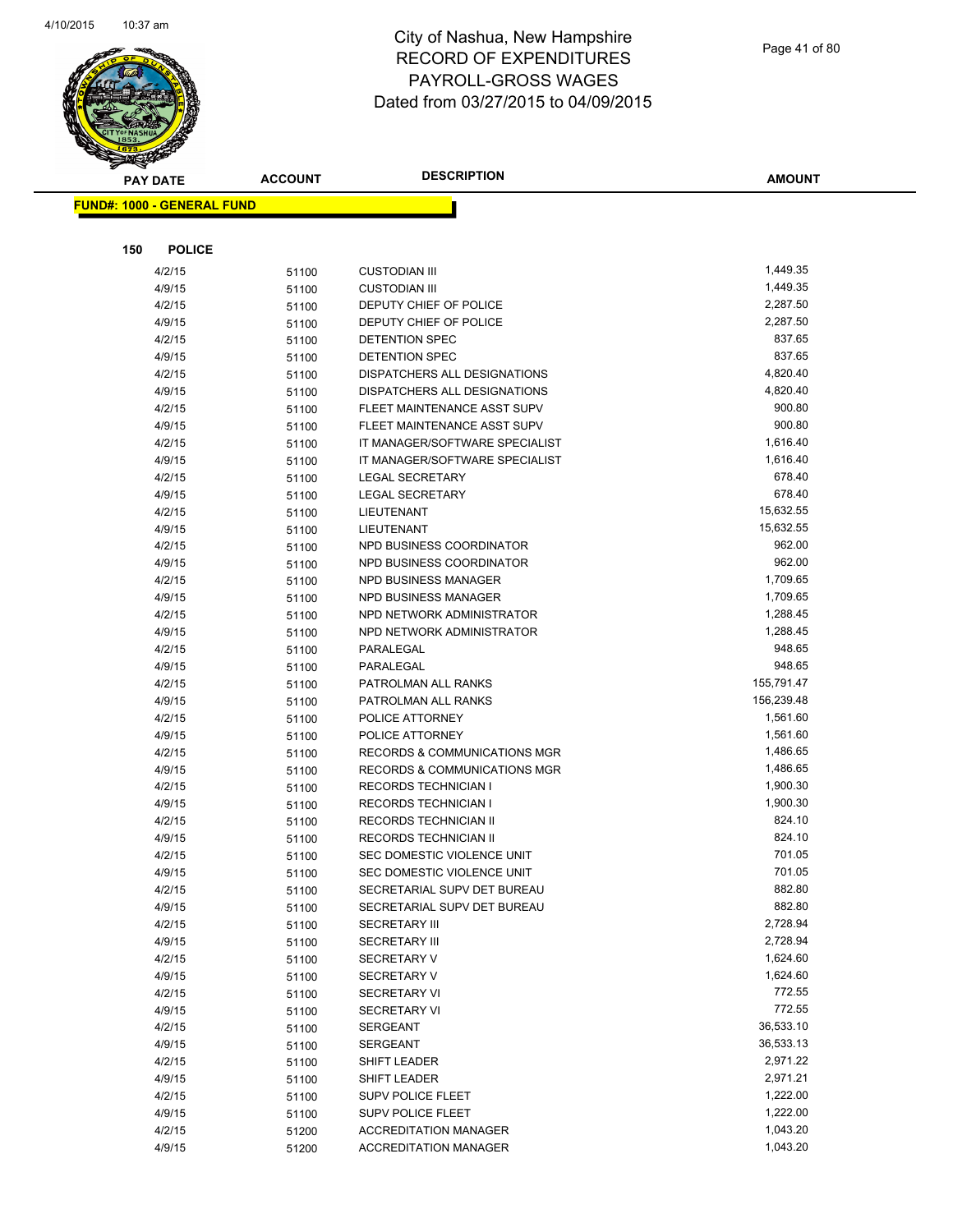

Page 42 of 80

| <b>STARKER</b>  |                                   |                |                                        |               |
|-----------------|-----------------------------------|----------------|----------------------------------------|---------------|
| <b>PAY DATE</b> |                                   | <b>ACCOUNT</b> | <b>DESCRIPTION</b>                     | <b>AMOUNT</b> |
|                 | <b>FUND#: 1000 - GENERAL FUND</b> |                |                                        |               |
|                 |                                   |                |                                        |               |
| 150             | <b>POLICE</b>                     |                |                                        |               |
|                 | 4/2/15                            | 51200          | DETENTION SPEC                         | 716.64        |
|                 | 4/9/15                            | 51200          | DETENTION SPEC                         | 716.64        |
|                 |                                   |                |                                        | 1,208.96      |
|                 | 4/2/15                            | 51200          | POLICE ATTORNEY PT                     |               |
|                 | 4/9/15                            | 51200          | POLICE ATTORNEY PT                     | 1,208.96      |
|                 | 4/2/15                            | 51200          | PRISONER TRANSPORT OFFICER             | 775.80        |
|                 | 4/9/15                            | 51200          | PRISONER TRANSPORT OFFICER             | 775.80        |
|                 | 4/2/15                            | 51200          | SENIOR RELATIONS SPECIALIST            | 670.12        |
|                 | 4/9/15                            | 51200          | SENIOR RELATIONS SPECIALIST            | 670.12        |
|                 | 3/26/15                           | 51300          | OVERTIME-REGULAR                       | 37.99         |
|                 | 4/2/15                            | 51300          | OVERTIME-REGULAR                       | 1,280.84      |
|                 | 4/9/15                            | 51300          | OVERTIME-REGULAR                       | 1,013.05      |
|                 | 4/9/15                            | 51309          | <b>OVERTIME-TRAINING</b>               | 1,585.44      |
|                 | 4/2/15                            | 51315          | <b>OVERTIME-WITNESS</b>                | 2,496.65      |
|                 | 4/9/15                            | 51315          | <b>OVERTIME-WITNESS</b>                | 6,272.39      |
|                 | 4/2/15                            | 51322          | OVERTIME-INVESTIGATIVE                 | 11,759.47     |
|                 | 4/9/15                            | 51322          | OVERTIME-INVESTIGATIVE                 | 3,559.54      |
|                 | 4/2/15                            | 51330          | OVERTIME-COVERAGE                      | 2,916.83      |
|                 | 4/9/15                            | 51330          | OVERTIME-COVERAGE                      | 970.32        |
|                 | 4/2/15                            | 51412          | <b>WAGES PER DIEM</b>                  | 1,086.50      |
|                 | 4/9/15                            | 51412          | <b>WAGES PER DIEM</b>                  | 891.75        |
|                 | 4/2/15                            | 51600          | <b>LONGEVITY</b>                       | 1,900.00      |
|                 | 4/9/15                            | 51600          | <b>LONGEVITY</b>                       | 3,045.83      |
|                 | 4/9/15                            | 51750          | <b>RETIREMENT &amp; SEPARATION PAY</b> | 65,559.68     |
|                 | 4/2/15                            | 61107          | <b>CLOTHING &amp; UNIFORMS</b>         | 110.00        |
|                 | 4/9/15                            | 61107          | <b>CLOTHING &amp; UNIFORMS</b>         | 1,556.33      |
|                 |                                   |                |                                        |               |
|                 | <b>TOTAL 150 - POLICE</b>         |                |                                        | \$699,358.16  |
|                 |                                   |                |                                        |               |
| 152             | <b>FIRE</b>                       |                |                                        |               |
|                 | 4/2/15                            | 51100          | ADMINISTRATIVE ASSISTANT II            | 2,278.50      |
|                 | 4/9/15                            | 51100          | ADMINISTRATIVE ASSISTANT II            | 2,278.50      |
|                 | 4/2/15                            | 51100          | <b>ASST FIRE CHIEF</b>                 | 2,075.08      |
|                 | 4/9/15                            | 51100          | <b>ASST FIRE CHIEF</b>                 | 2,075.08      |
|                 | 4/2/15                            | 51100          | ASST SUPERINTENDENT FIRE ALARM         | 1,512.76      |
|                 | 4/9/15                            | 51100          | ASST SUPERINTENDENT FIRE ALARM         | 1,512.76      |
|                 | 4/2/15                            | 51100          | ASST SUPERINTENDENT FIRE FLEET         | 1,497.76      |
|                 | 4/9/15                            | 51100          | ASST SUPERINTENDENT FIRE FLEET         | 1,497.76      |
|                 | 4/2/15                            | 51100          | ASST SUPERINTENDENT PREVENTION         | 3,010.52      |
|                 | 4/9/15                            | 51100          | ASST SUPERINTENDENT PREVENTION         | 3,010.52      |
|                 | 4/2/15                            | 51100          | <b>CAPTAIN</b>                         | 12,179.18     |
|                 | 4/9/15                            | 51100          | <b>CAPTAIN</b>                         | 12,179.16     |
|                 | 4/2/15                            |                | CAPTAIN FIRE TRAINING SAFETY           | 1,704.12      |
|                 | 4/9/15                            | 51100          | CAPTAIN FIRE TRAINING SAFETY           | 1,704.12      |
|                 | 4/2/15                            | 51100          | <b>DEPUTY FIRE CHIEF</b>               | 7,506.72      |
|                 | 4/9/15                            | 51100          | DEPUTY FIRE CHIEF                      | 7,506.70      |
|                 | 4/2/15                            | 51100          | <b>EXEC ASST BUSINESS COORD</b>        | 1,070.15      |
|                 | 4/9/15                            | 51100          | <b>EXEC ASST BUSINESS COORD</b>        | 1,070.15      |
|                 |                                   | 51100          |                                        | 2,380.24      |
|                 | 4/2/15                            | 51100          | <b>FIRE CHIEF</b>                      | 2,380.24      |
|                 | 4/9/15                            | 51100          | FIRE CHIEF                             | 6,886.71      |
|                 | 4/2/15                            | 51100          | FIRE DISPATCH ALL RANKS                | 6,963.56      |
|                 | 4/9/15                            | 51100          | FIRE DISPATCH ALL RANKS                |               |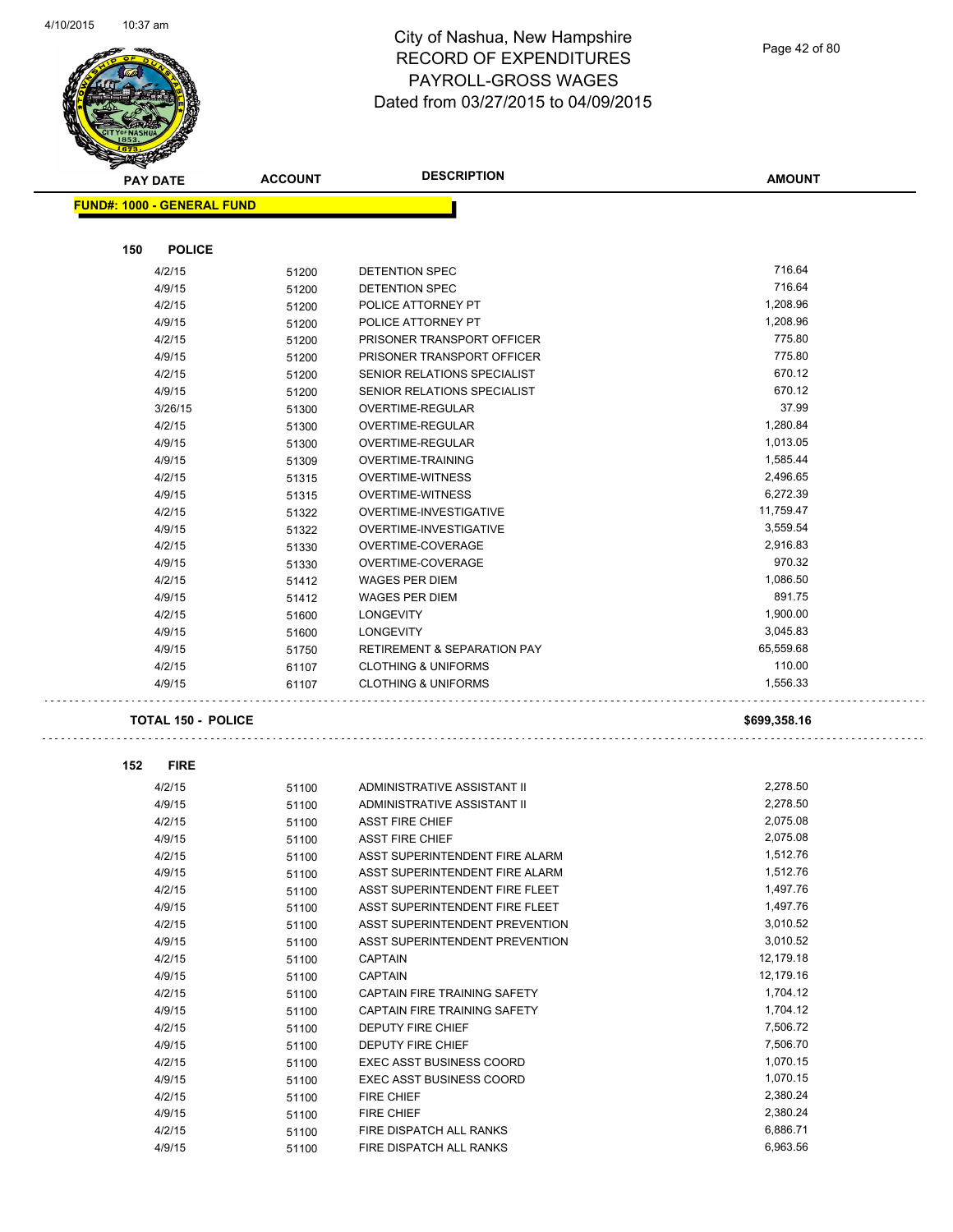$\overline{\phantom{0}}$ 



## City of Nashua, New Hampshire RECORD OF EXPENDITURES PAYROLL-GROSS WAGES Dated from 03/27/2015 to 04/09/2015

Page 43 of 80

| <b>RANGAR</b>                          |                |                                       |               |
|----------------------------------------|----------------|---------------------------------------|---------------|
| <b>PAY DATE</b>                        | <b>ACCOUNT</b> | <b>DESCRIPTION</b>                    | <b>AMOUNT</b> |
| <b>FUND#: 1000 - GENERAL FUND</b>      |                |                                       |               |
|                                        |                |                                       |               |
| <b>FIRE</b><br>152                     |                |                                       |               |
| 4/2/15                                 | 51100          | FIRE DISPATCHER CLERK TRAINER         | 1,531.02      |
| 4/9/15                                 | 51100          | FIRE DISPATCHER CLERK TRAINER         | 1,531.02      |
| 4/2/15                                 | 51100          | <b>FIRE LIEUTENANT</b>                | 38,212.27     |
| 4/9/15                                 | 51100          | <b>FIRE LIEUTENANT</b>                | 38,212.27     |
| 4/2/15                                 | 51100          | <b>FIRE MECHANIC</b>                  | 1,341.20      |
| 4/9/15                                 | 51100          | <b>FIRE MECHANIC</b>                  | 1,341.20      |
| 4/2/15                                 | 51100          | <b>FIRE TRAINING OFFICER</b>          | 1,482.96      |
| 4/9/15                                 | 51100          | FIRE TRAINING OFFICER                 | 1,482.96      |
| 4/2/15                                 | 51100          | FIREFIGHTERS ALL RANKS                | 120,883.34    |
| 4/9/15                                 | 51100          | FIREFIGHTERS ALL RANKS                | 120,883.41    |
| 4/2/15                                 | 51100          | SUPERINTENDENT FIRE ALARM             | 1,670.56      |
| 4/9/15                                 | 51100          | SUPERINTENDENT FIRE ALARM             | 1,670.56      |
| 4/2/15                                 | 51100          | SUPERINTENDENT FIRE FLEET             | 1,670.56      |
| 4/9/15                                 | 51100          | SUPERINTENDENT FIRE FLEET             | 1,670.56      |
| 4/2/15                                 | 51100          | SUPERINTENDENT FIRE PREVENTION        | 1,670.56      |
| 4/9/15                                 | 51100          | SUPERINTENDENT FIRE PREVENTION        | 1,670.56      |
| 4/2/15                                 | 51300          | OVERTIME-REGULAR                      | 367.41        |
| 4/9/15                                 | 51300          | OVERTIME-REGULAR                      | 41.92         |
| 4/2/15                                 | 51330          | OVERTIME-COVERAGE                     | 9,171.67      |
| 4/9/15                                 | 51330          | OVERTIME-COVERAGE                     | 12,999.61     |
| 4/2/15                                 | 51650          | <b>ADDITIONAL HOURS</b>               | 23,758.65     |
| 4/9/15                                 | 51650          | <b>ADDITIONAL HOURS</b>               | 32,275.31     |
| 4/2/15                                 | 51700          | <b>STIPENDS</b>                       | 4,504.01      |
| 4/9/15                                 | 51700          | <b>STIPENDS</b>                       | 4,501.51      |
| <b>TOTAL 152 - FIRE</b>                |                |                                       | \$508,825.39  |
| 153<br><b>BUILDING INSPECTION</b>      |                |                                       |               |
| 4/2/15                                 | 51100          | <b>BUILDING AND UTILITIES INSPCTR</b> | 3,314.21      |
| 4/9/15                                 | 51100          | <b>BUILDING AND UTILITIES INSPCTR</b> | 3,314.21      |
| 4/2/15                                 | 51100          | <b>BUILDING DEPARTMENT MANAGER</b>    | 1,408.20      |
| 4/9/15                                 | 51100          | <b>BUILDING DEPARTMENT MANAGER</b>    | 1,408.20      |
| 4/2/15                                 | 51100          | PERMIT TECHNICIAN I                   | 618.60        |
| 4/9/15                                 | 51100          | PERMIT TECHNICIAN I                   | 618.60        |
| 4/2/15                                 | 51100          | PERMIT TECHNICIAN III                 | 758.85        |
| 4/9/15                                 | 51100          | PERMIT TECHNICIAN III                 | 758.85        |
| 4/2/15                                 | 51100          | <b>PLANS EXAMINER</b>                 | 1,162.75      |
| 4/9/15                                 | 51100          | <b>PLANS EXAMINER</b>                 | 1,162.75      |
| 4/2/15                                 | 51200          | <b>BUILDING AND UTILITIES INSPCTR</b> | 789.85        |
| 4/9/15                                 | 51200          | <b>BUILDING AND UTILITIES INSPCTR</b> | 789.86        |
| <b>TOTAL 153 - BUILDING INSPECTION</b> |                |                                       | \$16,104.93   |
| 155<br><b>CODE ENFORCEMENT</b>         |                |                                       |               |
| 4/2/15                                 | 51100          | CODE ENFORCEMENT OFFICER II           | 2,082.70      |
| 4/9/15                                 | 51100          | CODE ENFORCEMENT OFFICER II           | 2.082.71      |

| 4/2/15 | 51100 | CODE ENFORCEMENT OFFICER II | 2.082.70 |
|--------|-------|-----------------------------|----------|
| 4/9/15 | 51100 | CODE ENFORCEMENT OFFICER II | 2.082.71 |
| 4/2/15 | 51100 | MGR CODE ENFORCEMENT DEPT   | 722.20   |
| 4/9/15 | 51100 | MGR CODE ENFORCEMENT DEPT   | 722.20   |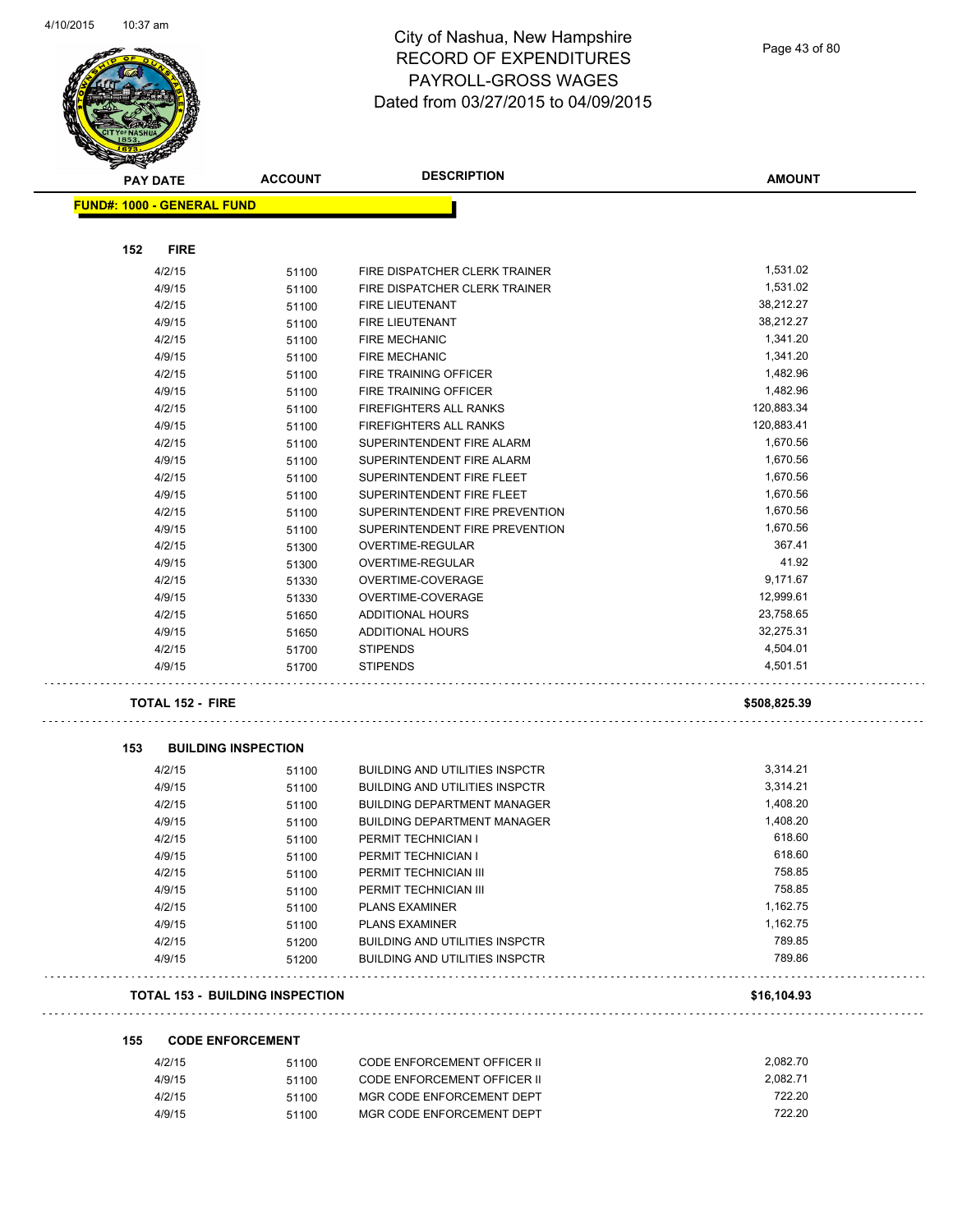

|     | <b>PAY DATE</b>                   | <b>ACCOUNT</b>                             | <b>DESCRIPTION</b>            | <b>AMOUNT</b> |
|-----|-----------------------------------|--------------------------------------------|-------------------------------|---------------|
|     | <b>FUND#: 1000 - GENERAL FUND</b> |                                            |                               |               |
|     |                                   | <b>TOTAL 155 - CODE ENFORCEMENT</b>        |                               | \$5,609.81    |
| 156 |                                   | <b>EMERGENCY MANAGEMENT</b>                |                               |               |
|     | 4/2/15                            | 51100                                      | EMERGENCY MANAGEMENT DIRECTOR | 1,485.70      |
|     | 4/9/15                            | 51100                                      | EMERGENCY MANAGEMENT DIRECTOR | 1,485.69      |
|     |                                   | <b>TOTAL 156 - EMERGENCY MANAGEMENT</b>    |                               | \$2,971.39    |
|     |                                   |                                            |                               |               |
| 157 |                                   | <b>CITYWIDE COMMUNICATIONS</b>             |                               |               |
|     | 4/2/15                            | 51100                                      | <b>COMM SYS ENGR TECH</b>     | 1,512.40      |
|     | 4/9/15                            | 51100                                      | <b>COMM SYS ENGR TECH</b>     | 1,512.40      |
|     | 4/2/15                            | 51200                                      | <b>RADIO SYSTEMS MANAGER</b>  | 1,283.52      |
|     | 4/9/15                            | 51200                                      | RADIO SYSTEMS MANAGER         | 1,283.52      |
|     |                                   | <b>TOTAL 157 - CITYWIDE COMMUNICATIONS</b> |                               | \$5,591.84    |
| 160 |                                   | <b>PUBLIC WORKS-ADMIN/ENGINEERING</b>      |                               |               |
|     | 4/2/15                            | 51100                                      | ADMINISTRATIVE ASSISTANT II   | 687.40        |
|     | 4/9/15                            | 51100                                      | ADMINISTRATIVE ASSISTANT II   | 687.40        |
|     | 4/2/15                            | 51100                                      | CITIZEN SERVICES COORDINATOR  | 745.20        |
|     | 4/9/15                            | 51100                                      | CITIZEN SERVICES COORDINATOR  | 745.20        |
|     | 4/2/15                            | 51100                                      | <b>CITY ENGINEER</b>          | 1,014.20      |
|     | 4/9/15                            | 51100                                      | <b>CITY ENGINEER</b>          | 1,014.20      |
|     | 4/2/15                            | 51100                                      | CONST INSP ENGINEERING ASST   | 928.95        |
|     | 4/9/15                            | 51100                                      | CONST INSP ENGINEERING ASST   | 928.95        |
|     | 4/2/15                            | 51100                                      | DEPUTY MANAGER OF ENGINEERING | 690.10        |
|     | 4/9/15                            | 51100                                      | DEPUTY MANAGER OF ENGINEERING | 690.10        |
|     | 4/2/15                            | 51100                                      | DIRECTOR PUBLIC WORKS         | 1,484.40      |
|     | 4/9/15                            | 51100                                      | <b>DIRECTOR PUBLIC WORKS</b>  | 1,484.41      |
|     | 4/2/15                            | 51100                                      | DIVISION OPERATIONS MANAGER   | 1,413.40      |
|     | 4/9/15                            | 51100                                      | DIVISION OPERATIONS MANAGER   | 1,413.40      |
|     | 4/2/15                            | 51100                                      | DPW CONTRACT ADMINISTRATOR    | 333.85        |
|     | 4/9/15                            | 51100                                      | DPW CONTRACT ADMINISTRATOR    | 333.85        |
|     | 4/2/15                            | 51100                                      | <b>ENGINEERING INSPECTORS</b> | 1,863.40      |
|     | 4/9/15                            | 51100                                      | <b>ENGINEERING INSPECTORS</b> | 1,863.40      |
|     | 4/2/15                            | 51100                                      | <b>EXECUTIVE ASSISTANT</b>    | 670.10        |
|     | 4/9/15                            | 51100                                      | <b>EXECUTIVE ASSISTANT</b>    | 670.10        |
|     | 4/2/15                            | 51100                                      | <b>SENIOR FOREMAN</b>         | 1,285.00      |
|     | 4/9/15                            | 51100                                      | <b>SENIOR FOREMAN</b>         | 1,285.00      |
|     | 4/2/15                            | 51100                                      | SENIOR STAFF ENGINEER         | 426.90        |
|     | 4/9/15                            | 51100                                      | SENIOR STAFF ENGINEER         | 426.90        |
|     | 4/2/15                            | 51100                                      | SENIOR TRAFFIC ENGINEER       | 1,579.20      |
|     | 4/9/15                            | 51100                                      | SENIOR TRAFFIC ENGINEER       | 1,579.20      |
|     | 4/2/15                            | 51100                                      | <b>STAFF ENGINEER</b>         | 1,219.70      |
|     | 4/9/15                            | 51100                                      | <b>STAFF ENGINEER</b>         | 1,219.70      |
|     | 4/2/15                            | 51100                                      | STREET CONSTRUCTION ENGINEER  | 1,312.00      |
|     | 4/9/15                            | 51100                                      | STREET CONSTRUCTION ENGINEER  | 1,312.00      |
|     | 4/2/15                            | 51100                                      | <b>SURVEY TECHNICIAN</b>      | 1,126.95      |
|     |                                   |                                            | <b>SURVEY TECHNICIAN</b>      | 1,126.95      |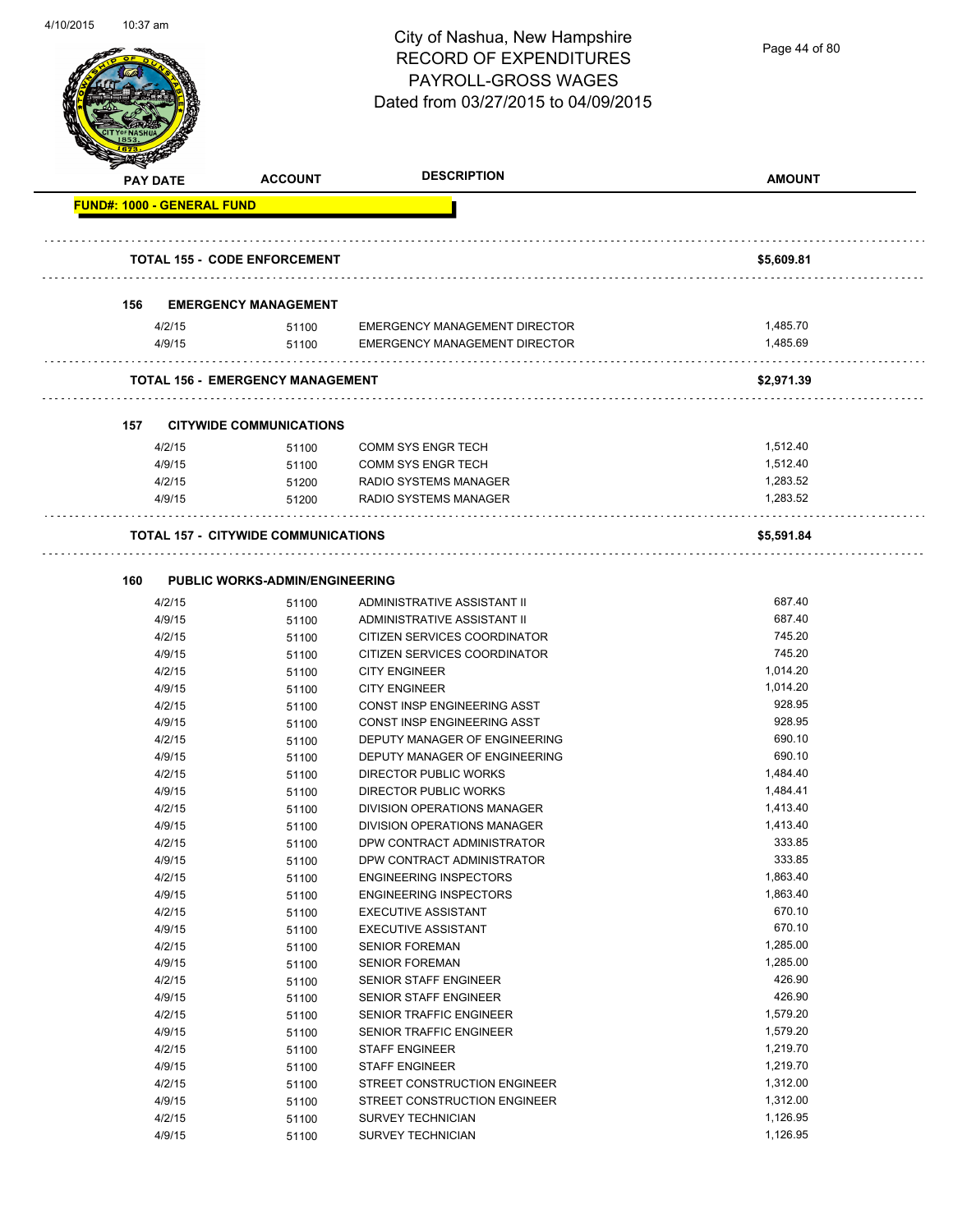|                                   |                                                   | City of Nashua, New Hampshire<br><b>RECORD OF EXPENDITURES</b> | Page 45 of 80 |
|-----------------------------------|---------------------------------------------------|----------------------------------------------------------------|---------------|
|                                   |                                                   | <b>PAYROLL-GROSS WAGES</b>                                     |               |
|                                   |                                                   |                                                                |               |
|                                   |                                                   | Dated from 03/27/2015 to 04/09/2015                            |               |
|                                   |                                                   |                                                                |               |
|                                   |                                                   |                                                                |               |
|                                   | <b>ACCOUNT</b>                                    | <b>DESCRIPTION</b>                                             | <b>AMOUNT</b> |
| PAY DATE                          |                                                   |                                                                |               |
| <b>FUND#: 1000 - GENERAL FUND</b> |                                                   |                                                                |               |
|                                   |                                                   |                                                                |               |
|                                   | <b>TOTAL 160 - PUBLIC WORKS-ADMIN/ENGINEERING</b> |                                                                | \$33,561.51   |
| <b>STREETS</b><br>161             |                                                   |                                                                |               |
| 4/2/15                            | 51100                                             | ADMINISTRATIVE ASSISTANT III                                   | 979.60        |
| 4/9/15                            | 51100                                             | ADMINISTRATIVE ASSISTANT III                                   | 979.60        |
| 4/2/15                            |                                                   | <b>AUTO MECH 1ST CLASS NIGHTS</b>                              | 3,116.40      |
|                                   | 51100                                             |                                                                | 3,116.40      |
| 4/9/15                            | 51100                                             | AUTO MECH 1ST CLASS NIGHTS                                     |               |
| 4/2/15                            | 51100                                             | <b>AUTO MECH 2ND CLASS</b>                                     | 1,868.80      |
| 4/9/15                            | 51100                                             | AUTO MECH 2ND CLASS                                            | 1,868.80      |
| 4/2/15                            | 51100                                             | AUTO MECH 2ND CLASS NIGHTS                                     | 946.40        |
| 4/9/15                            | 51100                                             | AUTO MECH 2ND CLASS NIGHTS                                     | 946.40        |
| 4/2/15                            | 51100                                             | AUTO MECHANIC 1ST CLASS                                        | 3,076.40      |
| 4/9/15                            | 51100                                             | <b>AUTO MECHANIC 1ST CLASS</b>                                 | 3,076.40      |
| 4/2/15                            | 51100                                             | <b>EQUIP OPR STREET REPAIR</b>                                 | 7,475.20      |
| 4/9/15                            | 51100                                             | <b>EQUIP OPR STREET REPAIR</b>                                 | 7,475.20      |
| 4/2/15                            | 51100                                             | FLEET MAINTENANCE FOREMAN                                      | 1,126.95      |
| 4/9/15                            | 51100                                             | FLEET MAINTENANCE FOREMAN                                      | 1,126.95      |
| 4/2/15                            | 51100                                             | FLEET MANAGER STREET DEPT                                      | 1,044.00      |
| 4/9/15                            | 51100                                             | FLEET MANAGER STREET DEPT                                      | 1,044.00      |
| 4/2/15                            | 51100                                             | <b>MASON PIPELAYER</b>                                         | 2,680.80      |
| 4/9/15                            | 51100                                             | <b>MASON PIPELAYER</b>                                         | 2,680.80      |
| 4/2/15                            | 51100                                             | OPERATIONS COORDINATOR                                         | 651.76        |
| 4/9/15                            | 51100                                             | OPERATIONS COORDINATOR                                         | 814.70        |
| 4/2/15                            | 51100                                             | <b>SIGN MAINTENANCE</b>                                        | 1,779.20      |
| 4/9/15                            | 51100                                             | <b>SIGN MAINTENANCE</b>                                        | 1,779.20      |
| 4/2/15                            | 51100                                             | SIGN MAINTENANCE ASSISTANT                                     | 829.60        |
| 4/9/15                            | 51100                                             | SIGN MAINTENANCE ASSISTANT                                     | 829.60        |
| 4/2/15                            | 51100                                             | STOREKEEPER PWD                                                | 920.45        |
| 4/9/15                            | 51100                                             | STOREKEEPER PWD                                                | 920.45        |
| 4/2/15                            | 51100                                             | STR CONSTR RPR AND PERMT COORD                                 | 1,104.85      |
|                                   |                                                   | STR CONSTR RPR AND PERMT COORD                                 | 1,104.85      |
| 4/9/15                            | 51100                                             |                                                                | 4,744.00      |
| 4/2/15                            | 51100                                             | <b>STREET FOREMAN</b>                                          |               |
| 4/9/15                            | 51100                                             | <b>STREET FOREMAN</b>                                          | 4,744.00      |
| 4/2/15                            | 51100                                             | SUPERINTENDENT OF STREETS                                      | 1,771.20      |
| 4/9/15                            | 51100                                             | SUPERINTENDENT OF STREETS                                      | 1,771.20      |
| 4/2/15                            | 51100                                             | TRAFFIC MAINTENANCE ASSISTANT                                  | 884.80        |
| 4/9/15                            | 51100                                             | TRAFFIC MAINTENANCE ASSISTANT                                  | 884.80        |
| 4/2/15                            | 51100                                             | TRAFFIC TECHNICIAN I                                           | 2,128.80      |
| 4/9/15                            | 51100                                             | TRAFFIC TECHNICIAN I                                           | 2,128.80      |
| 4/2/15                            | 51100                                             | TRUCK DRIVER STREET REPAIR                                     | 16,293.65     |
| 4/9/15                            | 51100                                             | TRUCK DRIVER STREET REPAIR                                     | 16,380.06     |
| 4/2/15                            | 51100                                             | <b>WELDER FIRST CLASS</b>                                      | 2,039.20      |
| 4/9/15                            | 51100                                             | <b>WELDER FIRST CLASS</b>                                      | 2,041.44      |
| 4/2/15                            | 51300                                             | OVERTIME-REGULAR                                               | 9,953.94      |
| 4/9/15                            | 51300                                             | OVERTIME-REGULAR                                               | 10,147.79     |
|                                   |                                                   |                                                                |               |
| <b>TOTAL 161 - STREETS</b>        |                                                   |                                                                | \$131,277.44  |
|                                   |                                                   |                                                                |               |
| 166<br><b>PARKING LOTS</b>        |                                                   |                                                                |               |
| 4/2/15                            | 51100                                             | ADMINISTRATIVE ASSISTANT II                                    | 687.40        |
| 4/9/15                            | 51100                                             | ADMINISTRATIVE ASSISTANT II                                    | 687.41        |

4/10/2015 10:37 am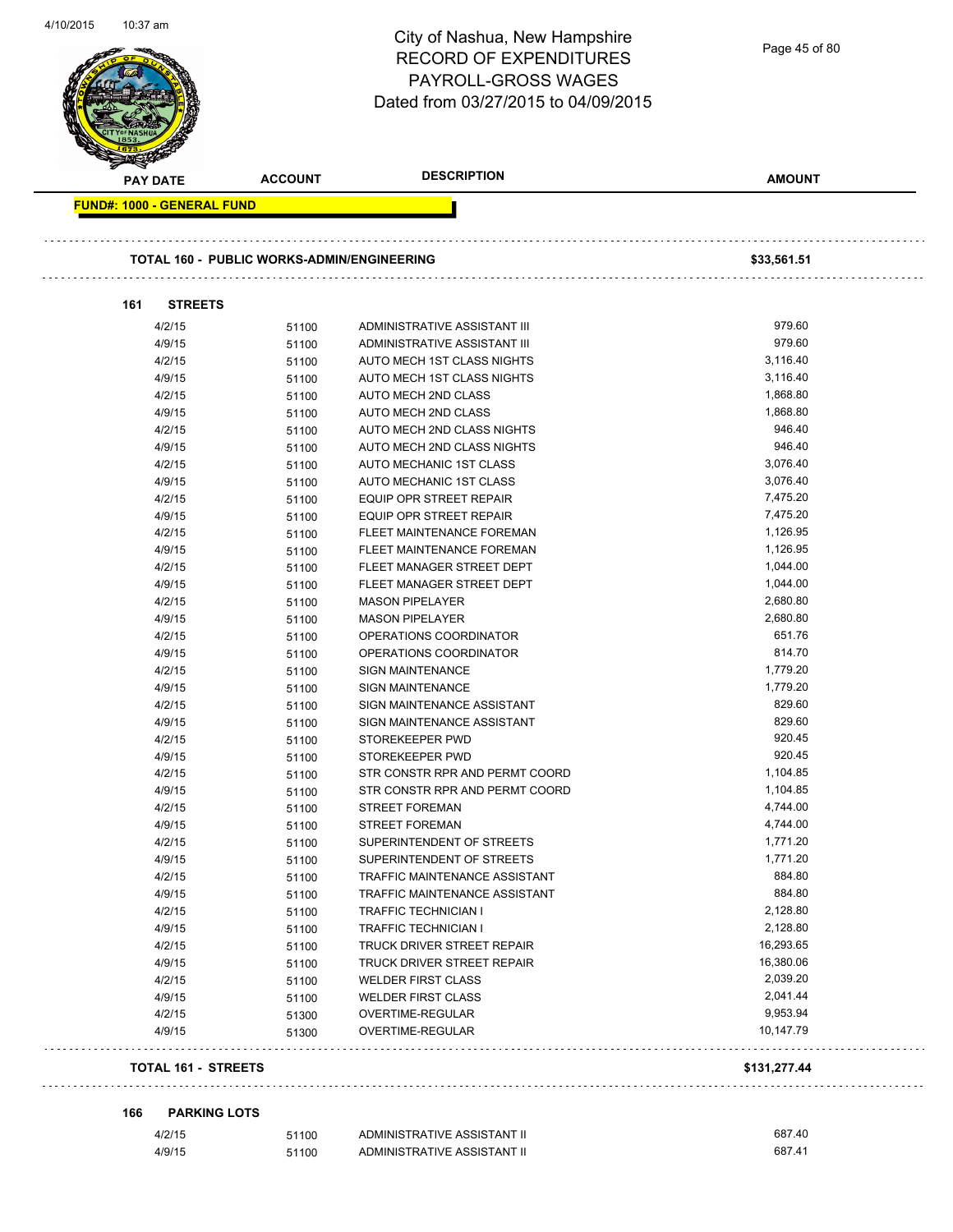Page 46 of 80

|     | <b>PAY DATE</b>                   | <b>ACCOUNT</b>                          | <b>DESCRIPTION</b>                 | <b>AMOUNT</b> |
|-----|-----------------------------------|-----------------------------------------|------------------------------------|---------------|
|     | <b>FUND#: 1000 - GENERAL FUND</b> |                                         |                                    |               |
| 166 | <b>PARKING LOTS</b>               |                                         |                                    |               |
|     | 4/2/15                            | 51100                                   | PARKING MAINTENANCE                | 1,353.90      |
|     | 4/9/15                            | 51100                                   | PARKING MAINTENANCE                | 1,353.90      |
|     | 4/2/15                            | 51100                                   | TRANSPORTATION DEPT MANAGER        | 64.50         |
|     | 4/9/15                            | 51100                                   | <b>TRANSPORTATION DEPT MANAGER</b> | 64.50         |
|     |                                   | <b>TOTAL 166 - PARKING LOTS</b>         |                                    | \$4,211.61    |
| 171 |                                   | <b>COMMUNITY SERVICES</b>               |                                    |               |
|     | 4/2/15                            | 51100                                   | DIRECTOR HEALTH AND COMM SVS       | 1,726.90      |
|     | 4/9/15                            | 51100                                   | DIRECTOR HEALTH AND COMM SVS       | 1,726.91      |
|     | 4/2/15                            | 51100                                   | PROGRAM ASSISTANT                  | 435.30        |
|     | 4/9/15                            | 51100                                   | PROGRAM ASSISTANT                  | 435.30        |
|     | 4/2/15                            | 51100                                   | PROGRAM COORDINATOR                | 929.80        |
|     | 4/9/15                            | 51100                                   | PROGRAM COORDINATOR                | 929.80        |
|     |                                   | <b>TOTAL 171 - COMMUNITY SERVICES</b>   |                                    | \$6,184.01    |
| 172 |                                   | <b>COMMUNITY HEALTH</b>                 |                                    |               |
|     | 4/2/15                            | 51100                                   | BILINGUAL OUTREACH WORKER          | 764.30        |
|     | 4/9/15                            | 51100                                   | BILINGUAL OUTREACH WORKER          | 764.31        |
|     | 4/2/15                            | 51100                                   | MANAGER COMMUNITY HEALTH           | 1,364.20      |
|     | 4/9/15                            | 51100                                   | MANAGER COMMUNITY HEALTH           | 1,364.20      |
|     | 4/2/15                            | 51100                                   | PUB HEALTH NURSE                   | 3,307.95      |
|     | 4/9/15                            | 51100                                   | PUB HEALTH NURSE                   | 3,307.95      |
|     | 3/31/15                           | 51412                                   | <b>WAGES PER DIEM</b>              | 90.91         |
|     | 4/9/15                            | 51412                                   | <b>WAGES PER DIEM</b>              | 318.16        |
|     |                                   | <b>TOTAL 172 - COMMUNITY HEALTH</b>     |                                    | \$11,281.98   |
| 173 |                                   | <b>ENVIRONMENTAL HEALTH</b>             |                                    |               |
|     | 4/2/15                            | 51100                                   | ENVIRONMENTAL HEALTH SPEC          | 2,387.05      |
|     | 4/9/15                            | 51100                                   | ENVIRONMENTAL HEALTH SPEC          | 2,387.06      |
|     | 4/2/15                            | 51100                                   | ENVIRONMENTAL TECH OFFICE MGR      | 992.85        |
|     | 4/9/15                            | 51100                                   | ENVIRONMENTAL TECH OFFICE MGR      | 992.85        |
|     | 4/2/15                            | 51100                                   | LABORATORY DIRECTOR                | 988.20        |
|     | 4/9/15                            | 51100                                   | <b>LABORATORY DIRECTOR</b>         | 988.20        |
|     | 4/2/15                            | 51100                                   | MANAGER ENVIRONMENTAL HEALTH       | 1,446.40      |
|     | 4/9/15                            | 51100                                   | MANAGER ENVIRONMENTAL HEALTH       | 1,446.40      |
|     | 4/2/15                            | 51300                                   | OVERTIME-REGULAR                   | 9.31          |
|     |                                   | <b>TOTAL 173 - ENVIRONMENTAL HEALTH</b> |                                    | \$11,638.32   |
| 174 |                                   | <b>WELFARE ADMINISTRATION</b>           |                                    |               |
|     | 4/2/15                            | 51100                                   | ADMINISTRATIVE ASSISTANT I         | 829.30        |
|     | 4/9/15                            | 51100                                   | ADMINISTRATIVE ASSISTANT I         | 829.30        |
|     | 4/2/15                            | 51100                                   | CASE TECHNICIAN WELFARE            | 2,384.95      |
|     | 4/9/15                            | 51100                                   | CASE TECHNICIAN WELFARE            | 2,384.96      |
|     | 4/2/15                            | 51100                                   | INTAKE WORKER ACCOUNTANT           | 936.70        |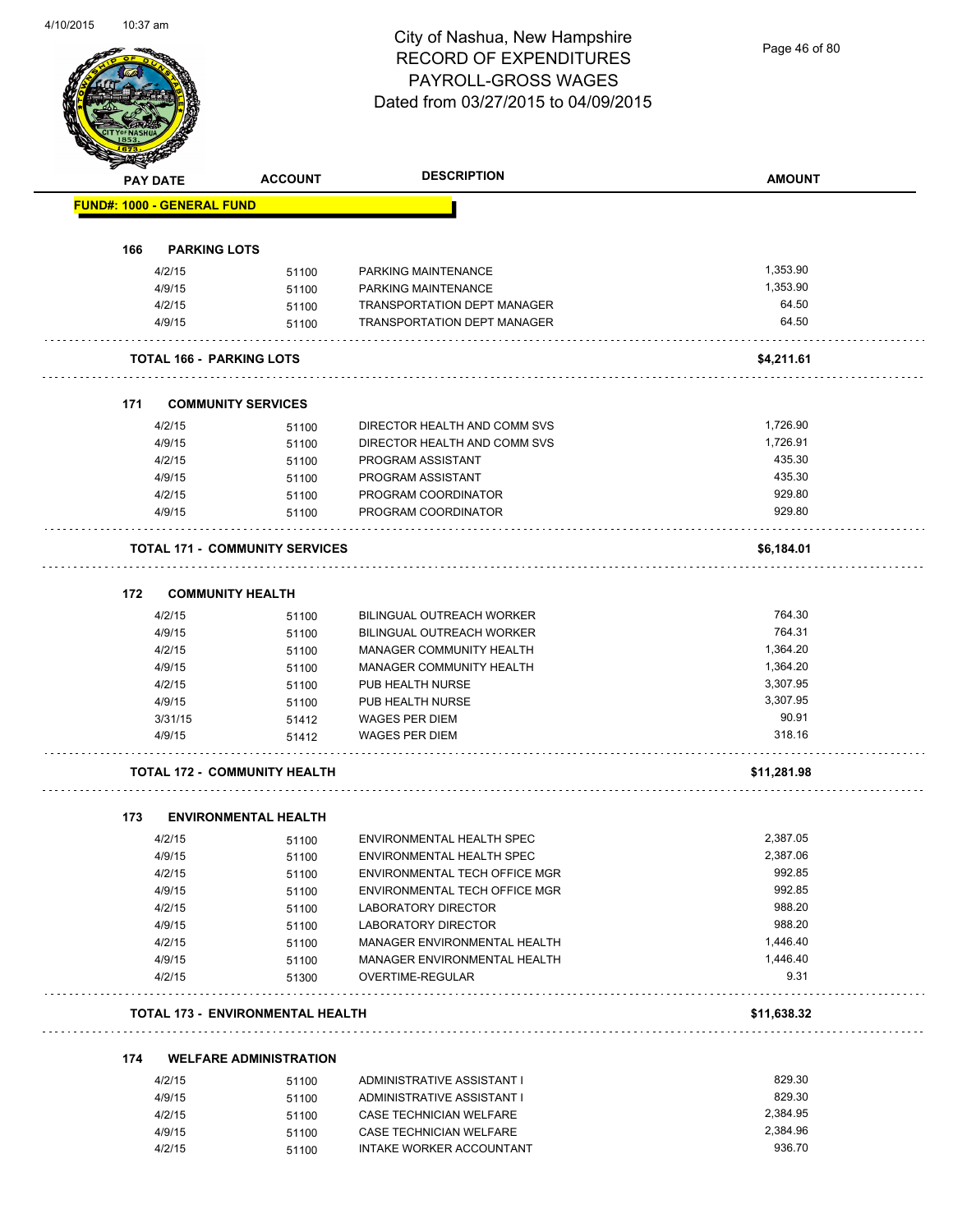$\overline{\phantom{a}}$ 

# City of Nashua, New Hampshire RECORD OF EXPENDITURES PAYROLL-GROSS WAGES

| <b>FUND#: 1000 - GENERAL FUND</b><br>174<br><b>WELFARE ADMINISTRATION</b><br>936.70<br>4/9/15<br><b>INTAKE WORKER ACCOUNTANT</b><br>51100<br>957.30<br>4/2/15<br>SENIOR CASE TECHNICIAN<br>51100<br>957.30<br>4/9/15<br>51100<br>SENIOR CASE TECHNICIAN<br>4/2/15<br><b>WELFARE OFFICER</b><br>1,450.00<br>51100<br>1,450.00<br>4/9/15<br>51100<br><b>WELFARE OFFICER</b><br><b>TOTAL 174 - WELFARE ADMINISTRATION</b><br>\$13,116.51<br><b>PARKS &amp; RECREATION</b><br>177<br>758.86<br>ADMINISTRATIVE ASSISTANT II<br>4/2/15<br>51100<br>758.86<br>4/9/15<br>ADMINISTRATIVE ASSISTANT II<br>51100<br>934.40<br>4/2/15<br>EQUIPMENT OPERATOR, PARKS<br>51100<br>934.40<br>4/9/15<br>EQUIPMENT OPERATOR, PARKS<br>51100<br>3,099.15<br>4/2/15<br><b>FOREMAN LABOR PARK</b><br>51100<br>3,099.15<br>4/9/15<br><b>FOREMAN LABOR PARK</b><br>51100<br>6,676.15<br>4/2/15<br><b>GROUNDSKEEPER MAINTENANCE</b><br>51100<br>6,817.07<br>4/9/15<br><b>GROUNDSKEEPER MAINTENANCE</b><br>51100<br>2,403.61<br>4/2/15<br>51100<br><b>GROUNDSMAN I</b><br>4/9/15<br>2,403.60<br><b>GROUNDSMAN I</b><br>51100<br>841.60<br>4/2/15<br>51100<br><b>GROUNDSMAN II</b><br>841.60<br>4/9/15<br><b>GROUNDSMAN II</b><br>51100<br>2,835.60<br>4/2/15<br><b>LEAD GROUNDSMAN</b><br>51100<br>2,835.60<br>4/9/15<br><b>LEAD GROUNDSMAN</b><br>51100<br>889.60<br>4/2/15<br>NURSERY WORKER PARKS<br>51100<br>889.60<br>4/9/15<br>NURSERY WORKER PARKS<br>51100<br>357.70<br>4/2/15<br>PROGRAM COORDINATOR<br>51100<br>357.70<br>4/9/15<br>PROGRAM COORDINATOR<br>51100<br>4/2/15<br>1,098.20<br><b>RECREATION PROGRAM MANAGER</b><br>51100<br>1,098.20<br>RECREATION PROGRAM MANAGER<br>4/9/15<br>51100<br>4/2/15<br>934.40<br>STELLOS STADIUM ATTENDANT<br>51100<br>944.00<br>4/9/15<br>STELLOS STADIUM ATTENDANT<br>51100<br>4/2/15<br>1,720.00<br>SUPERINTENDENT OF PARKS RECR<br>51100<br>1,720.00<br>4/9/15<br>51100<br>SUPERINTENDENT OF PARKS RECR<br>855.20<br>4/2/15<br><b>TRUCK DRIVER</b><br>51100<br>855.20<br>4/9/15<br>51100<br><b>TRUCK DRIVER</b><br>1,491.43<br>4/2/15<br>OVERTIME-REGULAR<br>51300<br>1,283.35<br>4/9/15<br>51300<br>OVERTIME-REGULAR<br>4/2/15<br>242.00<br><b>GAME OFFICIALS</b><br>55642<br>33.98<br>4/9/15<br>61107<br><b>CLOTHING &amp; UNIFORMS</b> | <b>PAY DATE</b> | <b>ACCOUNT</b> | <b>DESCRIPTION</b> | <b>AMOUNT</b> |
|------------------------------------------------------------------------------------------------------------------------------------------------------------------------------------------------------------------------------------------------------------------------------------------------------------------------------------------------------------------------------------------------------------------------------------------------------------------------------------------------------------------------------------------------------------------------------------------------------------------------------------------------------------------------------------------------------------------------------------------------------------------------------------------------------------------------------------------------------------------------------------------------------------------------------------------------------------------------------------------------------------------------------------------------------------------------------------------------------------------------------------------------------------------------------------------------------------------------------------------------------------------------------------------------------------------------------------------------------------------------------------------------------------------------------------------------------------------------------------------------------------------------------------------------------------------------------------------------------------------------------------------------------------------------------------------------------------------------------------------------------------------------------------------------------------------------------------------------------------------------------------------------------------------------------------------------------------------------------------------------------------------------------------------------------------------------------------------------------------------------------------------------------------------------------------------------------------------------------------------------------------------------|-----------------|----------------|--------------------|---------------|
|                                                                                                                                                                                                                                                                                                                                                                                                                                                                                                                                                                                                                                                                                                                                                                                                                                                                                                                                                                                                                                                                                                                                                                                                                                                                                                                                                                                                                                                                                                                                                                                                                                                                                                                                                                                                                                                                                                                                                                                                                                                                                                                                                                                                                                                                        |                 |                |                    |               |
|                                                                                                                                                                                                                                                                                                                                                                                                                                                                                                                                                                                                                                                                                                                                                                                                                                                                                                                                                                                                                                                                                                                                                                                                                                                                                                                                                                                                                                                                                                                                                                                                                                                                                                                                                                                                                                                                                                                                                                                                                                                                                                                                                                                                                                                                        |                 |                |                    |               |
|                                                                                                                                                                                                                                                                                                                                                                                                                                                                                                                                                                                                                                                                                                                                                                                                                                                                                                                                                                                                                                                                                                                                                                                                                                                                                                                                                                                                                                                                                                                                                                                                                                                                                                                                                                                                                                                                                                                                                                                                                                                                                                                                                                                                                                                                        |                 |                |                    |               |
|                                                                                                                                                                                                                                                                                                                                                                                                                                                                                                                                                                                                                                                                                                                                                                                                                                                                                                                                                                                                                                                                                                                                                                                                                                                                                                                                                                                                                                                                                                                                                                                                                                                                                                                                                                                                                                                                                                                                                                                                                                                                                                                                                                                                                                                                        |                 |                |                    |               |
|                                                                                                                                                                                                                                                                                                                                                                                                                                                                                                                                                                                                                                                                                                                                                                                                                                                                                                                                                                                                                                                                                                                                                                                                                                                                                                                                                                                                                                                                                                                                                                                                                                                                                                                                                                                                                                                                                                                                                                                                                                                                                                                                                                                                                                                                        |                 |                |                    |               |
|                                                                                                                                                                                                                                                                                                                                                                                                                                                                                                                                                                                                                                                                                                                                                                                                                                                                                                                                                                                                                                                                                                                                                                                                                                                                                                                                                                                                                                                                                                                                                                                                                                                                                                                                                                                                                                                                                                                                                                                                                                                                                                                                                                                                                                                                        |                 |                |                    |               |
|                                                                                                                                                                                                                                                                                                                                                                                                                                                                                                                                                                                                                                                                                                                                                                                                                                                                                                                                                                                                                                                                                                                                                                                                                                                                                                                                                                                                                                                                                                                                                                                                                                                                                                                                                                                                                                                                                                                                                                                                                                                                                                                                                                                                                                                                        |                 |                |                    |               |
|                                                                                                                                                                                                                                                                                                                                                                                                                                                                                                                                                                                                                                                                                                                                                                                                                                                                                                                                                                                                                                                                                                                                                                                                                                                                                                                                                                                                                                                                                                                                                                                                                                                                                                                                                                                                                                                                                                                                                                                                                                                                                                                                                                                                                                                                        |                 |                |                    |               |
|                                                                                                                                                                                                                                                                                                                                                                                                                                                                                                                                                                                                                                                                                                                                                                                                                                                                                                                                                                                                                                                                                                                                                                                                                                                                                                                                                                                                                                                                                                                                                                                                                                                                                                                                                                                                                                                                                                                                                                                                                                                                                                                                                                                                                                                                        |                 |                |                    |               |
|                                                                                                                                                                                                                                                                                                                                                                                                                                                                                                                                                                                                                                                                                                                                                                                                                                                                                                                                                                                                                                                                                                                                                                                                                                                                                                                                                                                                                                                                                                                                                                                                                                                                                                                                                                                                                                                                                                                                                                                                                                                                                                                                                                                                                                                                        |                 |                |                    |               |
|                                                                                                                                                                                                                                                                                                                                                                                                                                                                                                                                                                                                                                                                                                                                                                                                                                                                                                                                                                                                                                                                                                                                                                                                                                                                                                                                                                                                                                                                                                                                                                                                                                                                                                                                                                                                                                                                                                                                                                                                                                                                                                                                                                                                                                                                        |                 |                |                    |               |
|                                                                                                                                                                                                                                                                                                                                                                                                                                                                                                                                                                                                                                                                                                                                                                                                                                                                                                                                                                                                                                                                                                                                                                                                                                                                                                                                                                                                                                                                                                                                                                                                                                                                                                                                                                                                                                                                                                                                                                                                                                                                                                                                                                                                                                                                        |                 |                |                    |               |
|                                                                                                                                                                                                                                                                                                                                                                                                                                                                                                                                                                                                                                                                                                                                                                                                                                                                                                                                                                                                                                                                                                                                                                                                                                                                                                                                                                                                                                                                                                                                                                                                                                                                                                                                                                                                                                                                                                                                                                                                                                                                                                                                                                                                                                                                        |                 |                |                    |               |
|                                                                                                                                                                                                                                                                                                                                                                                                                                                                                                                                                                                                                                                                                                                                                                                                                                                                                                                                                                                                                                                                                                                                                                                                                                                                                                                                                                                                                                                                                                                                                                                                                                                                                                                                                                                                                                                                                                                                                                                                                                                                                                                                                                                                                                                                        |                 |                |                    |               |
|                                                                                                                                                                                                                                                                                                                                                                                                                                                                                                                                                                                                                                                                                                                                                                                                                                                                                                                                                                                                                                                                                                                                                                                                                                                                                                                                                                                                                                                                                                                                                                                                                                                                                                                                                                                                                                                                                                                                                                                                                                                                                                                                                                                                                                                                        |                 |                |                    |               |
|                                                                                                                                                                                                                                                                                                                                                                                                                                                                                                                                                                                                                                                                                                                                                                                                                                                                                                                                                                                                                                                                                                                                                                                                                                                                                                                                                                                                                                                                                                                                                                                                                                                                                                                                                                                                                                                                                                                                                                                                                                                                                                                                                                                                                                                                        |                 |                |                    |               |
|                                                                                                                                                                                                                                                                                                                                                                                                                                                                                                                                                                                                                                                                                                                                                                                                                                                                                                                                                                                                                                                                                                                                                                                                                                                                                                                                                                                                                                                                                                                                                                                                                                                                                                                                                                                                                                                                                                                                                                                                                                                                                                                                                                                                                                                                        |                 |                |                    |               |
|                                                                                                                                                                                                                                                                                                                                                                                                                                                                                                                                                                                                                                                                                                                                                                                                                                                                                                                                                                                                                                                                                                                                                                                                                                                                                                                                                                                                                                                                                                                                                                                                                                                                                                                                                                                                                                                                                                                                                                                                                                                                                                                                                                                                                                                                        |                 |                |                    |               |
|                                                                                                                                                                                                                                                                                                                                                                                                                                                                                                                                                                                                                                                                                                                                                                                                                                                                                                                                                                                                                                                                                                                                                                                                                                                                                                                                                                                                                                                                                                                                                                                                                                                                                                                                                                                                                                                                                                                                                                                                                                                                                                                                                                                                                                                                        |                 |                |                    |               |
|                                                                                                                                                                                                                                                                                                                                                                                                                                                                                                                                                                                                                                                                                                                                                                                                                                                                                                                                                                                                                                                                                                                                                                                                                                                                                                                                                                                                                                                                                                                                                                                                                                                                                                                                                                                                                                                                                                                                                                                                                                                                                                                                                                                                                                                                        |                 |                |                    |               |
|                                                                                                                                                                                                                                                                                                                                                                                                                                                                                                                                                                                                                                                                                                                                                                                                                                                                                                                                                                                                                                                                                                                                                                                                                                                                                                                                                                                                                                                                                                                                                                                                                                                                                                                                                                                                                                                                                                                                                                                                                                                                                                                                                                                                                                                                        |                 |                |                    |               |
|                                                                                                                                                                                                                                                                                                                                                                                                                                                                                                                                                                                                                                                                                                                                                                                                                                                                                                                                                                                                                                                                                                                                                                                                                                                                                                                                                                                                                                                                                                                                                                                                                                                                                                                                                                                                                                                                                                                                                                                                                                                                                                                                                                                                                                                                        |                 |                |                    |               |
|                                                                                                                                                                                                                                                                                                                                                                                                                                                                                                                                                                                                                                                                                                                                                                                                                                                                                                                                                                                                                                                                                                                                                                                                                                                                                                                                                                                                                                                                                                                                                                                                                                                                                                                                                                                                                                                                                                                                                                                                                                                                                                                                                                                                                                                                        |                 |                |                    |               |
|                                                                                                                                                                                                                                                                                                                                                                                                                                                                                                                                                                                                                                                                                                                                                                                                                                                                                                                                                                                                                                                                                                                                                                                                                                                                                                                                                                                                                                                                                                                                                                                                                                                                                                                                                                                                                                                                                                                                                                                                                                                                                                                                                                                                                                                                        |                 |                |                    |               |
|                                                                                                                                                                                                                                                                                                                                                                                                                                                                                                                                                                                                                                                                                                                                                                                                                                                                                                                                                                                                                                                                                                                                                                                                                                                                                                                                                                                                                                                                                                                                                                                                                                                                                                                                                                                                                                                                                                                                                                                                                                                                                                                                                                                                                                                                        |                 |                |                    |               |
|                                                                                                                                                                                                                                                                                                                                                                                                                                                                                                                                                                                                                                                                                                                                                                                                                                                                                                                                                                                                                                                                                                                                                                                                                                                                                                                                                                                                                                                                                                                                                                                                                                                                                                                                                                                                                                                                                                                                                                                                                                                                                                                                                                                                                                                                        |                 |                |                    |               |
|                                                                                                                                                                                                                                                                                                                                                                                                                                                                                                                                                                                                                                                                                                                                                                                                                                                                                                                                                                                                                                                                                                                                                                                                                                                                                                                                                                                                                                                                                                                                                                                                                                                                                                                                                                                                                                                                                                                                                                                                                                                                                                                                                                                                                                                                        |                 |                |                    |               |
|                                                                                                                                                                                                                                                                                                                                                                                                                                                                                                                                                                                                                                                                                                                                                                                                                                                                                                                                                                                                                                                                                                                                                                                                                                                                                                                                                                                                                                                                                                                                                                                                                                                                                                                                                                                                                                                                                                                                                                                                                                                                                                                                                                                                                                                                        |                 |                |                    |               |
|                                                                                                                                                                                                                                                                                                                                                                                                                                                                                                                                                                                                                                                                                                                                                                                                                                                                                                                                                                                                                                                                                                                                                                                                                                                                                                                                                                                                                                                                                                                                                                                                                                                                                                                                                                                                                                                                                                                                                                                                                                                                                                                                                                                                                                                                        |                 |                |                    |               |
|                                                                                                                                                                                                                                                                                                                                                                                                                                                                                                                                                                                                                                                                                                                                                                                                                                                                                                                                                                                                                                                                                                                                                                                                                                                                                                                                                                                                                                                                                                                                                                                                                                                                                                                                                                                                                                                                                                                                                                                                                                                                                                                                                                                                                                                                        |                 |                |                    |               |
|                                                                                                                                                                                                                                                                                                                                                                                                                                                                                                                                                                                                                                                                                                                                                                                                                                                                                                                                                                                                                                                                                                                                                                                                                                                                                                                                                                                                                                                                                                                                                                                                                                                                                                                                                                                                                                                                                                                                                                                                                                                                                                                                                                                                                                                                        |                 |                |                    |               |
|                                                                                                                                                                                                                                                                                                                                                                                                                                                                                                                                                                                                                                                                                                                                                                                                                                                                                                                                                                                                                                                                                                                                                                                                                                                                                                                                                                                                                                                                                                                                                                                                                                                                                                                                                                                                                                                                                                                                                                                                                                                                                                                                                                                                                                                                        |                 |                |                    |               |
|                                                                                                                                                                                                                                                                                                                                                                                                                                                                                                                                                                                                                                                                                                                                                                                                                                                                                                                                                                                                                                                                                                                                                                                                                                                                                                                                                                                                                                                                                                                                                                                                                                                                                                                                                                                                                                                                                                                                                                                                                                                                                                                                                                                                                                                                        |                 |                |                    |               |
|                                                                                                                                                                                                                                                                                                                                                                                                                                                                                                                                                                                                                                                                                                                                                                                                                                                                                                                                                                                                                                                                                                                                                                                                                                                                                                                                                                                                                                                                                                                                                                                                                                                                                                                                                                                                                                                                                                                                                                                                                                                                                                                                                                                                                                                                        |                 |                |                    |               |
|                                                                                                                                                                                                                                                                                                                                                                                                                                                                                                                                                                                                                                                                                                                                                                                                                                                                                                                                                                                                                                                                                                                                                                                                                                                                                                                                                                                                                                                                                                                                                                                                                                                                                                                                                                                                                                                                                                                                                                                                                                                                                                                                                                                                                                                                        |                 |                |                    |               |
|                                                                                                                                                                                                                                                                                                                                                                                                                                                                                                                                                                                                                                                                                                                                                                                                                                                                                                                                                                                                                                                                                                                                                                                                                                                                                                                                                                                                                                                                                                                                                                                                                                                                                                                                                                                                                                                                                                                                                                                                                                                                                                                                                                                                                                                                        |                 |                |                    |               |
|                                                                                                                                                                                                                                                                                                                                                                                                                                                                                                                                                                                                                                                                                                                                                                                                                                                                                                                                                                                                                                                                                                                                                                                                                                                                                                                                                                                                                                                                                                                                                                                                                                                                                                                                                                                                                                                                                                                                                                                                                                                                                                                                                                                                                                                                        |                 |                |                    |               |
|                                                                                                                                                                                                                                                                                                                                                                                                                                                                                                                                                                                                                                                                                                                                                                                                                                                                                                                                                                                                                                                                                                                                                                                                                                                                                                                                                                                                                                                                                                                                                                                                                                                                                                                                                                                                                                                                                                                                                                                                                                                                                                                                                                                                                                                                        |                 |                |                    |               |
|                                                                                                                                                                                                                                                                                                                                                                                                                                                                                                                                                                                                                                                                                                                                                                                                                                                                                                                                                                                                                                                                                                                                                                                                                                                                                                                                                                                                                                                                                                                                                                                                                                                                                                                                                                                                                                                                                                                                                                                                                                                                                                                                                                                                                                                                        |                 |                |                    |               |

| 4/2/15 | 51100 | ADMIN ASST COST ACCOUNTANT     | 805.44   |
|--------|-------|--------------------------------|----------|
| 4/9/15 | 51100 | ADMIN ASST COST ACCOUNTANT     | 805.43   |
| 4/2/15 | 51100 | ASSISTANT DIRECTOR LIBRARY     | 1.293.10 |
| 4/9/15 | 51100 | ASSISTANT DIRECTOR LIBRARY     | 1.293.10 |
| 4/2/15 | 51100 | ASSISTANT LIBRARIAN CIRCULATIO | 973.40   |
| 4/9/15 | 51100 | ASSISTANT LIBRARIAN CIRCULATIO | 985.56   |
| 4/2/15 | 51100 | ASSISTANT LIBRARIAN YOUTH SERV | 780.10   |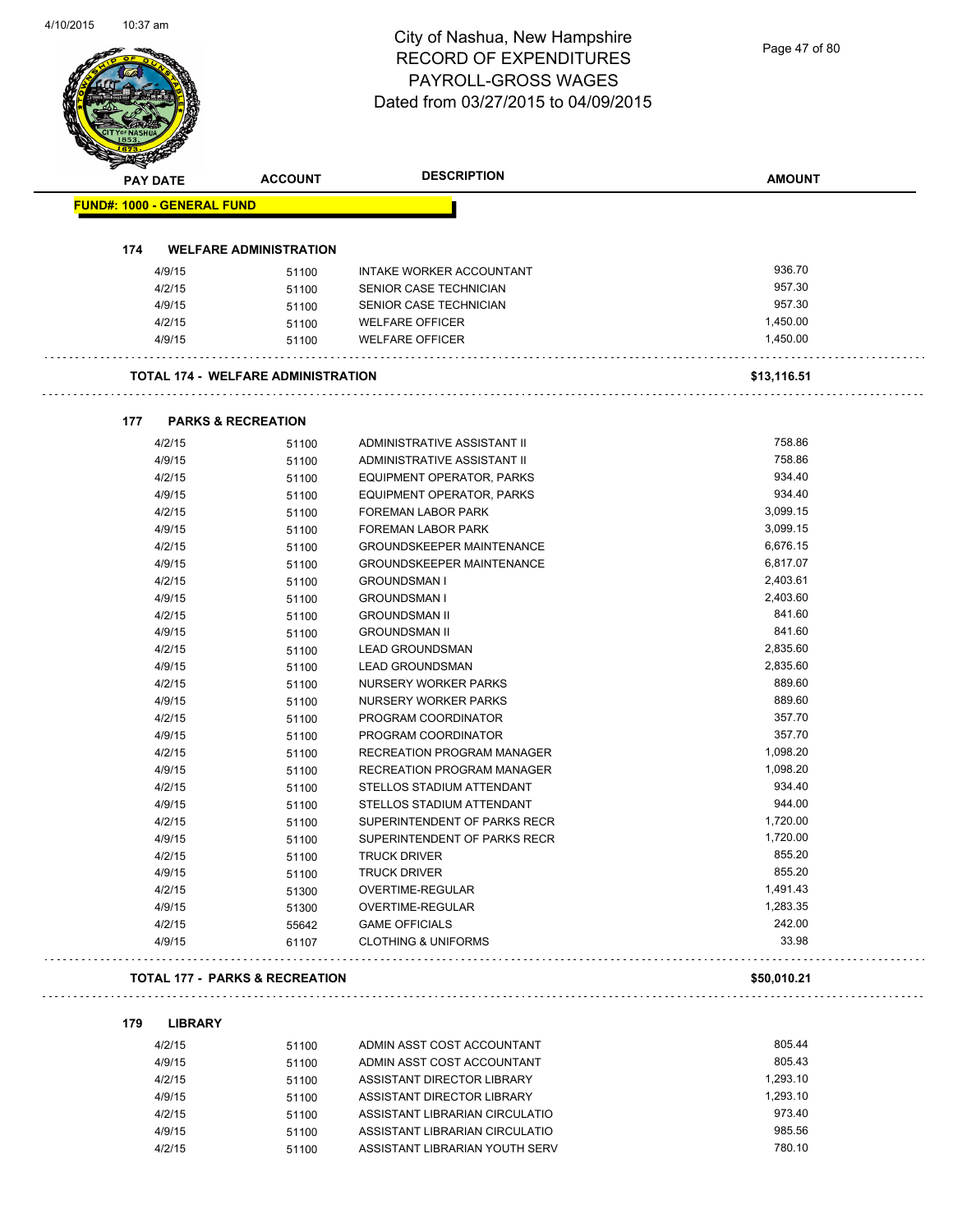

Page 48 of 80

| <b>PAY DATE</b>                   | <b>ACCOUNT</b> | <b>DESCRIPTION</b>                               | <b>AMOUNT</b>    |
|-----------------------------------|----------------|--------------------------------------------------|------------------|
| <b>FUND#: 1000 - GENERAL FUND</b> |                |                                                  |                  |
|                                   |                |                                                  |                  |
|                                   |                |                                                  |                  |
| 179<br><b>LIBRARY</b>             |                |                                                  |                  |
| 4/9/15                            | 51100          | ASSISTANT LIBRARIAN YOUTH SERV                   | 780.10           |
| 4/2/15                            | 51100          | <b>DIRECTOR LIBRARY</b>                          | 1,885.70         |
| 4/9/15                            | 51100          | <b>DIRECTOR LIBRARY</b>                          | 1,885.70         |
| 4/2/15                            | 51100          | EXECUTIVE ASST OFFICE MANAGER                    | 858.45           |
| 4/9/15                            | 51100          | EXECUTIVE ASST OFFICE MANAGER                    | 858.45           |
| 4/2/15                            | 51100          | <b>JANITOR</b>                                   | 490.50           |
| 4/9/15                            | 51100          | <b>JANITOR</b>                                   | 490.50           |
| 4/2/15                            | 51100          | LIBRARIAN ADULT SERVICES                         | 962.61<br>956.59 |
| 4/9/15                            | 51100          | LIBRARIAN ADULT SERVICES                         | 1,003.20         |
| 4/2/15                            | 51100          | <b>LIBRARIAN CIRCULATION</b>                     | 1,003.20         |
| 4/9/15                            | 51100          | <b>LIBRARIAN CIRCULATION</b>                     | 999.19           |
| 4/2/15<br>4/9/15                  | 51100          | LIBRARIAN OUTREACH SVS<br>LIBRARIAN OUTREACH SVS | 999.20           |
| 4/2/15                            | 51100          | LIBRARIAN TECH SERVICES                          | 1,998.70         |
| 4/9/15                            | 51100          | <b>LIBRARIAN TECH SERVICES</b>                   | 1,998.70         |
| 4/2/15                            | 51100<br>51100 | LIBRARIAN YOUTH SERVICES                         | 2,283.21         |
| 4/9/15                            | 51100          | LIBRARIAN YOUTH SERVICES                         | 2,283.21         |
| 4/2/15                            | 51100          | LIBRARY ASSISTANT CIRCULATION                    | 5,360.95         |
| 4/9/15                            | 51100          | LIBRARY ASSISTANT CIRCULATION                    | 5,360.94         |
| 4/2/15                            | 51100          | LIBRARY ASSISTANT MEDIA SERVIC                   | 706.89           |
| 4/9/15                            | 51100          | LIBRARY ASSISTANT MEDIA SERVIC                   | 706.90           |
| 4/2/15                            | 51100          | LIBRARY ASSISTANT TECH SVS                       | 706.90           |
| 4/9/15                            | 51100          | LIBRARY ASSISTANT TECH SVS                       | 706.90           |
| 4/2/15                            | 51100          | LIBRARY ASSISTANT YOUTH SERVIC                   | 1,652.45         |
| 4/9/15                            | 51100          | LIBRARY ASSISTANT YOUTH SERVIC                   | 1,656.69         |
| 4/2/15                            | 51100          | <b>MAINTENANCE SUPV</b>                          | 852.55           |
| 4/9/15                            | 51100          | <b>MAINTENANCE SUPV</b>                          | 852.55           |
| 4/2/15                            | 51100          | <b>MEDIA SERVICES COORDINATOR</b>                | 1,205.05         |
| 4/9/15                            | 51100          | <b>MEDIA SERVICES COORDINATOR</b>                | 1,205.04         |
| 4/2/15                            | 51100          | PAGE & COLLECTION COORDINATOR                    | 840.00           |
| 4/9/15                            | 51100          | PAGE & COLLECTION COORDINATOR                    | 840.00           |
| 4/2/15                            | 51100          | REFERENCE LIBRARIAN ADULT SERV                   | 3,057.27         |
| 4/9/15                            | 51100          | REFERENCE LIBRARIAN ADULT SERV                   | 3,057.26         |
| 4/2/15                            | 51100          | REFERENCE LIBRARIAN TECH SVS                     | 756.45           |
| 4/9/15                            | 51100          | REFERENCE LIBRARIAN TECH SVS                     | 756.44           |
| 4/2/15                            | 51100          | <b>SECURITY LIBRARY</b>                          | 614.04           |
| 4/9/15                            | 51100          | <b>SECURITY LIBRARY</b>                          | 614.05           |
| 4/2/15                            | 51200          | LIBRARY ASSISTANT CIRCULATION                    | 324.20           |
| 4/9/15                            | 51200          | LIBRARY ASSISTANT CIRCULATION                    | 324.20           |
| 4/2/15                            | 51200          | LIBRARY ASSISTANT TECH SVS                       | 415.49           |
| 4/9/15                            | 51200          | LIBRARY ASSISTANT TECH SVS                       | 415.50           |
| 4/2/15                            | 51200          | LIBRARY PAGE YOUTH SERVICES                      | 396.73           |
| 4/9/15                            | 51200          | LIBRARY PAGE YOUTH SERVICES                      | 445.83           |
| 4/2/15                            | 51200          | LIBRARY PAGES CIRCULATION                        | 542.10           |
| 4/9/15                            | 51200          | <b>LIBRARY PAGES CIRCULATION</b>                 | 542.10           |
| 4/2/15                            | 51200          | LIBRARY PAGES MEDIA SERVICES                     | 493.95           |
| 4/9/15                            | 51200          | LIBRARY PAGES MEDIA SERVICES                     | 367.13           |
| 4/2/15                            | 51200          | REFERENCE LIBRARIAN ADULT SERV                   | 590.40           |
| 4/9/15                            | 51200          | REFERENCE LIBRARIAN ADULT SERV                   | 599.63           |
| 4/2/15                            | 51200          | <b>SECURITY LIBRARY</b>                          | 331.68           |
| 4/9/15                            | 51200          | <b>SECURITY LIBRARY</b>                          | 126.18           |
| 4/2/15                            | 51300          | OVERTIME-REGULAR                                 | 683.19           |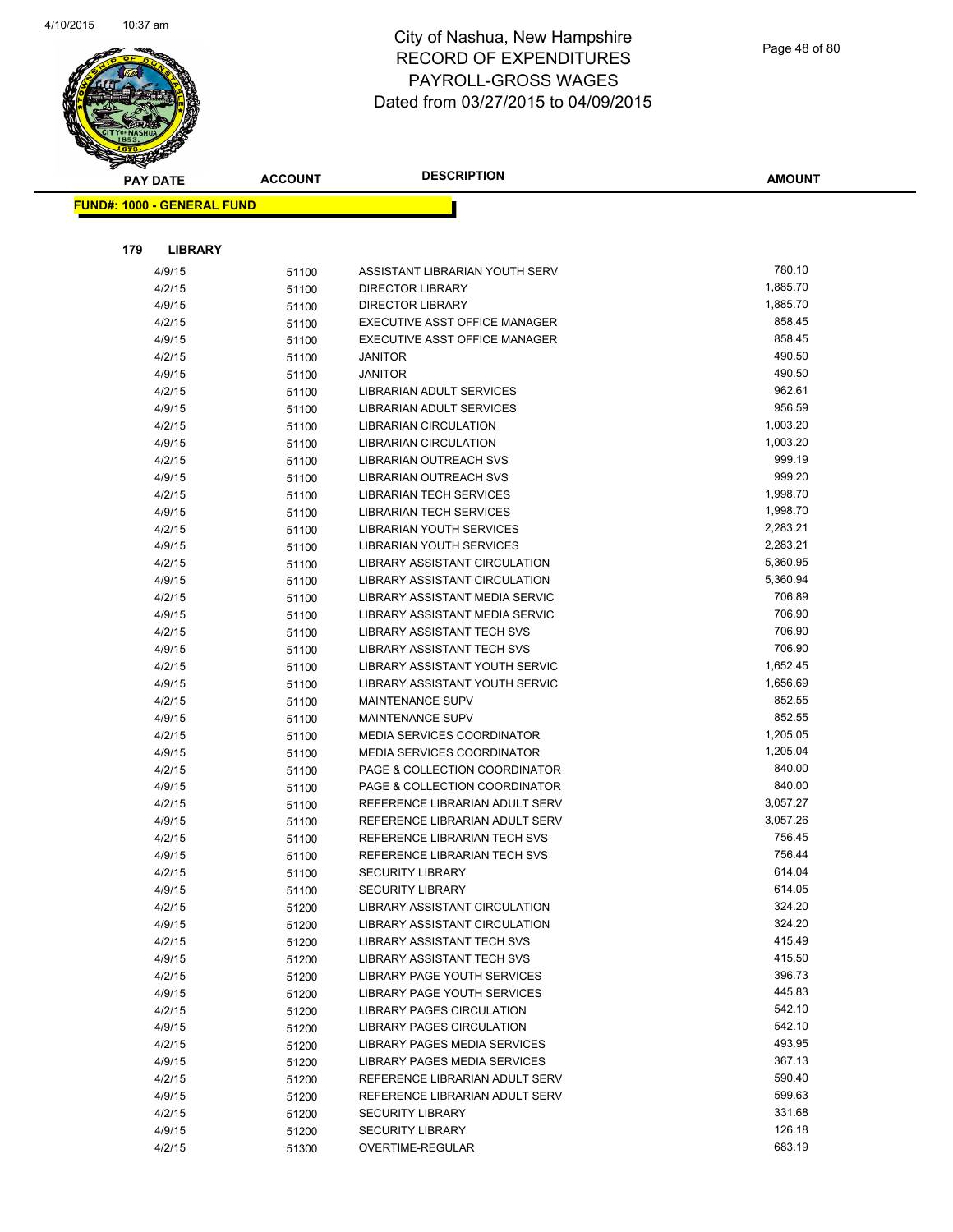Page 49 of 80

|     | <b>PAY DATE</b>                   | <b>ACCOUNT</b>                           | <b>DESCRIPTION</b>                             | <b>AMOUNT</b>        |
|-----|-----------------------------------|------------------------------------------|------------------------------------------------|----------------------|
|     | <b>FUND#: 1000 - GENERAL FUND</b> |                                          |                                                |                      |
| 179 | <b>LIBRARY</b>                    |                                          |                                                |                      |
|     | 4/9/15                            | 51300                                    | <b>OVERTIME-REGULAR</b>                        | 902.06               |
|     | <b>TOTAL 179 - LIBRARY</b>        |                                          |                                                | \$67,683.03          |
| 181 |                                   | <b>COMMUNITY DEVELOPMENT</b>             |                                                |                      |
|     | 4/2/15                            | 51100                                    | ADMINISTRATIVE ASSISTANT II                    | 687.40               |
|     | 4/9/15                            | 51100                                    | ADMINISTRATIVE ASSISTANT II                    | 687.40               |
|     | 4/2/15                            | 51100                                    | DIRECTOR COMMUNITY DEVELOPMENT                 | 1.766.75             |
|     | 4/9/15                            | 51100                                    | DIRECTOR COMMUNITY DEVELOPMENT                 | 1,766.75             |
|     | 4/2/15                            | 51200                                    | ADMINISTRATIVE ASSISTANT I                     | 347.46               |
|     | 4/9/15                            | 51200                                    | ADMINISTRATIVE ASSISTANT I                     | 347.46               |
|     | 4/2/15                            | 51400                                    | WAGES TEMP-SEASONAL                            | 100.00               |
|     | 4/9/15                            | 51400                                    | <b>WAGES TEMP-SEASONAL</b>                     | 100.00               |
|     |                                   | <b>TOTAL 181 - COMMUNITY DEVELOPMENT</b> |                                                | \$5,803.22           |
| 182 | <b>PLANNING &amp; ZONING</b>      |                                          |                                                |                      |
|     |                                   |                                          |                                                | 938.85               |
|     | 4/2/15                            | 51100                                    | DEPARTMENT COORDINATOR                         | 938.85               |
|     | 4/9/15                            | 51100                                    | DEPARTMENT COORDINATOR                         |                      |
|     | 4/2/15                            | 51100                                    | DEPUTY PLANNING MANAGER                        | 2,661.20             |
|     | 4/9/15                            | 51100                                    | DEPUTY PLANNING MANAGER                        | 2,661.20             |
|     | 4/2/15                            | 51100                                    | MANAGER PLANNING DEPT                          | 1,905.00             |
|     | 4/9/15                            | 51100                                    | MANAGER PLANNING DEPT                          | 1,905.00<br>1,722.25 |
|     | 4/2/15<br>4/9/15                  | 51100                                    | PLANNER I<br><b>PLANNER I</b>                  | 1,722.26             |
|     | 4/2/15                            | 51100                                    |                                                | 704.60               |
|     |                                   | 51100                                    | ZONING COORDINATOR                             | 704.60               |
|     | 4/9/15<br>4/2/15                  | 51100<br>53428                           | ZONING COORDINATOR<br>STENOGRAPHIC SERVICES    | 500.00               |
|     |                                   | TOTAL 182 - PLANNING & ZONING            |                                                | \$16,363.81          |
|     |                                   |                                          |                                                |                      |
| 183 |                                   | <b>ECONOMIC DEVELOPMENT</b>              |                                                | 1,873.50             |
|     | 4/2/15<br>4/9/15                  | 51100                                    | ECONOMIC DEV DIRECTOR<br>ECONOMIC DEV DIRECTOR | 1,873.50             |
|     | 4/2/15                            | 51100<br>51100                           | OED PROGRAM COORDINATOR                        | 558.80               |
|     | 4/9/15                            | 51100                                    | OED PROGRAM COORDINATOR                        | 558.80               |
|     |                                   | <b>TOTAL 183 - ECONOMIC DEVELOPMENT</b>  |                                                | \$4,864.60           |
| 191 | <b>SCHOOL</b>                     |                                          |                                                |                      |
|     |                                   |                                          |                                                | 2,971.10             |
|     | 4/9/15                            | 51100                                    | ASSISTANT DIRECTOR BUSINESS                    | 1,406.10             |
|     | 4/9/15                            | 51100                                    | ASSISTANT PRINCIPAL AMH                        |                      |
|     | 4/9/15                            | 51100                                    | ASSISTANT PRINCIPAL BIC                        | 3,071.98<br>1,403.80 |
|     | 4/9/15                            | 51100                                    | ASSISTANT PRINCIPAL BRO                        |                      |
|     | 4/9/15                            | 51100                                    | ASSISTANT PRINCIPAL CHARL                      | 1,483.70<br>2,807.70 |
|     | 4/9/15                            | 51100                                    | ASSISTANT PRINCIPAL DR CRSP                    |                      |
|     | 4/9/15                            | 51100                                    | ASSISTANT PRINCIPAL ELM                        | 6,549.40             |
|     | 4/9/15                            | 51100                                    | ASSISTANT PRINCIPAL FES                        | 2,967.50             |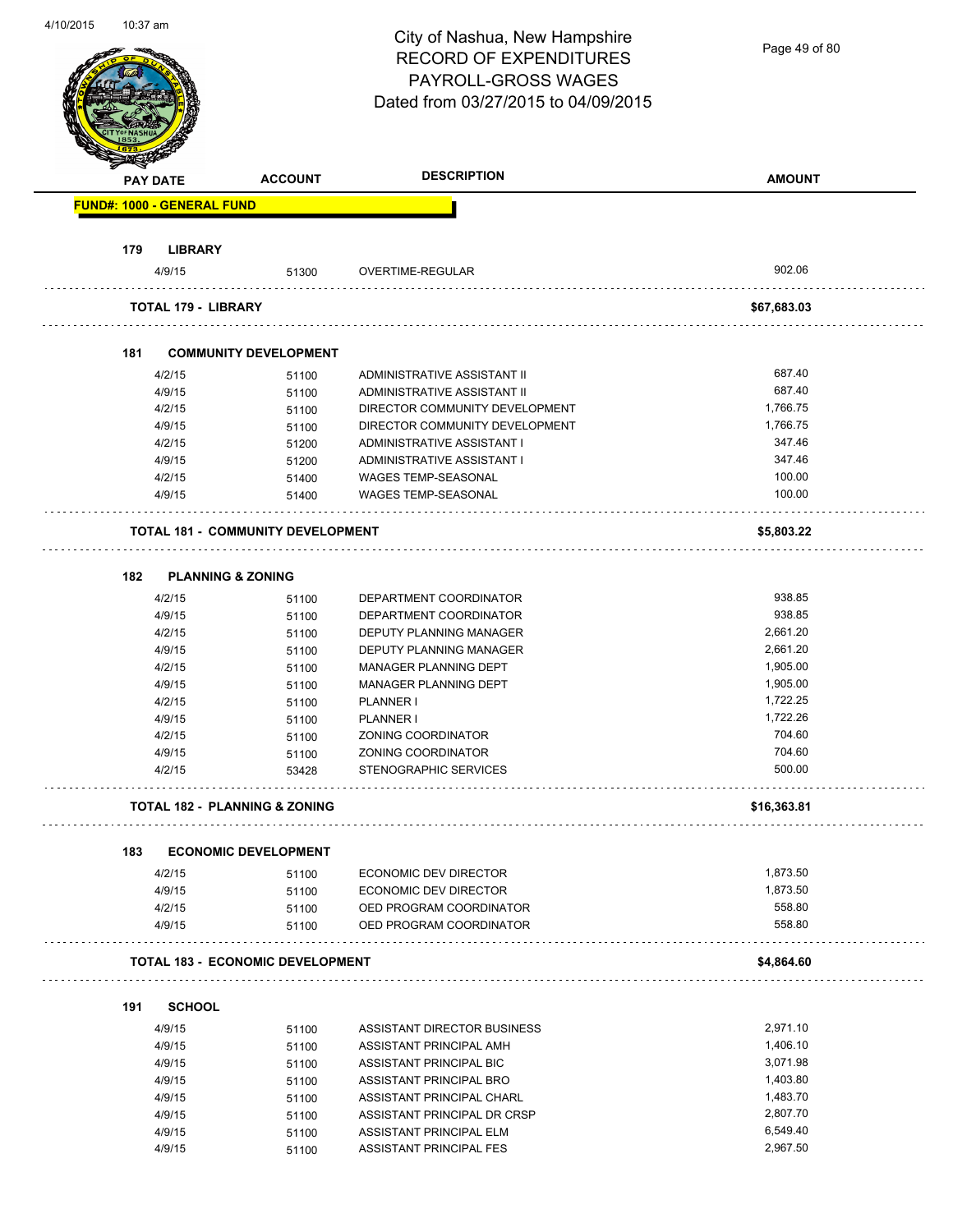

#### Page 50 of 80

| <b>PAY DATE</b>                   | <b>ACCOUNT</b> | <b>DESCRIPTION</b>                   | <b>AMOUNT</b> |
|-----------------------------------|----------------|--------------------------------------|---------------|
| <b>FUND#: 1000 - GENERAL FUND</b> |                |                                      |               |
|                                   |                |                                      |               |
|                                   |                |                                      |               |
| 191<br><b>SCHOOL</b>              |                |                                      |               |
| 4/9/15                            | 51100          | ASSISTANT PRINCIPAL FMS              | 2,928.30      |
| 4/9/15                            | 51100          | ASSISTANT PRINCIPAL LEDGE            | 2,812.30      |
| 4/9/15                            | 51100          | ASSISTANT PRINCIPAL MDE              | 1,406.10      |
| 4/9/15                            | 51100          | ASSISTANT PRINCIPAL MTP              | 2,101.20      |
| 4/9/15                            | 51100          | ASSISTANT PRINCIPAL NHN              | 12,595.80     |
| 4/9/15                            | 51100          | ASSISTANT PRINCIPAL NHS              | 12,890.20     |
| 4/9/15                            | 51100          | ASSISTANT PRINCIPAL PMS              | 3,272.60      |
| 4/9/15                            | 51100          | ASSISTANT PRINCIPAL SHE              | 1,403.80      |
| 4/9/15                            | 51100          | ASSISTANT SUPERINTENDENT             | 8,484.50      |
| 4/9/15                            | 51100          | ASST DIRECTOR PLANT OPS              | 4,470.90      |
| 4/9/15                            | 51100          | <b>ASST DIRECTOR SPED</b>            | 6,243.60      |
| 4/9/15                            | 51100          | ASST SYSTEMS ADMIN FULL YEAR         | 12,740.02     |
| 4/2/15                            | 51100          | ASST SYSTEMS ADMIN SCH YEAR          | 798.20        |
| 4/9/15                            | 51100          | ASST SYSTEMS ADMIN SCH YEAR          | 680.97        |
| 4/9/15                            | 51100          | ATTENDANCE OFFICER                   | 2,331.50      |
| 4/9/15                            | 51100          | CAREER CENTER COORD NHN              | 1,518.30      |
| 4/9/15                            | 51100          | CHIEF OPERATING OFFICER              | 4,044.00      |
| 4/2/15                            | 51100          | CLERICAL ACADEMY NHN                 | 3,470.94      |
| 4/9/15                            | 51100          | CLERICAL ACADEMY NHN                 | 3,439.86      |
| 4/2/15                            | 51100          | CLERICAL ACADEMY NHS                 | 2,770.55      |
| 4/9/15                            | 51100          | CLERICAL ACADEMY NHS                 | 2,675.16      |
| 4/2/15                            | 51100          | CLERICAL ADULT ED NHN                | 753.15        |
| 4/9/15                            | 51100          | CLERICAL ADULT ED NHN                | 745.15        |
| 4/2/15                            | 51100          | CLERICAL ASST SUPER SUP              | 1,338.05      |
| 4/9/15                            | 51100          | CLERICAL ASST SUPER SUP              | 1,333.68      |
| 4/2/15                            | 51100          | CLERICAL ATHLETIC NHN                | 721.14        |
| 4/9/15                            | 51100          | CLERICAL ATHLETIC NHN                | 721.15        |
| 4/2/15                            | 51100          | CLERICAL ATHLETIC NHS                | 745.14        |
| 4/9/15                            | 51100          | CLERICAL ATHLETIC NHS                | 745.15        |
| 4/2/15                            | 51100          | <b>CLERICAL BUSINESS</b>             | 3,718.20      |
| 4/9/15                            | 51100          | <b>CLERICAL BUSINESS</b>             | 3,718.20      |
| 4/2/15                            | 51100          | CLERICAL CHIEF OP OFFICER SUP        | 832.42        |
| 4/9/15                            | 51100          | <b>CLERICAL CHIEF OP OFFICER SUP</b> | 816.07        |
| 4/2/15                            | 51100          | <b>CLERICAL CTE NHS</b>              | 756.40        |
| 4/9/15                            | 51100          | <b>CLERICAL CTE NHS</b>              | 756.40        |
| 4/2/15                            | 51100          | CLERICAL GUIDANCE ELM                | 756.40        |
| 4/9/15                            | 51100          | CLERICAL GUIDANCE ELM                | 756.40        |
| 4/2/15                            | 51100          | CLERICAL GUIDANCE NHN                | 1,899.91      |
| 4/9/15                            | 51100          | CLERICAL GUIDANCE NHN                | 2,106.65      |
| 4/2/15                            | 51100          | <b>CLERICAL GUIDANCE NHS</b>         | 2,108.90      |
| 4/9/15                            | 51100          | CLERICAL GUIDANCE NHS                | 2,108.89      |
| 4/2/15                            | 51100          | CLERICAL HUMAN RESOURCES             | 2,076.01      |
| 4/9/15                            | 51100          | CLERICAL HUMAN RESOURCES             | 2,152.39      |
| 4/2/15                            | 51100          | <b>CLERICAL PAYROLL SUP</b>          | 677.25        |
| 4/9/15                            | 51100          | <b>CLERICAL PAYROLL SUP</b>          | 677.26        |
| 4/2/15                            | 51100          | <b>CLERICAL PLANT OPS</b>            | 756.40        |
| 4/9/15                            | 51100          | <b>CLERICAL PLANT OPS</b>            | 756.40        |
| 4/2/15                            | 51100          | <b>CLERICAL PRINCIPAL AMH</b>        | 1,316.64      |
| 4/9/15                            | 51100          | <b>CLERICAL PRINCIPAL AMH</b>        | 1,321.15      |
| 4/2/15                            | 51100          | <b>CLERICAL PRINCIPAL BIC</b>        | 1,365.05      |
| 4/9/15                            | 51100          | CLERICAL PRINCIPAL BIC               | 1,365.05      |
| 4/2/15                            | 51100          | <b>CLERICAL PRINCIPAL BIR</b>        | 1,512.79      |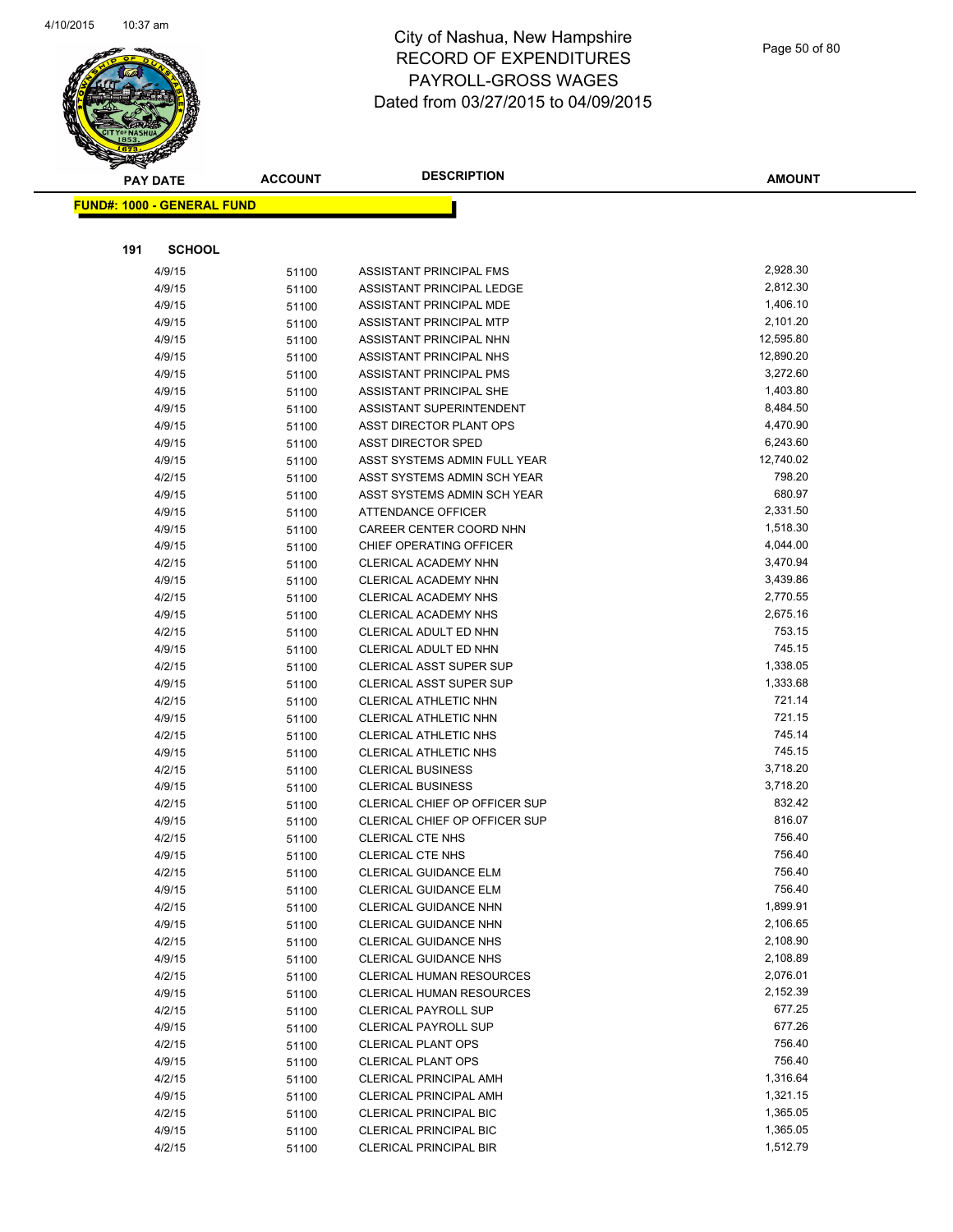

|     | <b>PAY DATE</b>                   | <b>ACCOUNT</b> | <b>DESCRIPTION</b>                                      | <b>AMOUNT</b>        |
|-----|-----------------------------------|----------------|---------------------------------------------------------|----------------------|
|     | <b>FUND#: 1000 - GENERAL FUND</b> |                |                                                         |                      |
|     |                                   |                |                                                         |                      |
|     |                                   |                |                                                         |                      |
| 191 | <b>SCHOOL</b>                     |                |                                                         |                      |
|     | 4/9/15                            | 51100          | <b>CLERICAL PRINCIPAL BIR</b>                           | 1,512.78             |
|     | 4/2/15                            | 51100          | <b>CLERICAL PRINCIPAL BRO</b>                           | 1,452.29             |
|     | 4/9/15                            | 51100          | <b>CLERICAL PRINCIPAL BRO</b>                           | 1,512.80             |
|     | 4/2/15                            | 51100          | CLERICAL PRINCIPAL CHA                                  | 1,354.50             |
|     | 4/9/15                            | 51100          | <b>CLERICAL PRINCIPAL CHA</b>                           | 1,354.50             |
|     | 4/2/15                            | 51100          | <b>CLERICAL PRINCIPAL DRC</b>                           | 1,387.15             |
|     | 4/9/15                            | 51100          | CLERICAL PRINCIPAL DRC                                  | 1,387.15             |
|     | 4/2/15                            | 51100          | CLERICAL PRINCIPAL ELM                                  | 3,402.50             |
|     | 4/9/15                            | 51100          | <b>CLERICAL PRINCIPAL ELM</b>                           | 3,347.03             |
|     | 4/2/15                            | 51100          | <b>CLERICAL PRINCIPAL FES</b>                           | 1,419.80             |
|     | 4/9/15                            | 51100          | <b>CLERICAL PRINCIPAL FES</b>                           | 1,415.06             |
|     | 4/2/15                            | 51100          | <b>CLERICAL PRINCIPAL FMS</b>                           | 2,216.25<br>2,211.45 |
|     | 4/9/15                            | 51100          | <b>CLERICAL PRINCIPAL FMS</b>                           | 1,387.15             |
|     | 4/2/15                            | 51100          | CLERICAL PRINCIPAL LDG<br><b>CLERICAL PRINCIPAL LDG</b> | 1,387.15             |
|     | 4/9/15                            | 51100          |                                                         | 1,501.55             |
|     | 4/2/15<br>4/9/15                  | 51100          | CLERICAL PRINCIPAL MDE<br>CLERICAL PRINCIPAL MDE        | 1,501.55             |
|     | 4/2/15                            | 51100          | <b>CLERICAL PRINCIPAL MTP</b>                           | 1,431.05             |
|     | 4/9/15                            | 51100          | <b>CLERICAL PRINCIPAL MTP</b>                           | 1,393.19             |
|     | 4/2/15                            | 51100          | CLERICAL PRINCIPAL NHN                                  | 1,387.15             |
|     | 4/9/15                            | 51100          | CLERICAL PRINCIPAL NHN                                  | 1,387.15             |
|     | 4/2/15                            | 51100<br>51100 | <b>CLERICAL PRINCIPAL NHS</b>                           | 1,473.40             |
|     | 4/9/15                            | 51100          | <b>CLERICAL PRINCIPAL NHS</b>                           | 1,473.40             |
|     | 4/2/15                            | 51100          | <b>CLERICAL PRINCIPAL NSE</b>                           | 1,501.55             |
|     | 4/9/15                            | 51100          | <b>CLERICAL PRINCIPAL NSE</b>                           | 1,496.50             |
|     | 4/2/15                            | 51100          | <b>CLERICAL PRINCIPAL PMS</b>                           | 2,028.64             |
|     | 4/9/15                            | 51100          | <b>CLERICAL PRINCIPAL PMS</b>                           | 2,028.65             |
|     | 4/2/15                            | 51100          | <b>CLERICAL PRINCIPAL SHE</b>                           | 1,512.80             |
|     | 4/9/15                            | 51100          | <b>CLERICAL PRINCIPAL SHE</b>                           | 1,512.80             |
|     | 4/2/15                            | 51100          | <b>CLERICAL RECEPTIONIST NHN</b>                        | 756.40               |
|     | 4/9/15                            | 51100          | CLERICAL RECEPTIONIST NHN                               | 756.40               |
|     | 4/2/15                            | 51100          | CLERICAL RECEPTIONIST NHS                               | 709.90               |
|     | 4/9/15                            | 51100          | CLERICAL RECEPTIONIST NHS                               | 709.90               |
|     | 4/2/15                            | 51100          | CLERICAL SPECIAL ED NHN                                 | 756.40               |
|     | 4/9/15                            | 51100          | CLERICAL SPECIAL ED NHN                                 | 756.40               |
|     | 4/2/15                            | 51100          | CLERICAL SPECIAL ED NHS                                 | 626.72               |
|     | 4/9/15                            | 51100          | CLERICAL SPECIAL ED NHS                                 | 643.90               |
|     | 4/2/15                            | 51100          | CLERICAL SPECIAL ED SUP                                 | 1,512.80             |
|     | 4/9/15                            | 51100          | CLERICAL SPECIAL ED SUP                                 | 1,512.80             |
|     | 4/2/15                            | 51100          | <b>CLERICAL STUDENT SERV SUP</b>                        | 805.30               |
|     | 4/9/15                            | 51100          | CLERICAL STUDENT SERV SUP                               | 805.30               |
|     | 4/2/15                            | 51100          | CLERICAL SUB SERVICE SUP                                | 780.94               |
|     | 4/9/15                            | 51100          | CLERICAL SUB SERVICE SUP                                | 755.28               |
|     | 4/2/15                            | 51100          | <b>CLERICAL SUPERINTENDANT SUP</b>                      | 1,694.07             |
|     | 4/9/15                            | 51100          | <b>CLERICAL SUPERINTENDANT SUP</b>                      | 1,118.64             |
|     | 4/2/15                            | 51100          | <b>CLERICAL TRANSPORTATION SUP</b>                      | 622.40               |
|     | 4/9/15                            | 51100          | CLERICAL TRANSPORTATION SUP                             | 558.02               |
|     | 4/9/15                            | 51100          | <b>CURRICULUM SUPERVISOR</b>                            | 2,888.30             |
|     | 4/2/15                            | 51100          | <b>CUSTODIAN AMH</b>                                    | 2,034.00             |
|     | 4/9/15                            | 51100          | <b>CUSTODIAN AMH</b>                                    | 2,034.00             |
|     | 4/2/15                            | 51100          | <b>CUSTODIAN ASST HEAD ELM</b>                          | 772.00               |
|     | 4/9/15                            | 51100          | <b>CUSTODIAN ASST HEAD ELM</b>                          | 772.00               |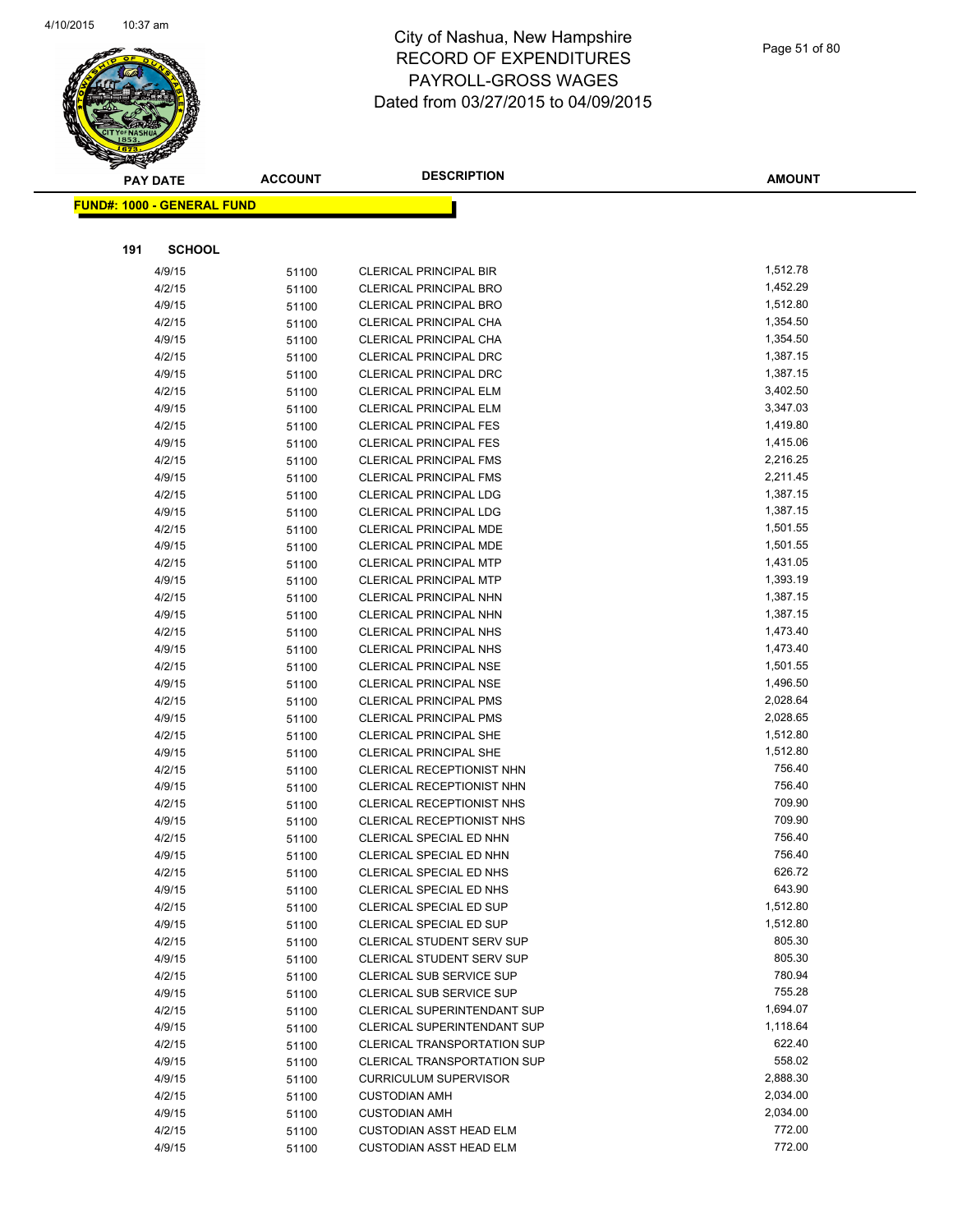

|     | <b>PAY DATE</b>                   | <b>ACCOUNT</b> | <b>DESCRIPTION</b>             | <b>AMOUNT</b> |  |
|-----|-----------------------------------|----------------|--------------------------------|---------------|--|
|     | <b>FUND#: 1000 - GENERAL FUND</b> |                |                                |               |  |
|     |                                   |                |                                |               |  |
|     |                                   |                |                                |               |  |
| 191 | <b>SCHOOL</b>                     |                |                                |               |  |
|     | 4/2/15                            | 51100          | <b>CUSTODIAN ASST HEAD FMS</b> | 772.00        |  |
|     | 4/9/15                            | 51100          | <b>CUSTODIAN ASST HEAD FMS</b> | 772.00        |  |
|     | 4/2/15                            | 51100          | <b>CUSTODIAN ASST HEAD NHN</b> | 1,694.81      |  |
|     | 4/9/15                            | 51100          | <b>CUSTODIAN ASST HEAD NHN</b> | 1,544.85      |  |
|     | 4/2/15                            | 51100          | <b>CUSTODIAN ASST HEAD NHS</b> | 1,694.81      |  |
|     | 4/9/15                            | 51100          | <b>CUSTODIAN ASST HEAD NHS</b> | 1,694.81      |  |
|     | 4/2/15                            | 51100          | <b>CUSTODIAN ASST HEAD PMS</b> | 772.00        |  |
|     | 4/9/15                            | 51100          | <b>CUSTODIAN ASST HEAD PMS</b> | 772.00        |  |
|     | 4/2/15                            | 51100          | <b>CUSTODIAN BIC</b>           | 2,034.00      |  |
|     | 4/9/15                            | 51100          | <b>CUSTODIAN BIC</b>           | 2,034.00      |  |
|     | 4/2/15                            | 51100          | <b>CUSTODIAN BIR</b>           | 2,034.00      |  |
|     | 4/9/15                            | 51100          | <b>CUSTODIAN BIR</b>           | 2,034.00      |  |
|     | 4/2/15                            | 51100          | <b>CUSTODIAN BRO</b>           | 1,356.00      |  |
|     | 4/9/15                            | 51100          | <b>CUSTODIAN BRO</b>           | 1,356.00      |  |
|     | 4/2/15                            | 51100          | <b>CUSTODIAN CHA</b>           | 1,374.32      |  |
|     | 4/9/15                            | 51100          | <b>CUSTODIAN CHA</b>           | 1,356.00      |  |
|     | 4/2/15                            | 51100          | <b>CUSTODIAN DRC</b>           | 1,578.74      |  |
|     | 4/9/15                            | 51100          | <b>CUSTODIAN DRC</b>           | 1,525.20      |  |
|     | 4/2/15                            | 51100          | <b>CUSTODIAN ELM</b>           | 5,070.40      |  |
|     | 4/9/15                            | 51100          | <b>CUSTODIAN ELM</b>           | 4,155.10      |  |
|     | 4/2/15                            | 51100          | <b>CUSTODIAN FES</b>           | 1,356.00      |  |
|     | 4/9/15                            | 51100          | <b>CUSTODIAN FES</b>           | 1,356.00      |  |
|     | 4/2/15                            | 51100          | <b>CUSTODIAN FMS</b>           | 2,712.00      |  |
|     | 4/9/15                            | 51100          | <b>CUSTODIAN FMS</b>           | 2,991.92      |  |
|     | 4/2/15                            | 51100          | <b>CUSTODIAN HEAD AMH</b>      | 772.00        |  |
|     | 4/9/15                            | 51100          | <b>CUSTODIAN HEAD AMH</b>      | 772.00        |  |
|     | 4/2/15                            | 51100          | <b>CUSTODIAN HEAD BIC</b>      | 772.00        |  |
|     | 4/9/15                            | 51100          | <b>CUSTODIAN HEAD BIC</b>      | 772.00        |  |
|     | 4/2/15                            | 51100          | <b>CUSTODIAN HEAD BIR</b>      | 772.00        |  |
|     | 4/9/15                            | 51100          | <b>CUSTODIAN HEAD BIR</b>      | 772.00        |  |
|     | 4/2/15                            | 51100          | <b>CUSTODIAN HEAD BRO</b>      | 772.00        |  |
|     | 4/9/15                            | 51100          | <b>CUSTODIAN HEAD BRO</b>      | 772.00        |  |
|     | 4/2/15                            | 51100          | <b>CUSTODIAN HEAD CHA</b>      | 772.00        |  |
|     | 4/9/15                            | 51100          | <b>CUSTODIAN HEAD CHA</b>      | 772.00        |  |
|     | 4/2/15                            | 51100          | <b>CUSTODIAN HEAD DRC</b>      | 62.73         |  |
|     | 4/9/15                            | 51100          | <b>CUSTODIAN HEAD DRC</b>      | 149.58        |  |
|     | 4/2/15                            | 51100          | <b>CUSTODIAN HEAD ELM</b>      | 914.82        |  |
|     | 4/9/15                            | 51100          | <b>CUSTODIAN HEAD ELM</b>      | 914.82        |  |
|     | 4/2/15                            | 51100          | <b>CUSTODIAN HEAD FES</b>      | 772.00        |  |
|     | 4/9/15                            | 51100          | <b>CUSTODIAN HEAD FES</b>      | 772.00        |  |
|     | 4/2/15                            | 51100          | <b>CUSTODIAN HEAD FMS</b>      | 914.80        |  |
|     | 4/9/15                            | 51100          | <b>CUSTODIAN HEAD FMS</b>      | 914.80        |  |
|     | 4/2/15                            | 51100          | <b>CUSTODIAN HEAD LDG</b>      | 772.00        |  |
|     | 4/9/15                            | 51100          | <b>CUSTODIAN HEAD LDG</b>      | 772.00        |  |
|     | 4/2/15                            | 51100          | <b>CUSTODIAN HEAD MDE</b>      | 193.00        |  |
|     | 4/2/15                            | 51100          | <b>CUSTODIAN HEAD MTP</b>      | 772.00        |  |
|     | 4/9/15                            | 51100          | <b>CUSTODIAN HEAD MTP</b>      | 772.00        |  |
|     | 4/2/15                            | 51100          | <b>CUSTODIAN HEAD NHN</b>      | 920.00        |  |
|     | 4/9/15                            | 51100          | <b>CUSTODIAN HEAD NHN</b>      | 920.00        |  |
|     | 4/2/15                            | 51100          | <b>CUSTODIAN HEAD NHS</b>      | 920.00        |  |
|     | 4/9/15                            | 51100          | <b>CUSTODIAN HEAD NHS</b>      | 920.00        |  |
|     | 4/2/15                            | 51100          | <b>CUSTODIAN HEAD NSE</b>      | 736.80        |  |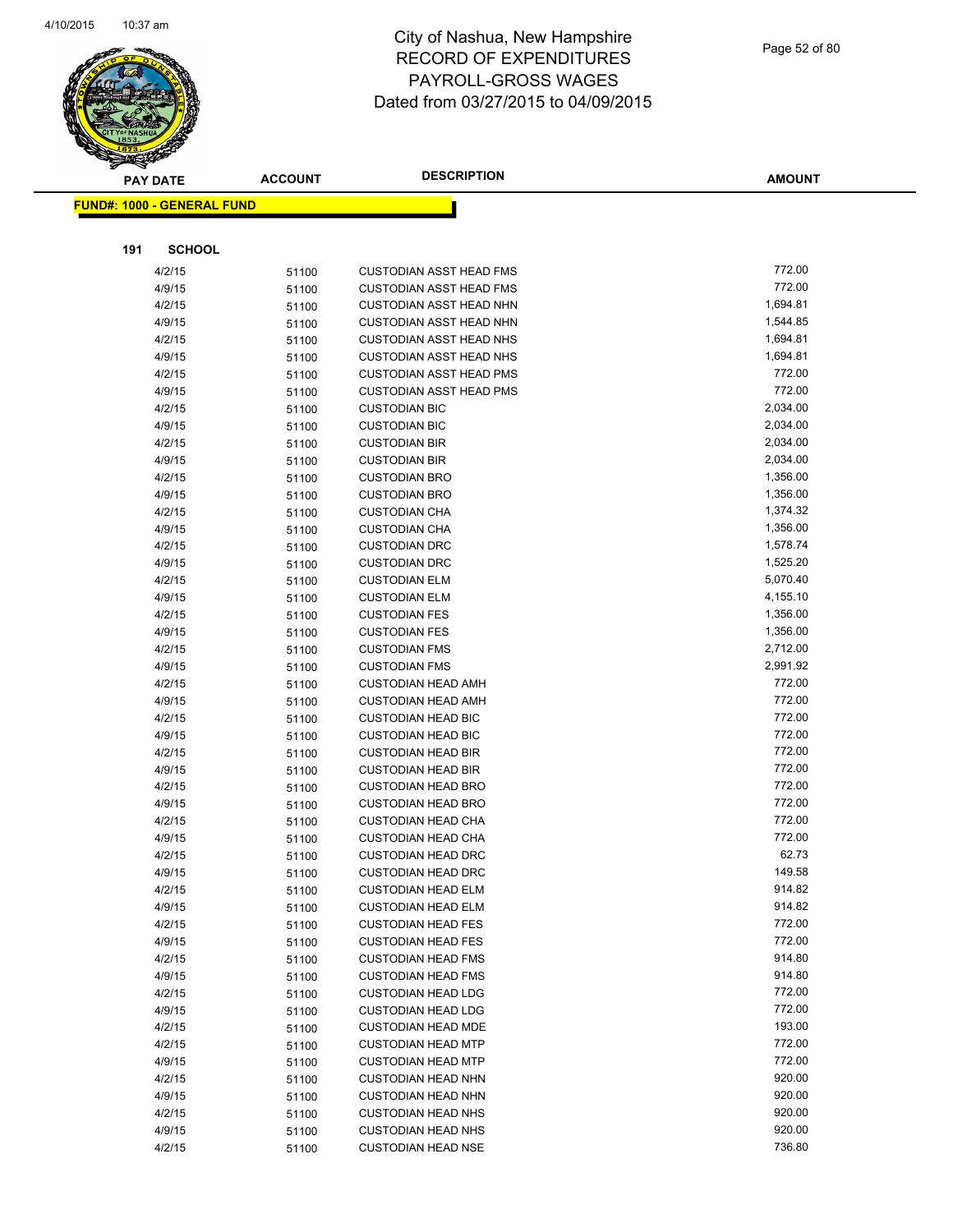

#### Page 53 of 80

|     | <b>PAY DATE</b>            | <b>ACCOUNT</b> | <b>DESCRIPTION</b>                                             | <b>AMOUNT</b>        |
|-----|----------------------------|----------------|----------------------------------------------------------------|----------------------|
|     | FUND#: 1000 - GENERAL FUND |                |                                                                |                      |
|     |                            |                |                                                                |                      |
| 191 | <b>SCHOOL</b>              |                |                                                                |                      |
|     | 4/9/15                     |                | <b>CUSTODIAN HEAD NSE</b>                                      | 736.80               |
|     | 4/2/15                     | 51100          | <b>CUSTODIAN HEAD PMS</b>                                      | 914.80               |
|     | 4/9/15                     | 51100          | <b>CUSTODIAN HEAD PMS</b>                                      | 914.80               |
|     | 4/2/15                     | 51100          | <b>CUSTODIAN HEAD SHE</b>                                      | 772.00               |
|     |                            | 51100          |                                                                | 772.00               |
|     | 4/9/15                     | 51100          | <b>CUSTODIAN HEAD SHE</b>                                      |                      |
|     | 4/2/15                     | 51100          | <b>CUSTODIAN LDG</b>                                           | 1,525.50<br>1,356.00 |
|     | 4/9/15                     | 51100          | <b>CUSTODIAN LDG</b>                                           |                      |
|     | 4/2/15                     | 51100          | <b>CUSTODIAN MDE</b>                                           | 1,447.60<br>1,450.00 |
|     | 4/9/15                     | 51100          | <b>CUSTODIAN MDE</b>                                           | 1,356.00             |
|     | 4/2/15                     | 51100          | <b>CUSTODIAN MTP</b>                                           |                      |
|     | 4/9/15                     | 51100          | <b>CUSTODIAN MTP</b>                                           | 1,356.00             |
|     | 4/2/15                     | 51100          | <b>CUSTODIAN NHN</b>                                           | 11,185.49            |
|     | 4/9/15                     | 51100          | <b>CUSTODIAN NHN</b>                                           | 10,843.81            |
|     | 4/2/15                     | 51100          | <b>CUSTODIAN NHS</b>                                           | 10,855.29            |
|     | 4/9/15                     | 51100          | <b>CUSTODIAN NHS</b>                                           | 11,193.59            |
|     | 4/2/15                     | 51100          | <b>CUSTODIAN NSE</b>                                           | 1,356.00             |
|     | 4/9/15                     | 51100          | <b>CUSTODIAN NSE</b>                                           | 1,356.00             |
|     | 4/2/15                     | 51100          | <b>CUSTODIAN PMS</b>                                           | 2,374.47             |
|     | 4/9/15                     | 51100          | <b>CUSTODIAN PMS</b>                                           | 2,034.00             |
|     | 4/2/15                     | 51100          | <b>CUSTODIAN SHE</b>                                           | 2,052.32             |
|     | 4/9/15                     | 51100          | <b>CUSTODIAN SHE</b>                                           | 2,034.00             |
|     | 4/9/15                     | 51100          | <b>CUSTODIAN SUPERVISOR WPO</b>                                | 2,039.30             |
|     | 4/2/15                     | 51100          | <b>CUSTODIAN WID</b>                                           | 877.17               |
|     | 4/9/15                     | 51100          | <b>CUSTODIAN WID</b>                                           | 1,351.76             |
|     | 4/9/15                     | 51100          | DATA ANALYST                                                   | 1,808.40             |
|     | 4/9/15                     | 51100          | DIRECTOR ADULT ED                                              | 3,160.00             |
|     | 4/9/15                     | 51100          | <b>DIRECTOR ATHLETICS</b>                                      | 3,476.00             |
|     | 4/9/15                     | 51100          | DIRECTOR COM GRANTS                                            | 3,090.10             |
|     | 4/9/15                     | 51100          | <b>DIRECTOR GUIDANCE</b>                                       | 6,192.30             |
|     | 4/9/15                     | 51100          | DIRECTOR HUMAN RESOURCES                                       | 3,201.10             |
|     | 4/9/15                     | 51100          | DIRECTOR PLANT OPS                                             | 3,608.20             |
|     | 4/9/15                     | 51100          | DIRECTOR PRE SCHOOL                                            | 2,663.50             |
|     | 4/9/15                     | 51100          | DIRECTOR SEC CURRICULUM & INST                                 | 3,369.90             |
|     | 4/9/15                     | 51100          | DIRECTOR SPECIAL ED                                            | 3,755.10             |
|     | 4/9/15                     | 51100          | DIRECTOR STUDENT SERVICES                                      | 3,222.00             |
|     | 4/9/15                     | 51100          | DIRECTOR TECHNOLOGY                                            | 4,058.30             |
|     | 4/9/15                     | 51100          | DIRECTOR TRANSPORTATION                                        | 3,067.10             |
|     | 4/9/15                     | 51100          | DIRECTOR VOCATIONAL<br>DW TECHNOLOGY PEER COACH                | 7,084.40             |
|     | 4/9/15                     | 51100          |                                                                | 2,551.89<br>1,611.50 |
|     | 4/9/15                     | 51100          | ELL OUTREACH WORKER                                            | 1,762.10             |
|     | 4/9/15<br>4/9/15           | 51100          | <b>GUIDANCE COUNSELOR AMH</b><br><b>GUIDANCE COUNSELOR BIC</b> | 1,823.10             |
|     |                            | 51100          | <b>GUIDANCE COUNSELOR BIR</b>                                  | 2,885.93             |
|     | 4/9/15                     | 51100          | <b>GUIDANCE COUNSELOR BRO</b>                                  | 1,694.50             |
|     | 4/9/15<br>4/9/15           | 51100          | GUIDANCE COUNSELOR CHA                                         | 2,816.70             |
|     | 4/9/15                     | 51100          | GUIDANCE COUNSELOR DRC                                         | 2,728.30             |
|     | 4/9/15                     | 51100          | <b>GUIDANCE COUNSELOR ELM</b>                                  | 11,120.80            |
|     | 4/9/15                     | 51100          | <b>GUIDANCE COUNSELOR FES</b>                                  | 2,728.30             |
|     | 4/9/15                     | 51100          | <b>GUIDANCE COUNSELOR FMS</b>                                  | 5,431.73             |
|     | 4/9/15                     | 51100          | GUIDANCE COUNSELOR LDG                                         | 2,650.80             |
|     | 4/9/15                     | 51100          | GUIDANCE COUNSELOR MDE                                         | 2,204.20             |
|     |                            | 51100          |                                                                | 2,728.31             |
|     | 4/9/15                     | 51100          | <b>GUIDANCE COUNSELOR MTP</b>                                  |                      |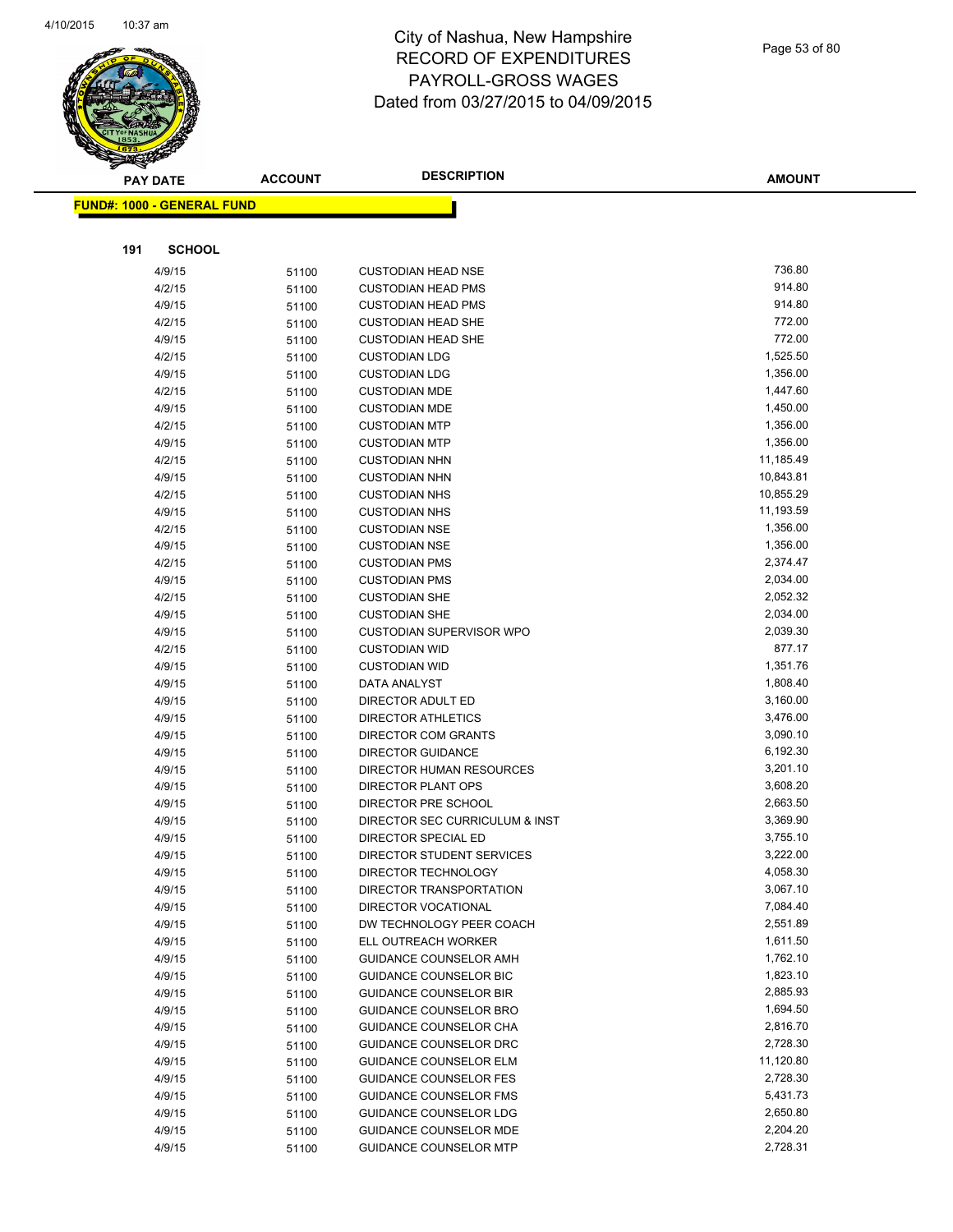

|     | <b>PAY DATE</b>            | <b>ACCOUNT</b> | <b>DESCRIPTION</b>            | <b>AMOUNT</b> |
|-----|----------------------------|----------------|-------------------------------|---------------|
|     | FUND#: 1000 - GENERAL FUND |                |                               |               |
|     |                            |                |                               |               |
|     |                            |                |                               |               |
| 191 | <b>SCHOOL</b>              |                |                               |               |
|     | 4/9/15                     | 51100          | <b>GUIDANCE COUNSELOR NHN</b> | 19,346.80     |
|     | 4/9/15                     | 51100          | GUIDANCE COUNSELOR NHS        | 18,079.10     |
|     | 4/9/15                     | 51100          | <b>GUIDANCE COUNSELOR NSE</b> | 2,728.30      |
|     | 4/9/15                     | 51100          | <b>GUIDANCE COUNSELOR PMS</b> | 6,767.80      |
|     | 4/9/15                     | 51100          | <b>GUIDANCE COUNSELOR SHE</b> | 2,566.70      |
|     | 4/9/15                     | 51100          | JOB DEVELOPER SPED NHN        | 2,816.69      |
|     | 4/9/15                     | 51100          | LIBRARIAN AMH                 | 2,566.70      |
|     | 4/9/15                     | 51100          | LIBRARIAN BIC                 | 1,667.00      |
|     | 4/9/15                     | 51100          | <b>LIBRARIAN BIR</b>          | 1,885.00      |
|     | 4/9/15                     | 51100          | LIBRARIAN BRO                 | 1,745.50      |
|     | 4/9/15                     | 51100          | LIBRARIAN CHA                 | 2,816.70      |
|     | 4/9/15                     | 51100          | LIBRARIAN DRC                 | 1,867.20      |
|     | 4/9/15                     | 51100          | LIBRARIAN ELM                 | 1,622.40      |
|     | 4/9/15                     | 51100          | <b>LIBRARIAN FES</b>          | 2,227.80      |
|     | 4/9/15                     | 51100          | <b>LIBRARIAN FMS</b>          | 3,224.40      |
|     | 4/9/15                     | 51100          | <b>LIBRARIAN LDG</b>          | 1,960.60      |
|     | 4/9/15                     | 51100          | <b>LIBRARIAN MDE</b>          | 2,204.20      |
|     | 4/9/15                     | 51100          | <b>LIBRARIAN MTP</b>          | 2,398.90      |
|     | 4/9/15                     | 51100          | LIBRARIAN NHN                 | 4,506.13      |
|     | 4/9/15                     | 51100          | <b>LIBRARIAN NHS</b>          | 4,755.10      |
|     | 4/9/15                     | 51100          | <b>LIBRARIAN NSE</b>          | 2,204.20      |
|     | 4/9/15                     | 51100          | <b>LIBRARIAN PMS</b>          | 1,762.10      |
|     | 4/9/15                     | 51100          | <b>LIBRARIAN SHE</b>          | 2,728.30      |
|     | 4/9/15                     | 51100          | LICENSED PRACTICAL NURSE AMH  | 1,156.70      |
|     | 4/9/15                     | 51100          | LICENSED PRACTICAL NURSE ELM  | 1,476.00      |
|     | 4/2/15                     | 51100          | MAINTENANCE ALARM WPO         | 974.80        |
|     | 4/9/15                     | 51100          | MAINTENANCE ALARM WPO         | 974.80        |
|     | 4/2/15                     | 51100          | MAINTENANCE ASST GRDS WPO     | 928.00        |
|     | 4/9/15                     | 51100          | MAINTENANCE ASST GRDS WPO     | 928.00        |
|     | 4/2/15                     | 51100          | MAINTENANCE CARPENTER WPO     | 952.00        |
|     | 4/9/15                     | 51100          | MAINTENANCE CARPENTER WPO     | 952.00        |
|     | 4/2/15                     | 51100          | MAINTENANCE ELECTRICIAN WPO   | 1,949.60      |
|     | 4/9/15                     | 51100          | MAINTENANCE ELECTRICIAN WPO   | 1,949.60      |
|     | 4/2/15                     |                | MAINTENANCE GRDS FORMEN WPO   | 952.00        |
|     | 4/9/15                     | 51100          | MAINTENANCE GRDS FORMEN WPO   | 952.00        |
|     | 4/2/15                     | 51100          |                               | 3,268.00      |
|     |                            | 51100          | MAINTENANCE GROUNDS WPO       | 3,268.01      |
|     | 4/9/15<br>4/2/15           | 51100          | MAINTENANCE GROUNDS WPO       | 2,860.00      |
|     |                            | 51100          | MAINTENANCE HVAC WPO          | 2,860.00      |
|     | 4/9/15                     | 51100          | MAINTENANCE HVAC WPO          | 914.80        |
|     | 4/2/15                     | 51100          | MAINTENANCE MESSENGER WPO     |               |
|     | 4/9/15                     | 51100          | MAINTENANCE MESSENGER WPO     | 914.80        |
|     | 4/2/15                     | 51100          | MAINTENANCE PLUMBER WPO       | 1,370.80      |
|     | 4/9/15                     | 51100          | MAINTENANCE PLUMBER WPO       | 1,739.78      |
|     | 4/2/15                     | 51100          | MAINTENANCE TRADES WPO        | 2,822.30      |
|     | 4/9/15                     | 51100          | MAINTENANCE TRADES WPO        | 2,840.00      |
|     | 4/9/15                     | 51100          | <b>MARKETING TEACHER NHS</b>  | 2,204.20      |
|     | 4/9/15                     | 51100          | <b>NURSE AMH</b>              | 2,424.30      |
|     | 4/9/15                     | 51100          | <b>NURSE BIC</b>              | 3,177.20      |
|     | 4/9/15                     | 51100          | <b>NURSE BIR</b>              | 1,950.40      |
|     | 4/9/15                     | 51100          | <b>NURSE BRO</b>              | 2,104.20      |
|     | 4/9/15                     | 51100          | <b>NURSE CHA</b>              | 2,424.30      |
|     | 4/9/15                     | 51100          | <b>NURSE DRC</b>              | 2,424.30      |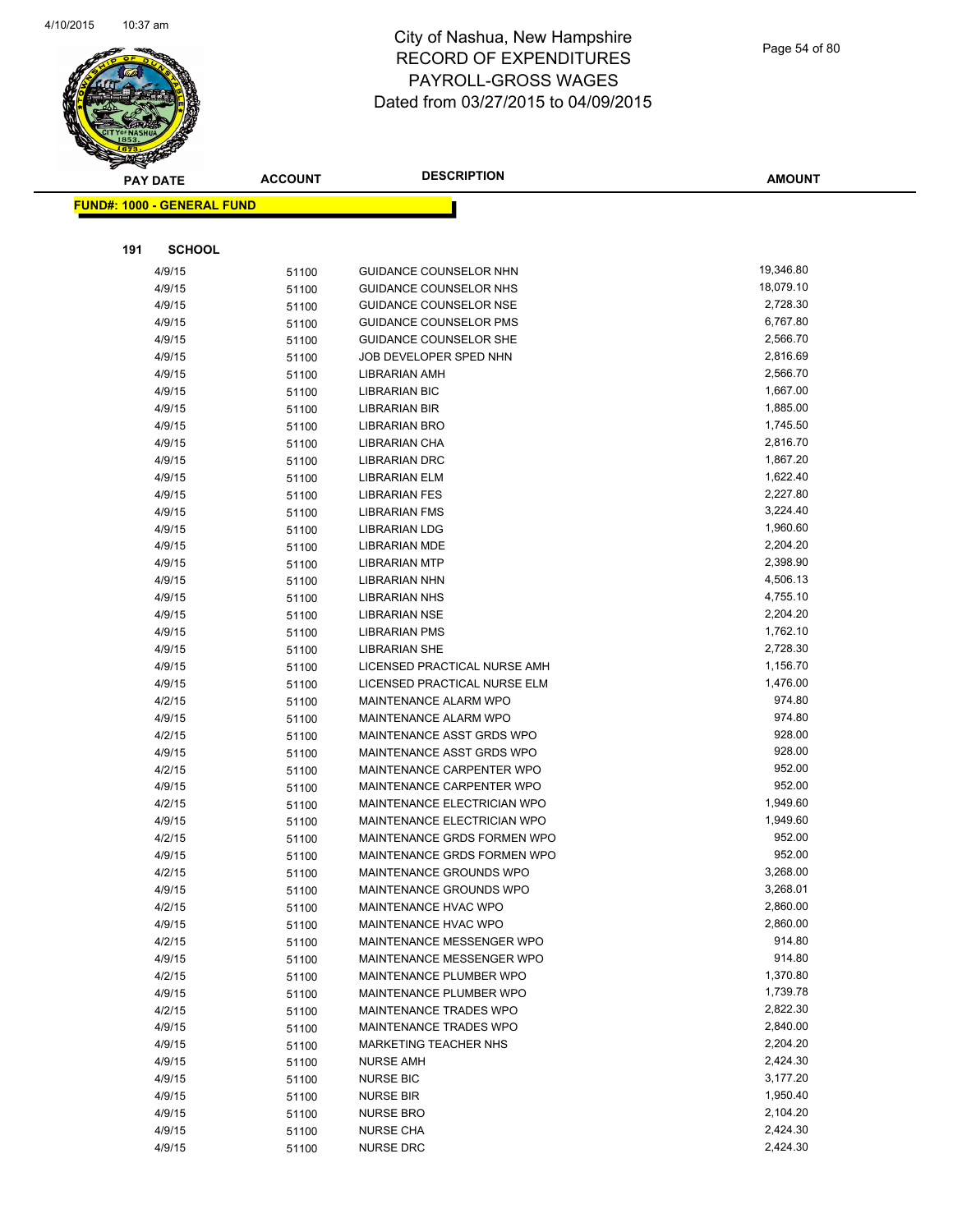

Page 55 of 80

| ॼ<br><b>PAY DATE</b>              | <b>ACCOUNT</b> | <b>DESCRIPTION</b>                              | <b>AMOUNT</b>        |
|-----------------------------------|----------------|-------------------------------------------------|----------------------|
| <b>FUND#: 1000 - GENERAL FUND</b> |                |                                                 |                      |
|                                   |                |                                                 |                      |
|                                   |                |                                                 |                      |
| <b>SCHOOL</b><br>191              |                |                                                 |                      |
| 4/9/15                            | 51100          | <b>NURSE ELM</b>                                | 2,865.10             |
| 4/9/15                            | 51100          | <b>NURSE FMS</b>                                | 2,424.30             |
| 4/9/15                            | 51100          | <b>NURSE LDG</b>                                | 1,950.40             |
| 4/9/15                            | 51100          | <b>NURSE MDE</b>                                | 2,424.30             |
| 4/9/15                            | 51100          | <b>NURSE MTP</b>                                | 1,541.30             |
| 4/9/15                            | 51100          | <b>NURSE NHN</b>                                | 4,703.20             |
| 4/9/15                            | 51100          | <b>NURSE NHS</b>                                | 4,848.60             |
| 4/9/15                            | 51100          | <b>NURSE NSE</b>                                | 2,278.90             |
| 4/9/15                            | 51100          | <b>NURSE PMS</b>                                | 4,944.75             |
| 4/9/15                            | 51100          | <b>NURSE SHE</b>                                | 2,865.10             |
| 4/9/15                            | 51100          | OFFICE MANAGER BUSINESS                         | 2,453.60             |
| 4/9/15                            | 51100          | OFFICE MANAGER HUMAN RESOURCES                  | 1,777.50             |
| 4/9/15<br>4/9/15                  | 51100          | OFFICE MANAGER PLANT OPS<br>OFFICE MANAGER SPED | 1,916.20<br>1,880.80 |
| 4/9/15                            | 51100          | OUT DISTRICT COORDINATOR                        | 3,058.10             |
| 4/2/15                            | 51100<br>51100 | PARA ALT AMH                                    | 577.53               |
| 4/9/15                            | 51100          | PARA ALT AMH                                    | 330.69               |
| 4/2/15                            | 51100          | PARA ALT DRC                                    | 436.25               |
| 4/9/15                            | 51100          | PARA ALT DRC                                    | 436.25               |
| 4/2/15                            | 51100          | PARA ALT FMS                                    | 614.80               |
| 4/9/15                            | 51100          | PARA ALT FMS                                    | 610.15               |
| 4/2/15                            | 51100          | PARA ALT LDG                                    | 554.24               |
| 4/9/15                            | 51100          | PARA ALT LDG                                    | 558.90               |
| 4/2/15                            | 51100          | PARA ALT PMS                                    | 488.26               |
| 4/9/15                            | 51100          | PARA ALT PMS                                    | 492.14               |
| 4/2/15                            | 51100          | PARA DW SPEC ED AMH                             | 8,033.57             |
| 4/9/15                            | 51100          | PARA DW SPEC ED AMH                             | 8,424.23             |
| 4/2/15                            | 51100          | PARA DW SPEC ED BIC                             | 468.46               |
| 4/9/15                            | 51100          | PARA DW SPEC ED BIC                             | 476.40               |
| 4/2/15                            | 51100          | PARA DW SPEC ED BIR                             | 1,412.29             |
| 4/9/15                            | 51100          | PARA DW SPEC ED BIR                             | 1,412.30             |
| 4/2/15                            | 51100          | PARA DW SPEC ED BRO                             | 3,940.96             |
| 4/9/15                            | 51100          | PARA DW SPEC ED BRO                             | 3,947.74             |
| 4/2/15                            | 51100          | PARA DW SPEC ED CHA                             | 6,989.44             |
| 4/9/15                            | 51100          | PARA DW SPEC ED CHA                             | 6,955.53             |
| 4/2/15                            | 51100          | PARA DW SPEC ED DRC                             | 821.20               |
| 4/9/15                            | 51100          | PARA DW SPEC ED DRC                             | 818.91               |
| 4/2/15                            | 51100          | PARA DW SPEC ED FMS                             | 1,716.09             |
| 4/9/15                            | 51100          | PARA DW SPEC ED FMS                             | 1,720.06             |
| 4/2/15                            | 51100          | PARA DW SPEC ED MDE                             | 8,669.73             |
| 4/9/15                            | 51100          | PARA DW SPEC ED MDE                             | 8,591.59             |
| 4/2/15                            | 51100          | PARA DW SPEC ED MTP                             | 476.40               |
| 4/9/15                            | 51100          | PARA DW SPEC ED MTP                             | 476.40               |
| 4/2/15                            | 51100          | PARA DW SPEC ED NHN                             | 4,615.26             |
| 4/9/15                            | 51100          | PARA DW SPEC ED NHN                             | 4,643.08             |
| 4/2/15                            | 51100          | PARA DW SPEC ED NHS                             | 7,143.64             |
| 4/9/15                            | 51100          | PARA DW SPEC ED NHS                             | 7,297.22<br>5,487.01 |
| 4/2/15                            | 51100          | PARA DW SPEC ED NSE<br>PARA DW SPEC ED NSE      | 5,546.94             |
| 4/9/15<br>4/2/15                  | 51100          | PARA DW SPEC ED PMS                             | 7,005.81             |
| 4/9/15                            | 51100          | PARA DW SPEC ED PMS                             | 6,855.93             |
| 4/2/15                            | 51100          | PARA DW SPEC ED SHE                             | 7,580.94             |
|                                   | 51100          |                                                 |                      |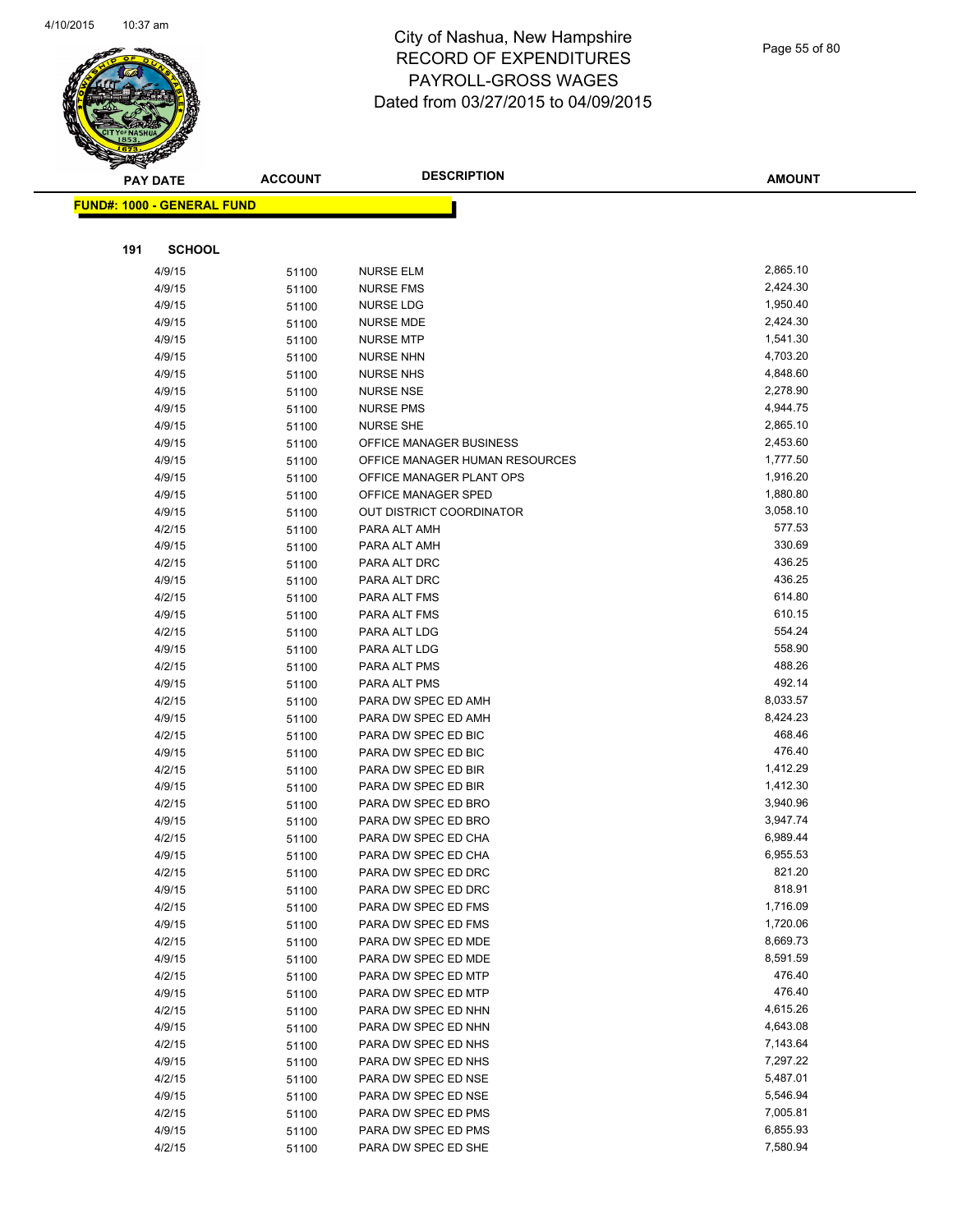

Page 56 of 80

| <b>PAY DATE</b>                   | <b>ACCOUNT</b> | <b>DESCRIPTION</b>  | <b>AMOUNT</b> |
|-----------------------------------|----------------|---------------------|---------------|
| <b>FUND#: 1000 - GENERAL FUND</b> |                |                     |               |
|                                   |                |                     |               |
|                                   |                |                     |               |
| 191                               | <b>SCHOOL</b>  |                     |               |
| 4/9/15                            | 51100          | PARA DW SPEC ED SHE | 7,497.50      |
| 4/2/15                            | 51100          | PARA DW SPEC ED WID | 2,187.29      |
| 4/9/15                            | 51100          | PARA DW SPEC ED WID | 2,017.37      |
| 4/2/15                            | 51100          | PARA DW SPEC ELM    | 5,453.81      |
| 4/9/15                            | 51100          | PARA DW SPEC ELM    | 5,350.36      |
| 4/2/15                            | 51100          | PARA ELL BIR        | 529.80        |
| 4/9/15                            | 51100          | PARA ELL BIR        | 534.22        |
| 4/2/15                            | 51100          | PARA ELL DRC        | 529.80        |
| 4/9/15                            | 51100          | PARA ELL DRC        | 498.90        |
| 4/2/15                            | 51100          | PARA ELL ELM        | 793.10        |
| 4/9/15                            | 51100          | PARA ELL ELM        | 805.85        |
| 4/2/15                            | 51100          | PARA ELL FES        | 464.94        |
| 4/9/15                            | 51100          | PARA ELL FES        | 461.16        |
| 4/2/15                            | 51100          | PARA ELL FMS        | 417.60        |
| 4/9/15                            | 51100          | PARA ELL FMS        | 431.18        |
| 4/2/15                            | 51100          | PARA ELL LDG        | 529.80        |
| 4/9/15                            | 51100          | PARA ELL LDG        | 529.80        |
| 4/2/15                            | 51100          | PARA ELL MTP        | 391.76        |
| 4/9/15                            | 51100          | PARA ELL MTP        | 394.96        |
| 4/2/15                            | 51100          | PARA ELL NHS        | 582.78        |
| 4/9/15                            | 51100          | PARA ELL NHS        | 582.79        |
| 4/2/15                            | 51100          | PARA ELL PMS        | 401.33        |
| 4/9/15                            | 51100          | PARA ELL PMS        | 302.58        |
| 4/2/15                            | 51100          | PARA ELL SHE        | 543.05        |
| 4/9/15                            | 51100          | PARA ELL SHE        | 534.22        |
| 4/2/15                            | 51100          | PARA INST AMH       | 2,419.02      |
| 4/9/15                            | 51100          | PARA INST AMH       | 2,320.40      |
| 4/2/15                            | 51100          | PARA INST BIC       | 6,044.91      |
| 4/9/15                            | 51100          | PARA INST BIC       | 5,640.27      |
| 4/2/15                            | 51100          | PARA INST BIR       | 4,104.68      |
| 4/9/15                            | 51100          | PARA INST BIR       | 4,123.11      |
| 4/2/15                            | 51100          | PARA INST BRO       | 2,727.38      |
| 4/9/15                            | 51100          | PARA INST BRO       | 2,736.23      |
| 4/2/15                            | 51100          | PARA INST CHA       | 5,506.22      |
| 4/9/15                            | 51100          | PARA INST CHA       | 5,523.76      |
| 4/2/15                            | 51100          | PARA INST DRC       | 3,671.74      |
| 4/9/15                            | 51100          | PARA INST DRC       | 3,159.35      |
| 4/2/15                            | 51100          | PARA INST ELM       | 5,930.51      |
| 4/9/15                            | 51100          | PARA INST ELM       | 5,795.10      |
| 3/26/15                           | 51100          | PARA INST FES       | (412.50)      |
| 4/2/15                            | 51100          | PARA INST FES       | 5,239.03      |
| 4/9/15                            | 51100          | PARA INST FES       | 4,683.07      |
| 4/2/15                            | 51100          | PARA INST FMS       | 5,026.24      |
| 4/9/15                            | 51100          | PARA INST FMS       | 4,989.00      |
| 4/2/15                            | 51100          | PARA INST LDG       | 7,212.49      |
| 4/9/15                            | 51100          | PARA INST LDG       | 6,936.14      |
| 4/2/15                            | 51100          | PARA INST MDE       | 4,074.02      |
| 4/9/15                            | 51100          | PARA INST MDE       | 4,077.21      |
| 4/2/15                            | 51100          | PARA INST MTP       | 2,372.49      |
| 4/9/15                            | 51100          | PARA INST MTP       | 2,567.83      |
| 4/2/15                            | 51100          | PARA INST NHN       | 2,789.93      |
| 4/9/15                            | 51100          | PARA INST NHN       | 2,789.92      |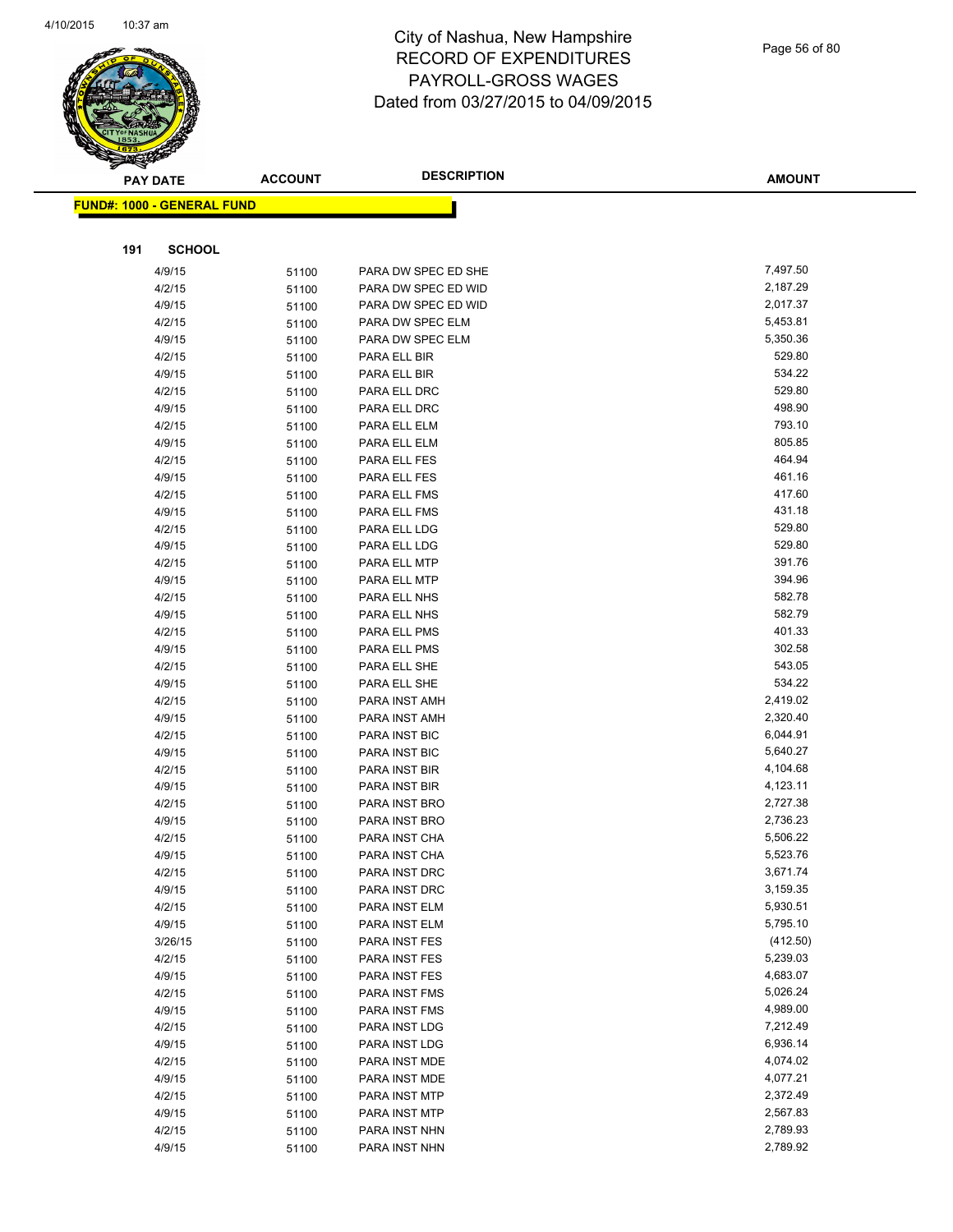

| <b>PAY DATE</b> |                            | <b>ACCOUNT</b> | <b>DESCRIPTION</b>             | <b>AMOUNT</b>      |
|-----------------|----------------------------|----------------|--------------------------------|--------------------|
|                 | FUND#: 1000 - GENERAL FUND |                |                                |                    |
|                 |                            |                |                                |                    |
| 191             | <b>SCHOOL</b>              |                |                                |                    |
|                 |                            |                |                                |                    |
|                 | 4/2/15                     | 51100          | PARA INST NHS                  | 2,111.07           |
|                 | 4/9/15                     | 51100          | PARA INST NHS                  | 2,103.32<br>978.36 |
|                 | 4/2/15                     | 51100          | PARA INST NSE                  | 981.16             |
|                 | 4/9/15                     | 51100          | PARA INST NSE                  | 4,200.77           |
|                 | 4/2/15<br>4/9/15           | 51100          | PARA INST PMS<br>PARA INST PMS | 4,337.90           |
|                 | 4/2/15                     | 51100<br>51100 | PARA INST SHE                  | 4,430.39           |
|                 | 4/9/15                     |                | PARA INST SHE                  | 3,849.06           |
|                 | 4/2/15                     | 51100<br>51100 | PARA KIND AMH                  | 966.82             |
|                 | 4/9/15                     | 51100          | PARA KIND AMH                  | 970.22             |
|                 | 4/2/15                     | 51100          | PARA KIND BIC                  | 556.02             |
|                 | 4/9/15                     | 51100          | PARA KIND BIC                  | 560.58             |
|                 | 4/2/15                     | 51100          | PARA KIND BIR                  | 529.81             |
|                 | 4/9/15                     | 51100          | PARA KIND BIR                  | 543.05             |
|                 | 4/2/15                     | 51100          | PARA KIND BRO                  | 546.90             |
|                 | 4/9/15                     | 51100          | PARA KIND BRO                  | 556.02             |
|                 | 4/2/15                     | 51100          | PARA KIND CHA                  | 457.38             |
|                 | 4/9/15                     | 51100          | PARA KIND CHA                  | 461.16             |
|                 | 4/2/15                     | 51100          | PARA KIND DRC                  | 529.80             |
|                 | 4/9/15                     | 51100          | PARA KIND DRC                  | 529.80             |
|                 | 4/2/15                     | 51100          | PARA KIND FES                  | 831.78             |
|                 | 4/9/15                     | 51100          | PARA KIND FES                  | 831.78             |
|                 | 4/2/15                     | 51100          | PARA KIND LDG                  | 964.50             |
|                 | 4/9/15                     | 51100          | PARA KIND LDG                  | 958.86             |
|                 | 4/2/15                     | 51100          | PARA KIND MDE                  | 546.90             |
|                 | 4/9/15                     | 51100          | PARA KIND MDE                  | 546.90             |
|                 | 4/2/15                     | 51100          | PARA KIND MTP                  | 788.46             |
|                 | 4/9/15                     | 51100          | PARA KIND MTP                  | 565.14             |
|                 | 4/2/15                     | 51100          | PARA KIND NSE                  | 556.02             |
|                 | 4/9/15                     | 51100          | PARA KIND NSE                  | 569.70             |
|                 | 4/2/15                     | 51100          | PARA KIND SHE                  | 615.25             |
|                 | 4/9/15                     | 51100          | PARA KIND SHE                  | 492.20             |
|                 | 4/2/15                     | 51100          | PARA MEDIA NHN                 | 628.75             |
|                 | 4/9/15                     | 51100          | PARA MEDIA NHN                 | 628.75             |
|                 | 4/2/15                     | 51100          | PARA MEDIA NHS                 | 1,774.11           |
|                 | 4/9/15                     | 51100          | PARA MEDIA NHS                 | 1,782.84           |
|                 | 4/2/15                     | 51100          | PARA PRE SCH BIC               | 893.32             |
|                 | 4/9/15                     | 51100          | PARA PRE SCH BIC               | 899.23             |
|                 | 4/2/15                     | 51100          | PARA PRE SCH BRO               | 4,856.75           |
|                 | 4/9/15                     | 51100          | PARA PRE SCH BRO               | 4,772.49           |
|                 | 4/2/15                     | 51100          | PARA READ ELM                  | 592.48             |
|                 | 4/9/15                     | 51100          | PARA READ ELM                  | 578.81             |
|                 | 4/2/15                     | 51100          | PARA SCI NHN                   | 591.51             |
|                 | 4/9/15                     | 51100          | PARA SCI NHN                   | 582.20             |
|                 | 4/2/15                     | 51100          | PARA SCI NHS                   | 564.05             |
|                 | 4/9/15                     | 51100          | PARA SCI NHS                   | 564.05             |
|                 | 4/2/15                     | 51100          | PARA TTI DRC                   | 401.33             |
|                 | 4/2/15                     | 51100          | PARA VOC NHS                   | 586.65             |
|                 | 4/9/15                     | 51100          | PARA VOC NHS                   | 582.13             |
|                 | 4/9/15                     | 51100          | PEER COACH SCIENCE             | 5,585.91           |
|                 | 4/9/15                     | 51100          | PRINCIPAL AMH                  | 3,426.00           |
|                 | 4/9/15                     | 51100          | PRINCIPAL BIC                  | 3,791.50           |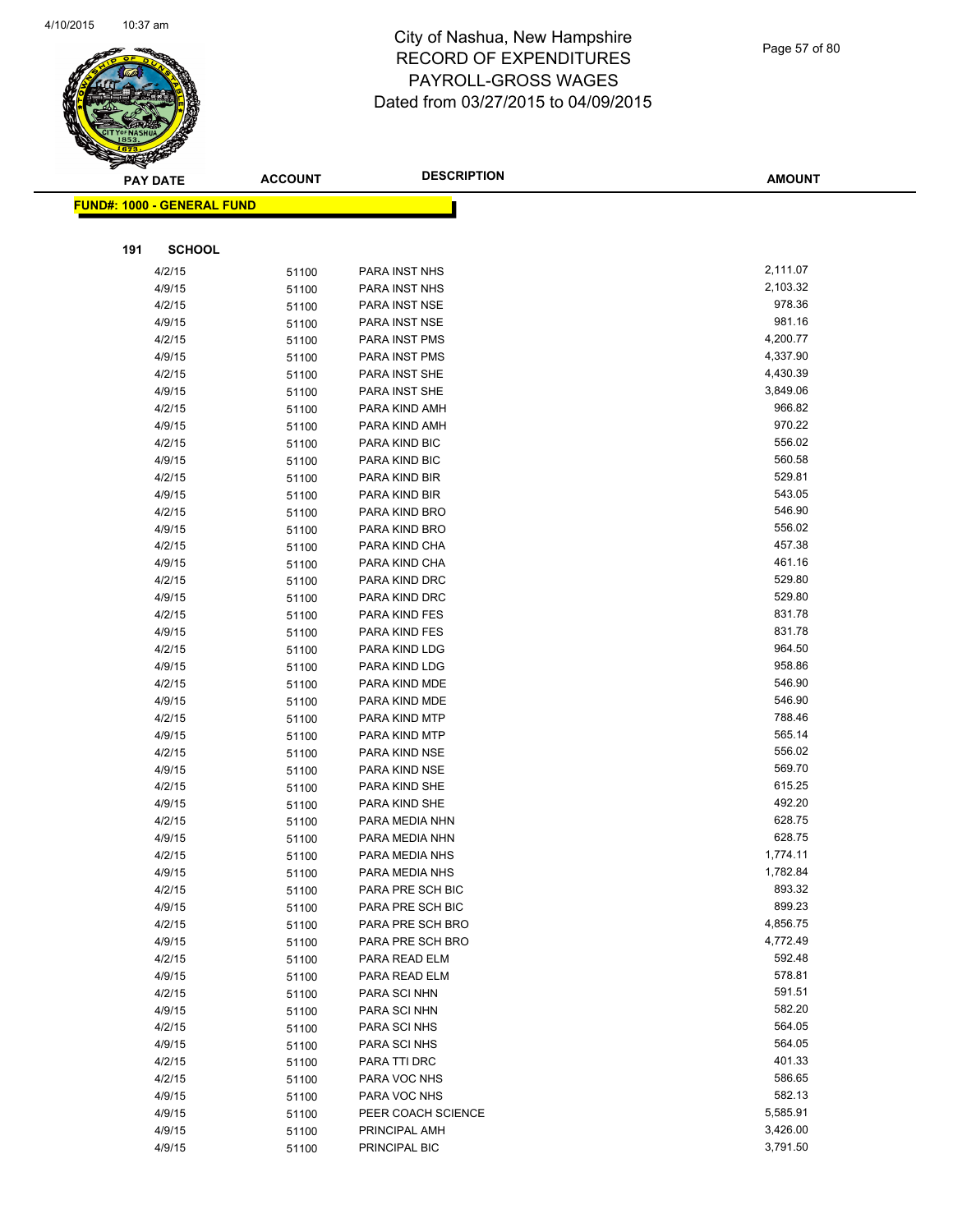

|     | <b>PAY DATE</b>                   | <b>ACCOUNT</b> | <b>DESCRIPTION</b>                               | <b>AMOUNT</b>         |
|-----|-----------------------------------|----------------|--------------------------------------------------|-----------------------|
|     | <b>FUND#: 1000 - GENERAL FUND</b> |                |                                                  |                       |
|     |                                   |                |                                                  |                       |
|     |                                   |                |                                                  |                       |
| 191 | <b>SCHOOL</b>                     |                |                                                  |                       |
|     | 4/9/15                            | 51100          | PRINCIPAL BIR                                    | 3,531.70              |
|     | 4/9/15                            | 51100          | PRINCIPAL BRO                                    | 3,572.60              |
|     | 4/9/15                            | 51100          | PRINCIPAL CHA                                    | 3,474.90              |
|     | 4/9/15                            | 51100          | PRINCIPAL DRC                                    | 3,084.60              |
|     | 4/9/15                            | 51100          | PRINCIPAL ELM                                    | 3,630.60              |
|     | 4/9/15                            | 51100          | PRINCIPAL FES                                    | 3,426.00              |
|     | 4/9/15                            | 51100          | <b>PRINCIPAL FMS</b>                             | 3,858.80              |
|     | 4/9/15                            | 51100          | PRINCIPAL LDG                                    | 3,795.10              |
|     | 4/9/15                            | 51100          | PRINCIPAL MDE                                    | 3,474.90              |
|     | 4/9/15                            | 51100          | PRINCIPAL MTP                                    | 3,572.60              |
|     | 4/9/15                            | 51100          | PRINCIPAL NHN                                    | 3,961.50              |
|     | 4/9/15                            | 51100          | PRINCIPAL NHS                                    | 4,032.80              |
|     | 4/9/15                            | 51100          | PRINCIPAL NSE                                    | 3,531.70<br>3,680.50  |
|     | 4/9/15                            | 51100          | PRINCIPAL PMS                                    | 3,841.80              |
|     | 4/9/15<br>4/9/15                  | 51100          | PRINCIPAL SHE<br>SCHOOL PSYCHOLOGIST WID         | 37,242.61             |
|     | 4/9/15                            | 51100          | SCHOOL PSYCHOLOGY INTERN                         | 318.10                |
|     | 4/2/15                            | 51100<br>51100 | SECURITY GUARD NHS                               | 772.00                |
|     | 4/9/15                            | 51100          | SECURITY GUARD NHS                               | 772.00                |
|     | 4/2/15                            | 51100          | SECURITY MONITOR NHN                             | 2,025.53              |
|     | 4/9/15                            | 51100          | SECURITY MONITOR NHN                             | 2,034.00              |
|     | 4/2/15                            | 51100          | SECURITY MONITOR NHS                             | 2,034.00              |
|     | 4/9/15                            | 51100          | SECURITY MONITOR NHS                             | 2,034.00              |
|     | 4/2/15                            | 51100          | SIGN LANGUAGE INTERPRETER                        | 3,015.41              |
|     | 4/9/15                            | 51100          | SIGN LANGUAGE INTERPRETER                        | 3,319.93              |
|     | 4/9/15                            | 51100          | SOCIAL WORKER ELM                                | 1,766.38              |
|     | 4/9/15                            | 51100          | SOCIAL WORKER FMS                                | 1,529.50              |
|     | 4/9/15                            | 51100          | SPEECH LANG PATHOLOGIST WID                      | 49,264.35             |
|     | 4/2/15                            | 51100          | SPEECH LANGUAGE ASST                             | 680.15                |
|     | 4/9/15                            | 51100          | SPEECH LANGUAGE ASST                             | 680.15                |
|     | 4/9/15                            | 51100          | STUDENT ACTIVITY COORD NHN                       | 423.70                |
|     | 4/9/15                            | 51100          | STUDENT ACTIVITY COORD NHS                       | 1,125.41              |
|     | 4/9/15                            | 51100          | STUDENT INFO COORDINATOR                         | 1,777.50              |
|     | 4/9/15                            | 51100          | <b>SUPERINTENDENT</b>                            | 5,489.10              |
|     | 4/9/15                            | 51100          | SYSTEMS ADMIN FULL YEAR                          | 11,519.40             |
|     | 4/9/15                            | 51100          | <b>TEACHER ART AMH</b>                           | 2,551.90              |
|     | 4/9/15                            | 51100          | TEACHER ART BIC                                  | 1,885.00              |
|     | 4/9/15                            | 51100          | <b>TEACHER ART BIR</b>                           | 2,551.90              |
|     | 4/9/15                            | 51100          | <b>TEACHER ART BRO</b>                           | 2,887.22              |
|     | 4/9/15                            | 51100          | <b>TEACHER ART CHA</b>                           | 2,728.30              |
|     | 4/9/15                            | 51100          | <b>TEACHER ART DRC</b>                           | 1,380.10              |
|     | 4/9/15                            | 51100          | <b>TEACHER ART ELM</b>                           | 4,490.40              |
|     | 4/9/15                            | 51100          | <b>TEACHER ART FES</b>                           | 1,885.00              |
|     | 4/9/15                            | 51100          | <b>TEACHER ART FMS</b>                           | 4,766.90              |
|     | 4/9/15                            | 51100          | <b>TEACHER ART LDG</b>                           | 2,053.10              |
|     | 4/9/15                            | 51100          | <b>TEACHER ART MDE</b>                           | 1,823.10              |
|     | 4/9/15<br>4/9/15                  | 51100          | TEACHER ART NHN                                  | 10,115.70<br>9,963.20 |
|     | 4/9/15                            | 51100          | <b>TEACHER ART NHS</b><br><b>TEACHER ART NSE</b> | 2,816.70              |
|     | 4/9/15                            | 51100          | <b>TEACHER ART PMS</b>                           | 3,514.40              |
|     | 4/9/15                            | 51100<br>51100 | TEACHER ART SHE                                  | 1,623.97              |
|     | 4/9/15                            | 51100          | <b>TEACHER AUTO NHN</b>                          | 5,103.80              |
|     |                                   |                |                                                  |                       |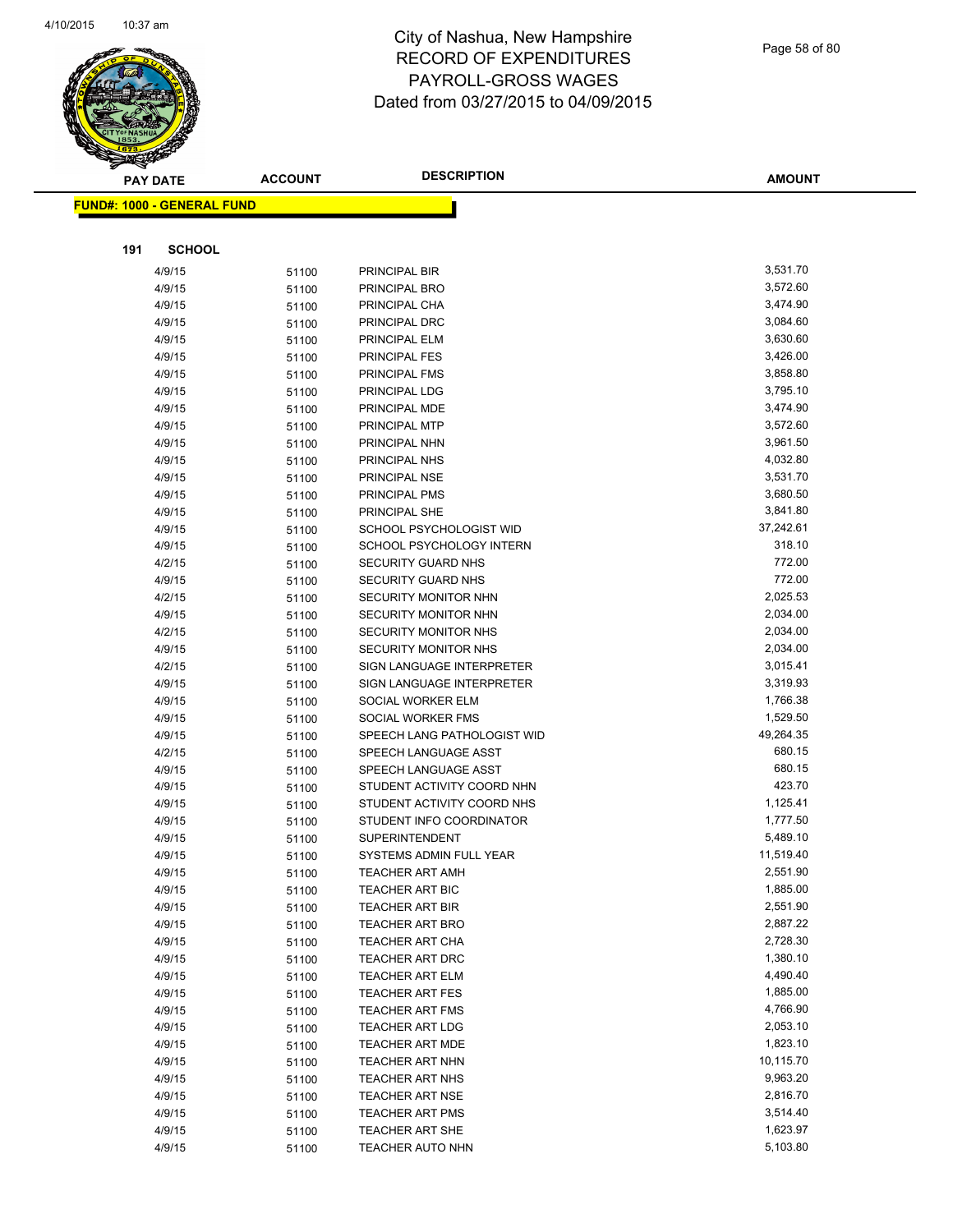

Page 59 of 80

| <b>PAY DATE</b> |                                   | <b>ACCOUNT</b> | <b>DESCRIPTION</b>                                     | <b>AMOUNT</b>        |
|-----------------|-----------------------------------|----------------|--------------------------------------------------------|----------------------|
|                 | <b>FUND#: 1000 - GENERAL FUND</b> |                |                                                        |                      |
|                 |                                   |                |                                                        |                      |
|                 |                                   |                |                                                        |                      |
| 191             | <b>SCHOOL</b>                     |                |                                                        |                      |
|                 | 4/9/15                            | 51100          | <b>TEACHER BEHAVIOR SPEC WID</b>                       | 5,456.60             |
|                 | 4/9/15                            | 51100          | TEACHER BIO TEC NHN                                    | 2,179.70             |
|                 | 4/9/15                            | 51100          | TEACHER BUILD CONST NHS                                | 2,191.31             |
|                 | 3/31/15                           | 51100          | <b>TEACHER BUSINESS NHN</b>                            | (1,412.50)           |
|                 | 4/9/15                            | 51100          | <b>TEACHER BUSINESS NHN</b>                            | 10,816.70            |
|                 | 4/9/15                            | 51100          | <b>TEACHER BUSINESS NHS</b>                            | 5,190.50             |
|                 | 4/9/15                            | 51100          | <b>TEACHER COMPUTER ELM</b>                            | 4,389.80             |
|                 | 4/9/15                            | 51100          | <b>TEACHER COMPUTER FMS</b>                            | 4,542.60             |
|                 | 4/9/15                            | 51100          | TEACHER COMPUTER NHN                                   | 2,227.80<br>6,940.83 |
|                 | 4/9/15<br>4/9/15                  | 51100          | TEACHER COMPUTER NHS                                   | 5,744.20             |
|                 | 4/9/15                            | 51100          | <b>TEACHER COMPUTER PMS</b><br>TEACHER COSMETOLOGY NHN | 5,585.30             |
|                 | 4/9/15                            | 51100<br>51100 | <b>TEACHER CULINARY NHN</b>                            | 5,103.80             |
|                 | 4/9/15                            |                | TEACHER DEAF NSE                                       | 4,684.10             |
|                 | 4/9/15                            | 51100<br>51100 | <b>TEACHER DEAF WID</b>                                | 2,728.30             |
|                 | 4/9/15                            | 51100          | <b>TEACHER DWSE AMH</b>                                | 7,057.10             |
|                 | 4/9/15                            | 51100          | <b>TEACHER DWSE BIR</b>                                | 2,398.90             |
|                 | 4/9/15                            | 51100          | <b>TEACHER DWSE BRO</b>                                | 5,560.49             |
|                 | 4/9/15                            | 51100          | <b>TEACHER DWSE CHA</b>                                | 1,622.40             |
|                 | 4/9/15                            | 51100          | <b>TEACHER DWSE ELM</b>                                | 10,189.09            |
|                 | 4/9/15                            | 51100          | <b>TEACHER DWSE MDE</b>                                | 2,566.70             |
|                 | 4/9/15                            | 51100          | <b>TEACHER DWSE NSE</b>                                | 4,551.40             |
|                 | 4/9/15                            | 51100          | <b>TEACHER DWSE PMS</b>                                | 7,204.10             |
|                 | 4/9/15                            | 51100          | <b>TEACHER DWSE SHE</b>                                | 5,591.90             |
|                 | 4/9/15                            | 51100          | TEACHER ECE NHS                                        | 5,456.60             |
|                 | 4/9/15                            | 51100          | TEACHER ELECTRICAL NHS                                 | 2,551.90             |
|                 | 4/9/15                            | 51100          | <b>TEACHER ELL AMH</b>                                 | 1,745.50             |
|                 | 4/9/15                            | 51100          | TEACHER ELL BIR                                        | 2,728.30             |
|                 | 4/9/15                            | 51100          | <b>TEACHER ELL DRC</b>                                 | 5,707.10             |
|                 | 4/9/15                            | 51100          | <b>TEACHER ELL ELM</b>                                 | 4,411.80             |
|                 | 4/9/15                            | 51100          | TEACHER ELL FES                                        | 8,023.30             |
|                 | 4/9/15                            | 51100          | <b>TEACHER ELL FMS</b>                                 | 2,034.50             |
|                 | 4/9/15                            | 51100          | <b>TEACHER ELL LDG</b>                                 | 5,427.70             |
|                 | 4/9/15                            | 51100          | <b>TEACHER ELL MTP</b>                                 | 2,728.31             |
|                 | 4/9/15                            | 51100          | <b>TEACHER ELL NHN</b>                                 | 4,165.30             |
|                 | 4/9/15                            | 51100          | <b>TEACHER ELL NHS</b>                                 | 4,741.79             |
|                 | 4/9/15                            | 51100          | <b>TEACHER ELL PMS</b>                                 | 1,885.00             |
|                 | 4/9/15                            | 51100          | <b>TEACHER ELL SHE</b>                                 | 2,020.40             |
|                 | 4/9/15                            | 51100          | <b>TEACHER ENGLISH ELM</b>                             | 23,287.93            |
|                 | 4/9/15                            | 51100          | <b>TEACHER ENGLISH FMS</b>                             | 17,530.84            |
|                 | 4/9/15                            | 51100          | <b>TEACHER ENGLISH NHN</b>                             | 38,181.16            |
|                 | 4/9/15                            | 51100          | <b>TEACHER ENGLISH NHS</b>                             | 43,782.71            |
|                 | 4/9/15                            | 51100          | <b>TEACHER ENGLISH PMS</b>                             | 15,891.82            |
|                 | 4/9/15                            | 51100          | TEACHER FACS ELM                                       | 3,432.60             |
|                 | 4/9/15                            | 51100          | <b>TEACHER FACS FMS</b>                                | 4,640.79             |
|                 | 4/9/15                            | 51100          | <b>TEACHER FACS NHN</b>                                | 3,695.20             |
|                 | 4/9/15                            | 51100          | <b>TEACHER FACS NHS</b>                                | 9,865.10             |
|                 | 4/9/15                            | 51100          | <b>TEACHER FACS PMS</b>                                | 5,280.20             |
|                 | 4/9/15                            | 51100          | TEACHER FOREIGN LANG ELM                               | 5,545.00             |
|                 | 4/9/15                            | 51100          | TEACHER FOREIGN LANG FMS                               | 2,728.30             |
|                 | 4/9/15                            | 51100          | TEACHER FOREIGN LANG NHN                               | 14,134.53            |
|                 | 4/9/15                            | 51100          | TEACHER FOREIGN LANG NHS                               | 19,798.13            |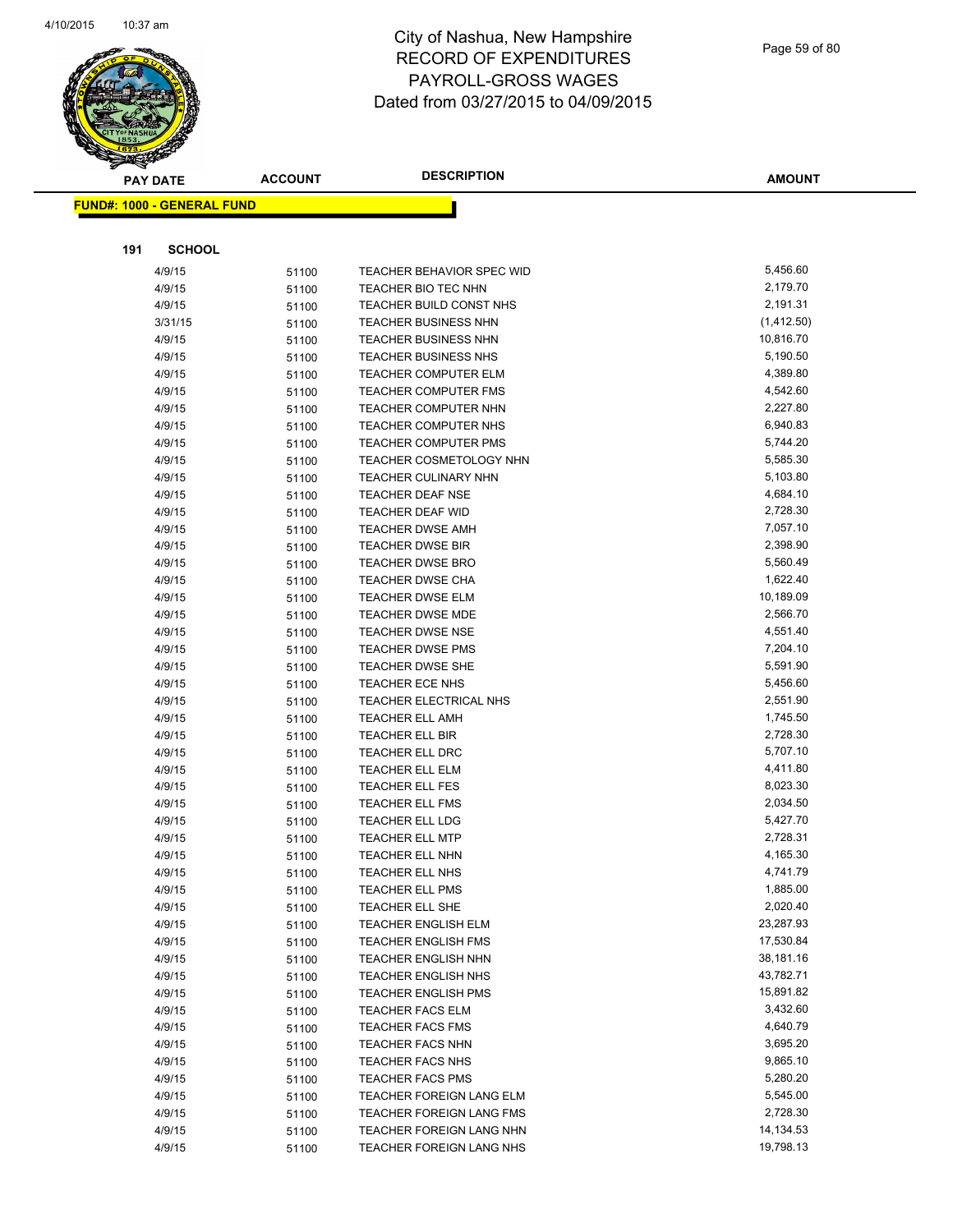

| Page 60 of 80 |  |  |  |
|---------------|--|--|--|
|---------------|--|--|--|

| <b>PAY DATE</b>                   | <b>ACCOUNT</b> | <b>DESCRIPTION</b>                               | <b>AMOUNT</b>        |
|-----------------------------------|----------------|--------------------------------------------------|----------------------|
| <b>FUND#: 1000 - GENERAL FUND</b> |                |                                                  |                      |
|                                   |                |                                                  |                      |
|                                   |                |                                                  |                      |
| 191<br><b>SCHOOL</b>              |                |                                                  |                      |
| 4/9/15                            | 51100          | TEACHER FOREIGN LANG PMS                         | 5,368.60             |
| 4/9/15                            | 51100          | <b>TEACHER GR1 AMH</b>                           | 9,835.30             |
| 4/9/15                            | 51100          | <b>TEACHER GR1 BIC</b>                           | 9,492.40             |
| 4/9/15                            | 51100          | <b>TEACHER GR1 BIR</b>                           | 9,850.80             |
| 4/9/15                            | 51100          | <b>TEACHER GR1 BRO</b>                           | 4,882.80             |
| 4/9/15                            | 51100          | TEACHER GR1 CHA                                  | 10,789.00            |
| 4/9/15                            | 51100          | TEACHER GR1 DRC                                  | 6,864.20             |
| 4/9/15                            | 51100          | <b>TEACHER GR1 FES</b>                           | 10,312.90            |
| 4/9/15                            | 51100          | <b>TEACHER GR1 LDG</b>                           | 9,563.50             |
| 4/9/15                            | 51100          | <b>TEACHER GR1 MDE</b>                           | 8,353.50             |
| 4/9/15                            | 51100          | <b>TEACHER GR1 MTP</b>                           | 7,151.11             |
| 4/9/15<br>4/9/15                  | 51100          | <b>TEACHER GR1 NSE</b><br><b>TEACHER GR1 SHE</b> | 6,554.90<br>7,846.90 |
| 4/9/15                            | 51100          | <b>TEACHER GR2 AMH</b>                           | 8,702.81             |
| 4/9/15                            | 51100<br>51100 | <b>TEACHER GR2 BIC</b>                           | 8,706.70             |
| 4/9/15                            | 51100          | <b>TEACHER GR2 BIR</b>                           | 9,785.40             |
| 4/9/15                            | 51100          | <b>TEACHER GR2 BRO</b>                           | 6,993.10             |
| 4/9/15                            | 51100          | TEACHER GR2 CHA                                  | 8,259.50             |
| 4/9/15                            | 51100          | TEACHER GR2 DRC                                  | 7,624.90             |
| 4/9/15                            | 51100          | <b>TEACHER GR2 FES</b>                           | 9,414.29             |
| 4/9/15                            | 51100          | <b>TEACHER GR2 LDG</b>                           | 9,785.40             |
| 4/9/15                            | 51100          | <b>TEACHER GR2 MDE</b>                           | 8,421.70             |
| 4/9/15                            | 51100          | <b>TEACHER GR2 MTP</b>                           | 6,426.70             |
| 4/9/15                            | 51100          | <b>TEACHER GR2 NSE</b>                           | 6,651.90             |
| 4/9/15                            | 51100          | TEACHER GR2 SHE                                  | 3,590.90             |
| 4/9/15                            | 51100          | <b>TEACHER GR3 AMH</b>                           | 4,578.80             |
| 4/9/15                            | 51100          | <b>TEACHER GR3 BIC</b>                           | 8,705.71             |
| 4/9/15                            | 51100          | <b>TEACHER GR3 BIR</b>                           | 8,679.50             |
| 4/9/15                            | 51100          | <b>TEACHER GR3 BRO</b>                           | 5,280.20             |
| 4/9/15                            | 51100          | <b>TEACHER GR3 CHA</b>                           | 7,889.30             |
| 4/9/15                            | 51100          | <b>TEACHER GR3 DRC</b>                           | 5,201.90             |
| 4/9/15                            | 51100          | <b>TEACHER GR3 FES</b>                           | 7,550.60             |
| 4/9/15                            | 51100          | <b>TEACHER GR3 LDG</b>                           | 7,042.30             |
| 4/9/15                            | 51100          | <b>TEACHER GR3 MDE</b>                           | 11,266.00            |
| 4/9/15                            | 51100          | <b>TEACHER GR3 MTP</b>                           | 7,057.00             |
| 4/9/15                            | 51100          | TEACHER GR3 NSE                                  | 6,228.00             |
| 4/9/15                            | 51100          | TEACHER GR3 SHE                                  | 9,734.80             |
| 4/9/15                            | 51100          | <b>TEACHER GR4 AMH</b>                           | 1,885.00             |
| 4/9/15                            | 51100          | <b>TEACHER GR4 BIC</b>                           | 6,336.20             |
| 4/9/15                            | 51100          | <b>TEACHER GR4 BIR</b>                           | 8,092.40             |
| 4/9/15                            | 51100          | <b>TEACHER GR4 BRO</b>                           | 7,076.90<br>8,185.10 |
| 4/9/15<br>4/9/15                  | 51100          | <b>TEACHER GR4 CHA</b><br><b>TEACHER GR4 DRC</b> | 5,069.20             |
| 4/9/15                            | 51100          | <b>TEACHER GR4 FES</b>                           | 7,836.20             |
| 4/9/15                            | 51100<br>51100 | <b>TEACHER GR4 LDG</b>                           | 9,130.20             |
| 4/9/15                            | 51100          | <b>TEACHER GR4 MDE</b>                           | 8,125.40             |
| 4/9/15                            | 51100          | <b>TEACHER GR4 MTP</b>                           | 6,032.19             |
| 4/9/15                            | 51100          | <b>TEACHER GR4 NSE</b>                           | 6,785.60             |
| 4/9/15                            | 51100          | TEACHER GR4 SHE                                  | 7,715.40             |
| 4/9/15                            | 51100          | <b>TEACHER GR5 AMH</b>                           | 5,280.20             |
| 4/9/15                            | 51100          | <b>TEACHER GR5 BIC</b>                           | 11,151.61            |
| 4/9/15                            | 51100          | TEACHER GR5 BIR                                  | 10,087.60            |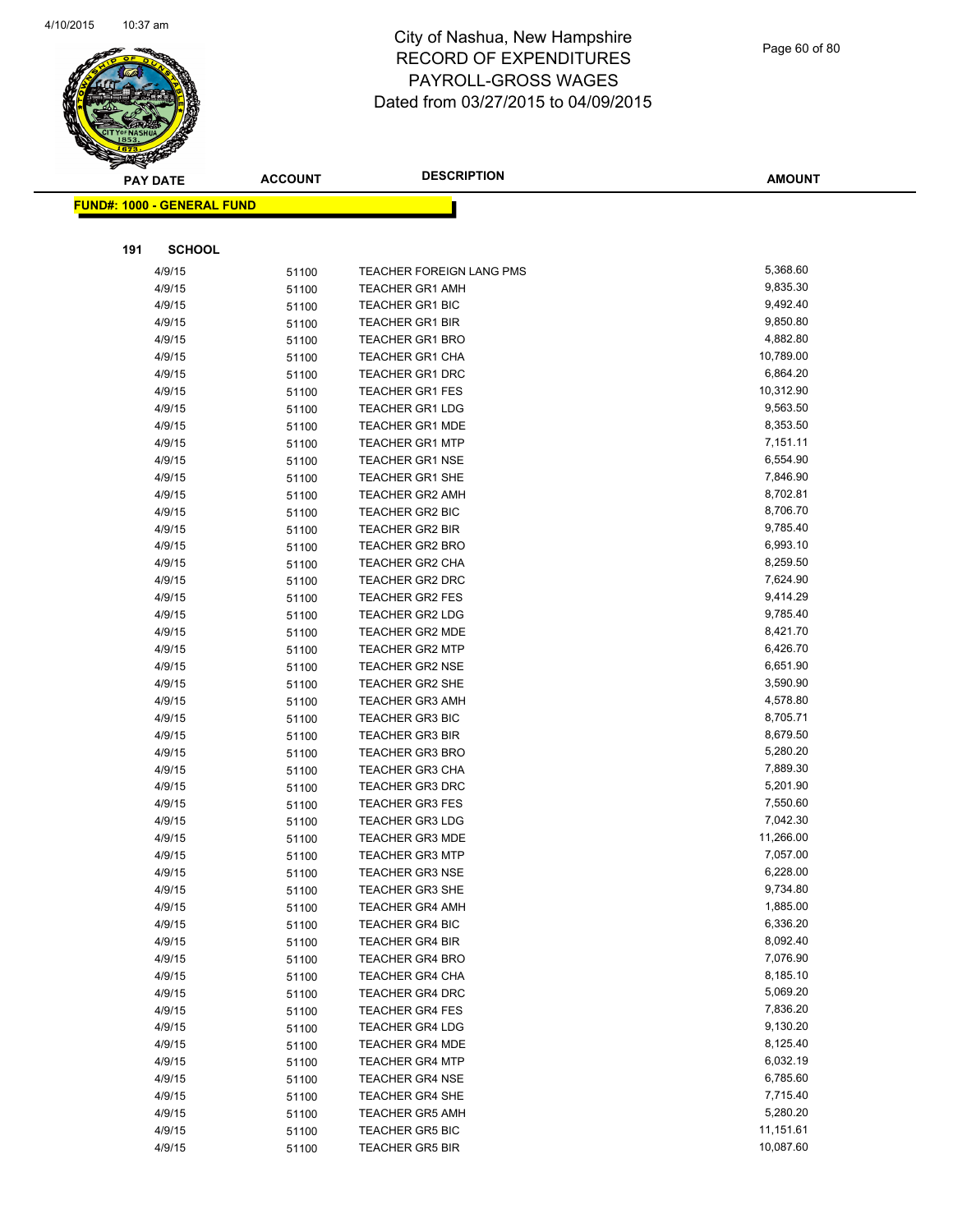

#### Page 61 of 80

|     | <b>PAY DATE</b>                   | <b>ACCOUNT</b> | <b>DESCRIPTION</b>                                       | <b>AMOUNT</b>        |
|-----|-----------------------------------|----------------|----------------------------------------------------------|----------------------|
|     | <b>FUND#: 1000 - GENERAL FUND</b> |                |                                                          |                      |
|     |                                   |                |                                                          |                      |
|     |                                   |                |                                                          |                      |
| 191 | <b>SCHOOL</b>                     |                |                                                          |                      |
|     | 4/9/15                            | 51100          | <b>TEACHER GR5 BRO</b>                                   | 7,555.70             |
|     | 4/9/15                            | 51100          | <b>TEACHER GR5 CHA</b>                                   | 8,207.60             |
|     | 4/9/15                            | 51100          | <b>TEACHER GR5 DRC</b>                                   | 5,335.61             |
|     | 4/9/15                            | 51100          | <b>TEACHER GR5 FES</b>                                   | 8,582.60             |
|     | 4/9/15                            | 51100          | <b>TEACHER GR5 LDG</b>                                   | 10,057.80            |
|     | 4/9/15                            | 51100          | <b>TEACHER GR5 MDE</b>                                   | 12,290.00            |
|     | 4/9/15                            | 51100          | <b>TEACHER GR5 MTP</b>                                   | 7,130.69             |
|     | 4/9/15                            | 51100          | <b>TEACHER GR5 NSE</b>                                   | 7,935.10             |
|     | 4/9/15                            | 51100          | <b>TEACHER GR5 SHE</b>                                   | 7,484.40             |
|     | 4/9/15                            | 51100          | <b>TEACHER GR6 ELM</b>                                   | 33,617.08            |
|     | 4/9/15                            | 51100          | <b>TEACHER GR6 FMS</b>                                   | 24,547.60            |
|     | 4/9/15                            | 51100          | <b>TEACHER GR6 PMS</b>                                   | 23,270.12            |
|     | 4/9/15                            | 51100          | <b>TEACHER GRAPH NHS</b>                                 | 2,053.10             |
|     | 4/9/15                            | 51100          | <b>TEACHER GRAPHICS NHN</b>                              | 2,551.90             |
|     | 4/9/15                            | 51100          | <b>TEACHER HEALTH ELM</b>                                | 2,482.70             |
|     | 4/9/15                            | 51100          | TEACHER HEALTH NHN                                       | 3,132.80             |
|     | 4/9/15                            | 51100          | <b>TEACHER HEALTH NHS</b><br><b>TEACHER HEALTHOC NHS</b> | 4,246.40<br>5,280.20 |
|     | 4/9/15<br>4/9/15                  | 51100          | TEACHER HVAC NHS                                         | 1,622.40             |
|     |                                   | 51100          | TEACHER IN SCH SUSPENSION ELM                            | 1,554.80             |
|     | 4/9/15<br>4/9/15                  | 51100          | TEACHER IN SCH SUSPENSION NHN                            | 2,566.70             |
|     | 4/9/15                            | 51100          | <b>TEACHER KIND AMH</b>                                  | 4,940.50             |
|     | 4/9/15                            | 51100          | <b>TEACHER KIND BIC</b>                                  | 2,728.30             |
|     | 4/9/15                            | 51100<br>51100 | <b>TEACHER KIND BIR</b>                                  | 2,566.70             |
|     | 4/9/15                            | 51100          | <b>TEACHER KIND BRO</b>                                  | 2,551.90             |
|     | 4/9/15                            | 51100          | <b>TEACHER KIND CHA</b>                                  | 4,422.80             |
|     | 4/9/15                            | 51100          | <b>TEACHER KIND DRC</b>                                  | 8,069.90             |
|     | 4/9/15                            | 51100          | <b>TEACHER KIND FES</b>                                  | 9,410.80             |
|     | 4/9/15                            | 51100          | <b>TEACHER KIND LDG</b>                                  | 10,444.90            |
|     | 4/9/15                            | 51100          | TEACHER KIND MDE                                         | 4,657.80             |
|     | 4/9/15                            | 51100          | <b>TEACHER KIND MTP</b>                                  | 5,327.60             |
|     | 4/9/15                            | 51100          | <b>TEACHER KIND NSE</b>                                  | 1,949.70             |
|     | 4/9/15                            | 51100          | <b>TEACHER KIND SHE</b>                                  | 2,034.50             |
|     | 4/9/15                            | 51100          | <b>TEACHER MATH ELM</b>                                  | 20,158.02            |
|     | 4/9/15                            | 51100          | <b>TEACHER MATH FMS</b>                                  | 11,303.63            |
|     | 4/9/15                            | 51100          | <b>TEACHER MATH NHN</b>                                  | 37,637.91            |
|     | 4/9/15                            | 51100          | <b>TEACHER MATH NHS</b>                                  | 41,113.83            |
|     | 4/9/15                            | 51100          | <b>TEACHER MATH PMS</b>                                  | 10,491.33            |
|     | 4/9/15                            | 51100          | <b>TEACHER MUSIC AMH</b>                                 | 1,622.40             |
|     | 4/9/15                            | 51100          | <b>TEACHER MUSIC BIC</b>                                 | 2,551.90             |
|     | 4/9/15                            | 51100          | <b>TEACHER MUSIC BIR</b>                                 | 2,551.90             |
|     | 4/9/15                            | 51100          | <b>TEACHER MUSIC BRO</b>                                 | 2,728.31             |
|     | 4/9/15                            | 51100          | <b>TEACHER MUSIC CHA</b>                                 | 2,728.30             |
|     | 4/9/15                            | 51100          | <b>TEACHER MUSIC DRC</b>                                 | 2,640.10             |
|     | 4/9/15                            | 51100          | <b>TEACHER MUSIC ELM</b>                                 | 3,695.20             |
|     | 4/9/15                            | 51100          | <b>TEACHER MUSIC FES</b>                                 | 2,551.90             |
|     | 4/9/15                            | 51100          | <b>TEACHER MUSIC FMS</b>                                 | 5,009.73             |
|     | 4/9/15                            | 51100          | <b>TEACHER MUSIC LDG</b>                                 | 2,650.80             |
|     | 4/9/15                            | 51100          | <b>TEACHER MUSIC MDE</b>                                 | 1,885.00             |
|     | 4/9/15                            | 51100          | <b>TEACHER MUSIC NHN</b>                                 | 5,456.61             |
|     | 4/9/15                            | 51100          | <b>TEACHER MUSIC NHS</b>                                 | 4,950.80             |
|     | 4/9/15                            | 51100          | <b>TEACHER MUSIC NSE</b>                                 | 1,961.90             |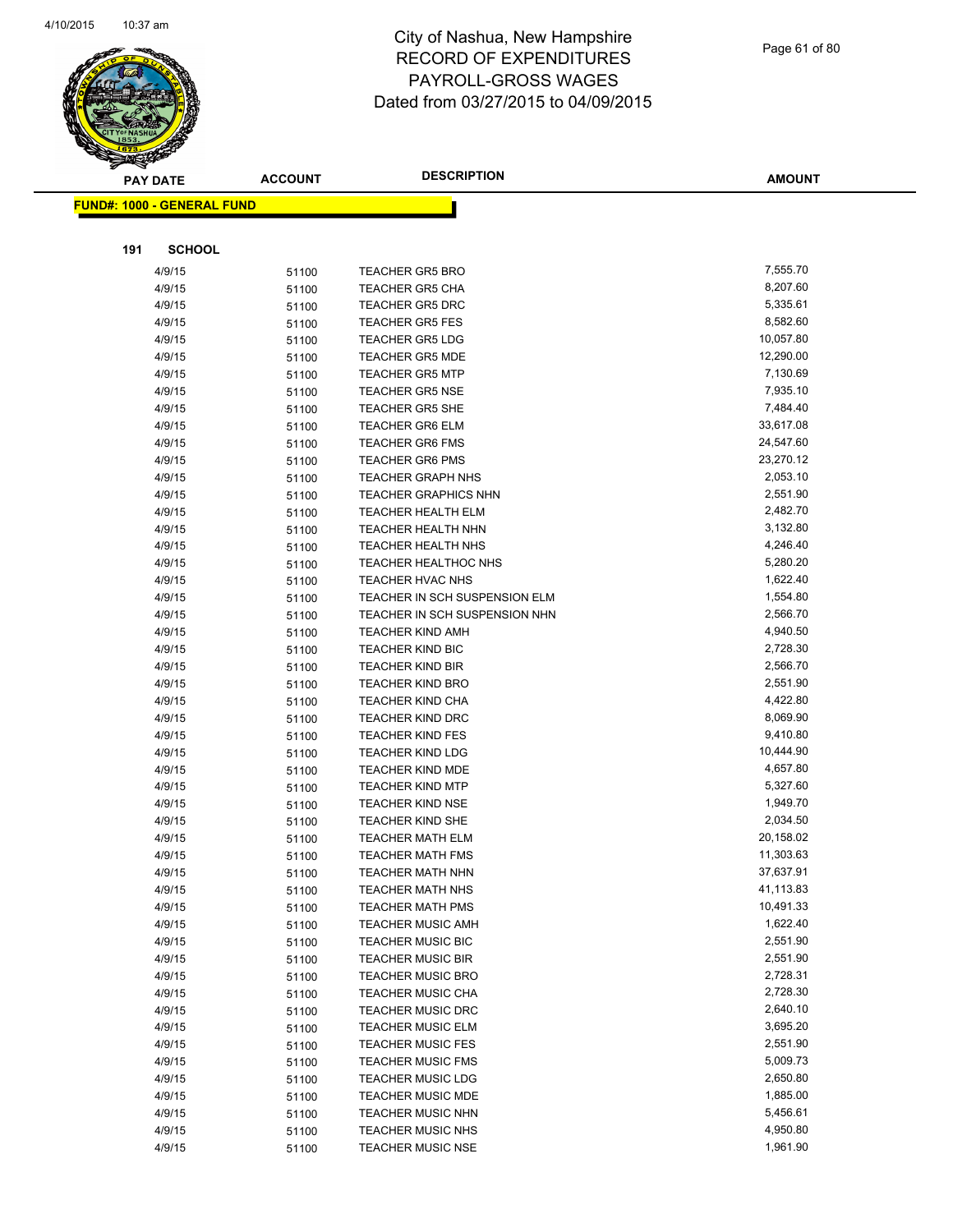

| Page 62 of 80 |  |  |
|---------------|--|--|
|               |  |  |

**AMOUNT PAY DATE ACCOUNT DESCRIPTION FUND#: 1000 - GENERAL FUND 191 SCHOOL** 4/9/15 51100 TEACHER MUSIC PMS 4,243.20 4/9/15 51100 TEACHER MUSIC SHE 2,398.90 4/9/15 51100 TEACHER PE BIC 1,949.70 4/9/15 51100 TEACHER PE BIR 2,650.80 4/9/15 51100 TEACHER PE BRO 2,640.10 4/9/15 51100 TEACHER PE CHA 2,551.90 4/9/15 51100 TEACHER PE DRC 2,728.30 4/9/15 51100 TEACHER PE ELM 6,935.30 4/9/15 51100 TEACHER PE FES 1,510.90 4/9/15 51100 TEACHER PE FMS 5,103.80 4/9/15 51100 TEACHER PE LDG 1,870.53 4/9/15 51100 TEACHER PE MDE 4/9/15 51100 TEACHER PE MTP 2,034.50 4/9/15 51100 TEACHER PE NHN 10,307.27 4/9/15 51100 TEACHER PE NHS 51100 51100 51100 4/9/15 51100 TEACHER PE NSE 2,404.40 4/9/15 51100 TEACHER PE PMS 4,477.48 4/9/15 51100 TEACHER PE SHE 2,566.70 4/9/15 51100 TEACHER PRESCHOOL BIC 3,133.40 4/9/15 51100 TEACHER PRESCHOOL BRO 7,364.50 4/9/15 51100 TEACHER PRESCHOOL DRC 4,297.40 4/9/15 51100 TEACHER PRESCHOOL MTP 3/728.30 4/9/15 51100 TEACHER PRESCHOOL NHS 1,126.70 4/9/15 5.520.20 51100 TEACHER PRESCHOOL NSE 5,620.20 4/9/15 51100 TEACHER READ AMH 2,816.69 4/9/15 51100 TEACHER READ BIC 5,190.50 4/9/15 51100 TEACHER READ BIR 2,728.30 4/9/15 51100 TEACHER READ BRO 1,414.50 4/9/15 51100 TEACHER READ DRC 2,816.70 4/9/15 51100 TEACHER READ ELM 6,041.10 4/9/15 51100 TEACHER READ FES 2,728.30 4/9/15 51100 TEACHER READ FMS 5,295.00 4/9/15 51100 TEACHER READ LDG 2,373.80 4/9/15 51100 TEACHER READ MDE 2,728.30 4/9/15 51100 TEACHER READ MTP 1,955.80 4/9/15 51100 TEACHER READ NHN 1,762.10 4/9/15 51100 TEACHER READ NHS 3,224.40 4/9/15 51100 TEACHER READ NSE 2,728.30 4/9/15 51100 TEACHER READ PMS 4,389.81 4/9/15 51100 TEACHER READ SHE 2,566.70 4/9/15 51100 TEACHER SCIENCE ELM 19,784.93 4/9/15 51100 TEACHER SCIENCE FMS 8,489.23 4/9/15 51100 TEACHER SCIENCE NHN 32,360.03 4/9/15 51100 TEACHER SCIENCE NHS 40,402.33 4/9/15 51100 TEACHER SCIENCE PMS 10,156.53 4/9/15 51100 TEACHER SOCIAL STUDIES ELM 15,004.03 4/9/15 51100 TEACHER SOCIAL STUDIES FMS 13,513.11 4/9/15 51100 TEACHER SOCIAL STUDIES NHN 33,517.83 4/9/15 51100 TEACHER SOCIAL STUDIES NHS 37,526.53 4/9/15 51100 TEACHER SOCIAL STUDIES PMS 11,056.33 4/9/15 51100 TEACHER SPED BIC 6,081.20 4/9/15 51100 TEACHER SPED BIR 5,127.20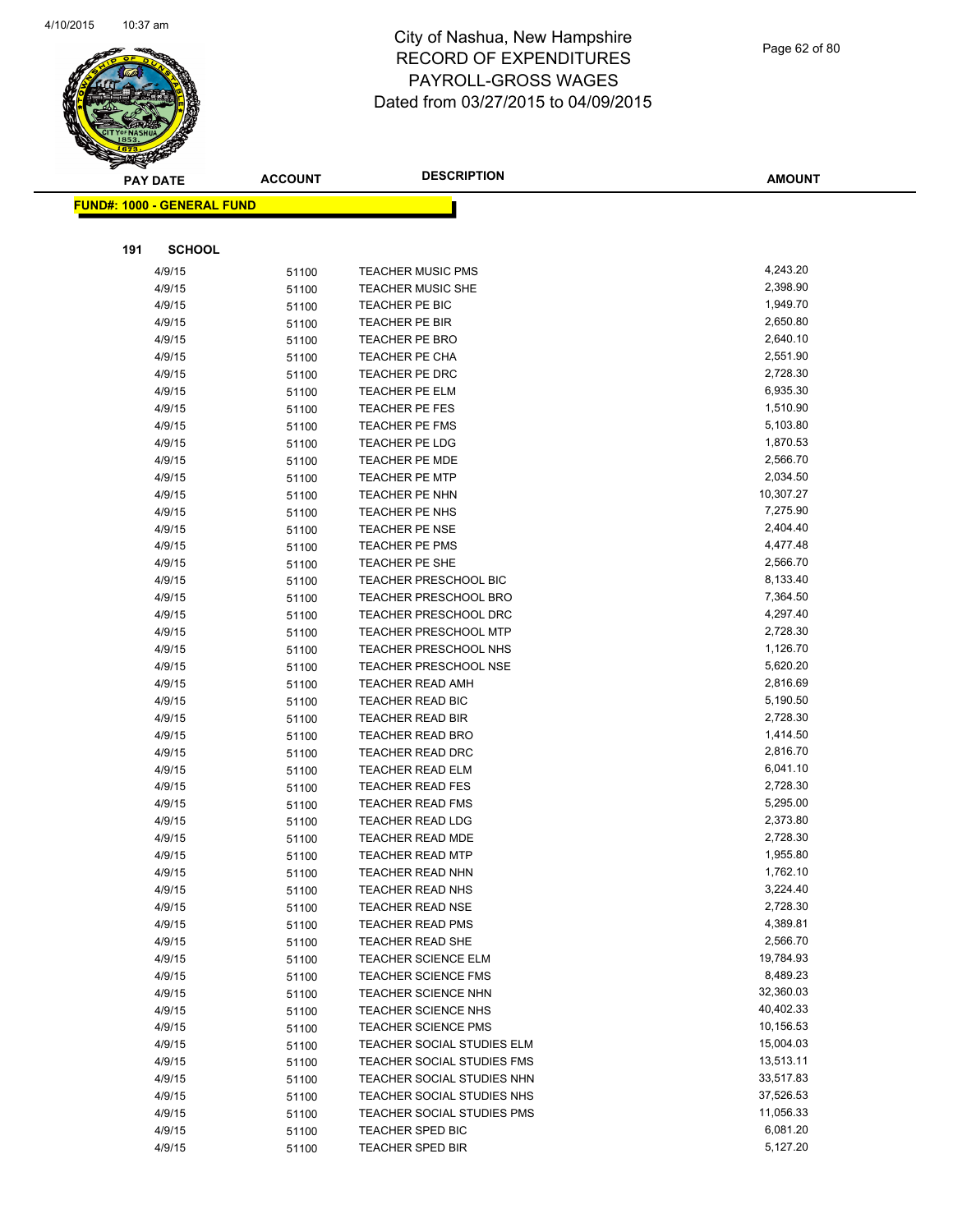

#### Page 63 of 80

| <b>PAY DATE</b>                   | <b>ACCOUNT</b> | <b>DESCRIPTION</b>                | <b>AMOUNT</b> |
|-----------------------------------|----------------|-----------------------------------|---------------|
| <b>FUND#: 1000 - GENERAL FUND</b> |                |                                   |               |
|                                   |                |                                   |               |
| 191<br><b>SCHOOL</b>              |                |                                   |               |
| 4/9/15                            | 51100          | <b>TEACHER SPED BRO</b>           | 5,545.00      |
| 4/9/15                            | 51100          | <b>TEACHER SPED CHA</b>           | 10,224.60     |
| 4/9/15                            | 51100          | <b>TEACHER SPED DRC</b>           | 2,566.70      |
| 4/9/15                            | 51100          | <b>TEACHER SPED ELM</b>           | 19,898.63     |
| 4/9/15                            | 51100          | <b>TEACHER SPED FES</b>           | 5,327.59      |
| 4/9/15                            | 51100          | <b>TEACHER SPED FMS</b>           | 6,589.40      |
| 4/9/15                            | 51100          | TEACHER SPED LDG                  | 2,204.20      |
| 4/9/15                            | 51100          | <b>TEACHER SPED MDE</b>           | 6,261.30      |
| 4/9/15                            | 51100          | <b>TEACHER SPED MTP</b>           | 5,280.20      |
| 4/9/15                            | 51100          | <b>TEACHER SPED NHN</b>           | 19,690.53     |
| 4/9/15                            | 51100          | TEACHER SPED NHS                  | 31,289.53     |
| 4/9/15                            | 51100          | <b>TEACHER SPED NSE</b>           | 1,961.90      |
| 4/9/15                            | 51100          | <b>TEACHER SPED PMS</b>           | 11,979.10     |
| 4/9/15                            | 51100          | <b>TEACHER SPED SHE</b>           | 5,280.20      |
| 4/9/15                            | 51100          | <b>TEACHER TECHED ELM</b>         | 8,360.50      |
| 4/9/15                            | 51100          | <b>TEACHER TECHED FMS</b>         | 5,383.40      |
| 4/9/15                            | 51100          | <b>TEACHER TECHED NHN</b>         | 8,221.03      |
| 4/9/15                            | 51100          | TEACHER TECHED NHS                | 10,952.19     |
| 4/9/15                            | 51100          | <b>TEACHER TECHED PMS</b>         | 5,456.60      |
| 4/9/15                            | 51100          | TEACHER TV PROD NHS               | 2,566.70      |
| 4/9/15                            | 51100          | <b>TEACHER VISION WID</b>         | 5,161.70      |
| 4/2/15                            | 51100          | TECH INTERGRATION ASST AMH        | 640.07        |
| 4/9/15                            | 51100          | TECH INTERGRATION ASST AMH        | 1,152.95      |
| 4/2/15                            | 51100          | TECH INTERGRATION ASST BIC        | 740.08        |
| 4/9/15                            | 51100          | TECH INTERGRATION ASST BIC        | 619.05        |
| 4/2/15                            | 51100          | TECH INTERGRATION ASST CHA        | 552.37        |
| 4/9/15                            | 51100          | TECH INTERGRATION ASST CHA        | 552.37        |
| 4/2/15                            | 51100          | <b>TECH INTERGRATION ASST FES</b> | 621.05        |
| 4/9/15                            | 51100          | <b>TECH INTERGRATION ASST FES</b> | 621.05        |
| 4/2/15                            | 51100          | TECH INTERGRATION ASST LDG        | 562.60        |
| 4/9/15                            | 51100          | TECH INTERGRATION ASST LDG        | 562.60        |
| 4/2/15                            | 51100          | TECH INTERGRATION ASST MDE        | 626.23        |
| 4/9/15                            | 51100          | TECH INTERGRATION ASST MDE        | 626.23        |
| 4/2/15                            | 51100          | TECH INTERGRATION ASST NSE        | 600.24        |
| 4/9/15                            | 51100          | <b>TECH INTERGRATION ASST NSE</b> | 600.24        |
| 4/2/15                            | 51100          | TECH INTERGRATION ASST SHE        | 547.80        |
| 4/9/15                            | 51100          | <b>TECH INTERGRATION ASST SHE</b> | 547.80        |
| 4/2/15                            | 51200          | CLERICAL BOARD OF ED SUP          | 827.84        |
| 4/9/15                            | 51200          | CLERICAL BOARD OF ED SUP          | 817.21        |
| 4/2/15                            | 51200          | CLERICAL PRINCIPAL NHN            | 257.55        |
| 4/9/15                            | 51200          | CLERICAL PRINCIPAL NHN            | 257.55        |
| 4/2/15                            | 51200          | CLERICAL VOLUNTEER SUP            | 369.15        |
| 4/9/15                            | 51200          | CLERICAL VOLUNTEER SUP            | 369.15        |
| 4/2/15                            | 51200          | <b>CROSSING GUARD WPO</b>         | 1,883.77      |
| 4/9/15                            | 51200          | <b>CROSSING GUARD WPO</b>         | 1,803.99      |
| 4/2/15                            | 51200          | <b>CUSTODIAN CHA</b>              | 343.24        |
| 4/9/15                            | 51200          | <b>CUSTODIAN CHA</b>              | 339.00        |
| 4/2/15                            | 51200          | <b>CUSTODIAN HEAD MTP</b>         | 46.20         |
| 4/2/15                            | 51200          | <b>CUSTODIAN MTP</b>              | 77.00         |
| 4/9/15                            | 51200          | <b>CUSTODIAN MTP</b>              | 77.00         |
| 4/2/15                            | 51200          | <b>CUSTODIAN NHN</b>              | 323.60        |
| 4/9/15                            | 51200          | <b>CUSTODIAN NHN</b>              | 323.60        |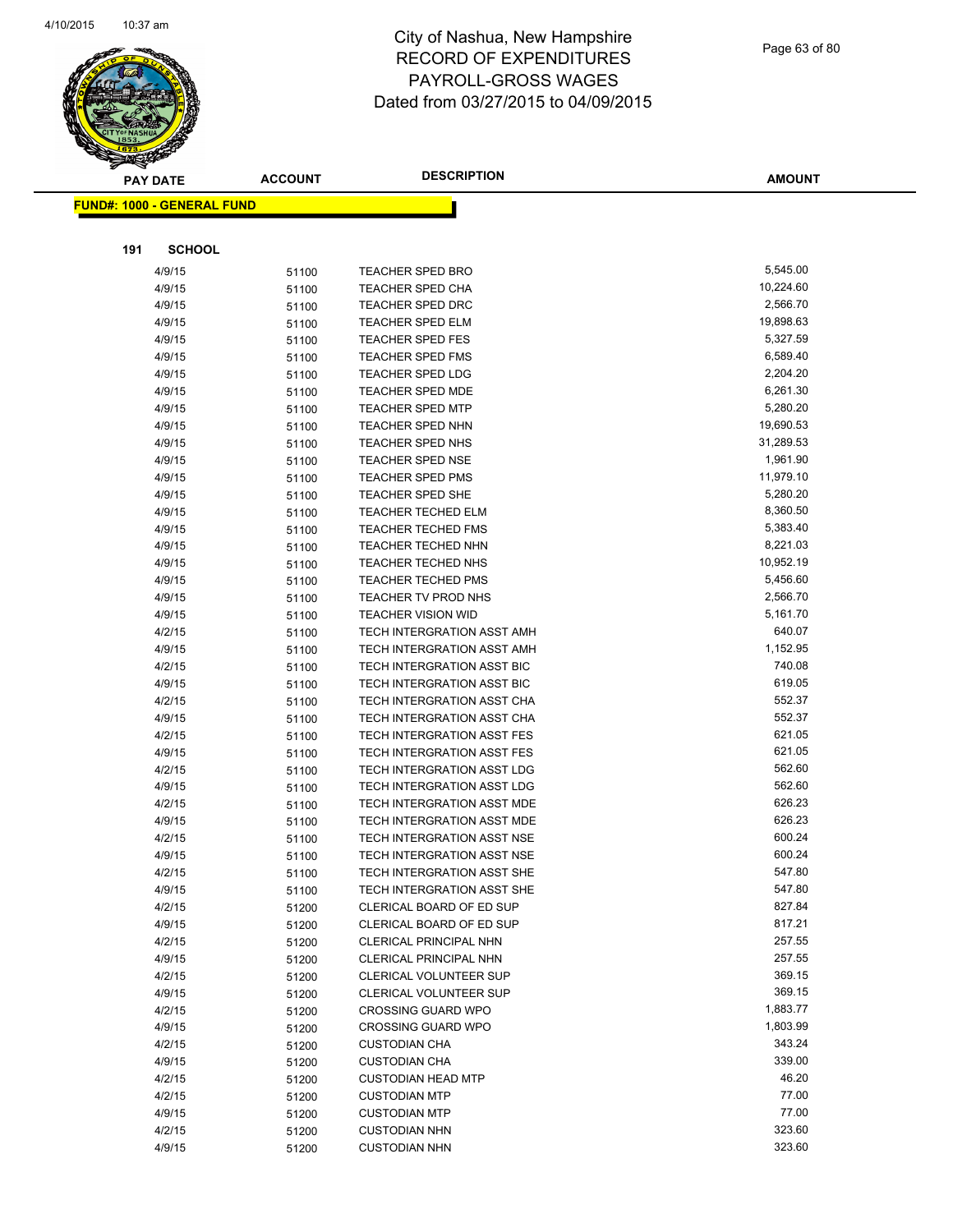

#### Page 64 of 80

| <b>PAY DATE</b> |                                   | <b>ACCOUNT</b> | <b>DESCRIPTION</b>                     | <b>AMOUNT</b>      |
|-----------------|-----------------------------------|----------------|----------------------------------------|--------------------|
|                 | <b>FUND#: 1000 - GENERAL FUND</b> |                |                                        |                    |
|                 |                                   |                |                                        |                    |
|                 |                                   |                |                                        |                    |
| 191             | <b>SCHOOL</b>                     |                |                                        |                    |
|                 | 4/2/15                            | 51200          | <b>CUSTODIAN PMS</b>                   | 61.60              |
|                 | 4/9/15                            | 51200          | DATA ANALYST                           | 1,421.52           |
|                 | 4/9/15                            | 51200          | ELL OUTREACH WORKER HOURLY             | 600.00             |
|                 | 4/2/15                            | 51200          | FOOD SERVICE ASST PT AMH               | 36.40              |
|                 | 4/9/15                            | 51200          | FOOD SERVICE ASST PT AMH               | 45.50              |
|                 | 4/2/15                            | 51200          | FOOD SERVICE ASST PT CHA               | 45.50              |
|                 | 4/9/15                            | 51200          | FOOD SERVICE ASST PT CHA               | 36.40              |
|                 | 4/2/15                            | 51200          | FOOD SERVICE ASST PT FMS               | 83.15              |
|                 | 4/9/15                            | 51200          | FOOD SERVICE ASST PT FMS               | 83.15              |
|                 | 4/2/15                            | 51200          | FOOD SERVICE ASST PT MDE               | 11.38              |
|                 | 4/9/15                            | 51200          | FOOD SERVICE ASST PT MDE               | 11.38              |
|                 | 4/2/15                            | 51200          | FOOD SERVICE ASST PT NSE               | 22.75              |
|                 | 4/9/15                            | 51200          | FOOD SERVICE ASST PT NSE               | 22.75              |
|                 | 4/2/15                            | 51200          | FOOD SERVICE COOK LDG                  | 51.60              |
|                 | 4/9/15                            | 51200          | FOOD SERVICE COOK LDG                  | 51.60              |
|                 | 4/9/15                            | 51200          | <b>GUIDANCE COUNSELOR ELM</b>          | 437.50             |
|                 | 4/9/15                            | 51200          | GUIDANCE COUNSELOR NHS                 | 802.91<br>1,137.50 |
|                 | 4/2/15                            | 51200          | <b>INSTRUMENTAL MUSIC</b>              | 1,087.50           |
|                 | 4/9/15                            | 51200          | <b>INSTRUMENTAL MUSIC</b>              | 144.00             |
|                 | 4/2/15<br>4/2/15                  | 51200          | LACROSSE VARSITY BOYS NHS              | 514.57             |
|                 |                                   | 51200          | LUNCH MONITOR AMH                      | 508.93             |
|                 | 4/9/15<br>4/2/15                  | 51200          | LUNCH MONITOR AMH<br>LUNCH MONITOR BIC | 644.19             |
|                 | 4/9/15                            | 51200          | LUNCH MONITOR BIC                      | 672.44             |
|                 | 3/27/15                           | 51200          | LUNCH MONITOR BIR                      | (154.80)           |
|                 | 4/2/15                            | 51200<br>51200 | LUNCH MONITOR BIR                      | 1,005.80           |
|                 | 4/9/15                            | 51200          | LUNCH MONITOR BIR                      | 845.35             |
|                 | 4/2/15                            | 51200          | LUNCH MONITOR BRO                      | 333.36             |
|                 | 4/9/15                            | 51200          | LUNCH MONITOR BRO                      | 452.00             |
|                 | 4/2/15                            | 51200          | LUNCH MONITOR CHA                      | 709.08             |
|                 | 4/9/15                            | 51200          | LUNCH MONITOR CHA                      | 653.20             |
|                 | 4/2/15                            | 51200          | LUNCH MONITOR DRC                      | 496.00             |
|                 | 4/9/15                            | 51200          | LUNCH MONITOR DRC                      | 545.43             |
|                 | 4/2/15                            | 51200          | LUNCH MONITOR ELM                      | 279.72             |
|                 | 4/9/15                            | 51200          | <b>LUNCH MONITOR ELM</b>               | 310.80             |
|                 | 4/2/15                            | 51200          | LUNCH MONITOR FES                      | 805.05             |
|                 | 4/9/15                            | 51200          | <b>LUNCH MONITOR FES</b>               | 933.18             |
|                 | 4/2/15                            | 51200          | LUNCH MONITOR FMS                      | 273.49             |
|                 | 4/9/15                            | 51200          | LUNCH MONITOR FMS                      | 136.75             |
|                 | 4/2/15                            | 51200          | LUNCH MONITOR LDG                      | 771.47             |
|                 | 4/9/15                            | 51200          | LUNCH MONITOR LDG                      | 842.11             |
|                 | 4/2/15                            | 51200          | LUNCH MONITOR MDE                      | 724.25             |
|                 | 4/9/15                            | 51200          | LUNCH MONITOR MDE                      | 695.10             |
|                 | 4/2/15                            | 51200          | <b>LUNCH MONITOR MTP</b>               | 444.46             |
|                 | 4/9/15                            | 51200          | LUNCH MONITOR MTP                      | 509.43             |
|                 | 4/2/15                            | 51200          | LUNCH MONITOR NHN                      | 282.50             |
|                 | 4/9/15                            | 51200          | LUNCH MONITOR NHN                      | 282.50             |
|                 | 4/2/15                            | 51200          | LUNCH MONITOR NHS                      | 384.21             |
|                 | 4/9/15                            | 51200          | LUNCH MONITOR NHS                      | 358.80             |
|                 | 4/2/15                            | 51200          | LUNCH MONITOR NSE                      | 452.00             |
|                 | 4/9/15                            | 51200          | LUNCH MONITOR NSE                      | 418.10             |
|                 | 4/2/15                            | 51200          | LUNCH MONITOR PMS                      | 197.75             |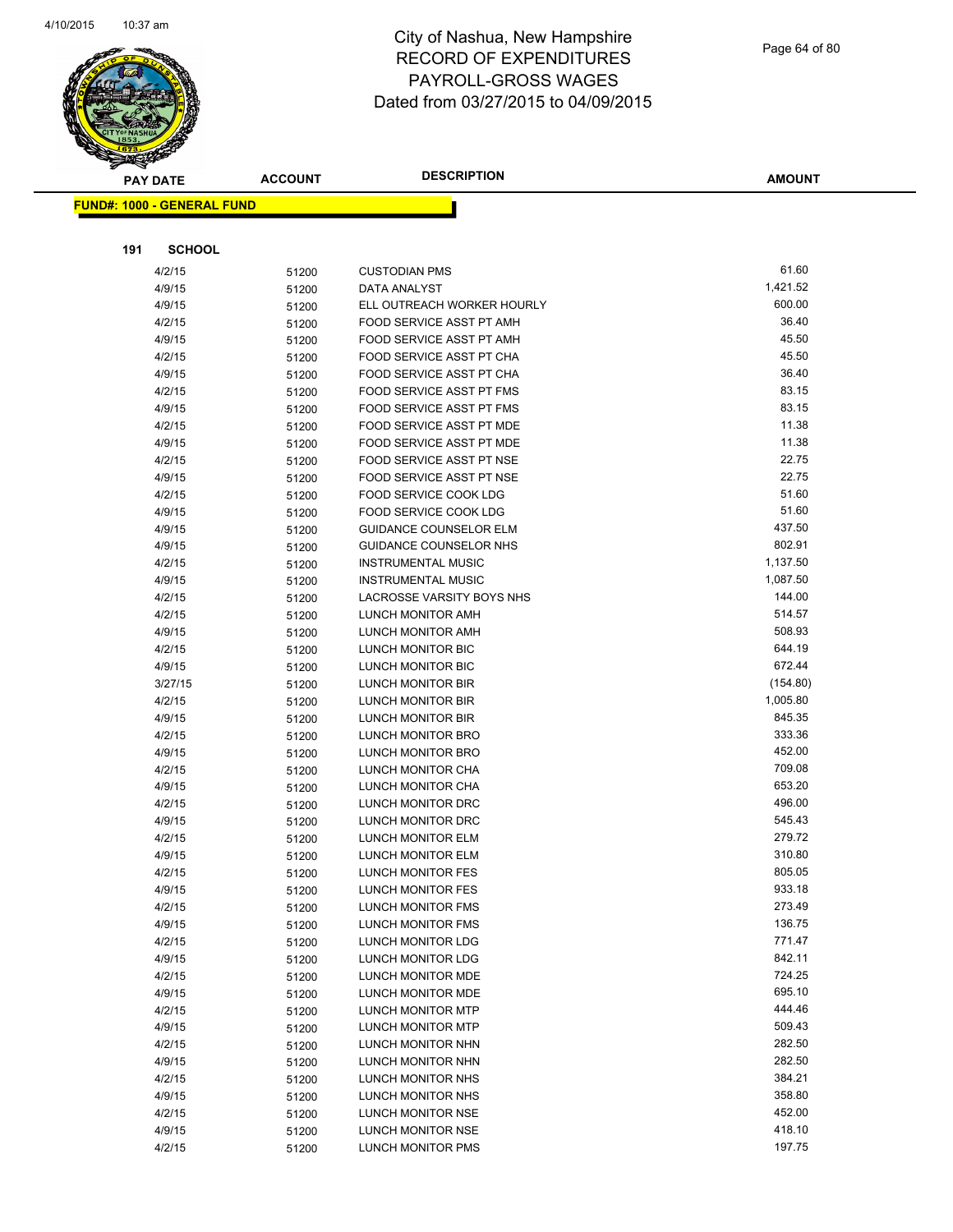

#### Page 65 of 80

| $\tilde{\phantom{a}}$ | <b>PAY DATE</b>                   | <b>ACCOUNT</b> | <b>DESCRIPTION</b>             | <b>AMOUNT</b>    |
|-----------------------|-----------------------------------|----------------|--------------------------------|------------------|
|                       | <b>FUND#: 1000 - GENERAL FUND</b> |                |                                |                  |
|                       |                                   |                |                                |                  |
|                       |                                   |                |                                |                  |
| 191                   | <b>SCHOOL</b>                     |                |                                |                  |
|                       | 4/9/15                            | 51200          | LUNCH MONITOR PMS              | 254.25           |
|                       | 4/2/15                            | 51200          | LUNCH MONITOR SHE              | 592.65           |
|                       | 4/9/15                            | 51200          | LUNCH MONITOR SHE              | 635.73           |
|                       | 4/9/15                            | 51200          | <b>NURSE FES</b>               | 770.68           |
|                       | 4/2/15                            | 51200          | PARA ALT PMS                   | 80.85            |
|                       | 4/9/15                            | 51200          | PARA ALT PMS                   | 80.85            |
|                       | 4/2/15                            | 51200          | PARA DW SPEC ED BIR            | 279.71           |
|                       | 4/9/15                            | 51200          | PARA DW SPEC ED BIR            | 313.41           |
|                       | 4/2/15                            | 51200          | PARA DW SPEC ED BRO            | 22.75            |
|                       | 4/9/15                            | 51200          | PARA DW SPEC ED BRO            | 22.75            |
|                       | 4/2/15                            | 51200          | PARA DW SPEC ED MTP            | 175.24           |
|                       | 4/9/15                            | 51200          | PARA DW SPEC ED MTP            | 171.87           |
|                       | 4/2/15                            | 51200          | PARA DW SPEC ED NHN            | 150.00           |
|                       | 4/9/15                            | 51200          | PARA DW SPEC ED NHN            | 275.00           |
|                       | 4/2/15                            | 51200          | PARA ELL FES                   | 34.13            |
|                       | 4/9/15                            | 51200          | PARA ELL FES                   | 34.13            |
|                       | 4/9/15                            | 51200          | PARA ELL PMS                   | 35.00            |
|                       | 4/9/15                            | 51200          | PARA ELL SHE                   | 35.00            |
|                       | 4/2/15                            | 51200          | PARA INST AMH                  | 733.73           |
|                       | 4/9/15                            | 51200          | PARA INST AMH                  | 606.16           |
|                       | 4/2/15                            | 51200          | PARA INST BIC                  | 665.61<br>661.20 |
|                       | 4/9/15                            | 51200          | PARA INST BIC                  |                  |
|                       | 4/2/15                            | 51200          | PARA INST BIR                  | 45.50<br>45.50   |
|                       | 4/9/15                            | 51200          | PARA INST BIR                  | 63.70            |
|                       | 4/2/15                            | 51200          | PARA INST DRC                  | 63.70            |
|                       | 4/9/15<br>4/2/15                  | 51200          | PARA INST DRC<br>PARA INST FES | 34.13            |
|                       | 4/9/15                            | 51200          | PARA INST FES                  | 34.13            |
|                       | 4/2/15                            | 51200<br>51200 | PARA INST FMS                  | 22.75            |
|                       | 4/9/15                            | 51200          | PARA INST FMS                  | 22.75            |
|                       | 4/2/15                            | 51200          | PARA INST LDG                  | 34.13            |
|                       | 4/9/15                            | 51200          | PARA INST LDG                  | 34.13            |
|                       | 4/2/15                            | 51200          | PARA INST MTP                  | 334.50           |
|                       | 4/9/15                            | 51200          | PARA INST MTP                  | 334.50           |
|                       | 4/2/15                            | 51200          | PARA INST NHN                  | 291.39           |
|                       | 4/9/15                            | 51200          | PARA INST NHN                  | 300.23           |
|                       | 4/2/15                            | 51200          | PARA INST PMS                  | 120.50           |
|                       | 4/9/15                            | 51200          | PARA INST PMS                  | 45.50            |
|                       | 4/2/15                            | 51200          | PARA INST SHE                  | 189.00           |
|                       | 4/9/15                            | 51200          | PARA INST SHE                  | 374.22           |
|                       | 4/2/15                            | 51200          | PARA LIB NHN                   | 300.80           |
|                       | 4/9/15                            | 51200          | PARA LIB NHN                   | 273.45           |
|                       | 4/2/15                            | 51200          | PARA LIB PMS                   | 241.05           |
|                       | 4/9/15                            | 51200          | PARA LIB PMS                   | 234.27           |
|                       | 4/2/15                            | 51200          | PARA MEDIA NHS                 | 196.66           |
|                       | 4/9/15                            | 51200          | PARA MEDIA NHS                 | 196.66           |
|                       | 4/2/15                            | 51200          | <b>PARA MUSIC FMS</b>          | 326.71           |
|                       | 4/9/15                            | 51200          | PARA MUSIC FMS                 | 326.72           |
|                       | 4/2/15                            | 51200          | PARA PRE SCH BIC               | 2,674.23         |
|                       | 4/9/15                            | 51200          | PARA PRE SCH BIC               | 2,728.56         |
|                       | 4/2/15                            | 51200          | PARA PRE SCH BRO               | 1,556.15         |
|                       | 4/9/15                            | 51200          | PARA PRE SCH BRO               | 1,559.52         |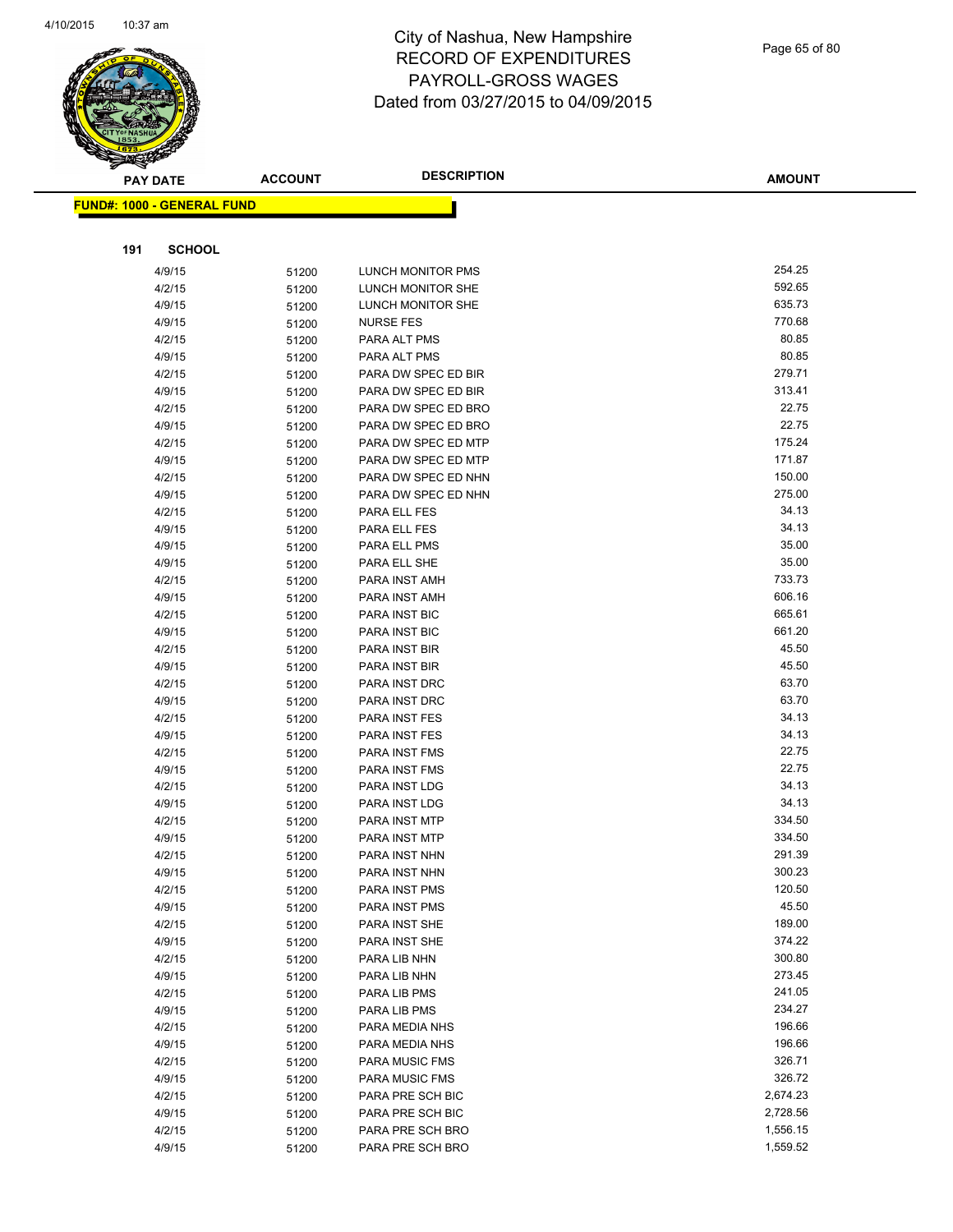

#### Page 66 of 80

| $\tilde{\phantom{a}}$<br><b>PAY DATE</b> |               | <b>ACCOUNT</b> | <b>DESCRIPTION</b>                                     | <b>AMOUNT</b>      |
|------------------------------------------|---------------|----------------|--------------------------------------------------------|--------------------|
| <b>FUND#: 1000 - GENERAL FUND</b>        |               |                |                                                        |                    |
|                                          |               |                |                                                        |                    |
|                                          |               |                |                                                        |                    |
| 191                                      | <b>SCHOOL</b> |                |                                                        |                    |
| 4/2/15                                   |               | 51200          | PARA PRE SCH DRC                                       | 2,213.24           |
| 4/9/15                                   |               | 51200          | PARA PRE SCH DRC                                       | 2,311.03           |
| 4/2/15                                   |               | 51200          | PARA PRE SCH MTP                                       | 1,031.76           |
| 4/9/15                                   |               | 51200          | PARA PRE SCH MTP                                       | 1,038.92           |
| 4/2/15                                   |               | 51200          | PARA PRE SCH NSE                                       | 4,137.34           |
| 4/9/15                                   |               | 51200          | PARA PRE SCH NSE                                       | 4,113.73           |
| 4/2/15                                   |               | 51200          | PARA TTI DRC                                           | 203.70             |
| 4/9/15                                   |               | 51200          | PARA TTI DRC                                           | 238.70             |
| 4/9/15                                   |               | 51200          | PARA TTI LDG                                           | 136.60             |
| 4/9/15                                   |               | 51200          | SCHOOL PSYCHOLOGIST WID                                | 4,031.76           |
| 4/2/15                                   |               | 51200          | SPECIAL EDUCATION TUTOR                                | 237.50             |
| 4/9/15                                   |               | 51200          | SPECIAL EDUCATION TUTOR                                | 225.00             |
| 4/9/15                                   |               | 51200          | SPEECH LANG PATHOLOGIST WID                            | 13,359.23          |
|                                          | 3/31/15       | 51200          | STUDENT ACTIVITY COORD NHN                             | (25.00)            |
| 4/9/15                                   |               | 51200          | STUDENT ACTIVITY COORD NHN                             | 1,045.49           |
| 4/2/15                                   |               | 51200          | SUB CLERICAL                                           | 476.21             |
| 4/9/15                                   |               | 51200          | <b>SUB CLERICAL</b>                                    | 428.29             |
| 4/2/15                                   |               | 51200          | <b>SUB LUNCH MONITOR</b>                               | 34.13              |
| 4/9/15                                   |               | 51200          | <b>SUB LUNCH MONITOR</b>                               | 34.13              |
| 4/2/15                                   |               | 51200          | <b>SUB TEACHER</b>                                     | 275.00             |
| 4/9/15                                   |               | 51200          | <b>SUB TEACHER</b>                                     | 325.00             |
| 4/9/15                                   |               | 51200          | <b>TEACHER ART NHN</b>                                 | 651.50             |
| 4/9/15                                   |               | 51200          | <b>TEACHER BEHAVIOR SPEC WID</b>                       | 1,026.70           |
| 4/9/15                                   |               | 51200          | TEACHER BIO TEC NHN                                    | 520.60             |
| 4/9/15                                   |               | 51200          | <b>TEACHER ELL BIR</b>                                 | 50.00              |
| 4/9/15                                   |               | 51200          | <b>TEACHER ELL DRC</b>                                 | 100.00             |
| 4/9/15                                   |               | 51200          | <b>TEACHER ELL LDG</b>                                 | 100.00             |
| 4/9/15                                   |               | 51200          | <b>TEACHER ELL PMS</b>                                 | 50.00              |
| 4/9/15                                   |               | 51200          | <b>TEACHER ELL SHE</b>                                 | 50.00              |
| 4/9/15                                   |               | 51200          | <b>TEACHER ENGLISH NHN</b>                             | 1,383.40           |
| 4/9/15                                   |               | 51200          | <b>TEACHER ENGLISH NHS</b>                             | 276.62             |
| 4/9/15                                   |               | 51200          | TEACHER FOREIGN LANG FMS                               | 959.60             |
| 4/9/15                                   |               | 51200          | <b>TEACHER GR3 CHA</b>                                 | 200.00             |
| 4/9/15                                   |               | 51200          | <b>TEACHER GR3 SHE</b>                                 | 50.00              |
| 4/9/15                                   |               | 51200          | <b>TEACHER GR6 FMS</b>                                 | 337.50             |
| 4/9/15                                   |               | 51200          | TEACHER HVAC NHS                                       | 72.00              |
| 4/9/15                                   |               | 51200          | TEACHER IN SCH SUSPENSION ELM                          | 187.50             |
| 4/9/15                                   |               | 51200          | TEACHER IN SCH SUSPENSION NHN<br>TEACHER INST SPED WID | 126.00<br>1,899.00 |
| 4/9/15                                   |               | 51200          | <b>TEACHER KIND BIC</b>                                | 2,311.10           |
| 4/9/15                                   |               | 51200          |                                                        | 881.10             |
| 4/9/15<br>4/9/15                         |               | 51200          | <b>TEACHER KIND BIR</b><br><b>TEACHER MATH FMS</b>     | 445.58             |
| 4/9/15                                   |               | 51200          | TEACHER MATH NHN                                       | 1,133.20           |
| 4/9/15                                   |               | 51200          | <b>TEACHER MUSIC AMH</b>                               | 175.00             |
| 4/9/15                                   |               | 51200          | <b>TEACHER MUSIC DRC</b>                               | 300.00             |
| 4/9/15                                   |               | 51200<br>51200 | <b>TEACHER MUSIC ELM</b>                               | 887.80             |
| 4/9/15                                   |               |                | <b>TEACHER MUSIC MTP</b>                               | 1,199.42           |
| 4/9/15                                   |               | 51200<br>51200 | TEACHER PE NHS                                         | 920.54             |
| 4/9/15                                   |               | 51200          | <b>TEACHER READ ELM</b>                                | 1,612.20           |
| 4/9/15                                   |               | 51200          | TEACHER SOCIAL STUDIES NHN                             | 850.00             |
| 4/9/15                                   |               | 51200          | TEACHER SOCIAL STUDIES NHS                             | 86.00              |
| 4/9/15                                   |               | 51200          | TEACHER SPED NHN                                       | 5,378.10           |
|                                          |               |                |                                                        |                    |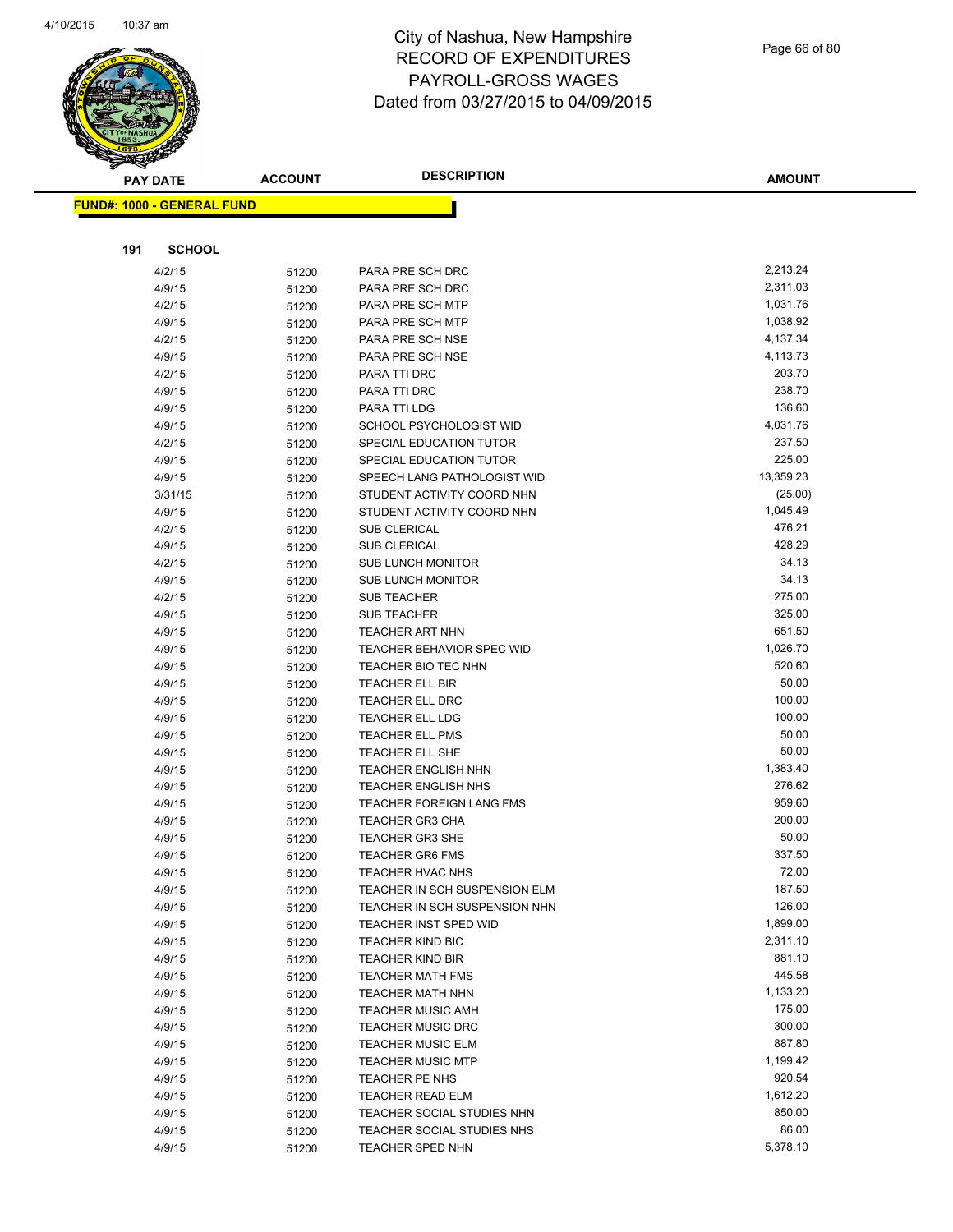

#### Page 67 of 80

| <b>PAY DATE</b>                   | <b>ACCOUNT</b> | <b>DESCRIPTION</b>                     | <b>AMOUNT</b>  |
|-----------------------------------|----------------|----------------------------------------|----------------|
| <b>FUND#: 1000 - GENERAL FUND</b> |                |                                        |                |
| <b>SCHOOL</b><br>191              |                |                                        |                |
| 4/9/15                            | 51200          | TEACHER SPED NHS                       | 881.10         |
| 4/9/15                            | 51200          | <b>TEACHER VISION WIDE</b>             | 1,091.33       |
| 4/2/15                            | 51300          | OVERTIME-REGULAR                       | 4,385.04       |
| 4/9/15                            | 51300          | OVERTIME-REGULAR                       | 4,772.79       |
| 4/2/15                            | 51400          | WAGES TEMP-SEASONAL                    | 2,280.00       |
| 4/9/15                            | 51400          | <b>WAGES TEMP-SEASONAL</b>             | 1,288.00       |
| 4/2/15                            | 51412          | <b>WAGES PER DIEM</b>                  | 39,535.28      |
| 4/9/15                            | 51412          | <b>WAGES PER DIEM</b>                  | 39,940.54      |
| 4/2/15                            | 51600          | <b>LONGEVITY</b>                       | 2,966.01       |
| 4/9/15                            | 51600          | <b>LONGEVITY</b>                       | 2,911.96       |
| 3/31/15                           | 51650          | ADDITIONAL HOURS                       | (29, 311.55)   |
| 4/9/15                            | 51650          | <b>ADDITIONAL HOURS</b>                | 3,525.39       |
| 4/9/15                            | 51700          | <b>STIPENDS</b>                        | 653.43         |
| 4/9/15                            | 51750          | <b>RETIREMENT &amp; SEPARATION PAY</b> | 1,591.27       |
| <b>TOTAL 191 - SCHOOL</b>         |                |                                        | \$3,176,534.37 |

**TOTAL FUND 1000 - GENERAL FUND \$4,950,723.22** 

#### **FUND#: 2100 - FOOD SERVICES FUND**

| 4/2/15 | 51100 | <b>CLERICAL FOOD SERVICE NHS</b>     | 709.89   |
|--------|-------|--------------------------------------|----------|
| 4/9/15 | 51100 | <b>CLERICAL FOOD SERVICE NHS</b>     | 695.70   |
| 4/2/15 | 51100 | DELIVERY DRIVER FOOD SERVICE         | 781.73   |
| 4/9/15 | 51100 | DELIVERY DRIVER FOOD SERVICE         | 786.65   |
| 4/9/15 | 51100 | DIRECTOR FOOD SERVICE                | 2,930.90 |
| 4/9/15 | 51100 | <b>FOOD SERVICE BUSINESS MANAGER</b> | 2,085.30 |
| 4/2/15 | 51100 | <b>FOOD SERVICE COOK AMH</b>         | 480.87   |
| 4/9/15 | 51100 | <b>FOOD SERVICE COOK AMH</b>         | 456.30   |
| 4/2/15 | 51100 | <b>FOOD SERVICE COOK BIC</b>         | 491.40   |
| 4/9/15 | 51100 | <b>FOOD SERVICE COOK BIC</b>         | 491.40   |
| 4/2/15 | 51100 | <b>FOOD SERVICE COOK BIR</b>         | 491.40   |
| 4/9/15 | 51100 | <b>FOOD SERVICE COOK BIR</b>         | 491.40   |
| 4/2/15 | 51100 | <b>FOOD SERVICE COOK BRO</b>         | 487.89   |
| 4/9/15 | 51100 | <b>FOOD SERVICE COOK BRO</b>         | 487.89   |
| 4/2/15 | 51100 | <b>FOOD SERVICE COOK CHA</b>         | 491.40   |
| 4/9/15 | 51100 | <b>FOOD SERVICE COOK CHA</b>         | 491.40   |
| 4/2/15 | 51100 | <b>FOOD SERVICE COOK DRC</b>         | 491.40   |
| 4/9/15 | 51100 | FOOD SERVICE COOK DRC                | 491.40   |
| 4/2/15 | 51100 | <b>FOOD SERVICE COOK ELM</b>         | 1,003.80 |
| 4/9/15 | 51100 | <b>FOOD SERVICE COOK ELM</b>         | 1,003.80 |
| 4/2/15 | 51100 | <b>FOOD SERVICE COOK FES</b>         | 280.97   |
| 4/2/15 | 51100 | <b>FOOD SERVICE COOK FMS</b>         | 501.90   |
| 4/9/15 | 51100 | <b>FOOD SERVICE COOK FMS</b>         | 501.90   |
| 4/2/15 | 51100 | <b>FOOD SERVICE COOK LDG</b>         | 473.90   |
| 4/9/15 | 51100 | <b>FOOD SERVICE COOK LDG</b>         | 473.90   |
| 4/2/15 | 51100 | <b>FOOD SERVICE COOK MDE</b>         | 473.90   |
| 4/9/15 | 51100 | <b>FOOD SERVICE COOK MDE</b>         | 473.90   |
| 4/2/15 | 51100 | <b>FOOD SERVICE COOK NHN</b>         | 1,035.65 |

distribution district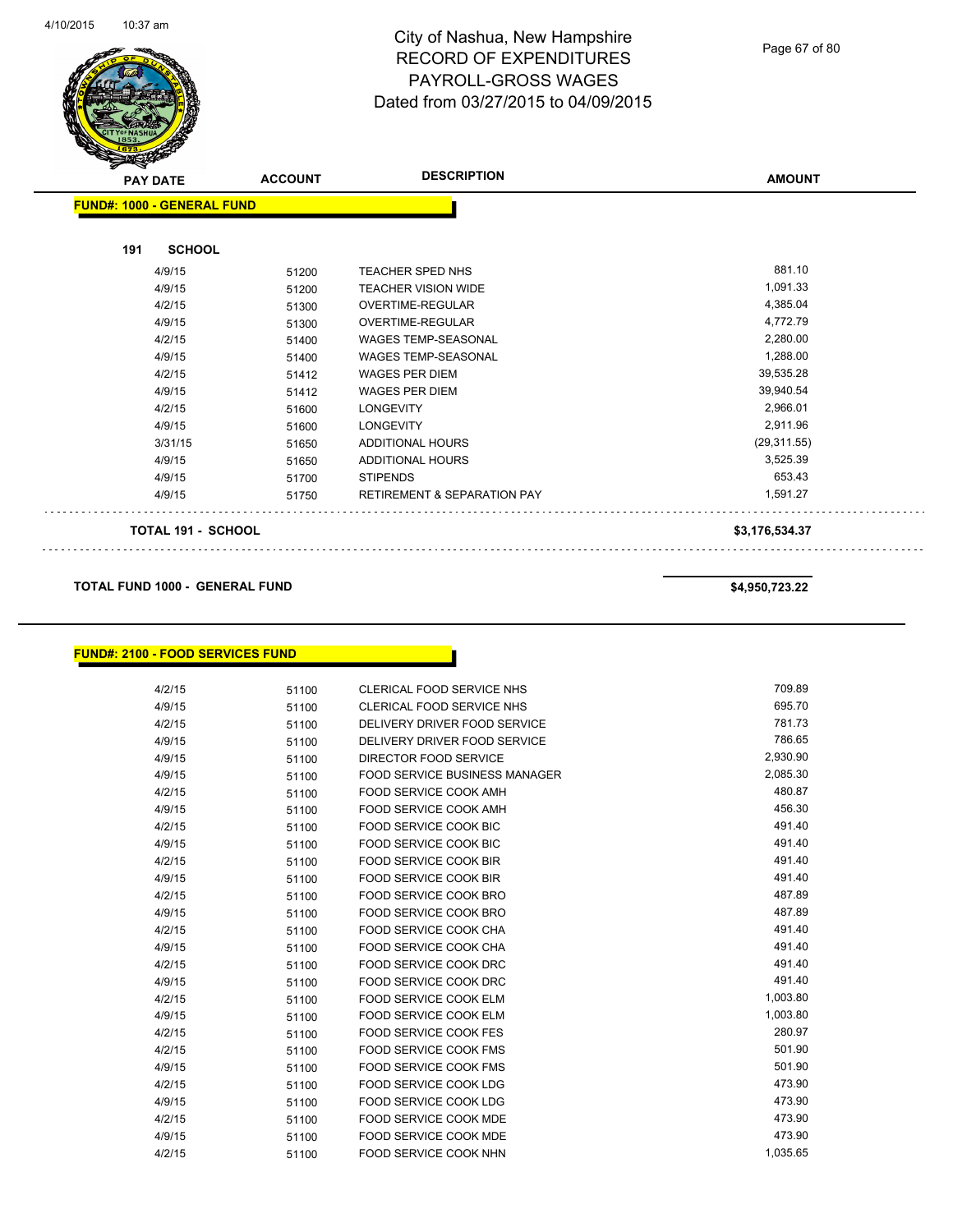| <b>PAY DATE</b>                          | <b>ACCOUNT</b> | <b>DESCRIPTION</b>            | <b>AMOUNT</b> |
|------------------------------------------|----------------|-------------------------------|---------------|
| <u> FUND#: 2100 - FOOD SERVICES FUND</u> |                |                               |               |
|                                          |                |                               |               |
| 4/9/15                                   | 51100          | FOOD SERVICE COOK NHN         | 1,035.65      |
| 4/2/15                                   | 51100          | FOOD SERVICE COOK NHS         | 963.49        |
| 4/9/15                                   | 51100          | FOOD SERVICE COOK NHS         | 970.06        |
| 4/2/15                                   | 51100          | FOOD SERVICE COOK NSE         | 467.04        |
| 4/9/15                                   | 51100          | FOOD SERVICE COOK NSE         | 470.40        |
| 4/2/15                                   | 51100          | FOOD SERVICE COOK PMS         | 501.90        |
| 4/9/15                                   | 51100          | <b>FOOD SERVICE COOK PMS</b>  | 501.90        |
| 4/2/15                                   | 51100          | FOOD SERVICE COOK SHE         | 473.90        |
| 4/9/15                                   | 51100          | FOOD SERVICE COOK SHE         | 406.20        |
| 4/9/15                                   | 51100          | <b>FOOD SERVICE SITE CORD</b> | 11,439.20     |
| 4/2/15                                   | 51100          | <b>FOOD SERVICECOOK MTP</b>   | 452.90        |
| 4/9/15                                   | 51100          | <b>FOOD SERVICECOOK MTP</b>   | 452.90        |
| 4/2/15                                   | 51200          | FOOD SERVICE ASST PT AMH      | 559.28        |
| 4/9/15                                   | 51200          | FOOD SERVICE ASST PT AMH      | 544.19        |
| 4/2/15                                   | 51200          | FOOD SERVICE ASST PT BIC      | 541.60        |
| 4/9/15                                   | 51200          | FOOD SERVICE ASST PT BIC      | 541.60        |
| 4/2/15                                   | 51200          | FOOD SERVICE ASST PT BIR      | 425.65        |
| 4/9/15                                   | 51200          | FOOD SERVICE ASST PT BIR      | 459.70        |
| 4/2/15                                   | 51200          | FOOD SERVICE ASST PT BRO      | 354.90        |
| 4/9/15                                   | 51200          | FOOD SERVICE ASST PT BRO      | 354.90        |
| 4/2/15                                   | 51200          | FOOD SERVICE ASST PT CHA      | 529.51        |
| 4/9/15                                   | 51200          | FOOD SERVICE ASST PT CHA      | 544.42        |
| 4/2/15                                   | 51200          | FOOD SERVICE ASST PT DRC      | 619.42        |
| 4/9/15                                   | 51200          | FOOD SERVICE ASST PT DRC      | 681.85        |
| 4/2/15                                   | 51200          | FOOD SERVICE ASST PT ELM      | 2,356.71      |
| 4/9/15                                   | 51200          | FOOD SERVICE ASST PT ELM      | 2,455.10      |
| 4/2/15                                   | 51200          | FOOD SERVICE ASST PT FES      | 895.80        |
| 4/9/15                                   | 51200          | FOOD SERVICE ASST PT FES      | 912.95        |
| 4/2/15                                   | 51200          | FOOD SERVICE ASST PT FMS      | 2,545.18      |
| 4/9/15                                   | 51200          | FOOD SERVICE ASST PT FMS      | 2,561.09      |
| 4/2/15                                   | 51200          | FOOD SERVICE ASST PT LDG      | 924.05        |
| 4/9/15                                   | 51200          | FOOD SERVICE ASST PT LDG      | 935.73        |
| 4/2/15                                   | 51200          | FOOD SERVICE ASST PT MDE      | 566.71        |
| 4/9/15                                   | 51200          | FOOD SERVICE ASST PT MDE      | 566.71        |
| 4/2/15                                   | 51200          | FOOD SERVICE ASST PT MTP      | 477.25        |
| 4/9/15                                   | 51200          | FOOD SERVICE ASST PT MTP      | 448.33        |
| 4/2/15                                   | 51200          | FOOD SERVICE ASST PT NHN      | 4,721.51      |
| 4/9/15                                   | 51200          | FOOD SERVICE ASST PT NHN      | 4,656.48      |
| 4/2/15                                   | 51200          | FOOD SERVICE ASST PT NHS      | 4,371.55      |
| 4/9/15                                   | 51200          | FOOD SERVICE ASST PT NHS      | 4,243.78      |
| 4/2/15                                   | 51200          | FOOD SERVICE ASST PT NSE      | 289.25        |
| 4/9/15                                   | 51200          | FOOD SERVICE ASST PT NSE      | 289.25        |
| 4/2/15                                   | 51200          | FOOD SERVICE ASST PT PMS      | 2,335.44      |
| 4/9/15                                   | 51200          | FOOD SERVICE ASST PT PMS      | 2,338.28      |
| 4/2/15                                   | 51200          | FOOD SERVICE ASST PT SHE      | 527.15        |
| 4/9/15                                   | 51200          | FOOD SERVICE ASST PT SHE      | 498.62        |
| 4/2/15                                   | 51300          | OVERTIME-REGULAR              | 99.24         |
| 4/9/15                                   | 51300          | OVERTIME-REGULAR              | 84.55         |
| 4/2/15                                   | 51412          | <b>WAGES PER DIEM</b>         | 2,670.10      |
| 4/9/15                                   | 51412          | <b>WAGES PER DIEM</b>         | 2,766.58      |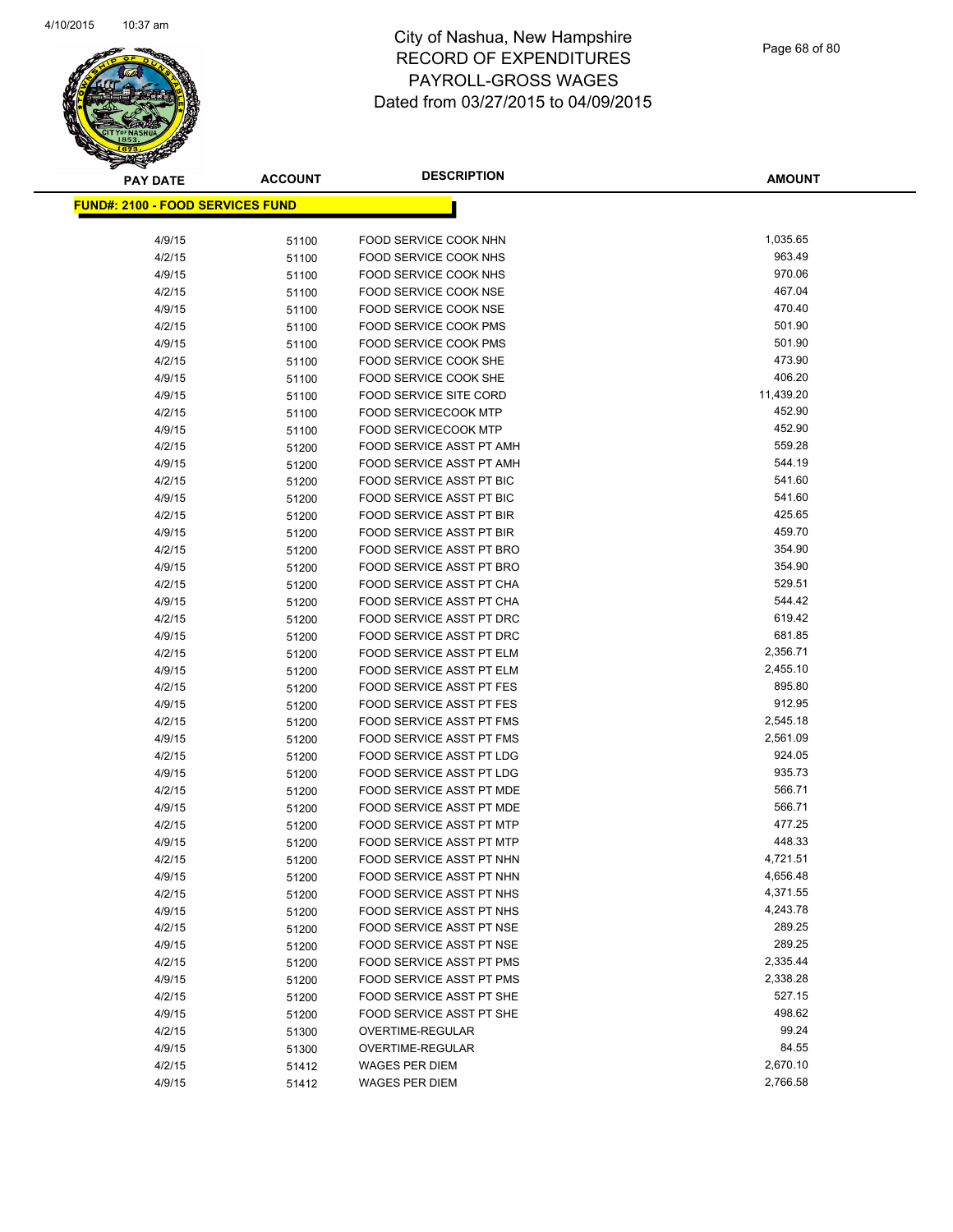| 4/10/2015<br>10:37 am |                                             | City of Nashua, New Hampshire<br><b>RECORD OF EXPENDITURES</b><br>PAYROLL-GROSS WAGES<br>Dated from 03/27/2015 to 04/09/2015 | Page 69 of 80    |
|-----------------------|---------------------------------------------|------------------------------------------------------------------------------------------------------------------------------|------------------|
| <b>PAY DATE</b>       | <b>ACCOUNT</b>                              | <b>DESCRIPTION</b>                                                                                                           | <b>AMOUNT</b>    |
|                       | <b>TOTAL FUND 2100 - FOOD SERVICES FUND</b> |                                                                                                                              | \$89,887.89      |
|                       | <b>FUND#: 2201 - DRIVERS EDUCATION FUND</b> |                                                                                                                              |                  |
|                       | 4/9/15<br>51200                             | ADULT ED DIPOLMA INST                                                                                                        | 175.00           |
|                       | 4/2/15<br>51200                             | DRIVER INSTRUCTOR                                                                                                            | 650.00           |
|                       | 4/9/15<br>51200                             | ELL OUTREACH WORKER HOURLY                                                                                                   | 25.00            |
|                       | 4/9/15<br>51200                             | <b>TEACHER TECHED ELM</b>                                                                                                    | 525.00           |
|                       | 4/9/15<br>51200                             | TEACHER TECHED FMS                                                                                                           | 100.00           |
|                       | TOTAL FUND 2201 - DRIVERS EDUCATION FUND    |                                                                                                                              | \$1,475.00       |
|                       | <b>FUND#: 2204 - SUMMER SCHOOL</b>          |                                                                                                                              |                  |
|                       | 3/31/15<br>51650                            | <b>ADDITIONAL HOURS</b>                                                                                                      | 22,504.58        |
|                       | <b>TOTAL FUND 2204 - SUMMER SCHOOL</b>      |                                                                                                                              | \$22,504.58      |
|                       | <b>FUND#: 2207 - ADULT ED/CONTINUING ED</b> |                                                                                                                              | 175.00           |
|                       | 4/2/15<br>51200<br>4/9/15<br>51200          | ADULT ED ENRICHMENT INST<br>ADULT ED ENRICHMENT INST                                                                         | 175.00           |
|                       | 4/2/15<br>51200                             | ADULT ED ENRICHMENT TEACHER                                                                                                  | 50.00            |
|                       | 4/9/15<br>51200                             | ADULT ED ENRICHMENT TEACHER                                                                                                  | 50.00            |
|                       | 4/2/15<br>51200                             | CLERICAL SPECIAL ED NHN                                                                                                      | 37.50            |
|                       | 4/9/15<br>51200                             | CLERICAL SPECIAL ED NHN                                                                                                      | 37.50            |
|                       | 4/2/15<br>51200                             | <b>SUB TEACHER</b>                                                                                                           | 125.00           |
|                       | 4/9/15<br>51200                             | SUB TEACHER                                                                                                                  | 125.00           |
|                       | 4/9/15<br>51200                             | <b>TEACHER ART PMS</b>                                                                                                       | 50.00            |
|                       | 3/31/15<br>51200                            | <b>TEACHER MATH NHN</b>                                                                                                      | 2,800.00         |
|                       | 3/31/15<br>51200                            | <b>TEACHER SCIENCE NHN</b>                                                                                                   | 1,412.50         |
|                       | TOTAL FUND 2207 - ADULT ED/CONTINUING ED    |                                                                                                                              | \$5,037.50       |
|                       | <b>FUND#: 2222 - AFTER SCHOOL PROGRAM</b>   |                                                                                                                              |                  |
|                       |                                             |                                                                                                                              |                  |
|                       | 4/9/15<br>51200                             | 21 CENTURY ELEM MFAM RES COORD                                                                                               | 223.81           |
|                       | 4/2/15<br>51200                             | 21ST CENTURY INSTRUCTOR                                                                                                      | 1,853.41         |
|                       | 4/9/15<br>51200                             | 21ST CENTURY INSTRUCTOR                                                                                                      | 1,595.69         |
|                       | 4/2/15<br>51200                             | FOOD SERVICE COOK LDG                                                                                                        | 35.00            |
|                       | 4/9/15<br>51200                             | FOOD SERVICE COOK LDG                                                                                                        | 35.00            |
|                       | 4/9/15<br>51200                             | <b>GUIDANCE COUNSELOR FES</b>                                                                                                | 140.88           |
|                       | 4/9/15<br>51200                             | LIBRARIAN AMH                                                                                                                | 142.56<br>223.44 |
|                       | 4/2/15<br>51200                             | LUNCH MONITOR DRC                                                                                                            | 223.44           |
|                       | 4/9/15<br>51200                             | LUNCH MONITOR DRC                                                                                                            | 35.00            |
|                       | 4/9/15<br>51200                             | PARA ALT LDG                                                                                                                 |                  |
|                       | 4/2/15<br>51200                             | PARA DW SPEC ED AMH                                                                                                          | 43.75            |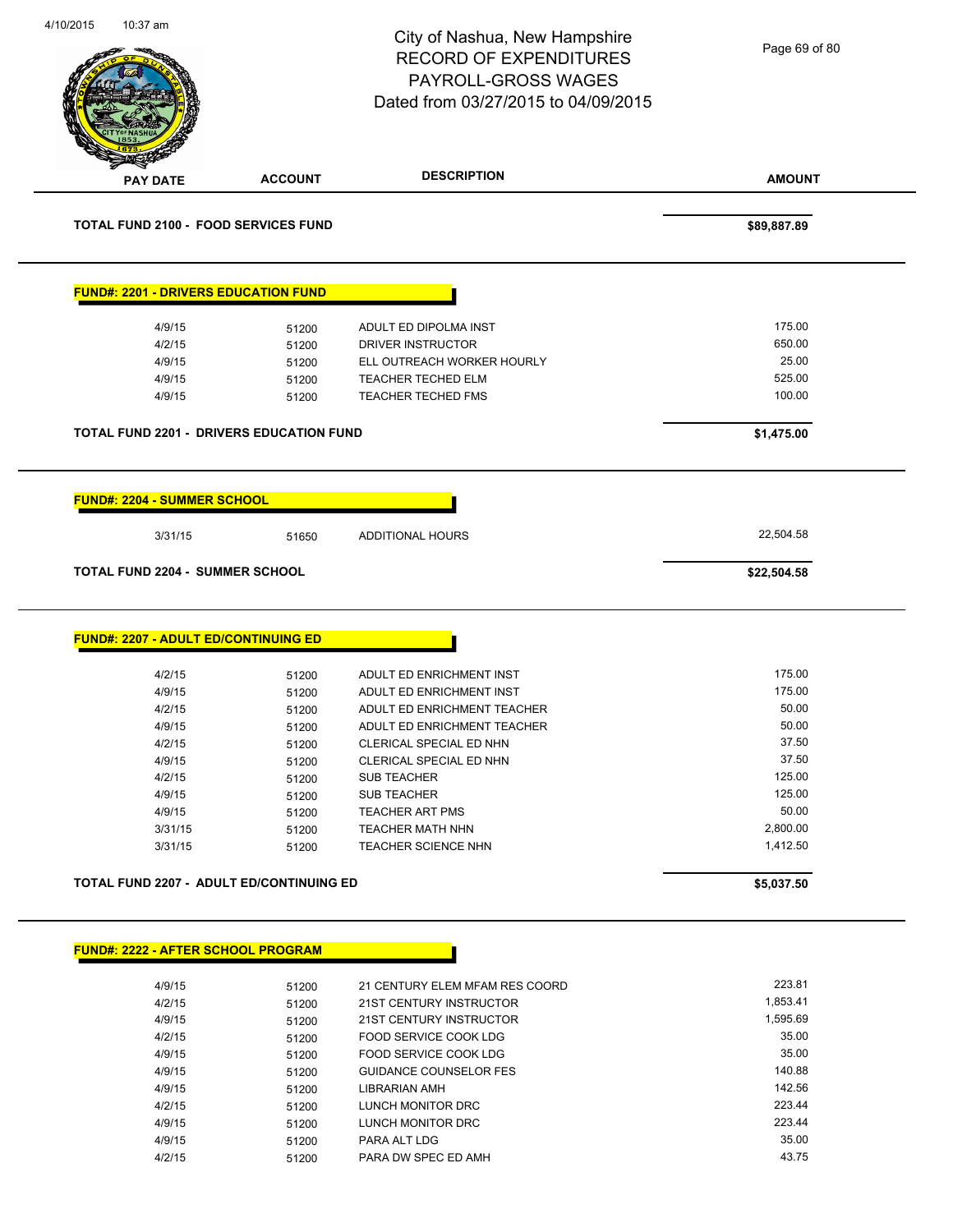

Page 70 of 80

| <b>PAY DATE</b>                           | <b>ACCOUNT</b> | <b>DESCRIPTION</b>         | <b>AMOUNT</b> |
|-------------------------------------------|----------------|----------------------------|---------------|
| <b>FUND#: 2222 - AFTER SCHOOL PROGRAM</b> |                |                            |               |
| 4/9/15                                    | 51200          | PARA DW SPEC ED AMH        | 33.38         |
| 4/2/15                                    | 51200          | PARA ELL MTP               | 221.00        |
| 4/9/15                                    | 51200          | PARA ELL MTP               | 221.00        |
| 4/2/15                                    | 51200          | PARA INST AMH              | 45.01         |
| 4/9/15                                    | 51200          | PARA INST AMH              | 41.68         |
| 4/2/15                                    | 51200          | PARA INST DRC              | 163.45        |
| 4/9/15                                    | 51200          | PARA INST DRC              | 163.45        |
| 4/2/15                                    | 51200          | PARA INST FES              | 298.40        |
| 4/9/15                                    | 51200          | PARA INST FES              | 285.05        |
| 4/2/15                                    | 51200          | PARA INST LDG              | 365.16        |
| 4/9/15                                    | 51200          | PARA INST LDG              | 351.81        |
| 4/2/15                                    | 51200          | PARA INST NHN              | 125.03        |
| 4/9/15                                    | 51200          | PARA INST NHN              | 90.03         |
| 4/2/15                                    | 51200          | PARA INST PMS              | 121.69        |
| 4/9/15                                    | 51200          | PARA INST PMS              | 115.01        |
| 4/2/15                                    | 51200          | PARA KIND AMH              | 105.00        |
| 4/9/15                                    | 51200          | PARA KIND AMH              | 105.00        |
| 4/2/15                                    | 51200          | PARA KIND LDG              | 80.01         |
| 4/9/15                                    | 51200          | PARA KIND LDG              | 41.68         |
| 4/9/15                                    | 51200          | PARA MEDIA NHN             | 30.63         |
| 4/2/15                                    | 51200          | PARA PRE SCH MTP           | 105.00        |
| 4/9/15                                    | 51200          | PARA PRE SCH MTP           | 140.00        |
| 4/2/15                                    | 51200          | PARA TTI DRC               | 61.25         |
| 4/9/15                                    | 51200          | PARA TTI DRC               | 30.63         |
| 4/9/15                                    | 51200          | <b>TEACHER GR2 AMH</b>     | 100.00        |
| 4/9/15                                    | 51200          | <b>TEACHER GR3 DRC</b>     | 170.00        |
| 4/9/15                                    | 51200          | <b>TEACHER GR3 SHE</b>     | 35.00         |
| 4/9/15                                    | 51200          | <b>TEACHER GR4 LDG</b>     | 163.75        |
| 4/9/15                                    | 51200          | <b>TEACHER KIND DRC</b>    | 100.00        |
| 4/9/15                                    | 51200          | <b>TEACHER KIND LDG</b>    | 193.36        |
| 4/9/15                                    | 51200          | <b>TEACHER SPED FES</b>    | 109.25        |
| 4/9/15                                    | 51200          | TEACHER SPED LDG           | 193.36        |
| 4/9/15                                    | 51200          | <b>TEACHER TTI LDG</b>     | 127.50        |
| TOTAL FUND 2222 - AFTER SCHOOL PROGRAM    |                |                            |               |
|                                           |                |                            | \$9,084.55    |
|                                           |                |                            |               |
| <u> FUND#: 2252 - DAY CARE</u>            |                |                            |               |
| 4/9/15                                    | 51100          | PANTHER PRESCHOOL DIRECTOR | 869.00        |
| <b>TOTAL FUND 2252 - DAY CARE</b>         |                |                            | \$869.00      |
|                                           |                |                            |               |
| <b>FUND#: 2257 - SPECIAL ED LOCAL</b>     |                |                            |               |
| 4/2/15                                    | 51100          | PARA DW SPEC ED CHA        | 617.84        |
| 4/9/15                                    | 51100          | PARA DW SPEC ED CHA        | 613.08        |
| 4/2/15                                    | 51100          | PARA DW SPEC ED SHE        | 622.59        |
| 4/9/15                                    | 51100          | PARA DW SPEC ED SHE        | 617.85        |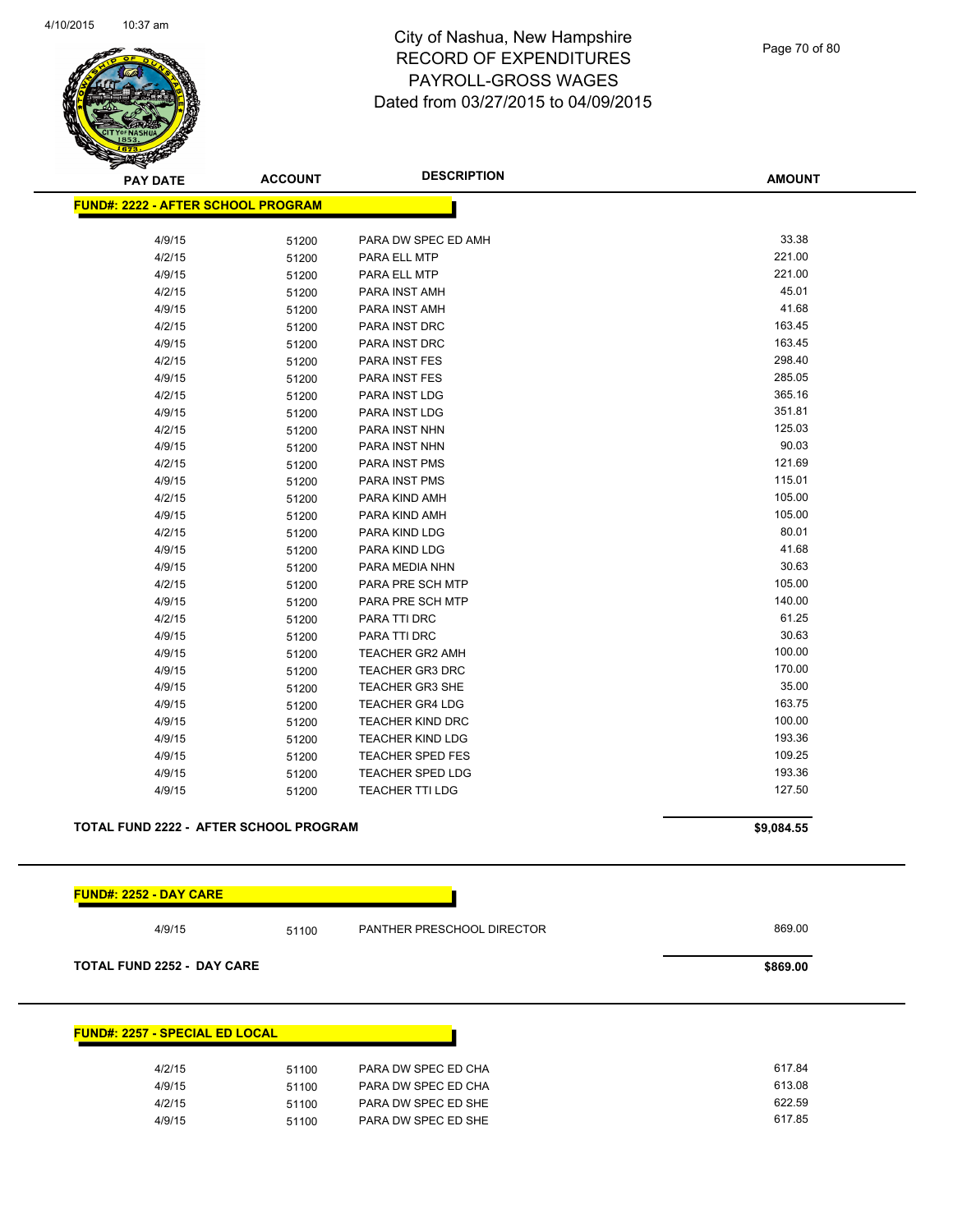|                                                             |                | City of Nashua, New Hampshire                            | Page 71 of 80        |
|-------------------------------------------------------------|----------------|----------------------------------------------------------|----------------------|
|                                                             |                | <b>RECORD OF EXPENDITURES</b>                            |                      |
|                                                             |                | PAYROLL-GROSS WAGES                                      |                      |
|                                                             |                | Dated from 03/27/2015 to 04/09/2015                      |                      |
|                                                             |                |                                                          |                      |
|                                                             |                |                                                          |                      |
|                                                             | <b>ACCOUNT</b> | <b>DESCRIPTION</b>                                       | <b>AMOUNT</b>        |
| <b>PAY DATE</b>                                             |                |                                                          |                      |
| <b>TOTAL FUND 2257 - SPECIAL ED LOCAL</b>                   |                |                                                          | \$2,471.36           |
| <b>FUND#: 2503 - PARKS &amp; REC PROGRAMS FUND</b>          |                |                                                          |                      |
| 4/2/15                                                      | 51100          | PROGRAM COORDINATOR                                      | 357.75               |
| 4/9/15                                                      | 51100          | PROGRAM COORDINATOR                                      | 357.75               |
|                                                             |                |                                                          |                      |
| <b>TOTAL FUND 2503 - PARKS &amp; REC PROGRAMS FUND</b>      |                |                                                          | \$715.50             |
| <b>FUND#: 2505 - GOVT &amp; EDUCATION CHANNELS FUND</b>     |                |                                                          |                      |
|                                                             |                |                                                          |                      |
| 4/2/15                                                      | 51100          | ECHANNEL ACCESS ADMINISTRATOR                            | 1,044.70             |
| 4/9/15                                                      | 51100          | ECHANNEL ACCESS ADMINISTRATOR                            | 940.23               |
|                                                             | 51100          | PEG PROGRAM MANAGER                                      | 1,173.50             |
| 4/2/15                                                      |                |                                                          |                      |
| 4/9/15                                                      | 51100          | PEG PROGRAM MANAGER                                      | 1,173.51             |
| <b>TOTAL FUND 2505 - GOVT &amp; EDUCATION CHANNELS FUND</b> |                |                                                          | \$4,331.94           |
| <b>FUND#: 3050 - POLICE GRANTS FUND</b>                     |                |                                                          |                      |
|                                                             |                |                                                          |                      |
| 4/2/15                                                      | 51100          | DOMESTIC VIOLENCE ADVOCATE                               | 807.61               |
| 4/9/15                                                      | 51100          | DOMESTIC VIOLENCE ADVOCATE                               | 807.60               |
| 4/2/15                                                      | 51100          | PATROLMAN ALL RANKS                                      | 1,254.45             |
| 4/9/15                                                      | 51100          | PATROLMAN ALL RANKS                                      | 1,254.45             |
| 3/26/15                                                     | 51300          | OVERTIME-REGULAR                                         | (37.99)              |
| 4/2/15                                                      | 51300          | OVERTIME-REGULAR<br>OVERTIME-REGULAR                     | 359.13<br>896.89     |
| 4/9/15                                                      | 51300          |                                                          |                      |
| TOTAL FUND 3050 - POLICE GRANTS FUND                        |                |                                                          | \$5,342.14           |
| <b>FUND#: 3068 - COMMUNITY SERVICES GRANTS FUND</b>         |                |                                                          |                      |
|                                                             |                |                                                          |                      |
| 4/2/15                                                      | 51100          | <b>EPIDEMIOLOGIST</b>                                    | 1,351.04<br>1,351.05 |
| 4/9/15                                                      | 51100          | <b>EPIDEMIOLOGIST</b>                                    |                      |
| 4/2/15                                                      | 51100          | INTAKE SPECIALIST PROGRAM ASST                           | 188.31               |
| 4/9/15                                                      | 51100          | INTAKE SPECIALIST PROGRAM ASST                           | 188.30               |
| 4/2/15                                                      | 51100          | PROGRAM ASSISTANT                                        | 435.30               |
| 4/9/15                                                      | 51100          | PROGRAM ASSISTANT                                        | 435.30               |
| 4/2/15                                                      | 51100          | PUB HEALTH NURSE                                         | 123.85               |
| 4/9/15                                                      | 51100          | PUB HEALTH NURSE                                         | 123.85               |
| 4/2/15                                                      | 51100          | PUB HEALTH PREPAREDNESS COORD                            | 1,150.51             |
| 4/9/15<br>4/2/15                                            | 51100<br>51100 | PUB HEALTH PREPAREDNESS COORD<br>SMP PROGRAM COORDINATOR | 1,150.50<br>852.15   |

4/10/2015 10:37 am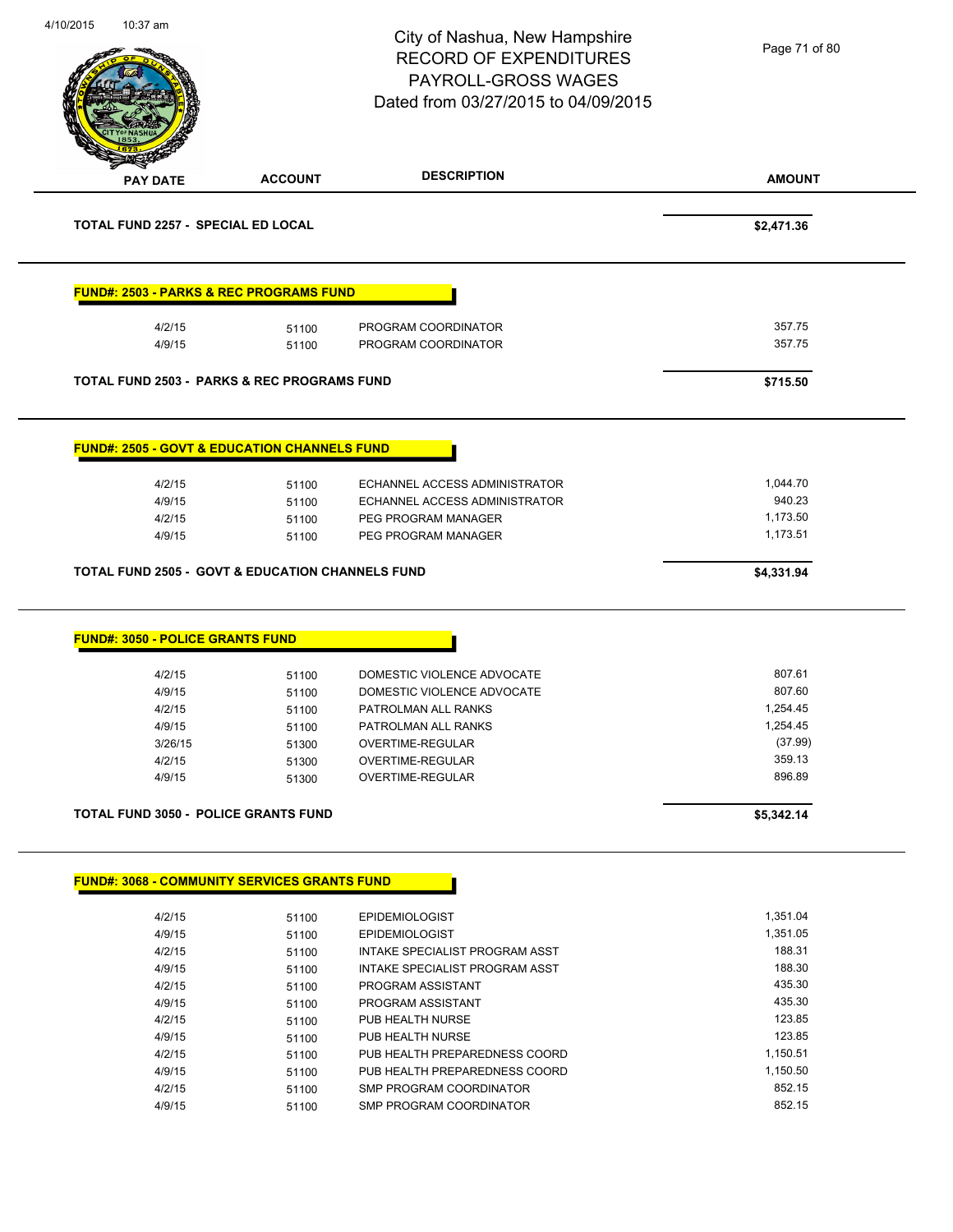| <b>DESCRIPTION</b><br><b>AMOUNT</b><br><b>ACCOUNT</b><br><b>PAY DATE</b><br><b>TOTAL FUND 3068 - COMMUNITY SERVICES GRANTS FUND</b><br>\$8,202.31<br><b>FUND#: 3070 - COMMUNITY HEALTH GRANTS FUND</b><br>114.00<br>4/9/15<br>NURSE PRACTITIONER PT<br>51100<br>829.10<br>4/2/15<br>51100<br>PUB HEALTH NURSE<br>829.10<br>4/9/15<br>PUB HEALTH NURSE<br>51100<br>TOTAL FUND 3070 - COMMUNITY HEALTH GRANTS FUND<br>\$1,772.20<br><b>FUND#: 3080 - COMMUNITY DEVELOPMENT GRANTS</b><br>79.85<br>4/2/15<br>OED PROGRAM COORDINATOR<br>51100<br>79.85<br>4/9/15<br>OED PROGRAM COORDINATOR<br>51100<br>TOTAL FUND 3080 - COMMUNITY DEVELOPMENT GRANTS<br>\$159.70<br><b>FUND#: 3090 - URBAN PROGRAM GRANTS FUND</b><br>577.71<br>4/9/15<br>CODE ENFORCEMENT OFFICER II<br>51100<br>988.15<br>4/2/15<br><b>GRANT MGMT SPECIALIST</b><br>51100<br>988.15<br>4/9/15<br><b>GRANT MGMT SPECIALIST</b><br>51100<br>753.25<br>4/2/15<br>INTAKE SPECIALIST PROGRAM ASST<br>51100<br>753.25<br>4/9/15<br>INTAKE SPECIALIST PROGRAM ASST<br>51100<br>1,450.00<br>4/2/15<br><b>MANAGER URBAN PROGRAMS</b><br>51100<br>1,450.00<br>4/9/15<br><b>MANAGER URBAN PROGRAMS</b><br>51100<br>1,103.60<br>4/2/15<br>PROGRAM COORDINATOR LP&HH<br>51100<br>1,103.60<br>4/9/15<br>51100<br>PROGRAM COORDINATOR LP&HH<br>4/2/15<br>1,194.60<br>PROJECT ADMINISTRATOR<br>51100<br>1,194.60<br>4/9/15<br>51100<br>PROJECT ADMINISTRATOR<br>1,028.10<br>4/2/15<br>PROJECT ADMINISTRATOR LP&HH<br>51100<br>1,028.10<br>4/9/15<br>PROJECT ADMINISTRATOR LP&HH<br>51100<br>577.71<br>4/2/15<br><b>CODE ENFORCEMENT OFFICER II</b><br>51200<br>TOTAL FUND 3090 - URBAN PROGRAM GRANTS FUND<br>\$14,190.82<br><b>FUND#: 3120 - TRANSIT GRANTS FUND</b><br>1,171.15<br>4/2/15<br><b>TRANSIT FINANCE COORDINATOR</b><br>51100<br>4/9/15<br>TRANSIT FINANCE COORDINATOR<br>1,171.15<br>51100<br>988.15<br>4/2/15<br>TRANSIT FLEET FACILITIES SUPV<br>51100<br>988.15<br>4/9/15<br>TRANSIT FLEET FACILITIES SUPV<br>51100<br>1,792.25<br>4/2/15<br>51100<br><b>TRANSIT MECHANICS</b><br>1,792.25<br>4/9/15<br><b>TRANSIT MECHANICS</b><br>51100<br>1,014.26<br>4/2/15<br>TRANSIT OPER MKTG SUPV<br>51100 |  | City of Nashua, New Hampshire<br><b>RECORD OF EXPENDITURES</b><br><b>PAYROLL-GROSS WAGES</b><br>Dated from 03/27/2015 to 04/09/2015 | Page 72 of 80 |
|----------------------------------------------------------------------------------------------------------------------------------------------------------------------------------------------------------------------------------------------------------------------------------------------------------------------------------------------------------------------------------------------------------------------------------------------------------------------------------------------------------------------------------------------------------------------------------------------------------------------------------------------------------------------------------------------------------------------------------------------------------------------------------------------------------------------------------------------------------------------------------------------------------------------------------------------------------------------------------------------------------------------------------------------------------------------------------------------------------------------------------------------------------------------------------------------------------------------------------------------------------------------------------------------------------------------------------------------------------------------------------------------------------------------------------------------------------------------------------------------------------------------------------------------------------------------------------------------------------------------------------------------------------------------------------------------------------------------------------------------------------------------------------------------------------------------------------------------------------------------------------------------------------------------------------------------------------------------------------------------------------------------------------------------------------------------------------------------------------------------------------------------------------------------|--|-------------------------------------------------------------------------------------------------------------------------------------|---------------|
|                                                                                                                                                                                                                                                                                                                                                                                                                                                                                                                                                                                                                                                                                                                                                                                                                                                                                                                                                                                                                                                                                                                                                                                                                                                                                                                                                                                                                                                                                                                                                                                                                                                                                                                                                                                                                                                                                                                                                                                                                                                                                                                                                                      |  |                                                                                                                                     |               |
|                                                                                                                                                                                                                                                                                                                                                                                                                                                                                                                                                                                                                                                                                                                                                                                                                                                                                                                                                                                                                                                                                                                                                                                                                                                                                                                                                                                                                                                                                                                                                                                                                                                                                                                                                                                                                                                                                                                                                                                                                                                                                                                                                                      |  |                                                                                                                                     |               |
|                                                                                                                                                                                                                                                                                                                                                                                                                                                                                                                                                                                                                                                                                                                                                                                                                                                                                                                                                                                                                                                                                                                                                                                                                                                                                                                                                                                                                                                                                                                                                                                                                                                                                                                                                                                                                                                                                                                                                                                                                                                                                                                                                                      |  |                                                                                                                                     |               |
|                                                                                                                                                                                                                                                                                                                                                                                                                                                                                                                                                                                                                                                                                                                                                                                                                                                                                                                                                                                                                                                                                                                                                                                                                                                                                                                                                                                                                                                                                                                                                                                                                                                                                                                                                                                                                                                                                                                                                                                                                                                                                                                                                                      |  |                                                                                                                                     |               |
|                                                                                                                                                                                                                                                                                                                                                                                                                                                                                                                                                                                                                                                                                                                                                                                                                                                                                                                                                                                                                                                                                                                                                                                                                                                                                                                                                                                                                                                                                                                                                                                                                                                                                                                                                                                                                                                                                                                                                                                                                                                                                                                                                                      |  |                                                                                                                                     |               |
|                                                                                                                                                                                                                                                                                                                                                                                                                                                                                                                                                                                                                                                                                                                                                                                                                                                                                                                                                                                                                                                                                                                                                                                                                                                                                                                                                                                                                                                                                                                                                                                                                                                                                                                                                                                                                                                                                                                                                                                                                                                                                                                                                                      |  |                                                                                                                                     |               |
|                                                                                                                                                                                                                                                                                                                                                                                                                                                                                                                                                                                                                                                                                                                                                                                                                                                                                                                                                                                                                                                                                                                                                                                                                                                                                                                                                                                                                                                                                                                                                                                                                                                                                                                                                                                                                                                                                                                                                                                                                                                                                                                                                                      |  |                                                                                                                                     |               |
|                                                                                                                                                                                                                                                                                                                                                                                                                                                                                                                                                                                                                                                                                                                                                                                                                                                                                                                                                                                                                                                                                                                                                                                                                                                                                                                                                                                                                                                                                                                                                                                                                                                                                                                                                                                                                                                                                                                                                                                                                                                                                                                                                                      |  |                                                                                                                                     |               |
|                                                                                                                                                                                                                                                                                                                                                                                                                                                                                                                                                                                                                                                                                                                                                                                                                                                                                                                                                                                                                                                                                                                                                                                                                                                                                                                                                                                                                                                                                                                                                                                                                                                                                                                                                                                                                                                                                                                                                                                                                                                                                                                                                                      |  |                                                                                                                                     |               |
|                                                                                                                                                                                                                                                                                                                                                                                                                                                                                                                                                                                                                                                                                                                                                                                                                                                                                                                                                                                                                                                                                                                                                                                                                                                                                                                                                                                                                                                                                                                                                                                                                                                                                                                                                                                                                                                                                                                                                                                                                                                                                                                                                                      |  |                                                                                                                                     |               |
|                                                                                                                                                                                                                                                                                                                                                                                                                                                                                                                                                                                                                                                                                                                                                                                                                                                                                                                                                                                                                                                                                                                                                                                                                                                                                                                                                                                                                                                                                                                                                                                                                                                                                                                                                                                                                                                                                                                                                                                                                                                                                                                                                                      |  |                                                                                                                                     |               |
|                                                                                                                                                                                                                                                                                                                                                                                                                                                                                                                                                                                                                                                                                                                                                                                                                                                                                                                                                                                                                                                                                                                                                                                                                                                                                                                                                                                                                                                                                                                                                                                                                                                                                                                                                                                                                                                                                                                                                                                                                                                                                                                                                                      |  |                                                                                                                                     |               |
|                                                                                                                                                                                                                                                                                                                                                                                                                                                                                                                                                                                                                                                                                                                                                                                                                                                                                                                                                                                                                                                                                                                                                                                                                                                                                                                                                                                                                                                                                                                                                                                                                                                                                                                                                                                                                                                                                                                                                                                                                                                                                                                                                                      |  |                                                                                                                                     |               |
|                                                                                                                                                                                                                                                                                                                                                                                                                                                                                                                                                                                                                                                                                                                                                                                                                                                                                                                                                                                                                                                                                                                                                                                                                                                                                                                                                                                                                                                                                                                                                                                                                                                                                                                                                                                                                                                                                                                                                                                                                                                                                                                                                                      |  |                                                                                                                                     |               |
|                                                                                                                                                                                                                                                                                                                                                                                                                                                                                                                                                                                                                                                                                                                                                                                                                                                                                                                                                                                                                                                                                                                                                                                                                                                                                                                                                                                                                                                                                                                                                                                                                                                                                                                                                                                                                                                                                                                                                                                                                                                                                                                                                                      |  |                                                                                                                                     |               |
|                                                                                                                                                                                                                                                                                                                                                                                                                                                                                                                                                                                                                                                                                                                                                                                                                                                                                                                                                                                                                                                                                                                                                                                                                                                                                                                                                                                                                                                                                                                                                                                                                                                                                                                                                                                                                                                                                                                                                                                                                                                                                                                                                                      |  |                                                                                                                                     |               |
|                                                                                                                                                                                                                                                                                                                                                                                                                                                                                                                                                                                                                                                                                                                                                                                                                                                                                                                                                                                                                                                                                                                                                                                                                                                                                                                                                                                                                                                                                                                                                                                                                                                                                                                                                                                                                                                                                                                                                                                                                                                                                                                                                                      |  |                                                                                                                                     |               |
|                                                                                                                                                                                                                                                                                                                                                                                                                                                                                                                                                                                                                                                                                                                                                                                                                                                                                                                                                                                                                                                                                                                                                                                                                                                                                                                                                                                                                                                                                                                                                                                                                                                                                                                                                                                                                                                                                                                                                                                                                                                                                                                                                                      |  |                                                                                                                                     |               |
|                                                                                                                                                                                                                                                                                                                                                                                                                                                                                                                                                                                                                                                                                                                                                                                                                                                                                                                                                                                                                                                                                                                                                                                                                                                                                                                                                                                                                                                                                                                                                                                                                                                                                                                                                                                                                                                                                                                                                                                                                                                                                                                                                                      |  |                                                                                                                                     |               |
|                                                                                                                                                                                                                                                                                                                                                                                                                                                                                                                                                                                                                                                                                                                                                                                                                                                                                                                                                                                                                                                                                                                                                                                                                                                                                                                                                                                                                                                                                                                                                                                                                                                                                                                                                                                                                                                                                                                                                                                                                                                                                                                                                                      |  |                                                                                                                                     |               |
|                                                                                                                                                                                                                                                                                                                                                                                                                                                                                                                                                                                                                                                                                                                                                                                                                                                                                                                                                                                                                                                                                                                                                                                                                                                                                                                                                                                                                                                                                                                                                                                                                                                                                                                                                                                                                                                                                                                                                                                                                                                                                                                                                                      |  |                                                                                                                                     |               |
|                                                                                                                                                                                                                                                                                                                                                                                                                                                                                                                                                                                                                                                                                                                                                                                                                                                                                                                                                                                                                                                                                                                                                                                                                                                                                                                                                                                                                                                                                                                                                                                                                                                                                                                                                                                                                                                                                                                                                                                                                                                                                                                                                                      |  |                                                                                                                                     |               |
|                                                                                                                                                                                                                                                                                                                                                                                                                                                                                                                                                                                                                                                                                                                                                                                                                                                                                                                                                                                                                                                                                                                                                                                                                                                                                                                                                                                                                                                                                                                                                                                                                                                                                                                                                                                                                                                                                                                                                                                                                                                                                                                                                                      |  |                                                                                                                                     |               |
|                                                                                                                                                                                                                                                                                                                                                                                                                                                                                                                                                                                                                                                                                                                                                                                                                                                                                                                                                                                                                                                                                                                                                                                                                                                                                                                                                                                                                                                                                                                                                                                                                                                                                                                                                                                                                                                                                                                                                                                                                                                                                                                                                                      |  |                                                                                                                                     |               |
|                                                                                                                                                                                                                                                                                                                                                                                                                                                                                                                                                                                                                                                                                                                                                                                                                                                                                                                                                                                                                                                                                                                                                                                                                                                                                                                                                                                                                                                                                                                                                                                                                                                                                                                                                                                                                                                                                                                                                                                                                                                                                                                                                                      |  |                                                                                                                                     |               |
|                                                                                                                                                                                                                                                                                                                                                                                                                                                                                                                                                                                                                                                                                                                                                                                                                                                                                                                                                                                                                                                                                                                                                                                                                                                                                                                                                                                                                                                                                                                                                                                                                                                                                                                                                                                                                                                                                                                                                                                                                                                                                                                                                                      |  |                                                                                                                                     |               |
|                                                                                                                                                                                                                                                                                                                                                                                                                                                                                                                                                                                                                                                                                                                                                                                                                                                                                                                                                                                                                                                                                                                                                                                                                                                                                                                                                                                                                                                                                                                                                                                                                                                                                                                                                                                                                                                                                                                                                                                                                                                                                                                                                                      |  |                                                                                                                                     |               |
|                                                                                                                                                                                                                                                                                                                                                                                                                                                                                                                                                                                                                                                                                                                                                                                                                                                                                                                                                                                                                                                                                                                                                                                                                                                                                                                                                                                                                                                                                                                                                                                                                                                                                                                                                                                                                                                                                                                                                                                                                                                                                                                                                                      |  |                                                                                                                                     |               |
|                                                                                                                                                                                                                                                                                                                                                                                                                                                                                                                                                                                                                                                                                                                                                                                                                                                                                                                                                                                                                                                                                                                                                                                                                                                                                                                                                                                                                                                                                                                                                                                                                                                                                                                                                                                                                                                                                                                                                                                                                                                                                                                                                                      |  |                                                                                                                                     |               |
|                                                                                                                                                                                                                                                                                                                                                                                                                                                                                                                                                                                                                                                                                                                                                                                                                                                                                                                                                                                                                                                                                                                                                                                                                                                                                                                                                                                                                                                                                                                                                                                                                                                                                                                                                                                                                                                                                                                                                                                                                                                                                                                                                                      |  |                                                                                                                                     |               |
|                                                                                                                                                                                                                                                                                                                                                                                                                                                                                                                                                                                                                                                                                                                                                                                                                                                                                                                                                                                                                                                                                                                                                                                                                                                                                                                                                                                                                                                                                                                                                                                                                                                                                                                                                                                                                                                                                                                                                                                                                                                                                                                                                                      |  |                                                                                                                                     |               |
|                                                                                                                                                                                                                                                                                                                                                                                                                                                                                                                                                                                                                                                                                                                                                                                                                                                                                                                                                                                                                                                                                                                                                                                                                                                                                                                                                                                                                                                                                                                                                                                                                                                                                                                                                                                                                                                                                                                                                                                                                                                                                                                                                                      |  |                                                                                                                                     |               |
|                                                                                                                                                                                                                                                                                                                                                                                                                                                                                                                                                                                                                                                                                                                                                                                                                                                                                                                                                                                                                                                                                                                                                                                                                                                                                                                                                                                                                                                                                                                                                                                                                                                                                                                                                                                                                                                                                                                                                                                                                                                                                                                                                                      |  |                                                                                                                                     |               |
|                                                                                                                                                                                                                                                                                                                                                                                                                                                                                                                                                                                                                                                                                                                                                                                                                                                                                                                                                                                                                                                                                                                                                                                                                                                                                                                                                                                                                                                                                                                                                                                                                                                                                                                                                                                                                                                                                                                                                                                                                                                                                                                                                                      |  |                                                                                                                                     |               |
| 1,014.25<br>4/9/15<br>TRANSIT OPER MKTG SUPV<br>51100                                                                                                                                                                                                                                                                                                                                                                                                                                                                                                                                                                                                                                                                                                                                                                                                                                                                                                                                                                                                                                                                                                                                                                                                                                                                                                                                                                                                                                                                                                                                                                                                                                                                                                                                                                                                                                                                                                                                                                                                                                                                                                                |  |                                                                                                                                     |               |

4/2/15 51100 TRANSIT OPERATIONS COORDINATOR 887.25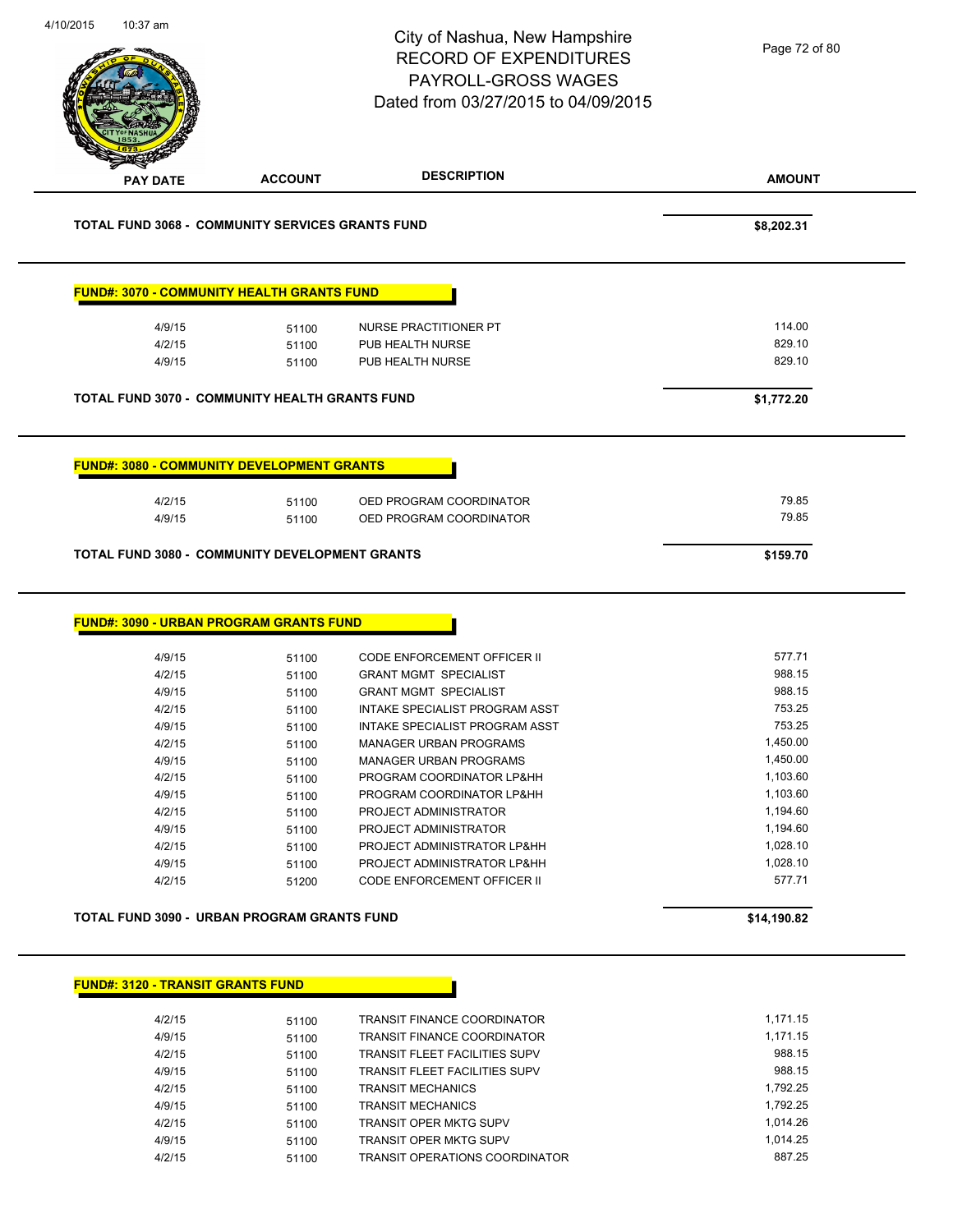

| <b>PAY DATE</b>                              | <b>ACCOUNT</b> | <b>DESCRIPTION</b>                    | <b>AMOUNT</b> |
|----------------------------------------------|----------------|---------------------------------------|---------------|
| <b>FUND#: 3120 - TRANSIT GRANTS FUND</b>     |                |                                       |               |
| 4/9/15                                       | 51100          | <b>TRANSIT OPERATIONS COORDINATOR</b> | 887.25        |
| 4/2/15                                       | 51100          | <b>TRANSIT UTILITY SERVICE WORKER</b> | 662.55        |
| 4/9/15                                       | 51100          | TRANSIT UTILITY SERVICE WORKER        | 662.55        |
| 4/2/15                                       | 51100          | TRANSPORTATION DEPT MANAGER           | 1,225.40      |
| 4/9/15                                       | 51100          | TRANSPORTATION DEPT MANAGER           | 1.225.40      |
| 4/9/15                                       | 51200          | <b>TRANSIT UTILITY SERVICE WORKER</b> | 153.70        |
| 4/2/15                                       | 51300          | OVERTIME-REGULAR                      | 248.45        |
| 4/9/15                                       | 51300          | OVERTIME-REGULAR                      | 16.97         |
| <b>TOTAL FUND 3120 - TRANSIT GRANTS FUND</b> |                |                                       | \$15,901.13   |

### **FUND#: 3800 - SCHOOL GRANTS FUND**

| 4/9/15  | 51100 | 21 CENTURY ELEM MFAM RES COORD | 6,765.50 |
|---------|-------|--------------------------------|----------|
| 4/9/15  | 51100 | ASSISTANT PRINCIPAL AMH        | 1,406.20 |
| 4/9/15  | 51100 | ASSISTANT PRINCIPAL BRO        | 1,403.90 |
| 4/9/15  | 51100 | ASSISTANT PRINCIPAL CHARL      | 1,483.80 |
| 4/9/15  | 51100 | ASSISTANT PRINCIPAL MDE        | 1,406.20 |
| 4/9/15  | 51100 | ASSISTANT PRINCIPAL SHE        | 1,403.90 |
| 4/9/15  | 51100 | AYP FACILITATOR FES            | 2,816.70 |
| 4/9/15  | 51100 | AYP FACILITATOR LDG            | 3,433.10 |
| 4/2/15  | 51100 | <b>CLERICAL 21 CENTURY</b>     | 720.30   |
| 4/9/15  | 51100 | CLERICAL 21 CENTURY            | 745.13   |
| 4/9/15  | 51100 | DIRECTOR 21 CENTURY            | 9,636.34 |
| 4/9/15  | 51100 | <b>DIRECTOR TITLE 1</b>        | 3,239.00 |
| 4/9/15  | 51100 | DW TECHNOLOGY PEER COACH       | 2,902.00 |
| 4/9/15  | 51100 | <b>GUIDANCE COUNSELOR FES</b>  | 2,583.00 |
| 4/9/15  | 51100 | <b>INTRUCTIONAL LEADER FES</b> | 5,826.00 |
| 4/9/15  | 51100 | JOB DEVELOPER SPED NHS         | 2,020.40 |
| 4/9/15  | 51100 | LICENSED PRACTICAL NURSE ELM   | 1,413.40 |
| 4/2/15  | 51100 | LUNCH MONITOR SHE              | 418.45   |
| 4/9/15  | 51100 | LUNCH MONITOR SHE              | 418.45   |
| 4/9/15  | 51100 | OFFICE MANAGER TITLE 1         | 1,481.30 |
| 4/2/15  | 51100 | PARA DW SPEC ED WID            | 492.28   |
| 4/9/15  | 51100 | PARA DW SPEC ED WID            | 488.31   |
| 3/26/15 | 51100 | PARA INST FES                  | 412.50   |
| 4/2/15  | 51100 | <b>PARA INST FES</b>           | 1,599.44 |
| 4/9/15  | 51100 | <b>PARA INST FES</b>           | 2,025.13 |
| 4/2/15  | 51100 | PARA KIND FES                  | 417.59   |
| 4/9/15  | 51100 | PARA KIND FES                  | 420.98   |
| 4/2/15  | 51100 | PARA TTI AMH                   | 565.14   |
| 4/9/15  | 51100 | PARA TTI AMH                   | 565.14   |
| 4/2/15  | 51100 | PARA TTI DRC                   | 1,274.60 |
| 4/9/15  | 51100 | PARA TTI DRC                   | 1,638.91 |
| 4/2/15  | 51100 | PARA TTI LDG                   | 2,019.47 |
| 4/9/15  | 51100 | PARA TTI LDG                   | 2,220.91 |
| 4/2/15  | 51100 | PARA TTI NURSERY               | 741.33   |
| 4/9/15  | 51100 | PARA TTI NURSERY               | 757.72   |
| 4/2/15  | 51100 | PARA VOC NHS                   | 414.95   |
| 4/9/15  | 51100 | PARA VOC NHS                   | 414.95   |
| 4/9/15  | 51100 | PEER COACH SCIENCE             | 4,039.50 |
| 4/9/15  | 51100 | <b>TEACHER DWSE BIR</b>        | 1,762.10 |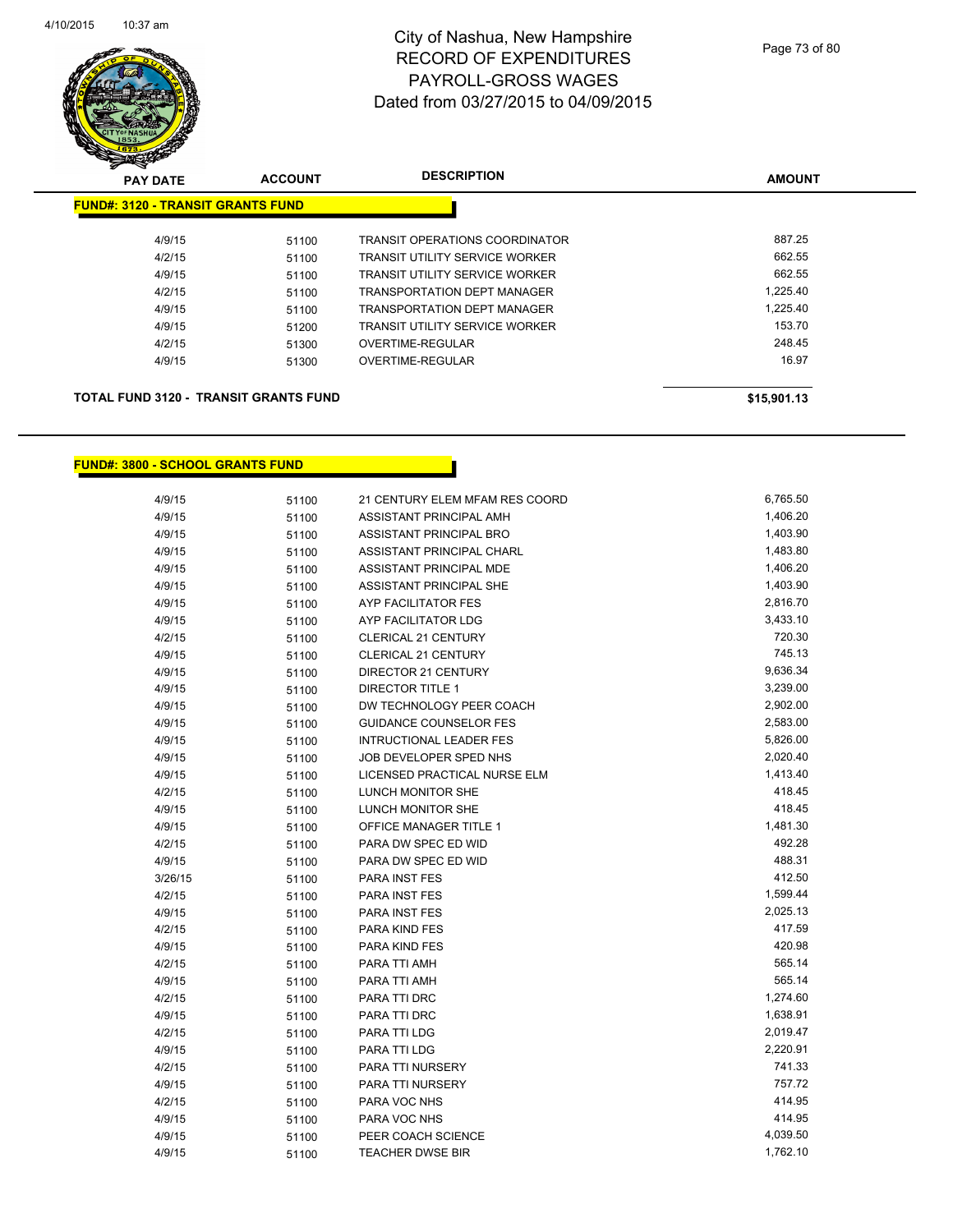

| <b>PAY DATE</b>                         | <b>ACCOUNT</b> | <b>DESCRIPTION</b>                   | <b>AMOUNT</b>  |
|-----------------------------------------|----------------|--------------------------------------|----------------|
| <b>FUND#: 3800 - SCHOOL GRANTS FUND</b> |                |                                      |                |
|                                         |                |                                      |                |
| 4/9/15                                  | 51100          | <b>TEACHER DWSE BRO</b>              | 1,893.80       |
| 4/9/15                                  | 51100          | <b>TEACHER DWSE CHA</b>              | 1,885.00       |
| 4/9/15                                  | 51100          | <b>TEACHER DWSE ELM</b>              | 1,622.40       |
| 4/9/15                                  | 51100          | <b>TEACHER DWSE MDE</b>              | 1,762.10       |
| 4/9/15                                  | 51100          | <b>TEACHER GR4 AMH</b>               | 2,082.50       |
| 4/9/15                                  | 51100          | <b>TEACHER GR4 BIC</b>               | 1,650.70       |
| 4/9/15                                  | 51100          | TEACHER PRESCHOOL NHS                | 1,690.00       |
| 4/9/15                                  | 51100          | <b>TEACHER SPED AMH</b>              | 4,073.30       |
| 4/9/15                                  | 51100          | TEACHER SPED DRC                     | 1,745.50       |
| 4/9/15                                  | 51100          | <b>TEACHER SPED ELM</b>              | 3,507.40       |
| 4/9/15                                  | 51100          | <b>TEACHER SPED FES</b>              | 2,398.90       |
| 4/9/15                                  | 51100          | <b>TEACHER SPED FMS</b>              | 3,699.30       |
| 4/9/15                                  | 51100          | <b>TEACHER SPED LDG</b>              | 5,185.30       |
| 4/9/15                                  | 51100          | <b>TEACHER SPED MDE</b>              | 1,622.40       |
| 4/9/15                                  | 51100          | <b>TEACHER SPED NHN</b>              | 6,953.10       |
| 4/9/15                                  | 51100          | TEACHER SPED NHS                     | 6,324.20       |
| 4/9/15                                  | 51100          | <b>TEACHER SPED NSE</b>              | 3,334.00       |
| 4/9/15                                  | 51100          | <b>TEACHER SPED PMS</b>              | 1,622.40       |
| 4/9/15                                  | 51100          | TEACHER TEAM FACILITATOR AMH         | 2,551.90       |
| 4/9/15                                  | 51100          | <b>TEACHER TEAM FACILITATOR MTP</b>  | 1,949.70       |
| 4/2/15                                  | 51200          | ADULT ED DIPOLMA TEACHER             | 75.00          |
| 4/9/15                                  | 51200          | ADULT ED DIPOLMA TEACHER             | 75.00          |
| 4/2/15                                  | 51200          | ADULT ED ENRICHMENT TEACHER          | 300.00         |
| 4/9/15                                  | 51200          | ADULT ED ENRICHMENT TEACHER          | 225.00         |
| 4/2/15                                  | 51200          | ADULT ED INSTRUCTOR                  | 75.00          |
| 4/9/15                                  | 51200          | ADULT ED INSTRUCTOR                  | 75.00          |
| 3/31/15                                 | 51200          | CLERICAL GUIDANCE NHN                | 1,360.80       |
| 4/9/15                                  | 51200          | CLERICAL GUIDANCE NHN                | 60.52          |
| 4/9/15                                  | 51200          | ELL TUTOR                            | 1,450.00       |
| 4/2/15                                  | 51200          | <b>FAMILY LIAISON</b>                | 362.50         |
| 4/9/15                                  | 51200          | <b>FAMILY LIAISON</b>                | 325.00         |
| 4/9/15                                  | 51200          | <b>FOCUS MONITORING DATA ANALYST</b> | 1,767.80       |
| 3/31/15                                 | 51200          | GUIDANCE COUNSELOR NHN               | 225.00         |
| 4/9/15                                  | 51200          | <b>GUIDANCE COUNSELOR NHN</b>        | 262.50         |
| 3/31/15                                 | 51200          | GUIDANCE COUNSELOR NHS               | 1,462.50       |
| 4/2/15                                  | 51200          | HOME SCHOOL CORD TTI                 | 3,608.88       |
| 4/9/15                                  | 51200          | HOME SCHOOL CORD TTI                 | 3,615.35       |
| 4/9/15                                  | 51200          | <b>INTERPRETER</b>                   | 25.00          |
| 4/9/15                                  | 51200          | LIBRARIAN NHN                        | 100.00         |
| 4/9/15                                  | 51200          | <b>LIBRARIAN NHS</b>                 | 100.00         |
| 4/9/15                                  | 51200          | PARA DW SPEC ED AMH                  | 75.00          |
| 4/9/15                                  | 51200          | PARA DW SPEC ED BIR                  | 35.00<br>75.00 |
| 4/2/15                                  | 51200          | PARA DW SPEC ED NHN                  | 75.00          |
| 4/9/15                                  | 51200          | PARA DW SPEC ED NHN                  | 17.50          |
| 4/9/15<br>4/2/15                        | 51200          | PARA ELL PMS                         | 70.00          |
|                                         | 51200          | PARA INST BIR                        | 175.00         |
| 4/9/15<br>4/9/15                        | 51200          | PARA INST BIR<br>PARA INST FES       | 35.00          |
| 4/9/15                                  | 51200          | PARA INST SHE                        | 315.00         |
| 4/9/15                                  | 51200<br>51200 | PARA KIND FES                        | 35.00          |
| 4/2/15                                  | 51200          | PARA TTI NURSERY                     | 397.35         |
| 4/9/15                                  | 51200          | PARA TTI NURSERY                     | 401.77         |
| 4/9/15                                  | 51200          | <b>SUB CUSTODIAN</b>                 | 312.50         |
| 4/2/15                                  | 51200          | <b>SUB TEACHER</b>                   | 125.00         |
|                                         |                |                                      |                |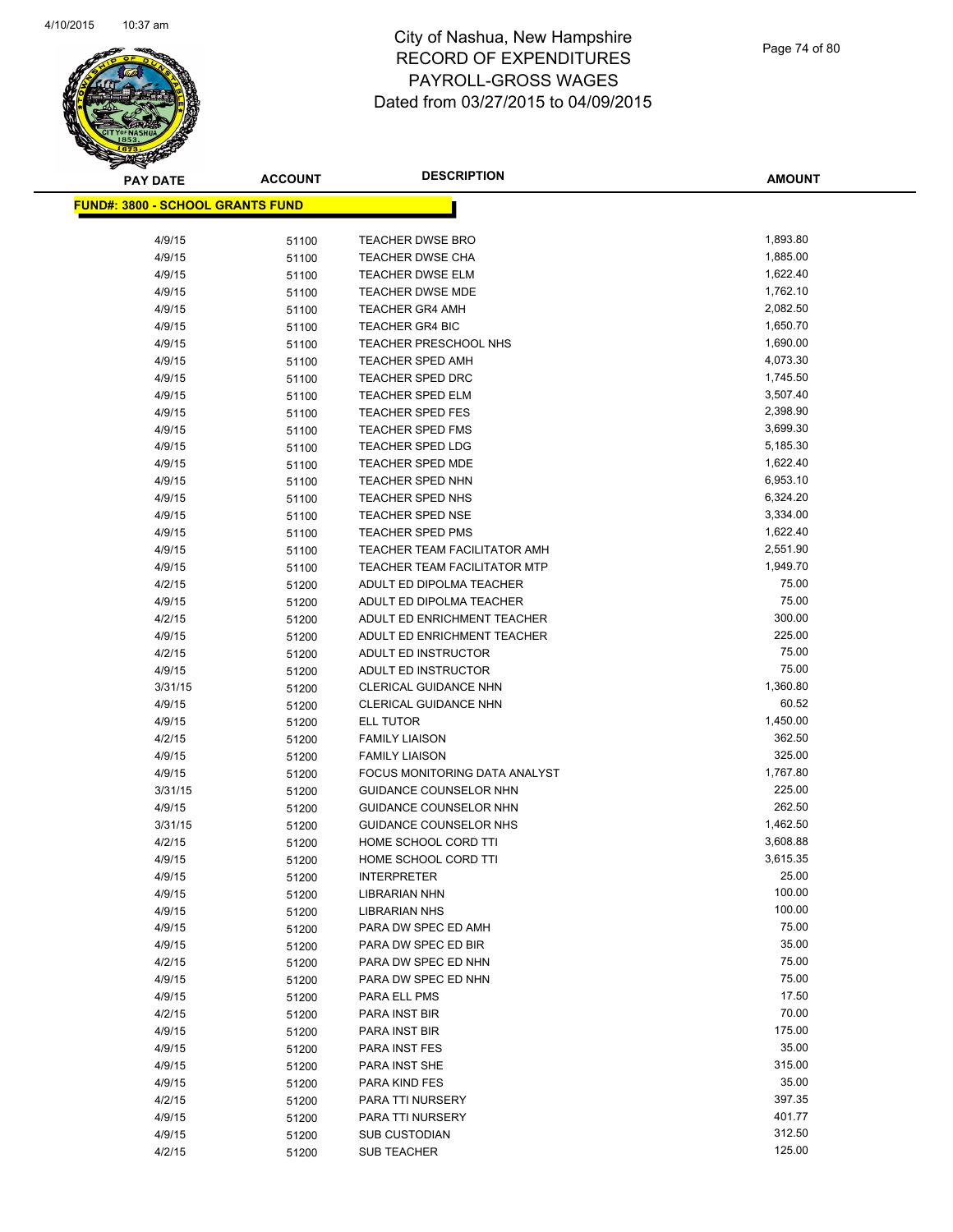

**AMOUNT**

| <b>FUND#: 3800 - SCHOOL GRANTS FUND</b> |                |                                                          |                  |
|-----------------------------------------|----------------|----------------------------------------------------------|------------------|
|                                         |                |                                                          |                  |
| 4/9/15                                  | 51200          | SUB TEACHER                                              | 176.25           |
| 4/9/15                                  | 51200          | <b>TEACHER BUSINESS NHN</b>                              | 150.00           |
| 4/9/15                                  | 51200          | <b>TEACHER ELL AMH</b>                                   | 100.00           |
| 4/9/15                                  | 51200          | <b>TEACHER ELL BIR</b>                                   | 62.50            |
| 4/9/15                                  | 51200          | <b>TEACHER ELL DRC</b>                                   | 25.00            |
| 4/9/15                                  | 51200          | <b>TEACHER ELL ELM</b>                                   | 100.00           |
| 4/9/15                                  | 51200          | <b>TEACHER ELL FES</b>                                   | 25.00            |
| 4/9/15                                  | 51200          | <b>TEACHER ELL NHN</b>                                   | 37.50            |
| 4/9/15                                  | 51200          | <b>TEACHER ELL PMS</b>                                   | 75.00            |
| 4/9/15                                  | 51200          | <b>TEACHER ENGLISH FMS</b>                               | 75.00            |
| 4/9/15                                  | 51200          | <b>TEACHER ENGLISH NHN</b>                               | 450.00           |
| 4/9/15                                  | 51200          | <b>TEACHER ENGLISH NHS</b>                               | 150.00           |
| 4/9/15                                  | 51200          | <b>TEACHER GR1 FES</b>                                   | 75.00            |
| 4/9/15                                  | 51200          | <b>TEACHER GR2 AMH</b>                                   | 100.00           |
| 4/9/15                                  | 51200          | <b>TEACHER GR2 BIC</b>                                   | 100.00           |
| 4/9/15                                  | 51200          | <b>TEACHER GR2 FES</b>                                   | 25.00            |
| 4/9/15                                  | 51200          | <b>TEACHER GR2 SHE</b>                                   | 75.00            |
| 4/9/15                                  | 51200          | <b>TEACHER GR3 BIC</b>                                   | 75.00            |
| 4/9/15                                  | 51200          | <b>TEACHER GR3 FES</b>                                   | 25.00            |
| 4/9/15                                  | 51200          | <b>TEACHER GR3 SHE</b>                                   | 75.00            |
| 4/9/15                                  | 51200          | <b>TEACHER GR4 BIR</b>                                   | 50.00            |
| 4/9/15                                  | 51200          | <b>TEACHER GR4 FES</b>                                   | 50.00            |
| 4/9/15                                  | 51200          | <b>TEACHER GR5 BIC</b>                                   | 100.00           |
| 4/9/15                                  | 51200          | <b>TEACHER GR5 DRC</b>                                   | 175.00           |
| 4/9/15                                  | 51200          | <b>TEACHER GR6 ELM</b>                                   | 50.00            |
| 4/9/15                                  | 51200          | <b>TEACHER MATH NHS</b>                                  | 300.00           |
| 4/9/15                                  | 51200          | <b>TEACHER SCIENCE ELM</b>                               | 50.00            |
| 4/9/15                                  | 51200          | <b>TEACHER SCIENCE NHN</b>                               | 150.00           |
| 4/9/15                                  | 51200          | <b>TEACHER SCIENCE NHS</b>                               | 150.00           |
| 4/9/15                                  | 51200          | TEACHER SOCIAL STUDIES NHN                               | 675.00<br>450.00 |
| 4/9/15                                  | 51200          | TEACHER SOCIAL STUDIES NHS                               | 1,043.75         |
| 3/31/15                                 | 51200          | TEACHER SOCIAL STUDIES PMS<br>TEACHER SOCIAL STUDIES PMS | 150.00           |
| 4/9/15                                  | 51200          |                                                          | 75.00            |
| 4/9/15<br>3/31/15                       | 51200          | TEACHER SPED DRC<br>TEACHER SPED NHN                     | 25.00            |
|                                         | 51200          |                                                          | 375.00           |
| 4/9/15<br>4/9/15                        | 51200          | TEACHER SPED NHN<br><b>TEACHER SPED PMS</b>              | 175.00           |
| 4/9/15                                  | 51200          | TEACHER TEAM FACILITATOR AMH                             | 100.00           |
| 4/9/15                                  | 51200          | TEACHER TTI AMH                                          | 7,869.50         |
| 4/9/15                                  | 51200<br>51200 | <b>TEACHER TTI FES</b>                                   | 6,389.90         |
| 4/9/15                                  | 51200          | <b>TEACHER TTI LDG</b>                                   | 10,753.00        |
| 4/9/15                                  | 51200          | <b>TEACHER TTI MTP</b>                                   | 6,379.30         |
| 4/9/15                                  | 51200          | TEACHER TTI NURSERY                                      | 4,635.50         |
| 4/9/15                                  | 51200          | <b>TEACHER TTIDRC</b>                                    | 8,160.90         |
| 4/2/15                                  | 51412          | <b>WAGES PER DIEM</b>                                    | 120.50           |
| 4/9/15                                  | 51650          | <b>ADDITIONAL HOURS</b>                                  | 1,812.50         |
|                                         |                |                                                          |                  |

**TOTAL FUND 3800 - SCHOOL GRANTS FUND \$201,283.99** 

**FUND#: 3810 - FOOD SERVICE GRANTS FUND**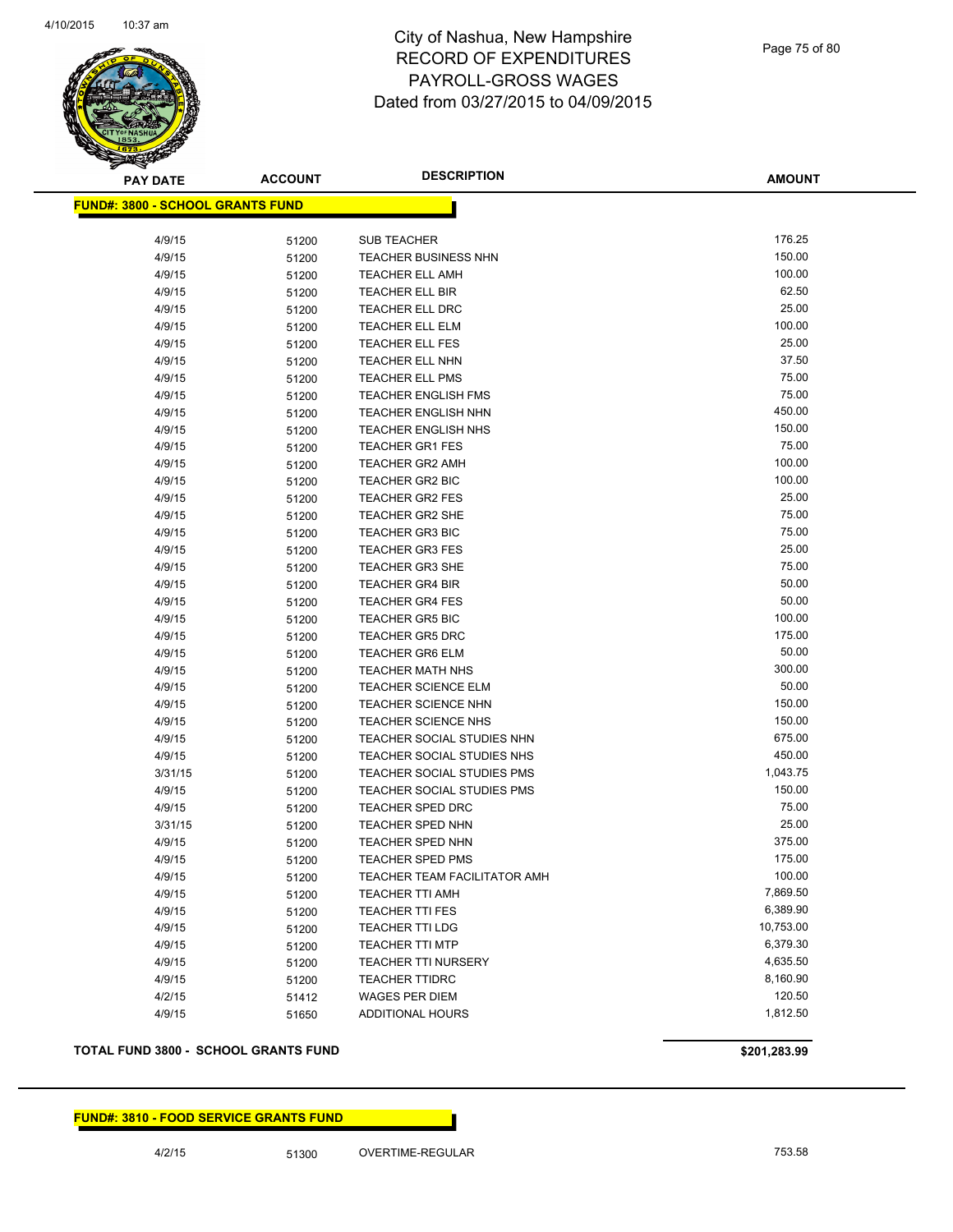| 4/10/2015<br>10:37 am                             |                | City of Nashua, New Hampshire<br><b>RECORD OF EXPENDITURES</b><br>PAYROLL-GROSS WAGES<br>Dated from 03/27/2015 to 04/09/2015 | Page 76 of 80    |
|---------------------------------------------------|----------------|------------------------------------------------------------------------------------------------------------------------------|------------------|
| <b>PAY DATE</b>                                   | <b>ACCOUNT</b> | <b>DESCRIPTION</b>                                                                                                           | <b>AMOUNT</b>    |
| <b>FUND#: 3810 - FOOD SERVICE GRANTS FUND</b>     |                |                                                                                                                              |                  |
| 4/9/15                                            | 51300          | OVERTIME-REGULAR                                                                                                             | 1,603.29         |
| <b>TOTAL FUND 3810 - FOOD SERVICE GRANTS FUND</b> |                |                                                                                                                              | \$2,356.87       |
| <b>FUND#: 4005 - TRAFFIC VIOLATIONS FUND</b>      |                |                                                                                                                              |                  |
| 4/2/15                                            | 51100          | PARKING ENFORCEMENT SPEC                                                                                                     | 3,132.00         |
| 4/9/15                                            | 51100          | PARKING ENFORCEMENT SPEC                                                                                                     | 3,132.00         |
| 4/2/15                                            | 51100          | PV/MV COORDINATOR                                                                                                            | 817.35           |
| 4/9/15                                            | 51100          | PV/MV COORDINATOR                                                                                                            | 817.34           |
| 4/2/15                                            | 51100          | <b>RESOURCE COORDINATOR</b>                                                                                                  | 121.60           |
| 4/9/15                                            | 51100          | RESOURCE COORDINATOR                                                                                                         | 121.60           |
| 4/2/15                                            | 51100          | <b>VEHICLE REGISTRATION CLERK</b>                                                                                            | 273.60<br>273.60 |
| 4/9/15<br>4/2/15                                  | 51100          | <b>VEHICLE REGISTRATION CLERK</b>                                                                                            | 892.00           |
| 4/9/15                                            | 51200<br>51200 | <b>VEHICLE REGISTRATION CLERK</b><br><b>VEHICLE REGISTRATION CLERK</b>                                                       | 895.56           |
| 4/2/15                                            | 51300          | OVERTIME-REGULAR                                                                                                             | 71.46            |
| 4/9/15                                            | 51300          | OVERTIME-REGULAR                                                                                                             | 201.38           |
| 4/2/15                                            | 51390          | <b>OVERTIME-OTHER</b>                                                                                                        | 358.14           |
| 4/9/15                                            | 51390          | <b>OVERTIME-OTHER</b>                                                                                                        | 361.92           |
|                                                   |                |                                                                                                                              |                  |
| <b>TOTAL FUND 4005 - TRAFFIC VIOLATIONS FUND</b>  |                |                                                                                                                              | \$11,469.55      |
| <b>FUND#: 4010 - MOTOR VEHICLE ADMIN FUND</b>     |                |                                                                                                                              |                  |
| 4/2/15                                            | 51100          | <b>VEHICLE REGISTRATION CLERK</b>                                                                                            | 809.65           |
| 4/9/15                                            | 51100          | <b>VEHICLE REGISTRATION CLERK</b>                                                                                            | 809.65           |
| 4/2/15                                            | 51300          | OVERTIME-REGULAR                                                                                                             | 5.12             |
| 4/9/15                                            | 51300          | <b>OVERTIME-REGULAR</b>                                                                                                      | 22.77            |
| <b>TOTAL FUND 4010 - MOTOR VEHICLE ADMIN FUND</b> |                |                                                                                                                              | \$1,647.19       |
| <b>FUND#: 4030 - POLICE SPECIAL DETAILS FUND</b>  |                |                                                                                                                              |                  |
| 4/2/15                                            | 51200          | <b>OUTSIDE DETAIL SPEC PT</b>                                                                                                | 602.96           |
| 4/9/15                                            | 51200          | <b>OUTSIDE DETAIL SPEC PT</b>                                                                                                | 602.96           |
| 4/2/15                                            | 51712          | <b>SPECIAL DETAIL</b>                                                                                                        | 5,650.13         |
| 4/9/15                                            | 51712          | <b>SPECIAL DETAIL</b>                                                                                                        | 6,706.09         |
| TOTAL FUND 4030 - POLICE SPECIAL DETAILS FUND     |                |                                                                                                                              | \$13,562.14      |
| <b>FUND#: 4035 - POLICE OVERTIME BILLING FUND</b> |                |                                                                                                                              |                  |
| 4/2/15                                            | 51300          | OVERTIME-REGULAR                                                                                                             | 1,717.99         |
| 4/9/15                                            | 51300          | OVERTIME-REGULAR                                                                                                             | 6,500.70         |
|                                                   |                |                                                                                                                              |                  |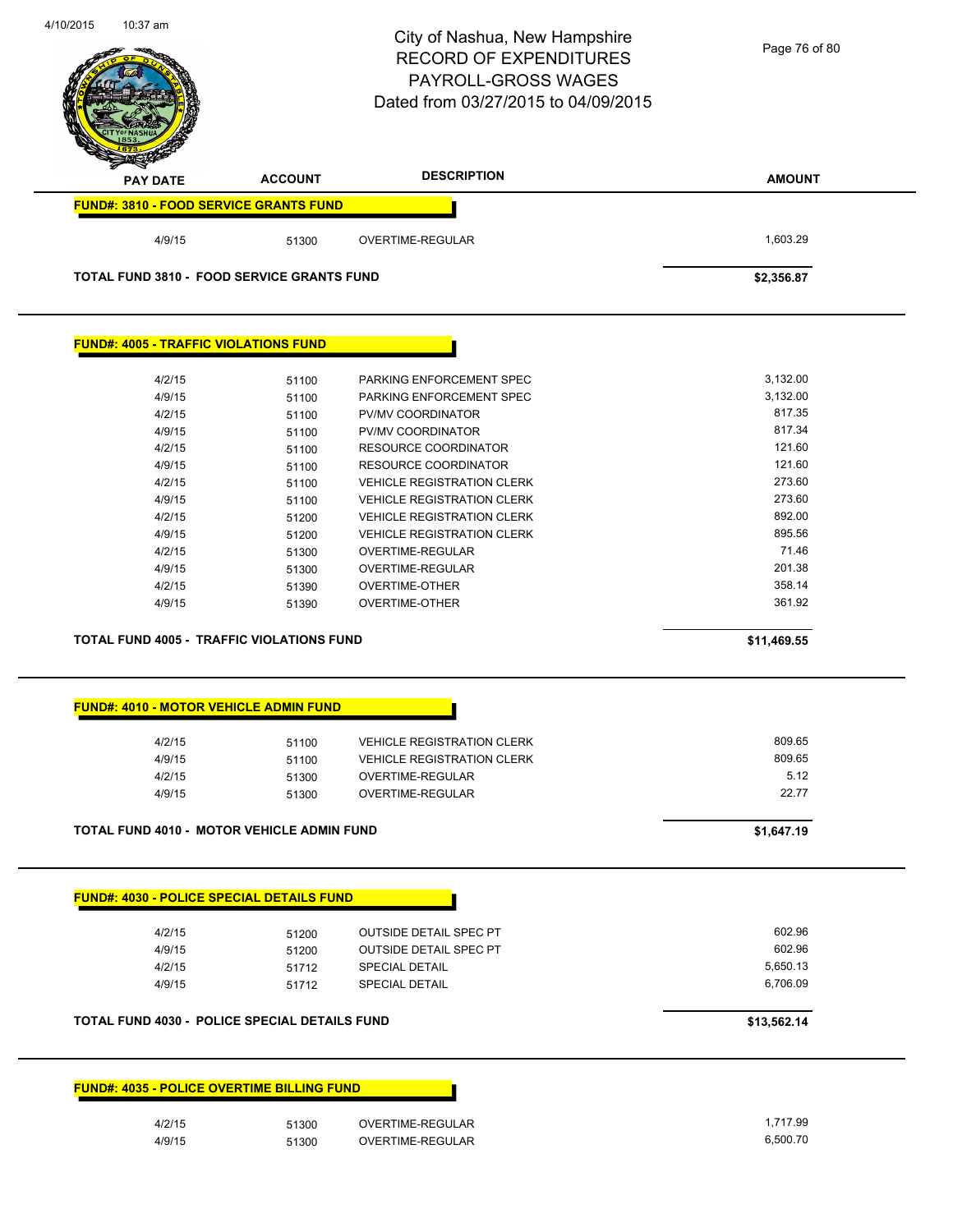| 4/10/2015 | 10:37 am                                                             |                | City of Nashua, New Hampshire<br><b>RECORD OF EXPENDITURES</b><br>PAYROLL-GROSS WAGES<br>Dated from 03/27/2015 to 04/09/2015 | Page 77 of 80      |
|-----------|----------------------------------------------------------------------|----------------|------------------------------------------------------------------------------------------------------------------------------|--------------------|
|           | <b>PAY DATE</b>                                                      | <b>ACCOUNT</b> | <b>DESCRIPTION</b>                                                                                                           | <b>AMOUNT</b>      |
|           | TOTAL FUND 4035 - POLICE OVERTIME BILLING FUND                       |                |                                                                                                                              | \$8,218.69         |
|           | <b>FUND#: 4057 - NASHUA JUVENILE FIRE INTERVENT</b>                  |                |                                                                                                                              |                    |
|           | 4/2/15                                                               | 51300          | <b>OVERTIME-REGULAR</b>                                                                                                      | 193.91             |
|           | TOTAL FUND 4057 - NASHUA JUVENILE FIRE INTERVENT                     |                |                                                                                                                              | \$193.91           |
|           | <b>FUND#: 4065 - FIRE WATCHGUARDS FUND</b>                           |                |                                                                                                                              |                    |
|           | 4/2/15<br>4/9/15                                                     | 51712<br>51712 | <b>SPECIAL DETAIL</b><br><b>SPECIAL DETAIL</b>                                                                               | 495.06<br>1,320.65 |
|           | <b>TOTAL FUND 4065 - FIRE WATCHGUARDS FUND</b>                       |                |                                                                                                                              | \$1,815.71         |
|           | <b>FUND#: 4600 - ECON DEV-GREATER NASHUA RLF</b><br>4/2/15<br>4/9/15 | 51100<br>51100 | OED PROGRAM COORDINATOR<br>OED PROGRAM COORDINATOR                                                                           | 159.65<br>159.65   |
|           | TOTAL FUND 4600 - ECON DEV-GREATER NASHUA RLF                        |                |                                                                                                                              | \$319.30           |
|           | <b>FUND#: 5800 - SCHOOL CAPITAL PROJECTS FUND</b>                    |                |                                                                                                                              |                    |
|           | 4/9/15                                                               | 81200          | <b>BUILDINGS AND IMPROVEMENTS</b>                                                                                            | 300.00             |
|           | <b>TOTAL FUND 5800 - SCHOOL CAPITAL PROJECTS FUND</b>                |                |                                                                                                                              | \$300.00           |
|           | <b>FUND#: 6000 - SOLID WASTE FUND</b>                                |                |                                                                                                                              |                    |
|           | 4/2/15                                                               | 51100          | ACCOUNTING COMPLIANCE MGR                                                                                                    | 157.95             |
|           | 4/9/15                                                               | 51100          | ACCOUNTING COMPLIANCE MGR                                                                                                    | 157.95             |
|           | 4/2/15                                                               | 51100          | ADMINISTRATIVE ASSISTANT I                                                                                                   | 651.65             |
|           | 4/9/15                                                               | 51100          | ADMINISTRATIVE ASSISTANT I                                                                                                   | 651.65<br>696.32   |
|           | 4/2/15<br>4/9/15                                                     | 51100<br>51100 | ADMINISTRATIVE ASSISTANT II<br>ADMINISTRATIVE ASSISTANT II                                                                   | 687.41             |
|           | 4/2/15                                                               | 51100          | AUTOMATED TRASH COLLECTION OPR                                                                                               | 3,737.60           |
|           | 4/9/15                                                               | 51100          | AUTOMATED TRASH COLLECTION OPR                                                                                               | 3,737.60           |
|           | 4/2/15                                                               | 51100          | <b>CITY ENGINEER</b>                                                                                                         | 304.25             |
|           | 4/9/15                                                               | 51100          | <b>CITY ENGINEER</b>                                                                                                         | 304.25             |
|           | 4/2/15                                                               | 51100          | <b>COLLECTION EQUIP OPR</b>                                                                                                  | 8,840.00           |
|           | 4/9/15                                                               | 51100          | <b>COLLECTION EQUIP OPR</b>                                                                                                  | 8,860.16           |
|           | 4/2/15                                                               | 51100          | <b>COLLECTION EQUIP OPR LANDFILL</b>                                                                                         | 925.60             |
|           | 4/9/15                                                               | 51100          | <b>COLLECTION EQUIP OPR LANDFILL</b>                                                                                         | 925.60             |
|           | 4/2/15                                                               | 51100          | DEP TREASURER TAX COLLECTOR                                                                                                  | 235.45             |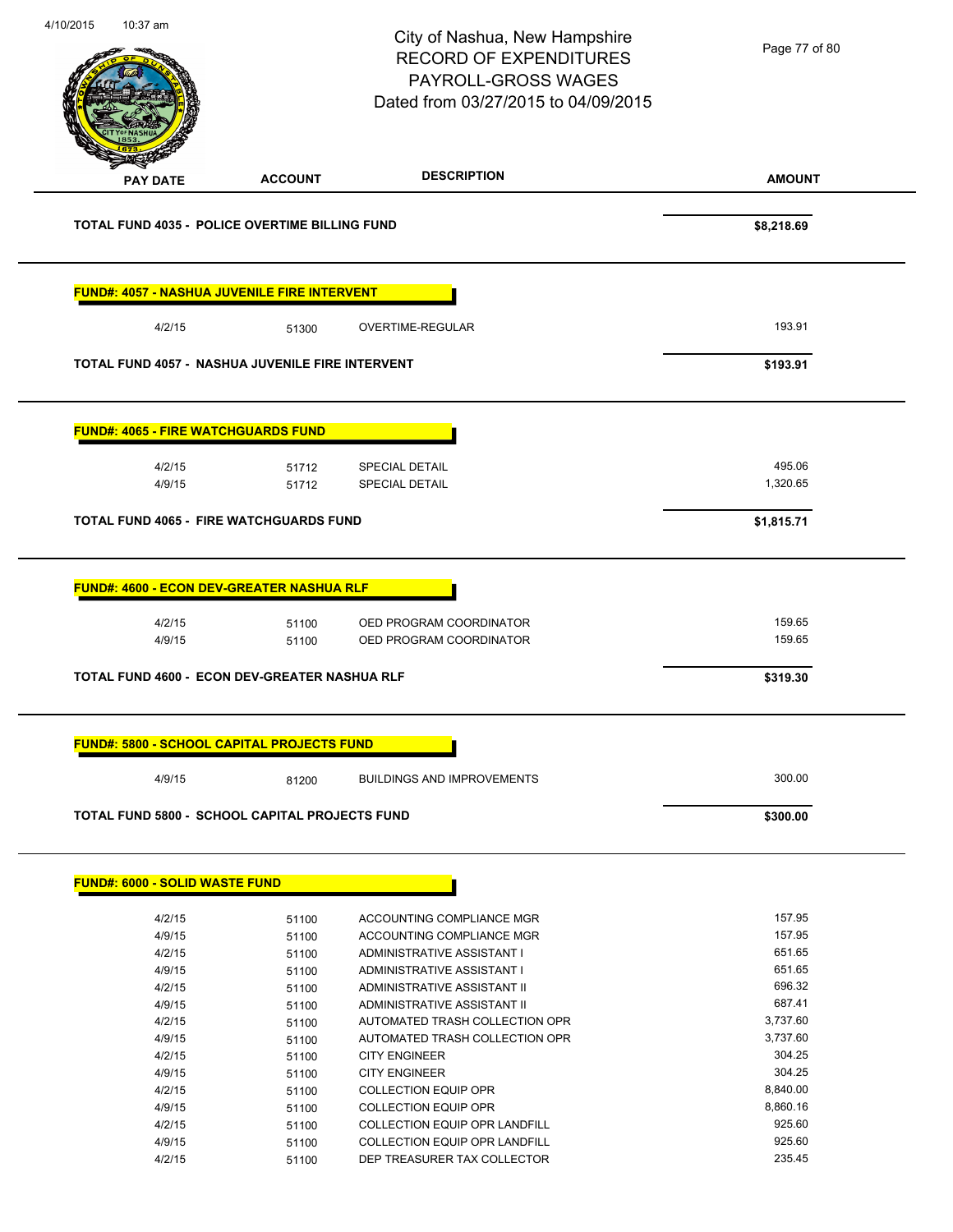

| <b>PAY DATE</b>                       | <b>ACCOUNT</b> | <b>DESCRIPTION</b>                 | <b>AMOUNT</b> |
|---------------------------------------|----------------|------------------------------------|---------------|
| <b>FUND#: 6000 - SOLID WASTE FUND</b> |                |                                    |               |
| 4/9/15                                | 51100          | DEP TREASURER TAX COLLECTOR        | 235.45        |
| 4/2/15                                | 51100          | DEPUTY MANAGER OF ENGINEERING      | 76.70         |
| 4/9/15                                | 51100          | DEPUTY MANAGER OF ENGINEERING      | 76.70         |
| 4/2/15                                | 51100          | <b>DIRECTOR PUBLIC WORKS</b>       | 212.10        |
| 4/9/15                                | 51100          | <b>DIRECTOR PUBLIC WORKS</b>       | 212.06        |
| 4/2/15                                | 51100          | <b>DIVISION OPERATIONS MANAGER</b> | 176.70        |
| 4/9/15                                | 51100          | <b>DIVISION OPERATIONS MANAGER</b> | 176.70        |
| 4/2/15                                | 51100          | DPW BILLING ACCOUNTANT             | 452.44        |
| 4/9/15                                | 51100          | DPW BILLING ACCOUNTANT             | 452.44        |
| 4/2/15                                | 51100          | DPW CONTRACT ADMINISTRATOR         | 111.30        |
| 4/9/15                                | 51100          | DPW CONTRACT ADMINISTRATOR         | 111.30        |
| 4/2/15                                | 51100          | <b>ENVIRONMENTAL ENGINEER</b>      | 1,293.10      |
| 4/9/15                                | 51100          | <b>ENVIRONMENTAL ENGINEER</b>      | 1,293.10      |
| 4/2/15                                | 51100          | <b>EQUIPMENT OPR LANDFILL</b>      | 6,568.80      |
| 4/9/15                                | 51100          | <b>EQUIPMENT OPR LANDFILL</b>      | 6,568.80      |
| 4/2/15                                | 51100          | <b>EXECUTIVE ASSISTANT</b>         | 143.60        |
| 4/9/15                                | 51100          | <b>EXECUTIVE ASSISTANT</b>         | 143.60        |
| 4/2/15                                | 51100          | FINANCE AND ADMIN MANAGER          | 383.40        |
| 4/9/15                                | 51100          | FINANCE AND ADMIN MANAGER          | 383.40        |
| 4/2/15                                | 51100          | FLEET MANAGER STREET DEPT          | 304.50        |
| 4/9/15                                | 51100          | FLEET MANAGER STREET DEPT          | 304.50        |
| 4/2/15                                | 51100          | LICENSED SCALE OPERATOR            | 698.90        |
| 4/9/15                                | 51100          | LICENSED SCALE OPERATOR            | 698.90        |
| 4/2/15                                | 51100          | RECYCLING COORDINATOR              | 1,091.05      |
| 4/9/15                                | 51100          | RECYCLING COORDINATOR              | 1,091.05      |
| 4/2/15                                | 51100          | SENIOR STAFF ENGINEER              | 121.95        |
| 4/9/15                                | 51100          | <b>SENIOR STAFF ENGINEER</b>       | 121.95        |
| 4/2/15                                | 51100          | SOLID WASTE FOREMAN                | 2,372.00      |
| 4/9/15                                | 51100          | SOLID WASTE FOREMAN                | 2,372.01      |
| 4/2/15                                | 51100          | SOLID WASTE TECHNICIAN             | 985.55        |
| 4/9/15                                | 51100          | SOLID WASTE TECHNICIAN             | 985.55        |
| 4/2/15                                | 51100          | SUPERINTENDENT OF SOLID WASTE      | 1,575.30      |
| 4/9/15                                | 51100          | SUPERINTENDENT OF SOLID WASTE      | 1,575.30      |
| 4/2/15                                | 51300          | OVERTIME-REGULAR                   | 1,643.27      |
| 4/9/15                                | 51300          | <b>OVERTIME-REGULAR</b>            | 2,743.82      |
| 4/9/15                                | 51400          | <b>WAGES TEMP-SEASONAL</b>         | 1,872.00      |
|                                       |                |                                    |               |

### **TOTAL FUND 6000 - SOLID WASTE FUND \$70,502.73**

### **FUND#: 6200 - WASTEWATER FUND**

| 4/2/15 | 51100 | ACCOUNTING COMPLIANCE MGR        | 315.80   |
|--------|-------|----------------------------------|----------|
| 4/9/15 | 51100 | ACCOUNTING COMPLIANCE MGR        | 315.80   |
| 4/2/15 | 51100 | ADMINISTRATIVE ASSISTANT II      | 833.69   |
| 4/9/15 | 51100 | ADMINISTRATIVE ASSISTANT II      | 833.70   |
| 4/2/15 | 51100 | <b>ANALYTICAL CHEMIST</b>        | 877.90   |
| 4/9/15 | 51100 | <b>ANALYTICAL CHEMIST</b>        | 877.90   |
| 4/2/15 | 51100 | <b>CITY ENGINEER</b>             | 709.95   |
| 4/9/15 | 51100 | <b>CITY ENGINEER</b>             | 709.95   |
| 4/2/15 | 51100 | <b>COLLECTION SYSTEM FOREMAN</b> | 1,357.65 |
| 4/9/15 | 51100 | <b>COLLECTION SYSTEM FOREMAN</b> | 1.139.02 |
| 4/2/15 | 51100 | COLLECTION SYSTEMS OPERATOR      | 1.882.56 |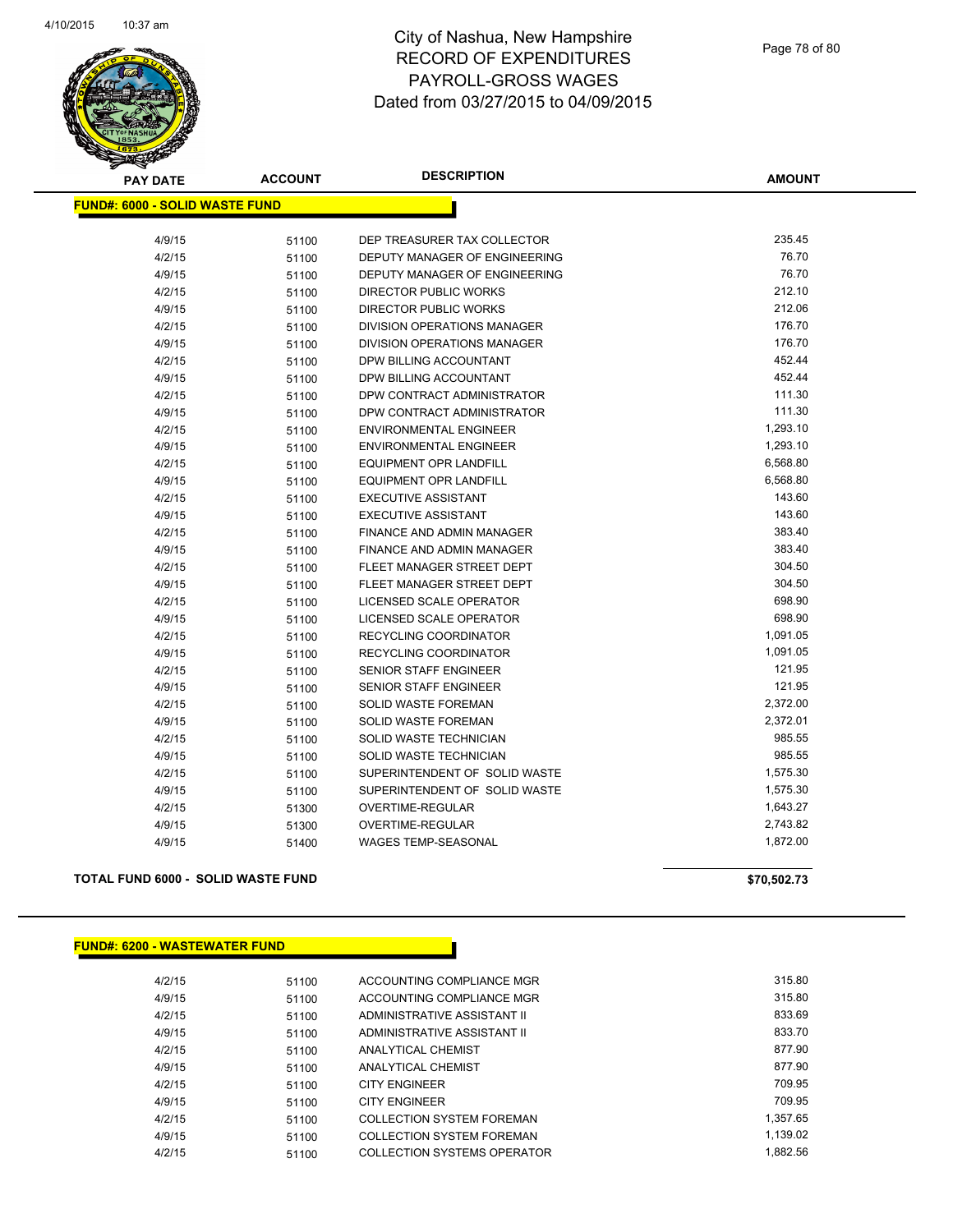

| <b>PAY DATE</b>                       | <b>ACCOUNT</b> | <b>DESCRIPTION</b>                                     | <b>AMOUNT</b>    |
|---------------------------------------|----------------|--------------------------------------------------------|------------------|
| <u> FUND#: 6200 - WASTEWATER FUND</u> |                |                                                        |                  |
|                                       |                |                                                        |                  |
| 4/9/15                                | 51100          | <b>COLLECTION SYSTEMS OPERATOR</b>                     | 1,868.80         |
| 4/2/15                                | 51100          | COLLECTION SYSTEMS TECHNICIAN                          | 1,404.48         |
| 4/9/15                                | 51100          | COLLECTION SYSTEMS TECHNICIAN                          | 1,404.48         |
| 4/2/15                                | 51100          | <b>COLLECTIONS SPEC II</b>                             | 817.35           |
| 4/9/15                                | 51100          | <b>COLLECTIONS SPEC II</b>                             | 817.34           |
| 4/2/15                                | 51100          | <b>CONST INSP ENGINEERING ASST</b>                     | 232.25           |
| 4/9/15                                | 51100          | CONST INSP ENGINEERING ASST                            | 232.25           |
| 4/2/15                                | 51100          | <b>CSO STORM WATER ENGINEER</b>                        | 1,225.70         |
| 4/9/15                                | 51100          | <b>CSO STORM WATER ENGINEER</b>                        | 1,225.70         |
| 4/2/15                                | 51100          | CSO TECHNICIAN INSPECTOR                               | 1,021.20         |
| 4/9/15                                | 51100          | <b>CSO TECHNICIAN INSPECTOR</b>                        | 1,021.20         |
| 4/2/15                                | 51100          | DEP TREASURER TAX COLLECTOR                            | 235.45           |
| 4/9/15                                | 51100          | DEP TREASURER TAX COLLECTOR                            | 235.45           |
| 4/2/15                                | 51100          | DEPUTY MANAGER OF ENGINEERING                          | 766.80           |
| 4/9/15                                | 51100          | DEPUTY MANAGER OF ENGINEERING                          | 766.80           |
| 4/2/15                                | 51100          | <b>DIRECTOR PUBLIC WORKS</b>                           | 424.10           |
| 4/9/15                                | 51100          | DIRECTOR PUBLIC WORKS                                  | 424.12           |
| 4/2/15                                | 51100          | DIVISION OPERATIONS MANAGER                            | 176.65           |
| 4/9/15                                | 51100          | DIVISION OPERATIONS MANAGER                            | 176.65           |
| 4/2/15                                | 51100          | DPW BILLING ACCOUNTANT                                 | 452.40           |
| 4/9/15                                | 51100          | DPW BILLING ACCOUNTANT                                 | 452.40           |
| 4/2/15                                | 51100          | DPW CONTRACT ADMINISTRATOR                             | 667.70           |
| 4/9/15                                | 51100          | DPW CONTRACT ADMINISTRATOR                             | 667.70           |
| 4/2/15                                | 51100          | ELECTRICAL DIAGNOSTIC TECH I                           | 2,136.80         |
| 4/9/15                                | 51100          | ELECTRICAL DIAGNOSTIC TECH I                           | 2,136.80         |
| 4/2/15                                | 51100          | <b>EXECUTIVE ASSISTANT</b>                             | 143.60           |
| 4/9/15                                | 51100          | <b>EXECUTIVE ASSISTANT</b>                             | 143.60<br>383.40 |
| 4/2/15<br>4/9/15                      | 51100          | FINANCE AND ADMIN MANAGER<br>FINANCE AND ADMIN MANAGER | 383.40           |
| 4/2/15                                | 51100<br>51100 | FLEET MANAGER STREET DEPT                              | 101.50           |
| 4/9/15                                | 51100          | FLEET MANAGER STREET DEPT                              | 101.50           |
| 4/2/15                                | 51100          | <b>FOREMAN MAINTENANCE</b>                             | 1,139.95         |
| 4/9/15                                | 51100          | FOREMAN MAINTENANCE                                    | 1,139.95         |
| 4/2/15                                | 51100          | INDUSTRIAL PRETREATMENT COORD                          | 1,186.05         |
| 4/9/15                                | 51100          | INDUSTRIAL PRETREATMENT COORD                          | 1,186.05         |
| 4/2/15                                | 51100          | <b>MECHANIC WWTP 1ST CLASS</b>                         | 4,115.20         |
| 4/9/15                                | 51100          | <b>MECHANIC WWTP 1ST CLASS</b>                         | 4,115.20         |
| 4/2/15                                | 51100          | OPERATOR II WWTP 1st                                   | 1,020.80         |
| 4/9/15                                | 51100          | OPERATOR II WWTP 1st                                   | 1,020.80         |
| 4/2/15                                | 51100          | OPERATOR II WWTP 2nd                                   | 2,073.60         |
| 4/9/15                                | 51100          | OPERATOR II WWTP 2nd                                   | 2,632.19         |
| 4/2/15                                | 51100          | OPERATOR II WWTP 3rd                                   | 2,081.62         |
| 4/9/15                                | 51100          | OPERATOR II WWTP 3rd                                   | 2,081.62         |
| 4/2/15                                | 51100          | OPERATOR III WWTP 1st                                  | 3,234.80         |
| 4/9/15                                | 51100          | OPERATOR III WWTP 1st                                  | 3,234.80         |
| 4/2/15                                | 51100          | PLANT OPERATIONS SUPERVISOR                            | 1,445.45         |
| 4/9/15                                | 51100          | PLANT OPERATIONS SUPERVISOR                            | 1,445.45         |
| 4/2/15                                | 51100          | PROCESS CHEMIST                                        | 1,103.60         |
| 4/9/15                                | 51100          | PROCESS CHEMIST                                        | 1,103.60         |
| 4/2/15                                | 51100          | <b>SENIOR STAFF ENGINEER</b>                           | 670.85           |
| 4/9/15                                | 51100          | SENIOR STAFF ENGINEER                                  | 670.85           |
| 4/2/15                                | 51100          | SUPERINTENDENT OF WASTEWATER                           | 1,720.00         |
| 4/9/15                                | 51100          | SUPERINTENDENT OF WASTEWATER                           | 1,720.00         |
| 4/2/15                                | 51100          | <b>SUPV LABORATORY</b>                                 | 1,186.05         |